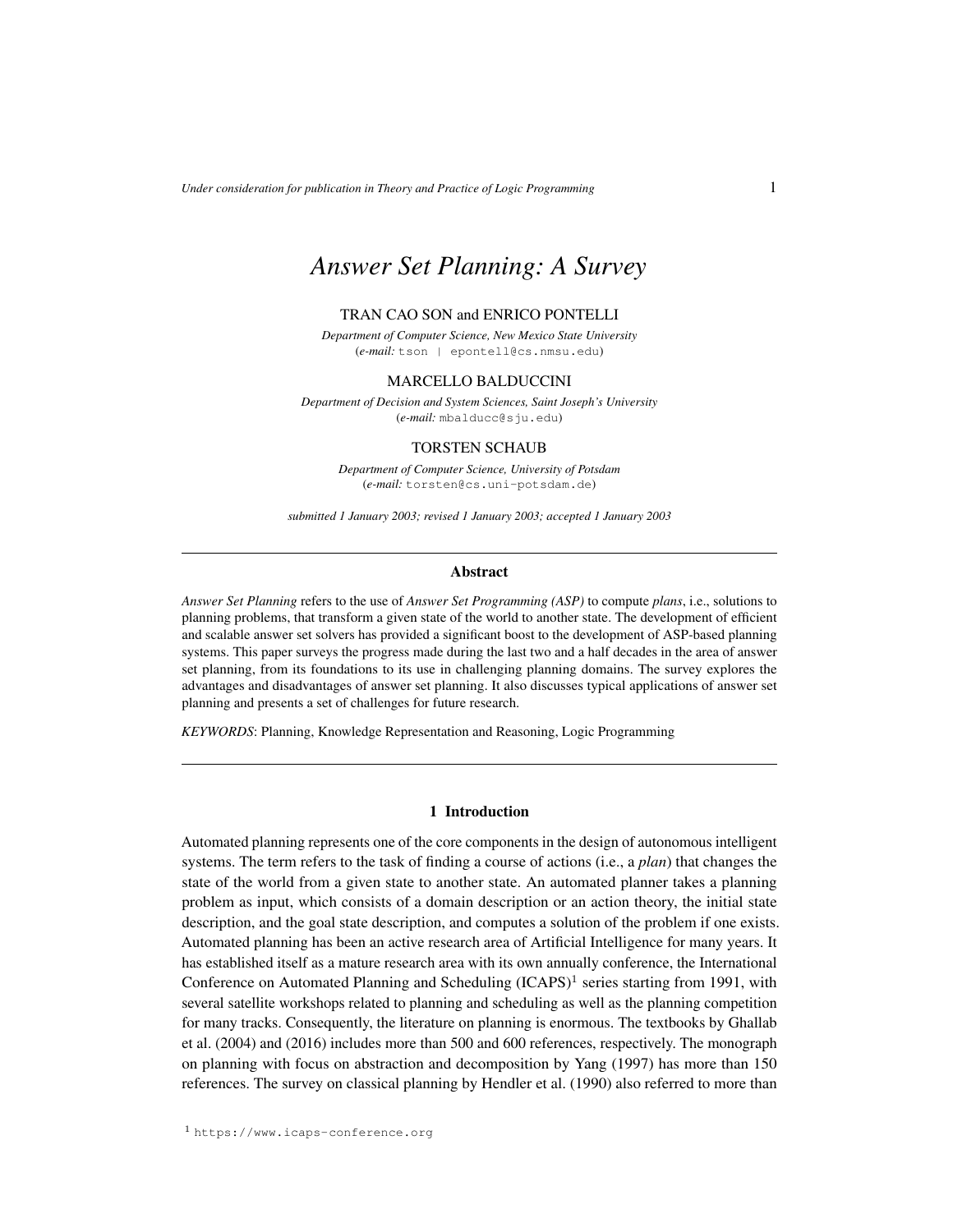100 papers. Similar observation can be made about the survey by Weld (1994), which mainly discusses partial order planning. There are also special collections or special issues on planning such as (Allen et al. 1991; Allen et al. 1990). In addition, several planning systems addressing different aspects of planning have been developed, $<sup>2</sup>$  which will be discussed in more details in</sup> Sections 3–5. Our goal in this paper is to provide a survey on answer set planning, a relatively late addition to the rich body of research in automated planning that has not been comprehensively surveyed so far.

*Answer set planning*, a term coined by Lifschitz (1999), refers to the use of *Answer Set Programming (ASP)* in planning. In this approach, planning problems are translated to logic programs whose answer sets correspond to solutions of the original planning problems. This approach is related to the early approach to planning using automated theorem provers by Green (1969). Although similar in the emphasis of using a general logical solver for planning, answer set planning and planning using automated theorem provers differ in that the former computes an answer set (or a full model) to find a solution whilst the latter identifies a solution with a proof of a query. Answer set planning is more closely related to the prominent approach of planning using satisfiability solvers (SAT-planning) proposed by Kautz and Selman (1992) and Kautz et al. (1996), who showed, experimentally, that SAT-planning can reach the scalability and efficiency of contemporary heuristic-based planning systems. This success is, likely, one of the driving forces behind the research on using logic programs under the answer set semantics for planning. The idea of answer set planning was first discussed by Subrahmanian and Zaniolo (1995) and further developed by Dimopoulos et al. (1997), who also demonstrated that answer set planning can be competitive with state-of-the-art domain-independent planner at the time.

Answer set planning offers a number of features which are advantageous for researchers. First, by virtue of the declarative nature of logic programming, answer set planning is itself declarative and elaboration tolerant. This enables a modular development of planning systems with special features. For example, to consider a particular set of solutions satisfying an user's preferences, one only needs to develop rules expressing these preferences and adds them to the set of rules encoding the planning problem (Son and Pontelli 2006); to exploit the various types of domain-knowledge in planning, one only needs to develop rules expressing them to the set of rules encoding the planning problem (Son et al. 2006). To the best of our knowledge, there exists no other planning system that can simultaneously exploit all three well-known types of domain knowledge—temporal, hierarchical, and procedural knowledge—as demonstrated by (Son et al. 2006). Other features of logic programming such as the use of variables, constraints, and choice atoms allow for a compact representation of answer set planners. For example, the basic code for generating a plan in classical setting requires only 10 basic rules and one constraint while a traditional implementation of a planning system in an imperative language may require thousands of lines. Second, the expressiveness of logic programming facilitates the integration of complex reasoning, such as reasoning with static causal laws, into ASP-based planners. To the best of our knowledge, only answer set planning systems deal directly with unrestricted static causal laws (Son et al. 2005a; Tu et al. 2011). Third, as demonstrated in several experimental evaluations (Gebser et al. 2013; Son et al. 2005a; Tu et al. 2007; Tu et al. 2011), answer set planning systems perform well against other contemporary planning systems in various categories. Finally, the large body of theoretical building block results in logic programming supports the

<sup>2</sup> Detailed references to these systems are provided in the subsequent sections.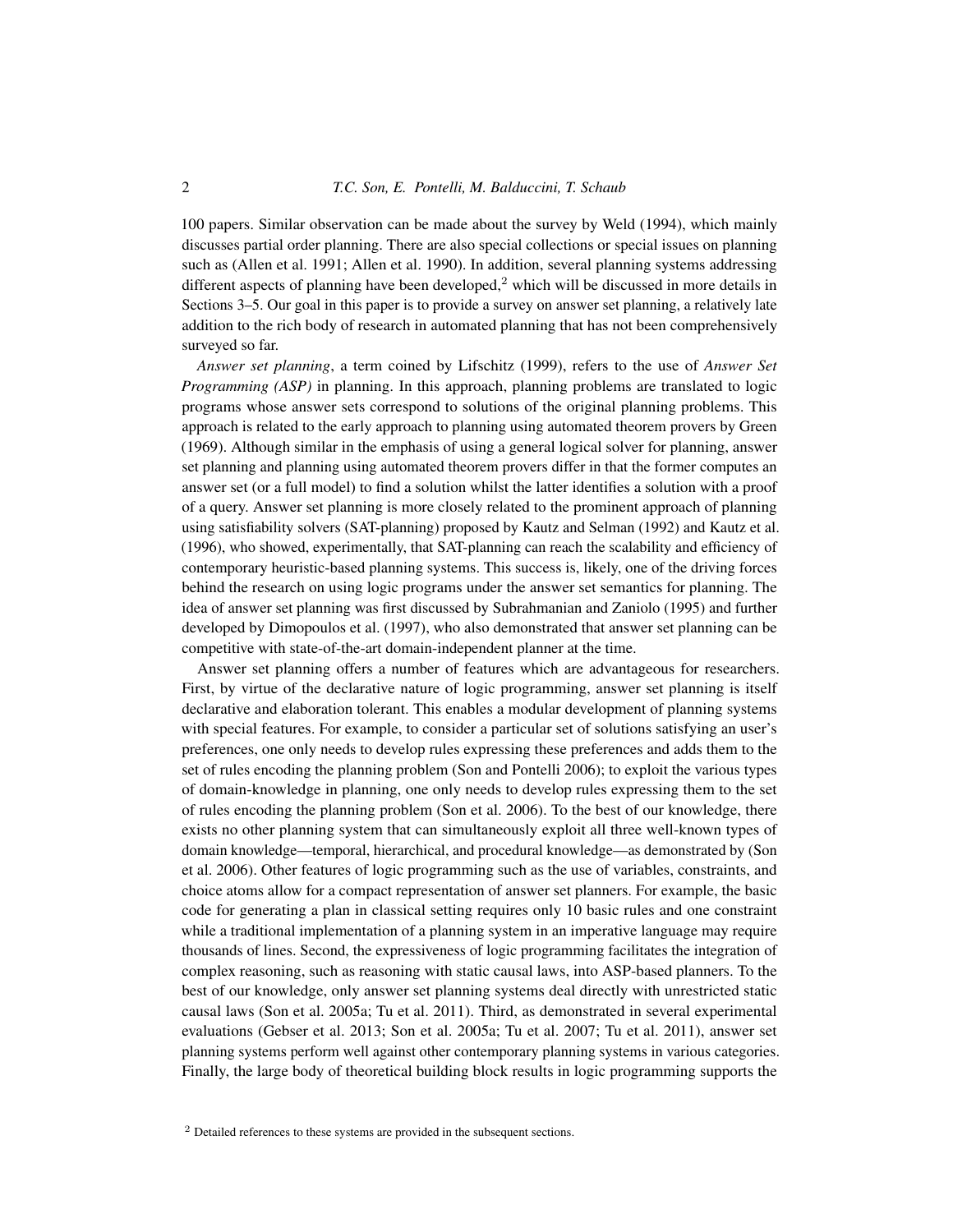development of provably correct answer set planners. This is an important feature of answer set planning that is mostly neglected by the vast majority of work in planning, arguably difficult to obtain for planners realized using traditional imperative programming techniques and valuable for foundational research work.

Over the last twenty-five years, a variety of ASP-based planning systems have been developed, e.g. (Dimopoulos et al. 2019; Eiter et al. 2000; Eiter et al. 2003b; Gebser et al. 2013; Son et al. 2005a; Tu et al. 2007; Tu et al. 2011; Morales et al. 2007; Fandinno et al. 2021; Rizwan et al. 2020; Spies et al. 2019; Yalciner et al. 2017), that address several challenges in planning, such as planning with incomplete information, non-deterministic actions, and sensing actions. These systems, in turn, provide the basis for investigation of ASP solutions to problems in areas like diagnosis (Balduccini and Gelfond 2003), multi-agent path findings (Nguyen et al. 2017; Gómez et al. 2020), goal recognition design (Son et al. 2016), planning with preferences (Son and Pontelli 2006), planning with action cost (Eiter et al. 2003a), and robot task planning (Jiang et al. 2019). This progress has been amplified by the development of efficient and scalable answer set solvers, such as *smodels* (Niemelä and Simons 1997), *dlv* (Eiter et al. 1997; Alviano et al. 2017; Alviano et al. 2013), *clasp* (Gebser et al. 2007; Gebser et al. 2019), and *cmodels* (Lierler and Maratea 2004), together with the invention of action languages for reasoning about actions and change, such as the action languages A, B, and C (Gelfond and Lifschitz 1998),  $A_K$  with sensing actions (Lobo et al. 1997; Son and Baral 2001), and actions with nondeterminism (Giunchiglia et al. 1997).

In this survey, we characterize planning problems using the three dimensions:

- 1. the type of action theories,
- 2. the degree of uncertainty about the initial state, and
- 3. the availability of knowledge-producing actions.

In particular, the literature has named the following classes of planning problems. *Classical planning* refers to planning problems with deterministic action theories and complete initial states. *Conformant planning* deals with the incompleteness of the initial state and nondeterministic action theories. *Conditional planning* considers knowledge producing actions and generates plans which might contain non-sequential constructs, such as if-then or while loop.

This paper presents a survey of research focused on ASP-based planning and its applications. It begins (Section 2) with a brief introduction of answer set programming and action language  $\beta$ , the main representation language for planning problems. It describes different encodings of answer set planning for problems with complete information and no sensing actions (Section 3). The paper then introduces two different approaches to planning with incomplete information (Section 4) and the description of a conditional planner, which solves planning problems in domains with sensing actions and incomplete information (Section 5). The survey explores next the problems of planning with preferences (Section 6), diagnosis (Section 7), planning in multi-agent environments (Section 8), and planning and scheduling in real-world applications (Section 9). The paper concludes with a discussion about open challenges for answer set planning (Section 10).

# 2 Background

#### *2.1 Answer Set Programming*

As usual, a logic program consists of rules of the form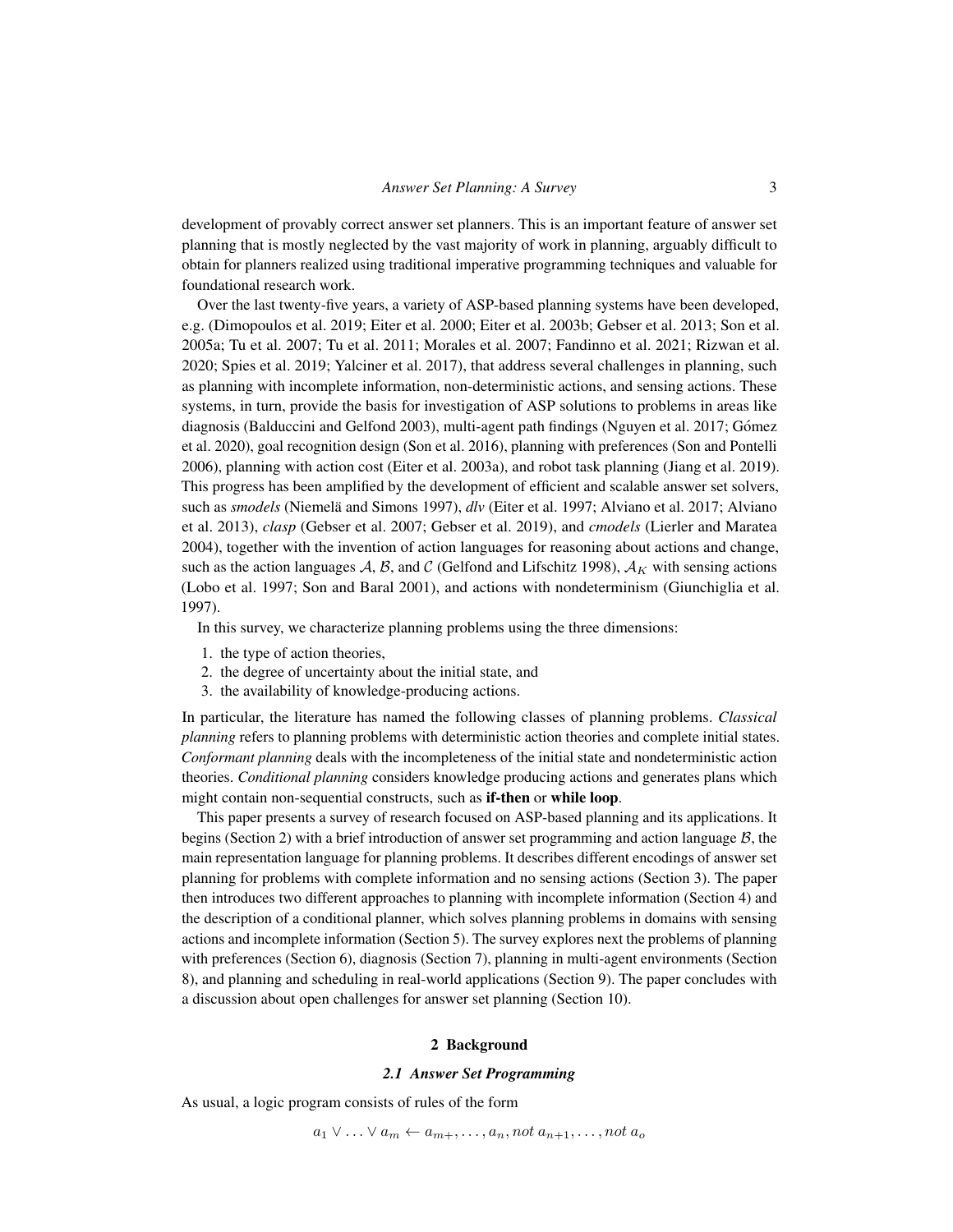where each  $a_i$  is an atom of form  $p(t_1, \ldots, t_k)$  and all  $t_i$  are terms, composed of function symbols and variables. Atoms  $a_1$  to  $a_m$  are often called head atom, while  $a_{m+1}$  to  $a_n$  and not  $a_{n+1}$  to not  $a<sub>o</sub>$  are also referred to as positive and negative body literals, respectively. An expression is said to be ground, if it contains no variables. As usual, not denotes (default) negation. A rule is called a fact if  $m = 0 = 1$ , normal if  $m = 1$ , and an integrity constraint if  $m = 0$ . Semantically, a logic program produces a set of stable models, also called answers sets, which are distinguished models of the program determined by the stable model semantics; see the paper by Gelfond and Lifschitz (1991) for details.

To ease the use of ASP in practice, several simplifying notations and extensions have been developed. First of all, rules with variables are viewed as shorthands for the set of their ground instances. Additional language constructs include conditional literals and cardinality constraints (Simons et al. 2002). The former are of the form  $a : b_1, \ldots, b_m$ , the latter can be written as  $s\{d_1; \ldots; d_n\}$ , where a and  $b_i$  are possibly default-negated (regular) literals and each  $d_j$  is a conditional literal;  $s$  and  $t$  provide optional lower and upper bounds on the number of satisfied literals in the cardinality constraint. We refer to  $b_1, \ldots, b_m$  as a condition. The practical value of both constructs becomes apparent when used with variables. For instance, a conditional literal like  $a(X) : b(X)$  in a rule's antecedent expands to the conjunction of all instances of  $a(X)$  for which the corresponding instance of  $b(X)$  holds. Similarly,  $2 \{a(X) : b(X)\}\ 4$  is true whenever at least two and at most four instances of  $a(X)$  (subject to  $b(X)$ ) are true. Finally, objective functions minimizing the sum of a set of weighted tuples  $(w_i, t_i)$  subject to condition  $c_i$  are expressed as  $\#minimize\{w_1@l_1, t_1 : c_1; \ldots; w_n@l_n, t_n : c_n\}$ . Analogously, objective functions can be optimized using the #*maximize* statement. Lexicographically ordered objective functions are (optionally) distinguished via levels indicated by  $l_i$ . An omitted level defaults to 0. Furthermore,  $w_i$  is a numeral constant and  $t_i$  a sequence of arbitrary terms. Alternatively, the above minimize statement can be expressed by weak constraints of the form  $\leftarrow c_i[w_i@l_i, t_i]$  for  $1 \leq i \leq n$ .

As an example, consider the following rule:

 $1\{move(D, P, T) : disk(D), peg(P)\}$  $1 \leftarrow ngoal(T - 1), T \leq n$ .

This rule has a single head atom consisting of a cardinality constraint; it comprises all instances of  $move(D, P, T)$  where T is fixed by the two body literals and D and P vary over all instantiations of predicates disk and peg, respectively. Given 3 pegs and 4 disks, this results in 12 instances of  $move(D, P, T)$  for each valid replacement of T, among which exactly one must be chosen according to the above rule.

Full details of the input language of *clingo*, along with various examples and its semantics, can be found in the papers by Gebser et al. (2015). The interested reader is also referred to the work by Calimeri et al. (2019) for the description of the ASP Core 2 Language.

A logic program can have zero, one, or multiple answer sets. This distinguishes answer set semantics from other semantics of logic programs such as the well-founded semantics of Van Gelder et al. (1991) or perfect models semantics of Przymusinski (1988). Answer set semantics, together with the introduction of choice rules and constraints, enables the development of answer set programming as proposed by Lifschitz (1999). Following this approach, a problem can be solved by a logic program whose answer sets correspond one-to-one to the problem's solutions.

<sup>3</sup> More elaborate forms of aggregates can be obtained by explicitly using function (e.g., #count) and relation symbols  $(eg. \leq)$ .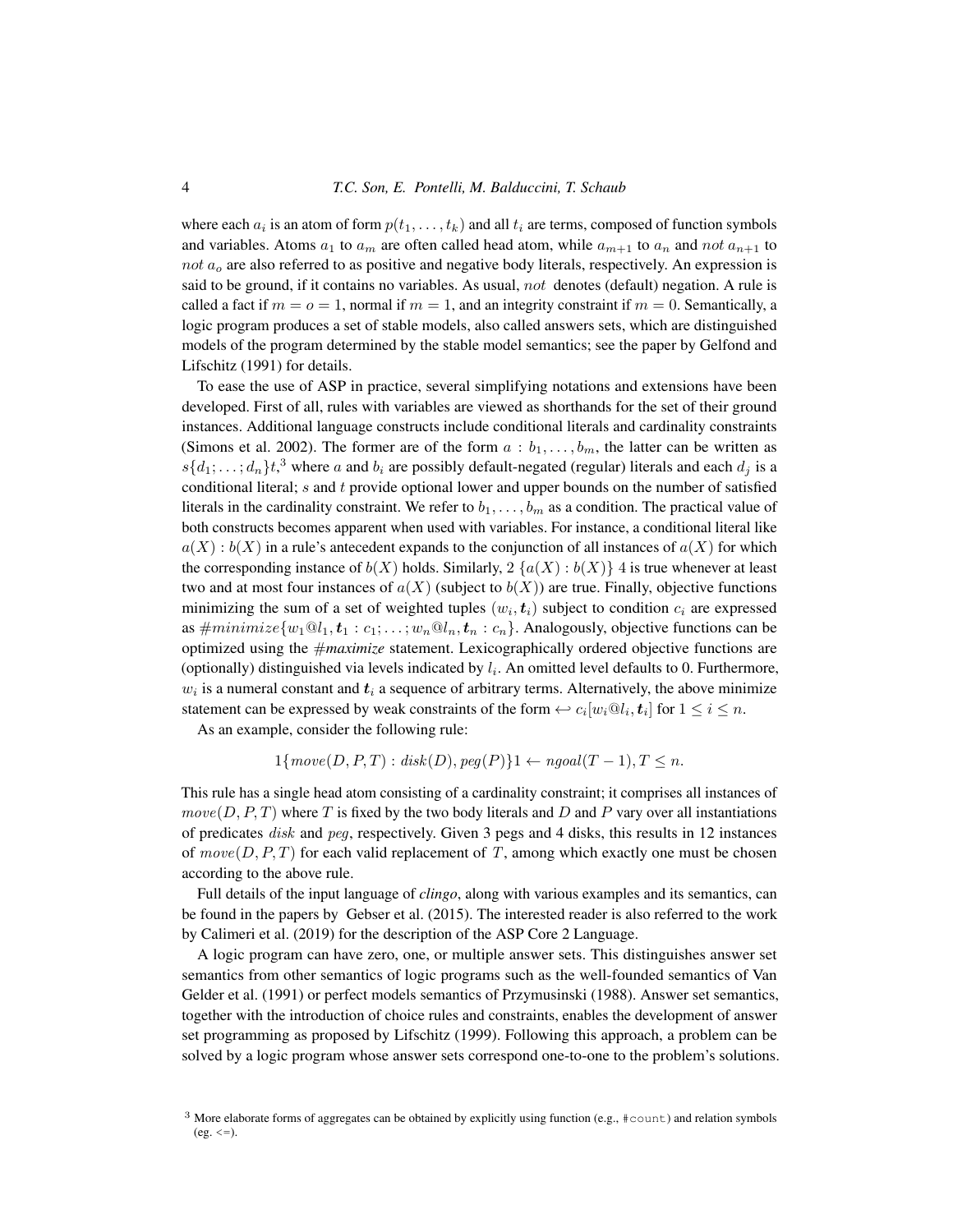Choice rules are often used to generate potential solutions and constraints are used to eliminate potential but incorrect solutions.

### *2.2 Reasoning About Actions: The Action Description Language* B

We review the basics of the action description language  $\beta$  (Gelfond and Lifschitz 1998). An action theory in  $\beta$  is defined over a set of actions **A** and a set of fluents **F**. A fluent literal is a fluent f ∈ F or its negation ¬f. A *fluent formula* is a Boolean formula constructed from fluent literals. An action theory is a set of laws of the form

$$
caused(\varphi, f) \tag{1}
$$

$$
causes(a, f, \varphi) \tag{2}
$$

$$
\textbf{executable}(a, \varphi) \tag{3}
$$

$$
\mathbf{initially}(f) \tag{4}
$$

where f and  $\varphi$  are a fluent literal and a set of fluent literals, respectively, and a is an action. A law of the form (1) represents a *static causal law*, i.e., a relationship between fluents. It conveys that whenever the fluent literals in  $\varphi$  hold then so is f. A *dynamic causal law* is of the form (2) and represents the (conditional) effect of  $\alpha$  while a law of the form (3) encodes an executability condition of  $\alpha$ . Intuitively, an executability condition of the form (3) states that  $\alpha$  can only be executed if  $\varphi$  holds. A dynamic law of the form (2) states that f is caused to be true after the execution of a in any state of the world where  $\varphi$  holds. When  $\varphi = \varnothing$  in (3), we often omit laws of this type from the theory. Statements of the form  $(4)$  describe the initial state. They state that  $f$ holds in the initial state. We also often refer to  $\varphi$  as the "*precondition*" for each particular law.

An *action theory* is a pair (D, Γ) where Γ, called the *initial state*, consists of laws of the form (4) and D, called *the domain*, consists of laws of the form (1)-(3). For convenience, we sometimes denote the set of laws of the form (1) by  $D_C$ .

### *Example 1*

Let us consider a modified version of the suitcase  $s$  with two latches from the work by Lin (1995). We have a suitcase with two latches  $l_1$  and  $l_2$ .  $l_1$  is up and  $l_2$  is down. To open a latch  $(l_1 \text{ or } l_2)$ , we need a corresponding key ( $k_1$  or  $k_2$ , respectively). When the two latches are in the up position, the suitcase is unlocked. When one of the latches is down, the suitcase is locked. In this domain, we have that

$$
\mathbf{A} = \{open(l_i), close(l_i), get\_key(k_i) \mid i \in \{1, 2\}\}
$$

and

$$
\mathbf{F} = \{locked\} \cup \{up(l_i), holding(k_i) \mid i \in \{1, 2\}\}.
$$

The intuitive meaning of the actions and fluents is clear. The problem can be represented using the laws

$$
D^s = \left\{\begin{array}{l} \textbf{causes}(open(l_i),up(l_i),\emptyset) \\ \textbf{causes}(close(l_i),\neg up(l_i),\emptyset) \\ \textbf{causes}(get\_key(k_i), holding(k_i),\emptyset) \\ \textbf{executable}(open(l_i),\{holding(k_i)\}) \\ \textbf{caused}(\{\neg up(l_i)\},locked) \\ \textbf{caused}(\{up(l_1),up(l_2)\},\neg locked) \end{array}\right.
$$

where, in all laws,  $i = 1, 2$ . The first three laws describe the effects of the action of opening a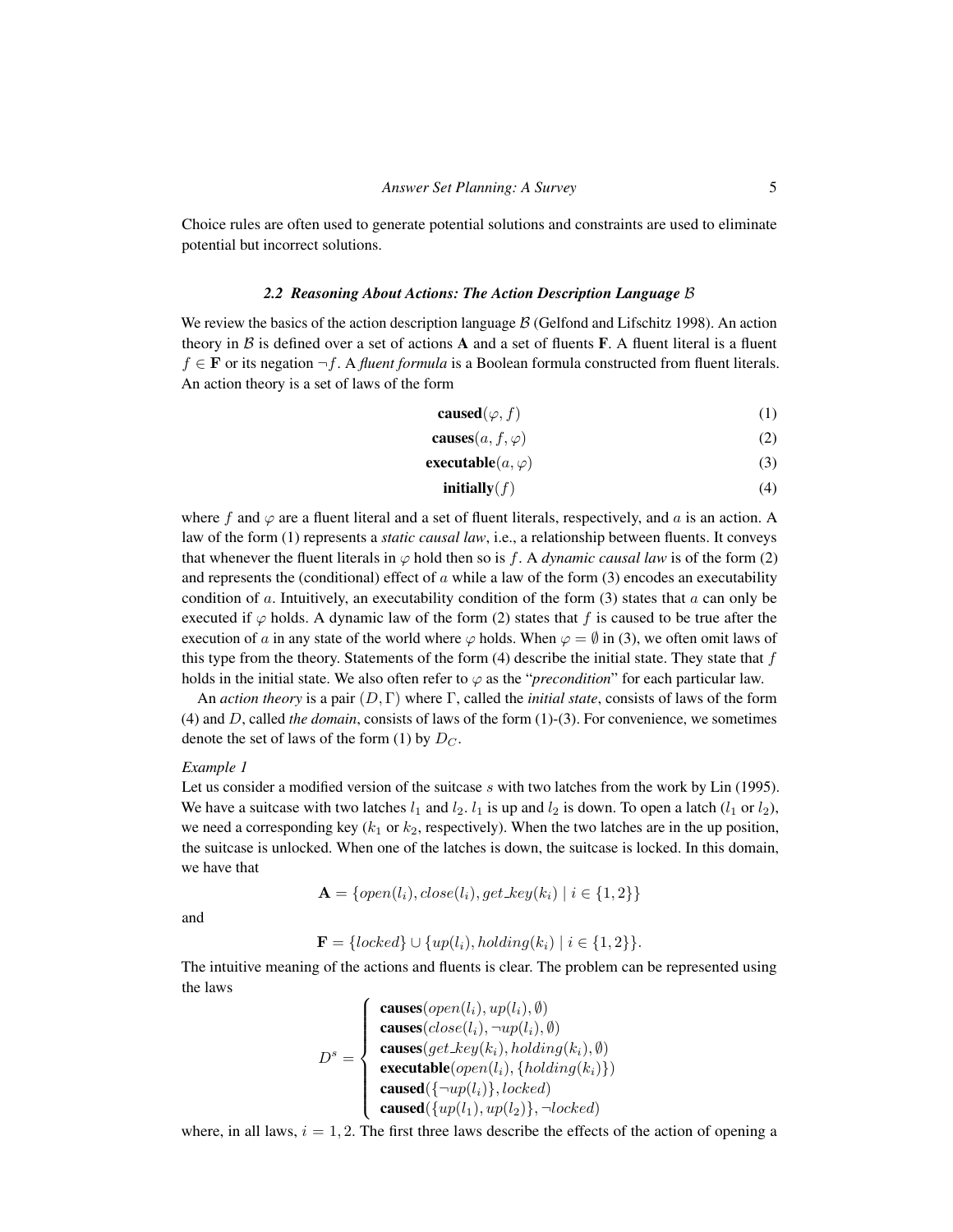latch, closing a latch, or getting a key. The fourth law encodes that we can open the latch only when we have the right key. Observe that the omission of executability laws for  $close(l_i)$  or  $get\_key(k_i)$  indicates that these actions can always be executed. The last two laws are static causal laws encoding that the suitcase is locked when either of the two latches is in the down position and it is unlocked when the two latches are in the up position.

A possible initial state of this domain is given by

$$
\Gamma^s = \left\{ \begin{array}{l} \textbf{initially}(up(l_1)) \\ \textbf{initially}(\neg up(l_2)) \\ \textbf{initially}(locked) \\ \textbf{initially}(\neg holding(k_1)) \\ \textbf{initially}(holding(k_2)) \end{array} \right.
$$

 $\Diamond$ 

A domain given in  $\beta$  defines a transition function from pairs of actions and states to sets of states whose precise definition is given below. Intuitively, given an action  $\alpha$  and a state  $\delta$ , the transition function  $\Phi$  defines the set of states  $\Phi(a, s)$  that may be reached after executing the action  $\alpha$  in state s. The mapping to a set of states captures the fact that an action can potentially be non-deterministic and produce different results (e.g., an action *open* might be successful in opening a lock or not if we account for the possibility of a broken lock). If  $\Phi(a, s)$  is an empty set it means that the execution of  $\alpha$  in  $s$  is undefined. We now formally define  $\Phi$ .

Let D be a domain in B. A set of fluent literals is said to be *consistent* if it does not contain f and  $\neg f$  for some fluent f. An *interpretation* I of the fluents in D is a maximal consistent set of fluent literals of D. A fluent f is said to be true (resp. false) in I if  $f \in I$  (resp.  $\neg f \in I$ ). The truth value of a fluent formula in I is defined recursively over the propositional connectives in the usual way. For example,  $f \wedge q$  is true in I if f is true in I and q is true in I. We say that a formula  $\varphi$  holds in I (or I satisfies  $\varphi$ ), denoted by  $I \models \varphi$ , if  $\varphi$  is true in I.

Let  $u$  be a consistent set of fluent literals and  $K$  a set of static causal laws. We say that  $u$  is closed under  $K$  if for every static causal law

# caused( $\varphi$ , f)

in K, if  $u \models \bigwedge_{p \in \varphi} p$  then  $u \models f$ . By  $Cl_K(u)$  we denote the least consistent set of literals from D that contains u and is also closed under K. It is worth noting that  $Cl_K(u)$  might be undefined when it is inconsistent. For instance, if u contains both f and  $\neg f$  for some fluent f, then  $Cl_K(u)$ cannot contain u and be consistent; another example is that if  $u = \{f, g\}$  and K contains

**caused**
$$
({f}, h)
$$
 and **caused** $({f}, g)$ ,  $\neg h$ ,

then  $Cl_K(u)$  does not exist because it has to contain both h and  $\neg h$ , which means that it is inconsistent.

Formally, a *state* of D is an interpretation of the fluents in F that is closed under the set of static causal laws  $D_C$  of D.

An action a is *executable* in a state s if there exists an executability proposition

### executable $(a, \varphi)$

in D such that  $s \models \bigwedge_{p \in \varphi} p$ . Clearly, if  $\varphi = \emptyset$ , then a is executable in every state of D.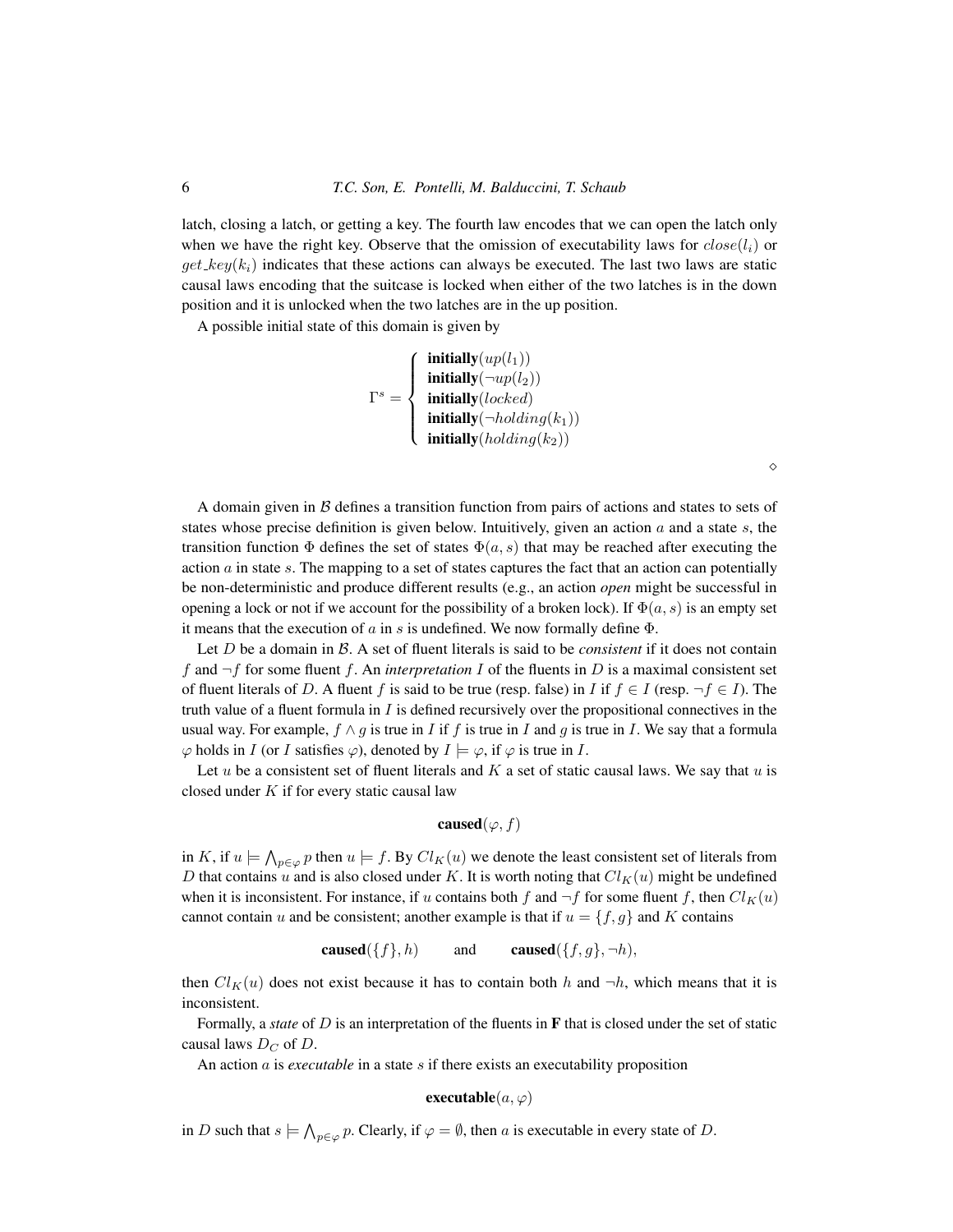The *direct effect of an action a* in a state *s* is the set

$$
e(a,s) = \left\{ f \mid \text{causes}(a, f, \varphi) \in D, s \models \bigwedge_{p \in \varphi} p \right\}.
$$

For a domain D, the set of states  $\Phi(a, s)$  that may be reached by executing a in s, is defined as follows.

1. If  $\alpha$  is executable in  $\alpha$ , then

$$
\Phi(a, s) = \{s' \mid s' \text{ is a state and } s' = Cl_{D_C}(e(a, s) \cup (s \cap s'))\};
$$

2. If a is not executable in s, then  $\Phi(a, s) = \emptyset$ .

Intuitively, the states produced by  $\Phi(a, s)$  are fixpoints of an equation, obtained by closing (with respect to all static causal laws) the set which includes the direct effects  $e(a, s)$  of action a and the fluents whose value does not change as we transition from s to s' through action a (i.e.,  $s \cap s'$ ).

The presence of static causal laws introduces non-determinism to action theories, i.e.,  $\Phi(a, s)$ can contain more than one element. For instance, consider the theory with the set of laws

$$
\{\mathbf causes(a, f), \quad \mathbf caused(\{f, \neg g\}, \neg h), \quad \mathbf caused(\{f, \neg h\}, \neg g)\}.
$$

It is easy to check that

$$
\Phi(a, \{\neg f, \neg g, \neg h\}) = \{\{f, g, \neg h\}, \{f, \neg g, h\}\}.
$$

Every domain D in B has a unique transition function  $\Phi$ , and we say  $\Phi$  is the transition function of D. We illustrate the definition of the transition function in the next example.

#### *Example 2*

For the suitcase domain in Example 1, the initial state, given by the set of laws  $\Gamma^s$ , is defined by

 $s_0 = \{up(l_1), \neg up(l_2), locked, \neg holding(k_1), holding(k_2)\}.$ 

In state  $s_0$ , the three actions  $open(l_2)$ ,  $close(l_1)$ , and  $close(l_2)$  are executable.  $open(l_2)$  is executable since  $holding(k_2)$  is true in  $s_0$  while  $close(l_1)$  and  $close(l_2)$  are executable since the theory (implicitly) contains the laws

 $\textbf{execute}(close(l_1), \{\})$  and  $\textbf{execute}(close(l_2), \{\})$ 

which indicate that these two actions are always executable. The following transitions are possible from state  $s_0$ :

$$
\{ up(l_1), up(l_2), \neg locked, \neg holding(k_1), holding(k_2) \} \in \Phi(open(l_2), s_0).
$$
  

$$
\{ up(l_1), \neg up(l_2), locked, \neg holding(k_1), holding(k_2) \} \in \Phi (close(l_2), s_0).
$$
  

$$
\{ \neg up(l_1), \neg up(l_2), locked, \neg holding(k_1), holding(k_2) \} \in \Phi (close(l_1), s_0).
$$

The transition function  $\Phi$  is extended to define  $\widehat{\Phi}$  for reasoning about effects of action sequences in the usual way. For a sequence of actions  $\alpha = \langle a_0, \ldots, a_{n-1} \rangle$  and a state s,  $\widehat{\Phi}(\alpha, s)$  is a collection of states defined as follows:

• 
$$
\Phi(\alpha, s) = \{s\} \text{ if } \alpha = \langle \ \rangle;
$$

 $\Diamond$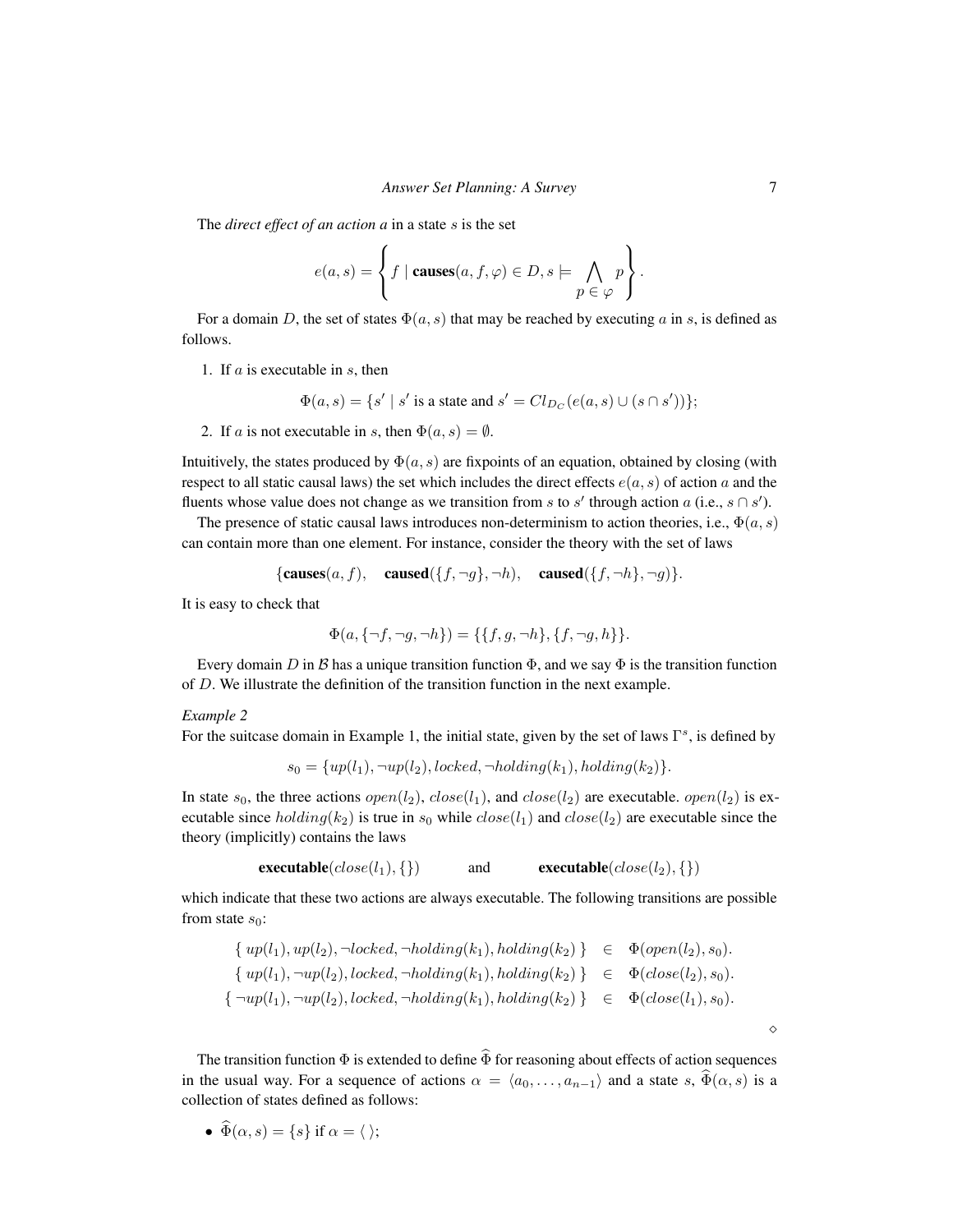- $\Phi(\alpha, s) = \Phi(a_0, s)$  if  $n = 1$ ;
- $\widehat{\Phi}(\alpha, s) = \bigcup_{s' \in \Phi(a_0, s)} \widehat{\Phi}(\alpha', s')$  if  $n > 1$ ,  $\Phi(a_0, s) \neq \emptyset$ , and  $\widehat{\Phi}(\alpha', s') \neq \emptyset$  for every  $s' \in \Phi(a_0, s)$  where  $\alpha' = \langle a_1, \ldots, a_{n-1} \rangle$ .

A domain D is *consistent* if for every action a and state s, if a is executable in s, then  $\Phi(a, s) \neq$  $\emptyset$ . An action theory  $(D, Γ)$  is consistent if D is consistent and  $s_0 = \{f |$  **initially** $(f) ∈ Γ$ } is a state of D. In what follows, we consider only consistent action theories and refer to  $s_0$  as the initial state of D. We call a sequence of alternate states and actions  $s_0a_0 \ldots a_{k-1}s_k$  a *trajectory* if  $s_{i+1} \in \Phi(a, s_i)$  for every  $i = 0, \ldots, k - 1$ .

A *planning problem* with respect to B is specified by a triple  $\langle D, \Gamma, \Delta \rangle$  where  $(D, \Gamma)$  is an action theory in B and  $\Delta$  is a set of fluent literals (or *goal*). A sequence of actions  $\alpha = \langle a_0, \ldots, a_{n-1} \rangle$  is then called an *optimistic plan for*  $\Delta$  if there exists some  $s \in \Phi(\alpha, s_0)$  such that  $s \models \Delta$  where  $s_0$ is the initial state of D. Note that we use the term 'optimistic plan' to refer to  $\alpha$ , as used by Eiter et al. (2003b), instead of 'plan' because the non-determinicity of  $D$  does not guarantee that the goal is achieved in every state reachable after the execution of  $\alpha$ . However, if D is deterministic, i.e.,  $|\Phi(a, s)| \leq 1$  for every pair  $(a, s)$  of actions and states, then the two notions of 'optimistic plan' and 'plan' coincide.

### 3 Planning with Complete Information

Given a planning problem  $\mathcal{P} = \langle D, \Gamma, \Delta \rangle$ , answer set planning solves it by translating it into a logic program  $\Pi(\mathcal{P}, n)$  whose answer sets correspond one-to-one to optimistic plans of length ≤ *n* of *P*. Intuitively, each answer set corresponds to a trajectory  $s_0a_0 \ldots a_{n-1}s_n$  such that  $s_n \models \Delta$ . As such, the choices that need to be made at each step k in program  $\Pi(\mathcal{P}, n)$  are either the action  $a_k$  or the state  $s_k$ . This leads to different encodings, referred to as *action-based* and *state-based*, which emphasize the object of the selection process.

Over the years, several types of encodings have been developed. We present below two of the most popular mappings of planning problems to logic programs. The first encoding, presented in Subsection 3.1, views the problem  $\mathcal P$  as a set of laws in the language  $\mathcal B$  (Subsection 2.2) while the second encoding, illustrated in Subsection 3.2, views the problem as a set of facts. In both encodings, the program  $\Pi(\mathcal{P}, n)$  contains the atom<sup>4</sup>  $time(0..n)$  to represent the set of facts  ${time(0), \ldots, time(n)}.$ 

# *3.1 A Direct Encoding*

The rules of  $\Pi(\mathcal{P}, n)$  in this encoding are described by Son et al. (2006). The main predicates in the program are:

- 1.  $holds(F, T)$  the fluent literal F is true at time step T;
- 2.  $occ(A, T)$  the action A occurs at time step T; and
- 3.  $possible(A, T)$  the action A is executable at time step T.

The program contains two sets of rules. The first set of rules is domain dependent. The rules in the second set are generic and common to all problems. For a set of literals  $\varphi$ , we use  $holds(\varphi, T)$  to denote the set  $\{holds(L, T) | L \in \varphi\}.$ 

<sup>4</sup> Throughout the paper, we will use the syntax implemented in the *clingo* system.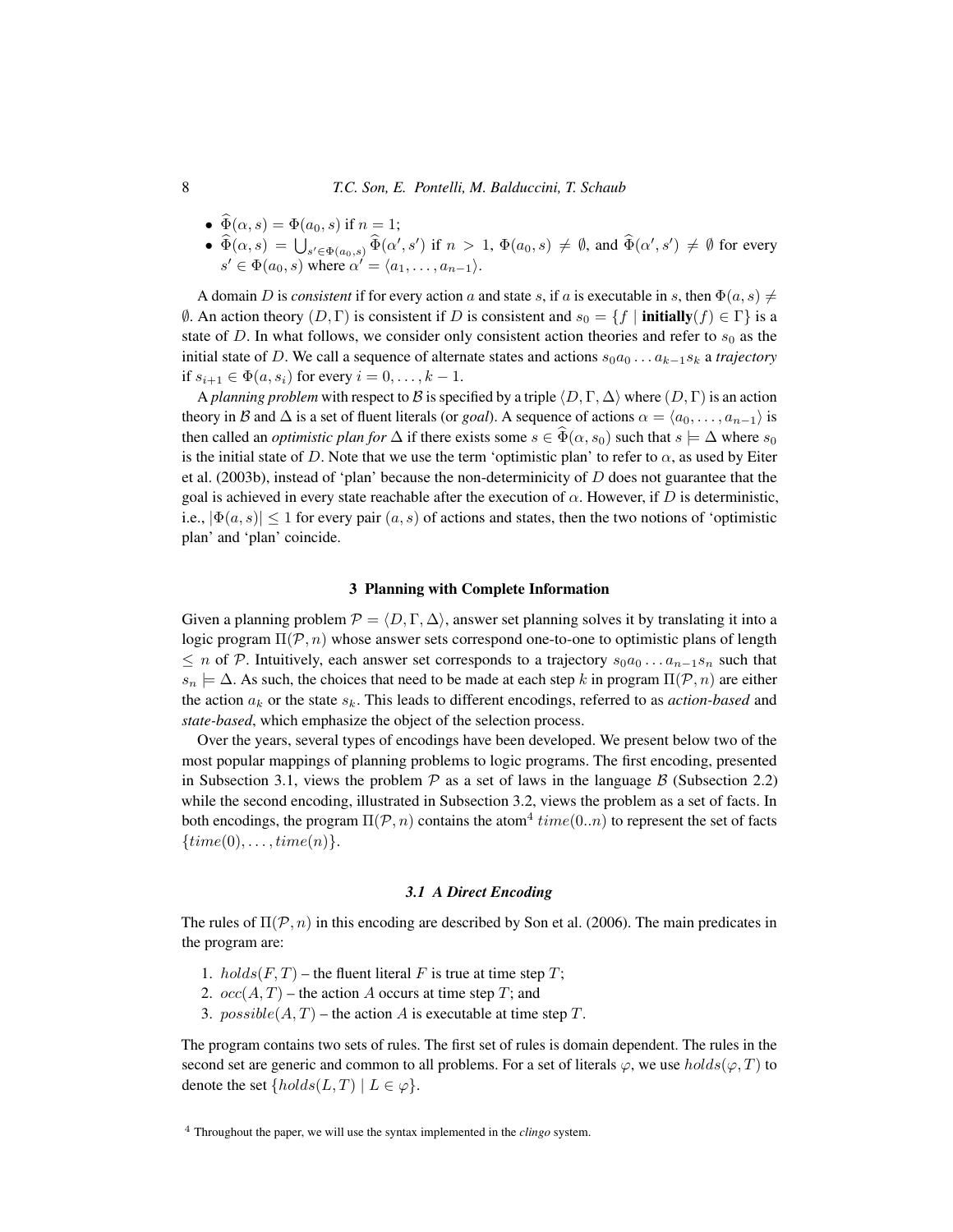#### *3.1.1 Domain-Dependent Rules*

For each planning problem  $\mathcal{P} = \langle D, \Gamma, \Delta \rangle$ , program  $\Pi(\mathcal{P}, n)$  contains the following rules:

1. For each element **initially** $(f)$  of form (4) in Γ, the fact

$$
holds(f,0) \leftarrow \tag{5}
$$

stating that the fluent literal  $f$  holds at time step 0.

2. For each executability condition **executable** $(a, \varphi)$  of form (3) in D, the rule

$$
possible(a, T) \leftarrow time(T), holds(\varphi, T) \tag{6}
$$

stating that it is possible to execute the action a at time step T if  $\varphi$  holds at time step T.

3. For each dynamic causal law **causes**( $a, f, \varphi$ ) of form (2) in *D*, the rule

$$
holds(f, T+1) \leftarrow time(T), occ(a, T), holds(\varphi, T) \tag{7}
$$

stating that if a occurs at time step T then the fluent literal f becomes true at  $T + 1$  if the conditions in  $\varphi$  hold.

4. For each static causal law **caused**( $\varphi$ , f) of form (1) in D, the rule<sup>5</sup>

$$
holds(f, T) \leftarrow time(T), holds(\varphi, T)
$$
\n
$$
(8)
$$

which represents a straightforward translation of the static causal law into a logic programming rule.

5. To guarantee that an action is executed only when it is executable, the constraint

$$
\leftarrow time(T), occ(A, T), not possible(A, T) \tag{9}
$$

We demonstrate the above translation by listing the set of domain dependent rules for the domain from Example 1.

# *Example 3*

Besides the set of facts encoding actions and fluents and the initial state (for each  $a \in A$ ,  $f \in F$ and **initially** $(l) \in \Gamma^s$ ,

$$
action(a) \leftarrow \qquad \qquad fluent(f) \leftarrow \qquad \qquad holds(l,0) \leftarrow
$$

the encoding of the suitcase domain in Example 1 contains the following rules for  $i = 1, 2$ :

| $holds(up(l_i), T+1)$        | $\leftarrow$ time(T), occ(open(l <sub>i</sub> ), T)                                |
|------------------------------|------------------------------------------------------------------------------------|
| $holds(\neg up(l_i), T+1)$   | $\leftarrow$ time(T), $occ(close(l_i), T)$                                         |
| $holds(holding(k_i), T+1)$   | $\leftarrow$ time(T), occ(get_key(k <sub>i</sub> ), T)                             |
| $possible(open(l_i), T)$     | $\leftarrow$ time(T), holds(holding(k <sub>i</sub> ), T)                           |
| holds(locked, T)             | $\leftarrow$ time(T), holds $(\neg up(l_i), T)$                                    |
| $holds(\neg locked, T)$      | $\leftarrow$ time(T), holds(up(l <sub>1</sub> ), T), holds(up(l <sub>2</sub> ), T) |
| $possible(close(l_i), T)$    | $\leftarrow$ time(T)                                                               |
| $possible(get\_key(k_i), T)$ | $\leftarrow$ time(T)                                                               |

Each of the first six rules corresponds to a law in  $D<sup>s</sup>$ . The last two rules are added because there is no restriction on the executability condition of  $close(l_i)$  or  $get\_key(k_i)$ .

 $5$  If  $f = false$  then the head of the rule is empty.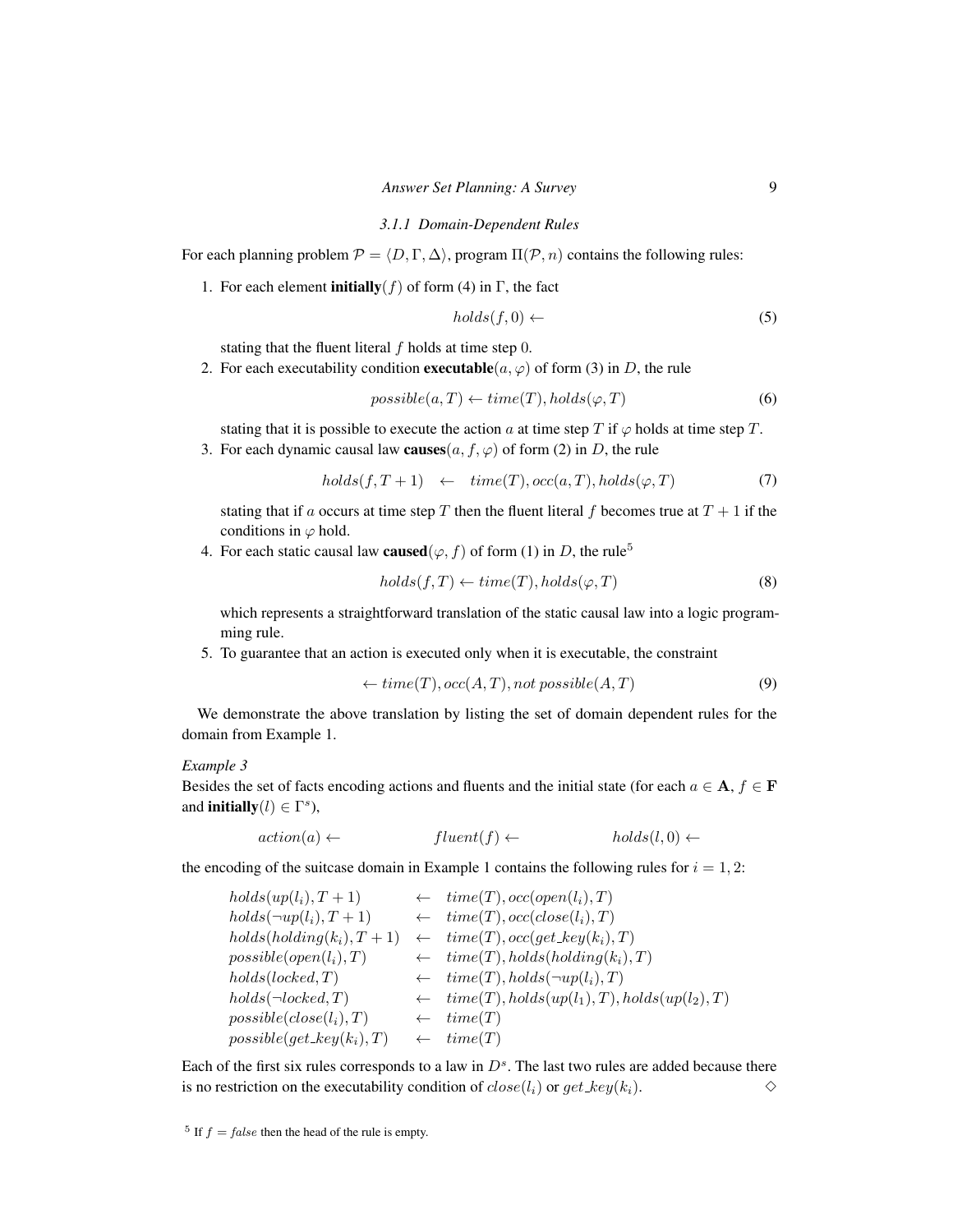#### *3.1.2 Domain Independent Rules*

The set of domain independent rules of  $\Pi(\mathcal{P}, n)$  consists of rules for generating action occurrences and encoding the frame axiom.

1. *Action generation rule:* To create plans,  $\Pi(\mathcal{P}, n)$  must contain rules that generate action occurrences of the form  $occ(a, t)$ . This is encoded by the rule

$$
1\{occ(A, T) : action(A)\}1 \leftarrow time(T), T < n \tag{10}
$$

stating that exactly one action must occur at each time step. It makes use of the cardinality atom  $1\{occ(A, T) : action(A)\}$ 1 which is true for a time step T iff exactly one atom in the set  $\{occ(A, T) : action(A)\}$  is true. The former atom can be replaced by  $\{loc(A, T) :$  $action(A)$  where  $0 \le l \le u$  to allow for different types of plans, e.g., for parallel plans,  $l > 1$ .

2. *Inertia rule:* The frame axiom, which states that a property continues to hold unless it is changed, is encoded as follows:

$$
holds(F, T+1) \leftarrow time(T), fluent(F), holds(F, T), not holds(\neg F, T+1) \quad (11)
$$

$$
holds(\neg F, T+1) \leftarrow time(T), fluent(F), holds(\neg F, T), not holds(F, T+1) \quad (12)
$$

3. *Consistency constraint*: To ensure that states encoded by answer sets are consistent, Π(P, n) contains the following constraint:

$$
\leftarrow \quad fluent(F), holds(F,T), holds(\neg F,T) \tag{13}
$$

Observe that this constraint is needed because  $holds(f, t)$  and  $holds(\neg f, t)$  are "consistent" for answer set solvers. It would not be needed if  $holds(\neg f, t)$  is encoded as  $\neg holds(f, t)$ .

### *3.1.3 Goal Representation*

The goal  $\Delta$  is encoded by rules defining the predicate *goal*, which is true whenever  $\Delta$  is true, and a rule that enforces that  $\Delta$  must be true at time step n. For example, if  $\Delta$  is a conjunction of literals  $p_1 \wedge \ldots \wedge p_k$ , then the rules

$$
goal \leftarrow \; holds(p_1, n), \dots, holds(p_k, n) \tag{14}
$$

$$
\leftarrow \quad not \; goal \tag{15}
$$

encode  $\Delta$  and enforce that  $\Delta$  must be true at time step n.

# *3.1.4 Correctness of the Encoding*

Let  $\mathcal{P} = (D, \Gamma, \Delta)$  and  $\Pi(\mathcal{P}, n)$  be the logic program consisting of

- the set of facts encoding fluents and literals in  $D$ ;
- the set of domain-dependent rules encoding D and  $\Gamma$  (rules (5)–(9)) in which the domain of *T* is  $\{0, ..., n\};$
- the set of domain-independent rules (rules  $(10)$ – $(12)$ ) in which the domain of T is  $\{0,\ldots,n\}$ ; and
- the rules  $(13)–(15)$ .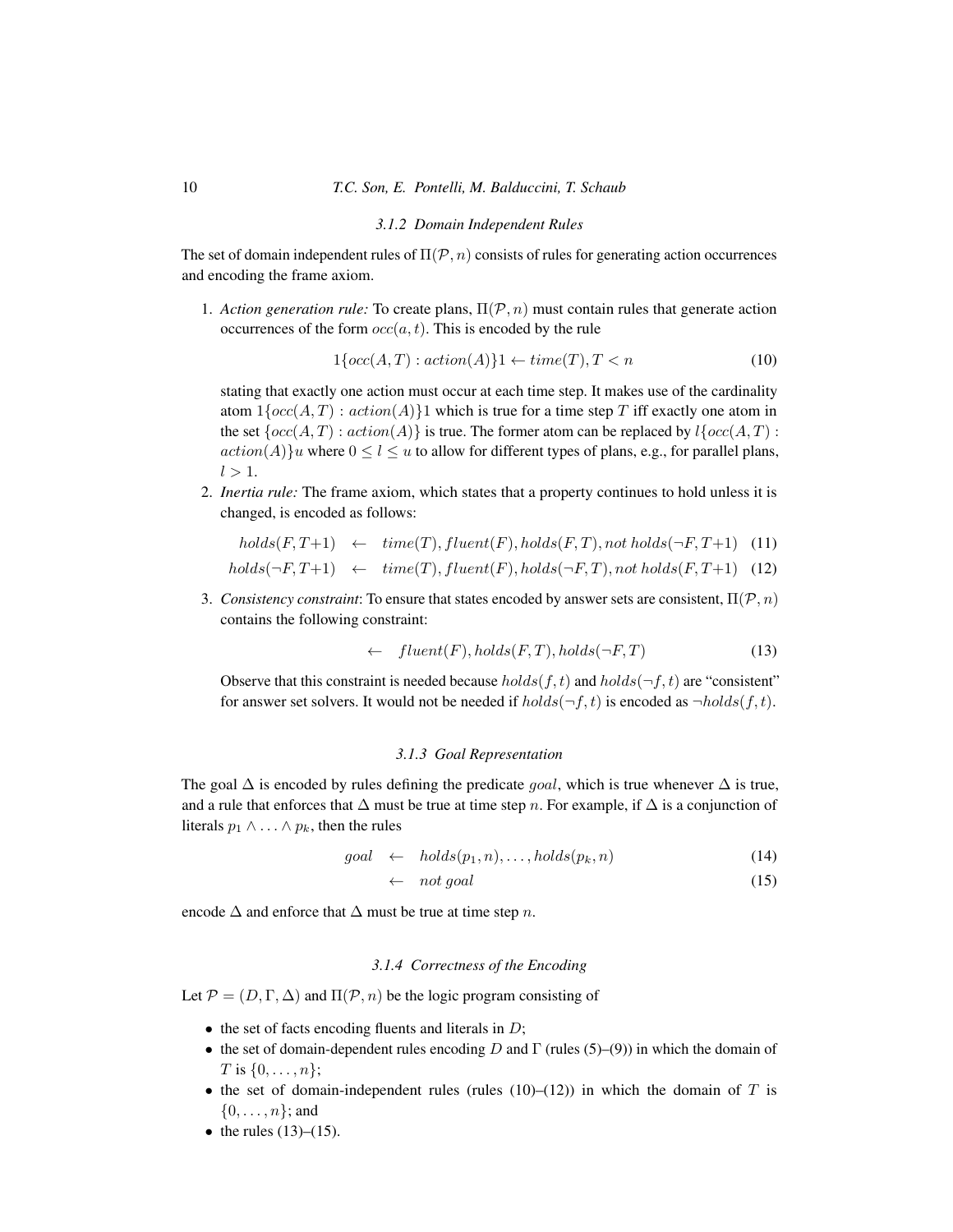The following result shows the equivalence between optimistic plans achieving  $\Delta$  and answer sets of  $\Pi(\mathcal{P}, n)$ . To formalize the theorem, we introduce some additional notation. For an answer set M of  $\Pi(\mathcal{P}, n)$ , we define

$$
s_i(M) = \{ f \mid f \text{ is a fluent literal and } holds(f, i) \in M \}.
$$

# *Theorem 1*

For a planning problem  $\langle D, \Gamma, \Delta \rangle$  with a consistent action theory  $(D, \Gamma)$ ,  $s_0a_0 \dots a_{n-1}s_n$  is a trajectory achieving  $\Delta$  iff there exists an answer set M of  $\Pi(\mathcal{P}, n)$  such that

1.  $occ(a_i, i) \in M$  for  $i \in \{0, ..., n-1\}$  and

2. 
$$
s_i = s_i(M)
$$
 for  $i \in \{0, ..., n\}$ .

# *Remark 1*

- 1. The proof of Theorem 1 relies on the following observations: M is an answer set of  $\Pi(\mathcal{P}, n)$ iff
	- for every i such that  $0 \le i < n$ , there exists some  $a_i \in A$  such that  $occ(a_i, i) \in M$  and  $a_i$  is executable in  $s_i(M)$ ;
	- $s_0(M)$  is the initial state of the action theory  $(D, \Gamma)$  and is consistent. Furthermore, for every i such that  $0 \leq i < n$ ,  $s_{i+1}(M) \in \Phi(a_i, s_i(M))$ ; and
	- $\Delta$  is true in  $s_n(M)$ .

The theorem is similar to the correspondence between histories and answer sets explored by Lifschitz and Turner (1999) and by Son et al. (2006).

- 2. If  $(D, \Gamma)$  is deterministic then Theorem 1 can be simplified to " $a_0, a_1, \ldots, a_{n-1}$  *is a plan achieving*  $\Delta$  *iff there exists an answer set* M *of*  $\Pi(\mathcal{P}, n)$  *such that*  $occ(a_i, i) \in M$  *for*  $i \in \{0, \ldots, n-1\}$ ."
- 3. A different variant of this encoding, which uses  $f(\vec{x}, t)$  and  $\neg f(\vec{x}, t)$  instead of  $holds(f(\vec{x}), t)$  and  $holds(\neg f(\vec{x}), t)$ , respectively, can be found in several papers related to answer set planning, e.g., in the papers by Lifschitz (1999) and (2002).
- 4. The action language  $B$  could be extended with various features such as default fluents, effects of action sequences, etc. as discussed by Gelfond and Lifschitz (1998). These features can be easily included in the encoding of  $\Pi(\mathcal{P}, n)$ . On the other hand, such features are rarely considered in action domains used by the planning community. For this reason, we do not consider such features in this survey.
- 5. Readers familiar with current answer set solvers such as *clingo* or *dlv* could be wondering why  $holds(\neg f, t)$  is used instead of a perhaps more intuitive  $\neg holds(f, t)$ . Indeed, the former can be replaced by the latter. The use of  $holds(\neg f, t)$  is influenced by early Prolog programs written for reasoning about actions and changes by Michael Gelfond. A Prolog program that translates a planning problem to its ASP encoding can be found at https: //www.cs.nmsu.edu/˜tson/ASPlan/Knowledge/translate.pl.
- 6. Different approaches to integrate various types of knowledge to answer set planning can be found in the work by Dix et al. (2005) and Son et al. (2006).

### *3.2 Meta Encoding*

The meta encoding presented in this section encodes a planning problem  $\mathcal{P} = \langle D, \Gamma, \Delta \rangle$  as a set of facts, in addition to a set of domain-independent rules for reasoning about effects of actions. To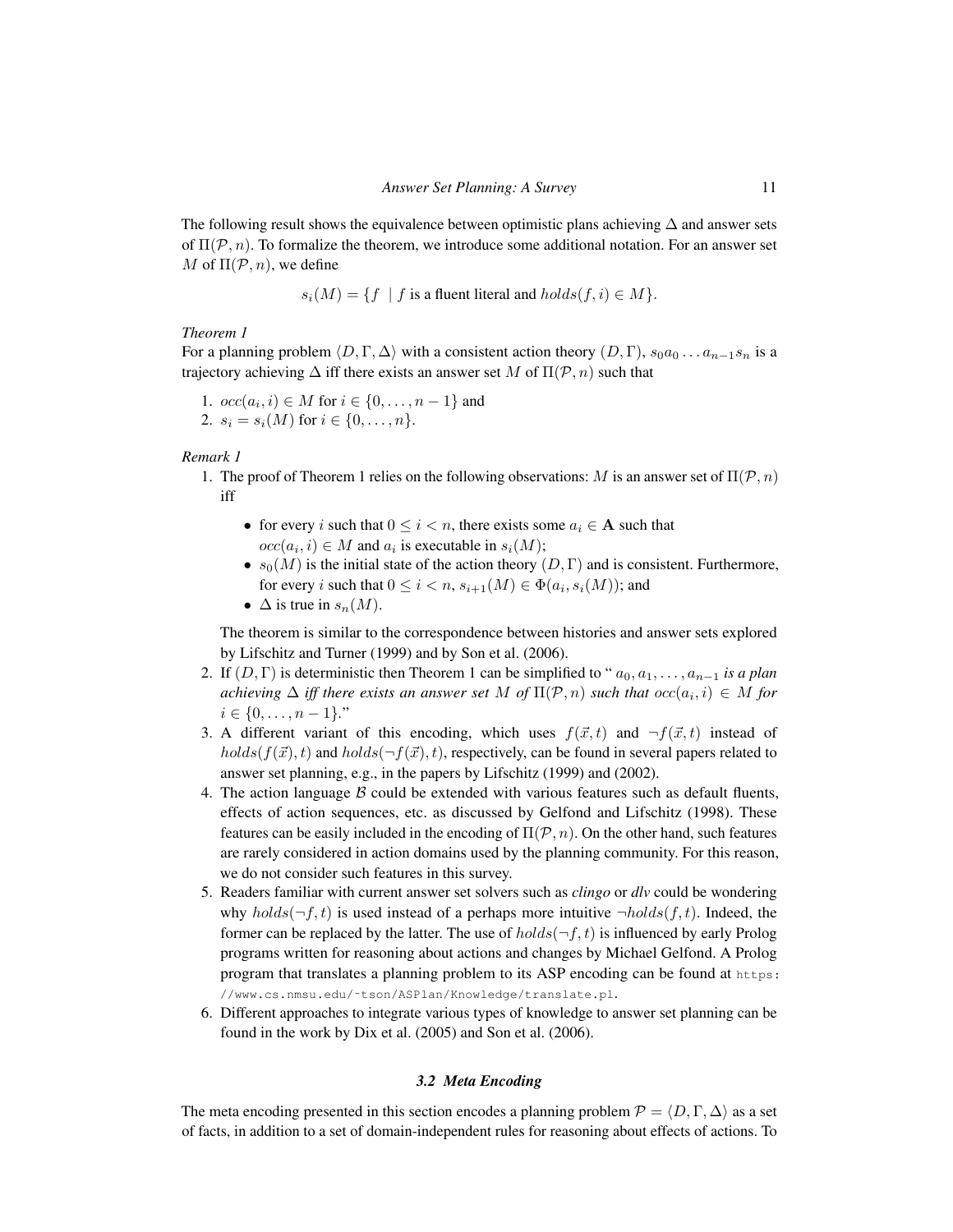distinguish this encoding from the previous one, we denote this encoding with  $\Pi^m(\mathcal{P}, n)$ . In this encoding, a set  $\varphi$  is represented using the atom set( $s_{\varphi}$ ), where  $s_{\varphi}$  is a new atom associated to  $\varphi$ , and a set of atoms of the form  ${member(s_{\varphi}, p) | p \in \varphi}$ . The laws in D are represented by the set of facts

*caused*(
$$
f, s_{sf}
$$
). *set*( $s_{sf}$ ).  $s_{sf}$  is the identifier for  $\varphi$  in **caused**( $f, \varphi$ ) in  $D$  (16)

*causes*(*a*, *f*, *s<sub>df</sub>*). *set*(*s<sub>df</sub>*). *s<sub>df</sub>* is the identifier for 
$$
\varphi
$$
 in **causes**(*a*, *f*,  $\varphi$ ) in *D* (17)

*executable*(
$$
a, s_a
$$
). *set*( $s_a$ ).  $s_a$  is the identifier for  $\varphi$  in **executable**( $a, \varphi$ ) in  $D$  (18)

and the set of facts encoding  $s_{sf}$ ,  $s_{df}$ , and  $s_a$ .

In addition to the action generation rule (10), the inertial rules  $(11)$ –(12), the goal representation rules (14)-(15), and the constraint stating that actions can occur only when they are executable (9), the program  $\Pi^{m}(\mathcal{P}, n)$  contains the following rules for reasoning about effects of actions:

$$
holds(S,T) \leftarrow time(T), set(S),
$$
\n
$$
holds(F,T): fluent(F), member(S,F);
$$
\n
$$
holds(\neg F,T): fluent(F), member(S,\neg F).
$$
\n
$$
holds(L,T+1) \leftarrow time(T), causes(A,F,S), occ(A,T), holds(S,T)
$$
\n
$$
holds(L,T) \leftarrow time(T), caused(L,S), holds(S,T)
$$
\n
$$
(20)
$$
\n
$$
id(A,T) \leftarrow time(T), caused(L,S), holds(S,T)
$$
\n
$$
(21)
$$
\n
$$
(11)
$$

$$
possible(A, T) \leftarrow time(T), executable(A, S), holds(S, T) \tag{22}
$$

Rule (19) defines the truth of a set of fluents S at time step T, by declaring that S holds at T if all of its members are true at T. The intuition behind the rules  $(20)$ – $(22)$  is clear. Similarly to Theorem 1, answer sets of  $\Pi^m(\mathcal{P}, n)$  correspond one-to-one to possible solutions (optimistic plans) of  $P$ .

# *Remark 2*

A similar encoding to  $\Pi^m(\mathcal{P}, n)$  is used in the system *plasp* version 3 by Dimopoulos et al. (2019). A translation of planning problems from PDDL format to ASP facts can be found at https://github.com/potassco/plasp.

# *3.3 Adding Heuristics: Going for Performance*

By using ASP systems for solving planning problems, we employ general-purpose systems rather than genuine planning systems. In particular, the distinction between action and fluent variables or fluent variables of successive states completely eludes the ASP system. Pioneering work in this direction was done by Rintanen (2012), where the implementation of SAT solvers was modified in order to boost performance of SAT planning. Inspired by this research direction, Gebser et al. (2013) developed a language extension for ASP systems that allows users to declare heuristic modifiers that take effect in the underlying ASP system *clingo*.

More precisely, a heuristic directive is of form

#heuristic 
$$
a : b_1, \ldots, b_m
$$
.  $[w, m]$ 

where a is an atom and  $b_1, \ldots, b_m$  is a conjunction of literals; w is a numeral term and m a heuristic modifier, indicating how the solver's heuristic treatment of  $a$  should be changed whenever  $b_1, \ldots, b_m$  holds. *Clingo* distinguishes four primitive heuristic modifiers:

*init* for initializing the heuristic value of  $a$  with  $w$ ,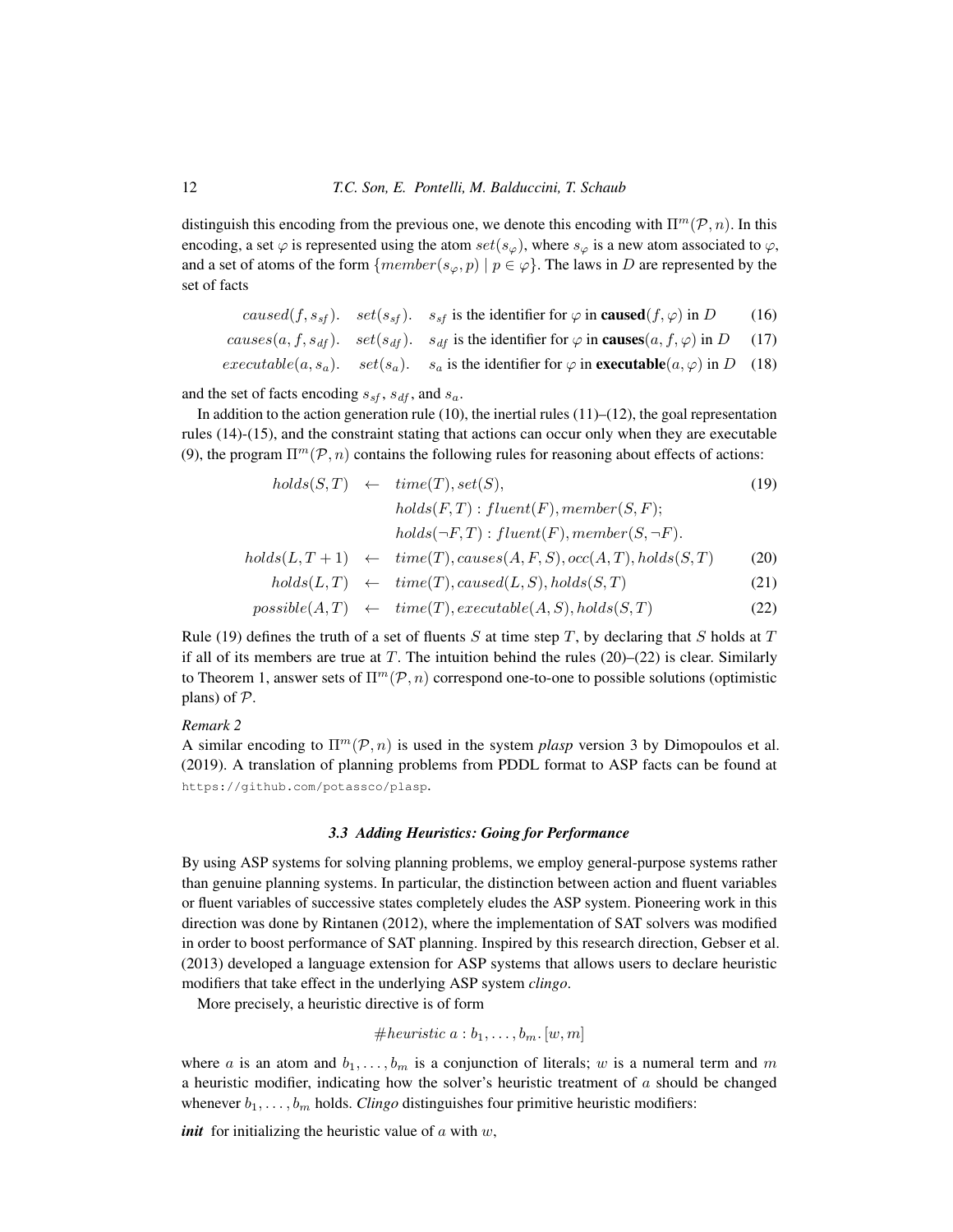*factor* for amplifying the heuristic value of a by factor w, *level* for ranking all atoms; the rank of a is w, *sign* for attributing the sign of  $w$  as truth value to  $a$ .

For instance, whenever a is chosen by the solver, the heuristic modifier *sign* enforces that it becomes either true or false depending on whether  $w$  is positive or negative, respectively. The other three modifiers act on the atoms' heuristic values assigned by the ASP solver's heuristic function.<sup>6</sup> Moreover, for convenience, *clingo* offers the heuristic modifiers *true* and *false* that combine *level* and *sign* statement.

With them, we can directly describe the heuristic restriction used in the work by Rintanen (2011) to simulate planning by iterated deepening  $A^*$  (Korf 1985) through limiting choices to action variables, assigning those for time  $\tau$  before those for time  $T+1$ , and always assigning truth value  $true$  (where n is a constant indicating the planning horizon):

 $\# heuristic\; occ(A,T) : action(A), time(T).[n-T, true]$ 

Inspired by, and yet different from the work by Rintanen (2012), Gebser et al. (2013) devise a dynamic heuristic that aims at propagating fluents' truth values backwards in time. Attributing levels via  $n-T+1$  aims at proceeding depth-first from the goal fluents.

 $\#heuristic\ holds(F, T-1): holds(F, T).$  [n - T + 1, true]  $\#heuristic\ holds(F, T-1): fluent(F), time(T), notholds(F, T).$  [n - T + 1, false]

In an experimental evaluation conducted by Gebser et al. (2013), this heuristic led to a speed-up of up to two orders of magnitude on satisfiable planning problems.

# *3.4 Context: Classical Planning*

Classical planning has been an intensive research area for many years. The famous Shakey robot<sup>7</sup> used a planner for path planning. This project also led to the introduction of the *Stanford Research Institute Problem Solver (STRIPS)* language (Fikes and Nilsson 1971), the first representation language for planning domain description. This language has since evolved into the *Planning Domain Definition Language (PDDL)* (Ghallab et al. 1998), a major planning domain description language. We noted that PDDL with state constraints is as expressive as  $\beta$ . It is worth noticing that state constraints are often not considered by the planning community even though the benefit of dealing directly with state constraints is known (Thiebaux et al. 2003). Furthermore, it is often assumed that state constraints in PDDL are stratified, e.g., the dependency graph among fluent literals<sup>8</sup> should be cycle free.

Several planning algorithms have been developed and implemented such as forward or backward search over the state space (see, a survey by Hendler et al. (1990)) and search in the plans space (a.k.a. partial order planning, see, e.g. a survey by Weld (1994)). Such research also led to the development of domain-dependent planners which utilize domain knowledge to improve their scalability and efficiency (e.g., hierarchical planning systems (Sacerdoti 1974)). Researchers

 $6$  See the paper by Gebser et al. (2013) and the user guide by Gebser et al. (2015) for a comprehensive introduction to heuristic modifiers in *clingo*.

<sup>7</sup> http://www.ai.sri.com/shakey/

 $8$  The dependency graph is a directed graph whose nodes are fluent literals and whose set of edges contains  $(l, l')$  if **caused** $(\varphi, l)$  is a static causal law and  $l' \in \varphi$ .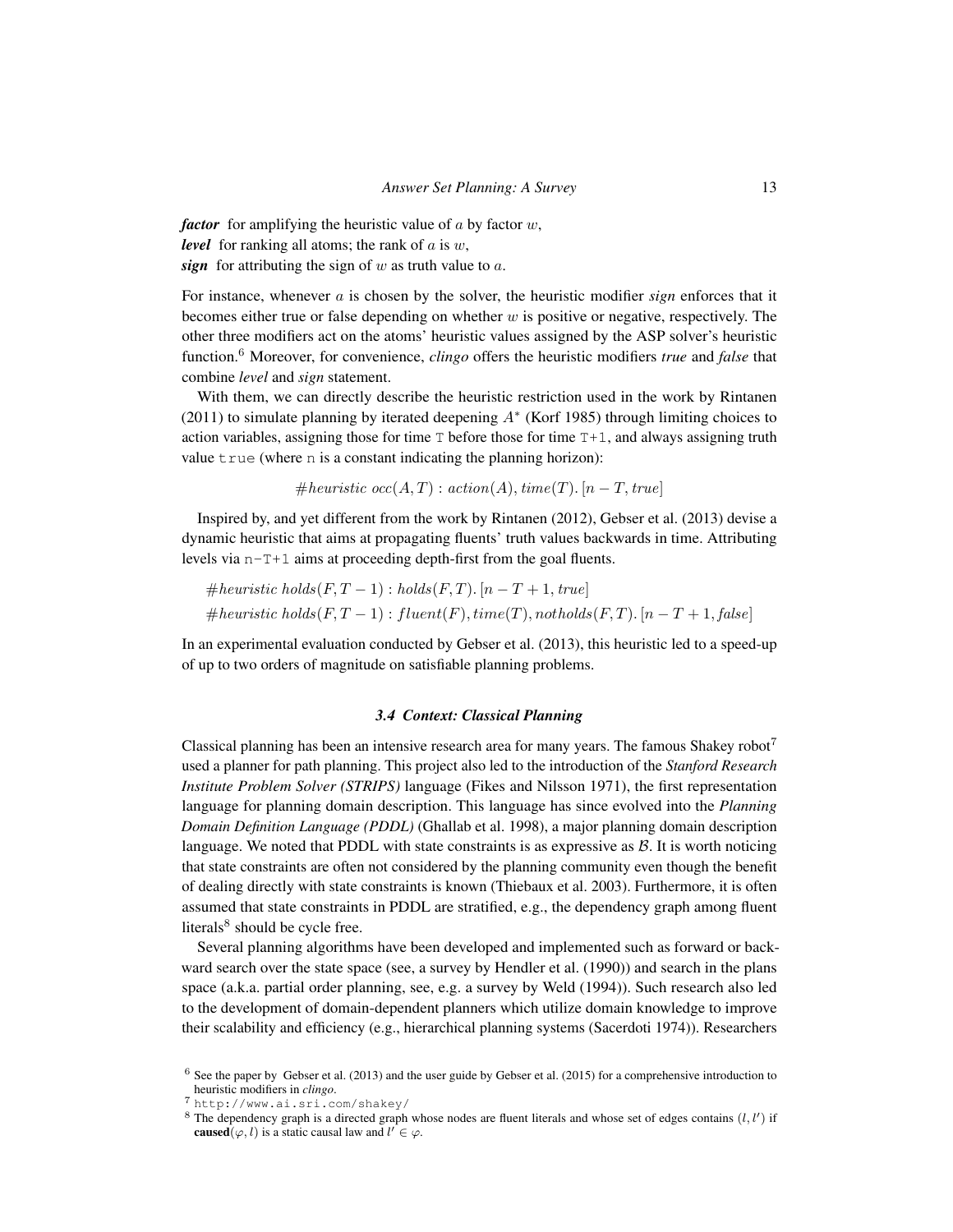realized early on that systematic state space search would not yield planning systems that are sufficiently scalable and efficient for practical applications. A significant milestone in the development of domain-independent planners is the invention of GRAPHPLAN by Blum and Furst (1997). The basic data structure of GRAPHPLAN, the *planning graph*, is an important resource for the development of planning heuristics (Kambhampati et al. 1997). It plays a key role in the success of heuristic planners such as FF (Hoffmann and Nebel 2001) and HSP (Bonet and Geffner 2001) which dominate several International Planning Competitions (Long et al. 2000; Bacchus 2001; Gerevini et al. 2004). This success is followed by several other systems (Helmert 2006; Richter and Helmert 2009; Helmert et al. 2011), whose impressive performance can be attributed to advances in the representation language for planning (e.g., the language  $SAS^+$  that supports a compact representation of states (Bäckström and Nebel 1995)) and their underlying heuristics constructed via reachability analysis and techniques such as landmarks recognition, abstraction, operator ordering, and decomposition (Bonet and Helmert 2010; Zhu and Givan 2004; Helmert and Domshlak 2009; Helmert and Geffner 2008; Helmert and Mattmüller 2008; Hoffmann et al. 2004; Hoffmann 2005; Pommerening et al. 2020; Richter and Helmert 2009; Röger and Helmert 2010; Vidal and Geffner 2006). All of these planning systems implement a heuristic search algorithm. Therefore, their scalability and efficiency are heavily dependent on the implemented heuristic, i.e., how discriminant is the heuristic and how efficient can it be computed. In most systems, completeness and efficiency have to be traded off. In some planner, an automatic mechanism for returning to systematic search is established whenever the heuristic deems not useful (e.g., the system FF).

The idea of using automated theorem solvers in planning can be traced back to the work by Green (1969) who demonstrated that automated reasoning systems can be used for planning. A significant step in this direction is proposed by Kautz and Selman (1992) who introduced satisfiability planning and showed that with an improved satisfiability solver, SAT-based planning can be competitive with search based planners (Kautz et al. 1996). This approach was later advanced by several other researchers and results in many SAT-based or logic programming-based planning systems (Chen et al. 2009; Dimopoulos et al. 1997; Rintanen et al. 2006; Robinson et al. 2009; Rintanen 2012) that are often competitive or more efficient comparing to search-based planners. Constraint satisfaction techniques have also been employed in planning (Kautz and Walser 1999; Do and Kambhampati 2003; Sideris and Dimopoulos 2010; Dovier et al. 2009). As we have mentioned in the introduction, the success of SAT-base planning is likely the source of inspiration for the use of logic programming with answer sets semantics for planning. Indeed, there are several similarities between a SAT-based encoding of a planning program proposed by Kautz and Selman (1992) and its ASP-encoding presented in this section. They share the following features:

- the use of time steps in representing the planning horizon: SAT-based encoding prefers to use  $f(\vec{x}, t)$  and  $\neg f(\vec{x}, t)$  instead of  $holds(f(\vec{x}), t)$  and  $holds(\neg f(\vec{x}), t)$ ;
- the encoding of actions' executability and the effects of actions;
- the encoding of the frame axioms; and
- the encoding for action generation.

In this sense, one can say that SAT-planning and answer set planning are cousins to each other. Both relish the use of knowledge representation techniques and the development of logical solvers in planning. The key difference between them lies in the underlying representation language and solver.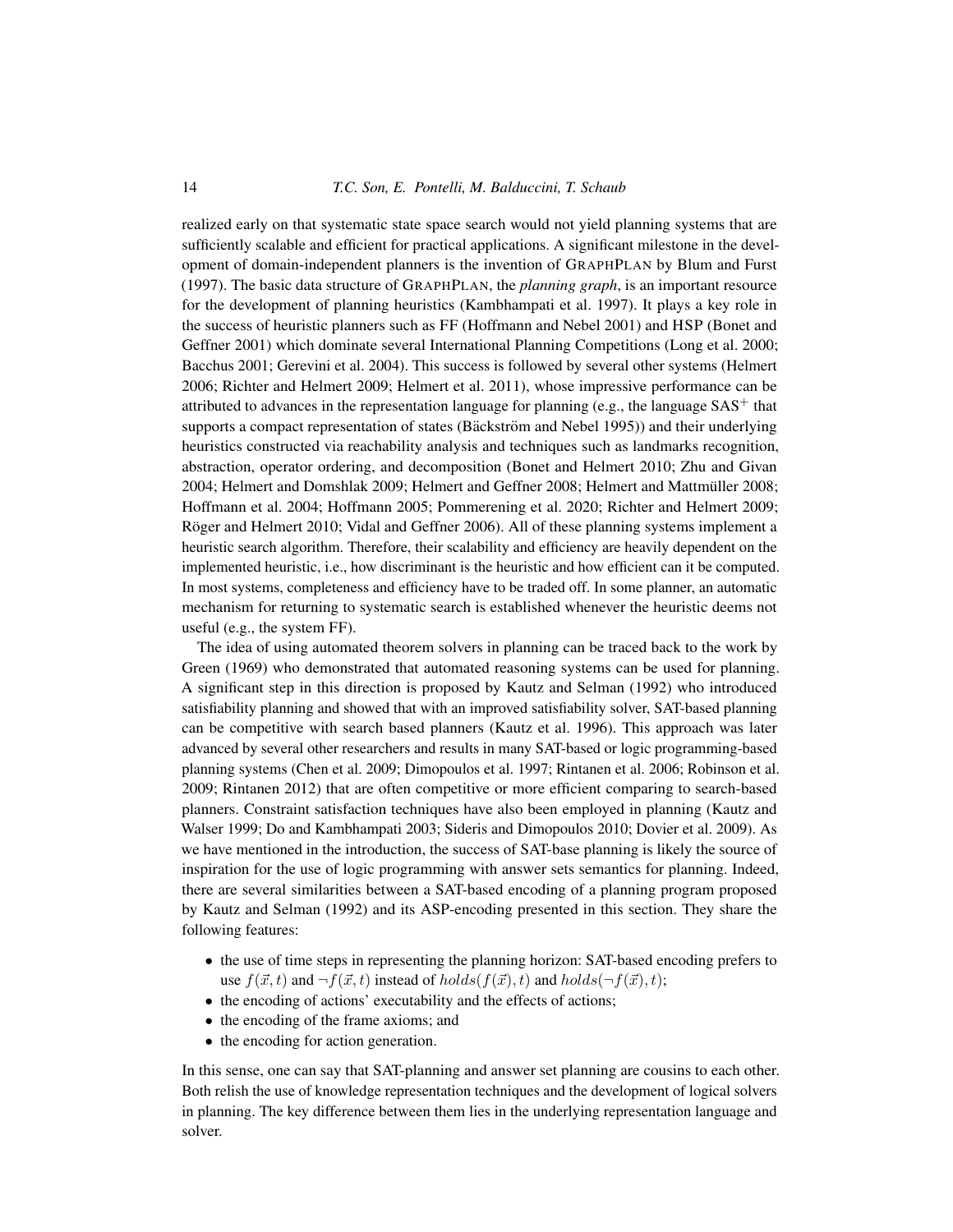# *Answer Set Planning: A Survey* 15

Green's idea has also been investigated in event calculus planning. The main reasoning system behind this approach is the event calculus, which is introduced by Kowalski and Sergot (1986) for reasoning about narratives and database updates. An action theory (or a planning problem) can be described by an event calculus program that is similar to the program described in Section 3.1. In particular, this program consists of rules encoding the initial state, effects of actions, and solution to the frame axiom. Earlier development of event calculus does not consider static causal laws. This issue is addressed by Shanahan (1999). Eshghi (1988) introduced a variant of the event calculus, called *EVP* (an event calculus for planning), and combined it with abductive reasoning to create ABPLAN. We believe that this is the first planning system that integrates event calculus and abduction. Denecker et al. (1992) developed SLDNFA, a procedure for temporal reasoning with abductive event calculus, and showed how this procedure can be used for planning. The authors of SLDNFA continued this line of research and developed CHICA (Missiaen et al. 1995). The underlying algorithm of this system is a specialized version of the abductive reasoning procedure for event calculus. An interesting feature of this system is that it allows for the user to specify the search strategy and heuristics at the domain level, allowing for domain dependent information to be exploited in the search for a solution. Other proof procedures for event calculus planning can be founded in the work by Endriss et al. (2004), Mueller (2006), and Shanahan (2000) and (1997). It is worth noting that a major discussion in these work is the condition for the soundness and completeness of the proof procedures, i.e., the planning systems. To the best of our knowledge, most of the event calculus based planning systems are implemented on a Prolog system and no experimental evaluation against other planning systems has been conducted.

# 4 Conformant Planning

The previous section assumes that the initial state Γ in the planning problem  $\mathcal{P} = \langle D, \Gamma, \Delta \rangle$ is complete, i.e., the truth value of each property of the world is known. In practice, this is not always a realistic assumption.

#### *Example 4* (*Bomb-In-The-Toilet Example*)

There may be a bomb in a package. The process of dunking the package into a toilet will disarm the bomb. This action can be executed only if the toilet is not clogged. Flushing the toilet will unclog it. This domain can be described by the following domain:

- Fluents: armed, clogged
- Actions:  $dunk, flux$
- Domain description:

 $D_b =$  $\sqrt{ }$ J  $\mathcal{L}$ causes $(dunk, \neg armed, \{armed\})$ causes( $flush, \neg clogged, \{\})$ **executable**( $dunk, \{\neg clogged\})$ )

Suppose that our goal is to disarm the bomb. However, we are not sure whether the toilet is clogged. In other words, the planning problem that we need to solve is  $\mathcal{P}_{bomb} = \langle D_{bomb}, \emptyset, \neg \text{armed} \rangle$ .

The problem  $P_{\text{bomb}}$  is an example of a planning problem with incomplete information. It is easy to see that  $\alpha = \langle dunk \rangle$  is not a good solution for  $\mathcal{P}_{bomb}$  since  $\alpha$  is not executable when the toilet is clogged. On the other hand,  $\beta = \langle \text{flux}, \text{dunk} \rangle$  is executable and achieves the goal in *every possible* initial state of the problem. Eiter et al. (2003b) refer to β as a *secure* plan—a solution—for the conformant planning problem  $\mathcal{P}_{\text{bomb}}$ .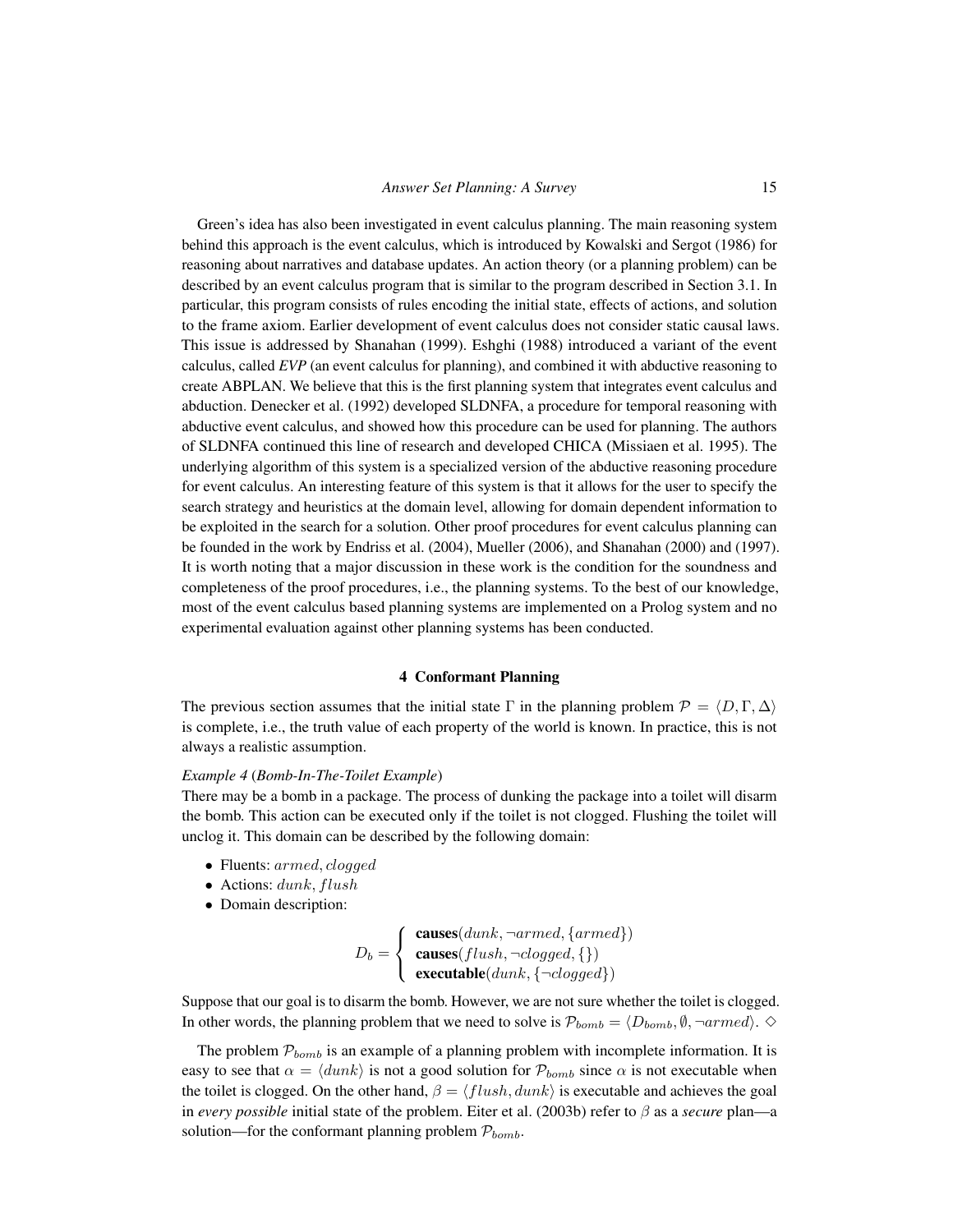Let D be an action theory and  $\delta$  a set of fluent literals of D. We say that  $\delta$  is a partial state of D if there exists some state s such that  $\delta \subseteq s$ .  $comp(\delta)$ , called the *completion* of  $\delta$ , denotes the set of all states s such that  $\delta \subseteq s$ . A literal  $\ell$  *possibly holds* in  $\delta$  if  $\delta \not\models \overline{\ell}$  where  $\overline{\ell}$  denotes the complement of  $\ell$ . A set of literals  $\lambda$  possibly holds in  $\delta$  if every element of  $\lambda$  possibly holds in  $\delta$ . In the following, we often use superscripts and subscripts to differentiate partial states from states.

A *conformant planning problem*  $P$  is a tuple  $\langle D, \delta^0, \Delta \rangle$  where D is an action theory and  $\delta^0$  is a partial state of D.

An action sequence  $\alpha = \langle a_0, \ldots, a_{n-1} \rangle$  is a *solution* (or *conformant/secure* plan) of P if for every state  $s_0 \in comp(\delta^0)$ ,  $\hat{\Phi}(\alpha, s_0) \neq \emptyset$  and  $\Delta$  is true in every state belonging to  $\hat{\Phi}(\alpha, s_0) \neq \emptyset$ .

Observe that conformant planning belongs to a higher complexity class than classical planning (see, e.g., the work by Baral et al. (2000), Eiter et al. (2000), Haslum and Jonsson (2000), or Turner (2002)). Even for action theories without static causal laws, checking whether a conformant problem has a polynomially bounded solution is  $\Sigma_P^2$ -complete. Therefore, simply modifying the rules encoding the initial state (5) of  $\Pi(\mathcal{P}, n)$  (e.g., by adding rules to complete the initial state) is insufficient. Different approaches have been proposed for conformant planning, each addressing the incomplete information in the initial state in a different way. In this section, we discuss two ASP-based approaches proposed by Eiter et al. (2003b), Son et al. (2005b), and Tu et al. (2011).

# *4.1 Conformant Planning With A Security Check Using Logic Program*

Eiter et al. (2003b) introduced the system  $dlv<sup>K</sup>$  for planning with incomplete information. The system employs a representation language that is richer than the language  $\beta$ , since it considers additional features such as defaults and effects after a sequence of actions. For simplicity of the presentation, we present the approach used in  $d\nu^{\mathcal{K}}$  for conformant planning problems specified in B. We note that the original  $dlv^{\mathcal{K}}$  employs the direct encoding of planning problems as described in Remark 1, Item 3. We adapt it to the encoding used in the previous section.

 $d\nu^{\mathcal{K}}$  generates a conformant plan for a problem  $\mathcal P$  in two steps. The first step consists of generating an optimistic plan; the second step is the verification that such plan is a secure plan, since an optimistic plan is not necessarily a secure plan.  $d\mathbf{v}^{\mathcal{K}}$  implements Algorithm 1.

| <b>Algorithm 1:</b> $dlv^{\mathcal{K}}$ Algorithm                                   |
|-------------------------------------------------------------------------------------|
| <b>Input:</b> Conformant planning problem $P = \langle D, \delta^0, \Delta \rangle$ |
| <b>Output:</b> A secure plan $\alpha$ for $\mathcal{P}$                             |
| <b>1</b> while there exists an optimistic plan $\alpha$ for P do                    |
| 2 <b>if</b> $\alpha$ is a secure plan then                                          |
| $\begin{array}{c c} 3 & \end{array}$ return $\alpha$                                |
| 4 <b>return</b> no-plan                                                             |

The two tasks in Lines 1 and 2 in Algorithm 1 are implemented using different ASP programs. The generation step (Line 1) can be done using the program  $\Pi_{c_{div}}(\mathcal{P}, n)$  which consists of the program  $\Pi(\mathcal{P}, n)$  together with the rules that specify the values of unknown fluents in the initial state:

 $holds(f, 0) \vee holds(\neg f, 0) \leftarrow$ (*f* is a fluent and  $\{f, \neg f\} \cap \delta^0 = \emptyset$ ) (23) It is easy to see that any answer set of  $\Pi_{\text{Cat}_v}(\mathcal{P}, n)$  contains an optimistic plan (Theorem 1).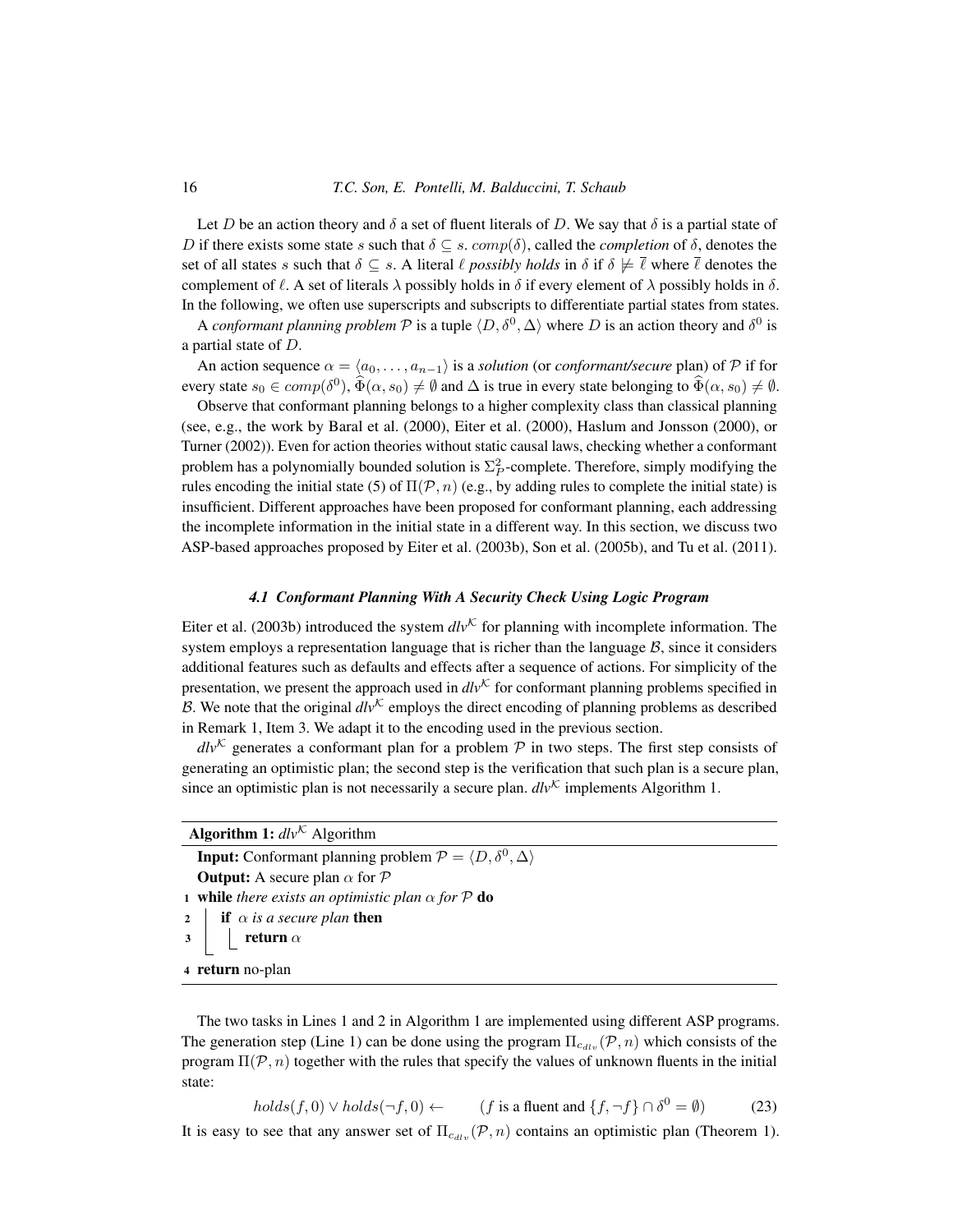Assume that  $\alpha = \langle a_0, \ldots, a_{n-1} \rangle$  is the sequence of actions generated by program  $\Pi_{c_n} (\mathcal{P}, n)$ ,  $d\mathbf{l}v^{\mathcal{K}}$  takes  $\alpha$  and the action theory  $(D, \delta^0)$  and creates a program that checks whether or not  $\alpha$  is a secure plan. If it is, then  $dlv<sup>K</sup>$  returns  $\alpha$ . Otherwise, it continues computing an optimistic plan and verifying that the plan is secure, until there are no additional optimistic plans available, which indicates that the problem has no solution. We next discuss the main idea in the second step of  $dlv^{\mathcal{K}}$  (Line 2).

Intuitively, if  $\alpha$  is a secure plan, then its execution in every possible initial state results in a final state in which the goal is satisfied. In other words,  $\alpha$  is not a secure plan if there exists an initial state in which the execution of  $\alpha$  is not possible. This can happen in the following situations:

- the goal is not satisfied after the execution of  $\alpha$ ;
- some action  $a_i$  in  $\alpha$  is not executable, i.e.,  $possible(a_i, i)$  is not true; or
- some constraints are violated.

Let  $Check(\mathcal{P}, \alpha, n)$  be the program obtained from  $\Pi_{cal}(\mathcal{P}, n)$  by introducing a new atom, notex, which denotes that  $\alpha$  is not secure and

• replacing  $(9)$  with the rule

$$
notex \leftarrow time(T), occ(A, T), not possible(A, T)
$$

• replacing (10) with the set of action occurrences

$$
\{occ(a_i, i) \mid i = 0, \ldots, n-1\}
$$

• replacing  $(13)$  with

$$
notex \leftarrow fluent(F), T > 0, holds(F, T), holds(\neg F, T) \leftarrow fluent(F), holds(F, 0), holds(\neg F, 0)
$$

• replacing (8), for each constraint **caused**( $\varphi$ , *false*), with the rule

$$
notex \leftarrow time(T), T > 0, holds(\varphi, T)
$$

• replacing (15) with

$$
\leftarrow goal, not\; not
$$

If  $Check(\mathcal{P}, \alpha, n)$  has an answer set M then either the goal is not satisfied or  $note \in M$ . Observe that the rules replacing (13) and (8) guarantee that  $\{f \mid holds(f, 0) \in M\} \cup \{\neg f \mid$  $holds(\neg f, 0) \in M$  is a state of the action domain in P. If the goal is not satisfied and note  $x \notin M$ , then we have found an initial state from which the execution of  $\alpha$  does not achieve the goal. Otherwise,  $notex \in M$  implies that

- an action  $a_i$  is not executable in the state at time step i or
- there is some step  $j > 0$  such that the state at time step j is inconsistent or violates some static causal laws.

In either case, this means that there exists some initial state in which the execution of  $\alpha$  fails, i.e.,  $\alpha$  is not a secure plan. On the other hand, if  $Check(\mathcal{P}, \alpha, n)$  has no answer sets, then there are no possible initial states such that the execution of  $\alpha$  fails, i.e.,  $\alpha$  is a secure plan.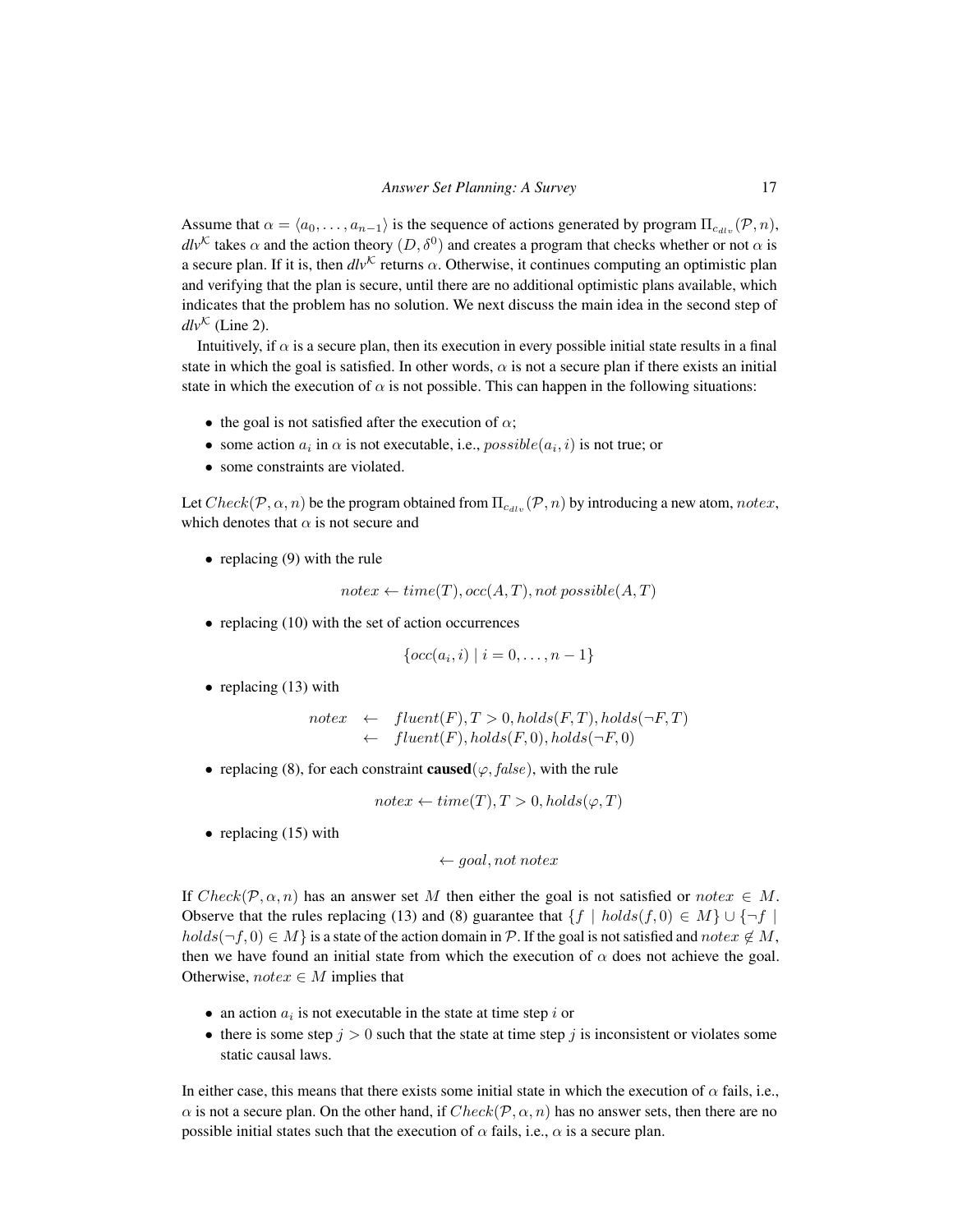18 *T.C. Son, E. Pontelli, M. Balduccini, T. Schaub*

#### *4.2 Approximation-Based Conformant Planning*

Approximation-based conformant planning deals with the complexity of conformant planning by proposing a deterministic approximation of the transition function  $\Phi$ , denoted by  $\Phi^a$ , which maps pairs of actions and partial states such that for every  $\delta$ ,  $\delta'$ , and s such that  $\Phi^a(a, \delta) = \delta'$  and  $s \in comp(\delta)$ , it holds that

- $a$  is executable in  $s$ ; and
- $\delta' \subseteq s'$  for every  $s' \in \Phi(a, s)$ .

Intuitively, the above conditions require  $\Phi^a$  to be *sound* with respect to  $\Phi$ . We say that  $\Phi^a$  is *sound approximation* of Φ if the above conditions are satisfied.

The function  $\Phi^a$  is extended to define  $\widehat{\Phi}^{\widehat{a}}$  in the similar fashion as  $\widehat{\Phi}$ : for an action sequence  $\alpha = \langle a_0, \ldots, a_{n-1} \rangle,$ 

- $\widehat{\Phi}^{\widehat{a}}(\alpha,\delta) = \delta$  if  $\alpha = \langle \ \rangle;$
- $\widehat{\Phi}^{\widehat{a}}(\alpha,\delta) = \Phi^a(a_0,\delta)$  for  $n = 1$ ; and
- $\bullet$   $\widehat{\Phi}^{\widehat{a}}(\alpha,\delta) = \widehat{\Phi}^{\widehat{a}}(\alpha',\Phi^a(a_0,\delta))$  where  $\alpha' = \langle a_1,\ldots,a_{n-1}\rangle$ , if  $\widehat{\Phi}^{\widehat{a}}(\beta,\delta)$  is defined for every prefix  $\beta$  of  $\alpha$ .

Given a sound approximation  $\Phi^a$ , we have that if  $\widehat{\Phi^a}(\alpha, \delta) = \delta'$  then for every  $s \in comp(\delta)$ ,  $\widehat{\Phi}(\alpha, s) \neq \emptyset$  and for every  $s' \in \widehat{\Phi}(\alpha, s)$ ,  $\delta' \subseteq s'$ . This means that a sound approximation can be used for computing conformant plans. In the rest of this section, we define a sound approximation of  $\Phi$  and use if for conformant planning. Because the program  $\Pi(\mathcal{P}, n)$  implements  $\Phi$ , we define the approximation by describing a program  $\Pi^a(\mathcal{P}, n)$  approximating  $\Phi$ .

Let a be an action and  $\delta$  be a partial state. We say that a is *executable* in  $\delta$  if a occurs in an executability condition (3) and each literal in the precondition of the law holds in  $\delta$ . A fluent literal l is a *direct effect* (resp. a *possible direct effect*) of a in  $\delta$  if there exists a dynamic causal law (2) such that  $\psi$  holds (resp. possibly holds) in  $\delta$ . Observe that if a is executable in  $\delta$  then it is executable in every state  $s \in comp(\delta)$ . Furthermore, the direct effects of a in  $\delta$  are also the direct effects of a in s, which in turn are the possible direct effects of a in  $\delta$ .

We next present the program  $\Pi^a(\mathcal{P}, n)$ . Atoms of  $\Pi^a(\mathcal{P}, n)$  are atoms of  $\Pi(\mathcal{P}, n)$  and those formed by the following (sorted) predicate symbols:

- $de(1, T)$  is true if the fluent literal l is a direct effect of an action that occurs at the previous time step; and
- $ph(l, T)$  is true if the fluent literal l possibly holds at time step T.

Similar to holds( $\varphi, T$ ), we write  $\rho(\varphi, T) = \{\rho(l, T) | l \in \varphi\}$  and not  $\rho(\varphi, T) = \{\rho(l, T) | l \in \varphi\}$  $l \in \varphi$  for  $\rho \in \{holds, de, ph\}$ . The rules in  $\Pi^a(\mathcal{P}, n)$  include most of the rules from  $\Pi(\mathcal{P}, n)$ , except for the inertial rules, which need to be changed. In addition, it includes rules for reasoning about the direct and possible effects of actions.

1. For each dynamic causal law (2) in D,  $\Pi^a(\mathcal{P}, n)$  contains the rule (7) and the next rule

$$
de(f, T+1) \leftarrow time(T), occ(a, T), holds(\varphi, T) \tag{24}
$$

This rule indicates that f is a direct effect of the execution of a. The possible effects of a at T are encoded using the rule

$$
ph(f, T+1) \leftarrow time(T), occ(a, T), not holds(\overline{\varphi}, T), not \ de(\overline{f}, T+1)
$$
 (25)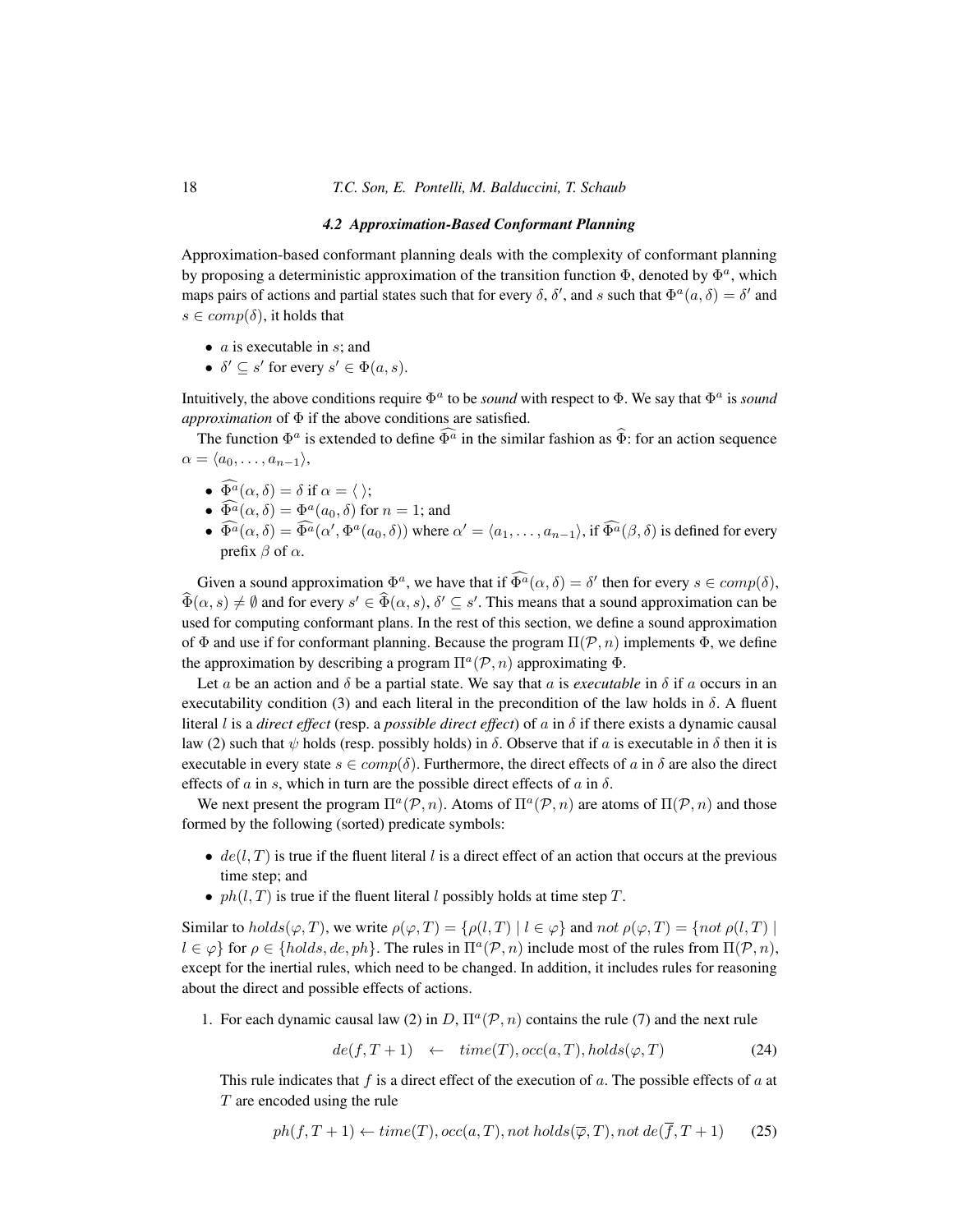which says that f might hold at  $T + 1$  if a occurs at T and the precondition  $\varphi$  possibly holds at T.

2. For each static causal law (1) in D,  $\Pi^a(\mathcal{P}, n)$  contains the rule (8) and the next rule

$$
ph(f, T) \leftarrow time(T), ph(\varphi, T) \tag{26}
$$

This rule propagates the possible holds relation between fluent literals.

- 3. The rule (6) stating that a can occur if its executability condition is satisfied.
- 4. The inertial law is encoded as follows:

$$
ph(L, T+1) \leftarrow time(T), fluent(L), not holds(\neg L, T), not de(\neg L, T+1) (27)
$$

$$
ph(\neg L, T+1) \quad \leftarrow \quad time(T), fluent(L), not \; holds(L, T), not \; de(L, T+1) \tag{28}
$$

$$
holds(L, T) \leftarrow time(T), fluent(L), not\,ph(\neg L, T), T \neq 0. \tag{29}
$$

$$
holds(\neg L, T) \leftarrow time(T), fluent(L), not\,ph(L, T), T \neq 0. \tag{30}
$$

These rules capture the fact that L holds at time moment  $T > 0$  if its negation cannot possibly hold at T. Furthermore, L possibly holds at time moment  $T + 1$  if its negation does not hold at  $T$  and is not a direct effect of the action occurring at  $T$ . These rules, when used in conjunction with the rules (24)-(25), compute the effects of the occurrence of action at time moment T.

5.  $\Pi^a(\mathcal{P}, n)$  also contains the rules of the form (9), (10), (13), and the rule encoding the initial state and the goal state as in  $\Pi(\mathcal{P}, n)$ .

It can be shown that if  $\delta$  is a partial state and x is an action executable in  $\delta$  then the program  $\Pi^a(\mathcal{P}, 1) \cup \{occ(x, 0)\}\$ , where  $\mathcal{P} = \langle D, \delta, \emptyset \rangle$ , has a unique answer set M and  $\{f \mid holds(f, 1) \in$ M is a partial state of D. For this reason,  $\Pi^a(\mathcal{P}, n)$  can be used to define a sound approximation  $\Phi^a$  of  $\Phi$ . The soundness of  $\Phi^a$  is discussed in details by Tu et al. (2011). This property indicates that  $\Pi^a(\mathcal{P}, n)$  can be used as an ASP implementation of a conformant planner. The planner CPASP, as described by Tu et al. (2011), employs this implementation.

#### *Remark 3*

- 1. The key difference between CPASP and  $dlv<sup>K</sup>$  is the use of an approximation semantics, which leads to the elimination of the security check in CPASP and the use of a single call to the answer set solver to find a solution.
- 2. Eiter et al. (2003b) defined the notion of sound and complete security check that can be used in the second step of  $d\mathbf{w}^k$  algorithm. They also identified classes of planning problems in which different security checks are sound and complete. The security check described in Subsection 4.1 is an adaptation of the check  $\mathcal{SC}_1$  in the paper describing  $dlv^{\mathcal{K}}$ . It is sound and complete for domains called false*-committed planning domains*. For consistent action theories considered in this paper,  $SC<sub>1</sub>$  is sound and complete. Observe that this security check could be used together with the program  $\Pi(\mathcal{P}, n)$  in the previous section to compute secure plans for non-deterministic domains.
- 3. Alternative representation approaches may facilitate the search of solutions in certain domains. For example, as discussed by Eiter et al. (2004), the knowledge-state planning approach enables certain fluents to remain open (i.e., as three-valued fluents), simplifying the state representation. Actions enable to either gain or forget knowledge of such fluents. For example, in the bomb-in-the-toilet domain, encoded in  $dlv<sup>K</sup>$ , this approach makes optimistic and secure plans equivalent.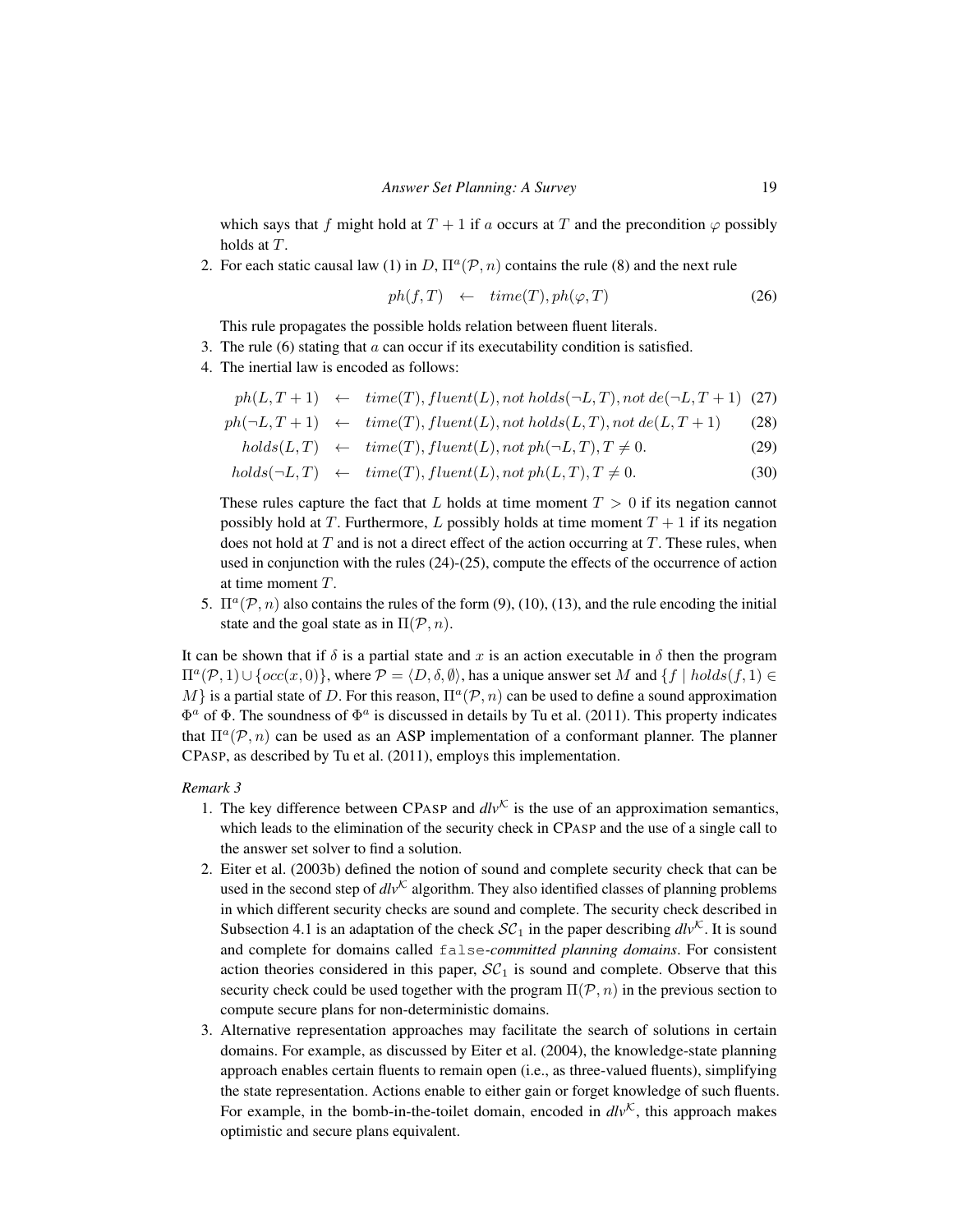- 4. CPASP, the conformant planner using  $\Pi^a(\mathcal{P}, n)$ , performs well against logic-based conformant planning systems (e.g.,  $dlv^{\mathcal{K}}$ ). Tu et al. (2011) shows that CPASP and other logic-based systems are not as efficient and scalable in common benchmarks used by the planning community. CPASP also does not consider planning problem with disjunctive information. However, their performance is superior in domains with static causal laws (Son et al. 2005a). In addition, logic-based planning systems can generate *parallel plans,* while the existing heuristic search-based state-of-the-art conformant planning systems do not.
- 5. Approximation has its own price. Approximation-based planning systems are incomplete. CPASP, for example, cannot solve the problem  $\mathcal{P}^1_{inc} = \langle D^1_{inc}, \emptyset, f \rangle$  where  $D^1_{inc}$  consists of two dynamic laws:

**causes** $(a, f, \{g\})$  and **causes** $(a, f, \{\neg g\}).$ 

More specifically,  $\Pi^a(\mathcal{P}_{inc}^1, 1)$  has no answer sets, while  $\mathcal{P}_{inc}$  has solution  $\langle a \rangle$ . Similarly, CPASP cannot solve the problem  $\mathcal{P}_{inc}^2 = \langle D_{inc}^2, \emptyset, g \rangle$  where  $D_{inc}^2$  consists of the following laws:

causes  $(a, f, \emptyset)$  caused  $(\{f, h\}, g)$  caused  $(\{f, \neg h\}, g)$ 

The main reason for the incompleteness of CPASP is that it fails to reason by cases. Syntactic conditions that guarantee that the proposed approximation is complete were proposed by Tu et al. (2011) and Son and Tu (2006). Those authors also showed that the majority of planning benchmarks in the literature satisfy the conditions. The reason why CPASP cannot solve some of the benchmarks is related to the presence of a disjunctive formulae in the initial state.

- 6. Conformant planning using approximation is a successful approach in dealing with incomplete information. Tran et al. (2013) have shown that, with additional techniques to reduce the search space, such as goal splitting and combination of  $one-of$  clauses, approximation-based planners perform exceptionally well compared to heuristic-based planning systems.
- 7. As with planning with complete information, ASP-based conformant planners such as CPASP do not include any heuristics (e.g., as those discussed in Subsection 3.3). This is a reason for the weak performance of CPASP compared to its search-based counterparts. The second reason that greatly affects the performance of ASP-based planners is the need for grounding before solving. In many benchmarks used by the planning community (see, e.g., the paper by Tran et al. (2013) for details), the initial belief state of a small instance already contains  $2^{10}$  states and the minimal plan length can easily reach 50. In most instances, grounding already fails. We believe that, besides the use of heuristic, adapting techniques to reduce the search space such as those proposed by Tran et al. (2013) and developing incremental grounding technique for ASP solver (e.g., the work by (Palu et al. 2009)) could help to scale up ASP-based conformant planners.
- 8. Various approximation semantics for action domains with static causal laws have been defined (Son and Baral 2001; Son et al. 2005b; Tu et al. 2007). A discussion on their strengths and weaknesses can be found in the paper by Tu et al. (2011). A discussion of the performance of CPASP against other planning systems is included in the next section.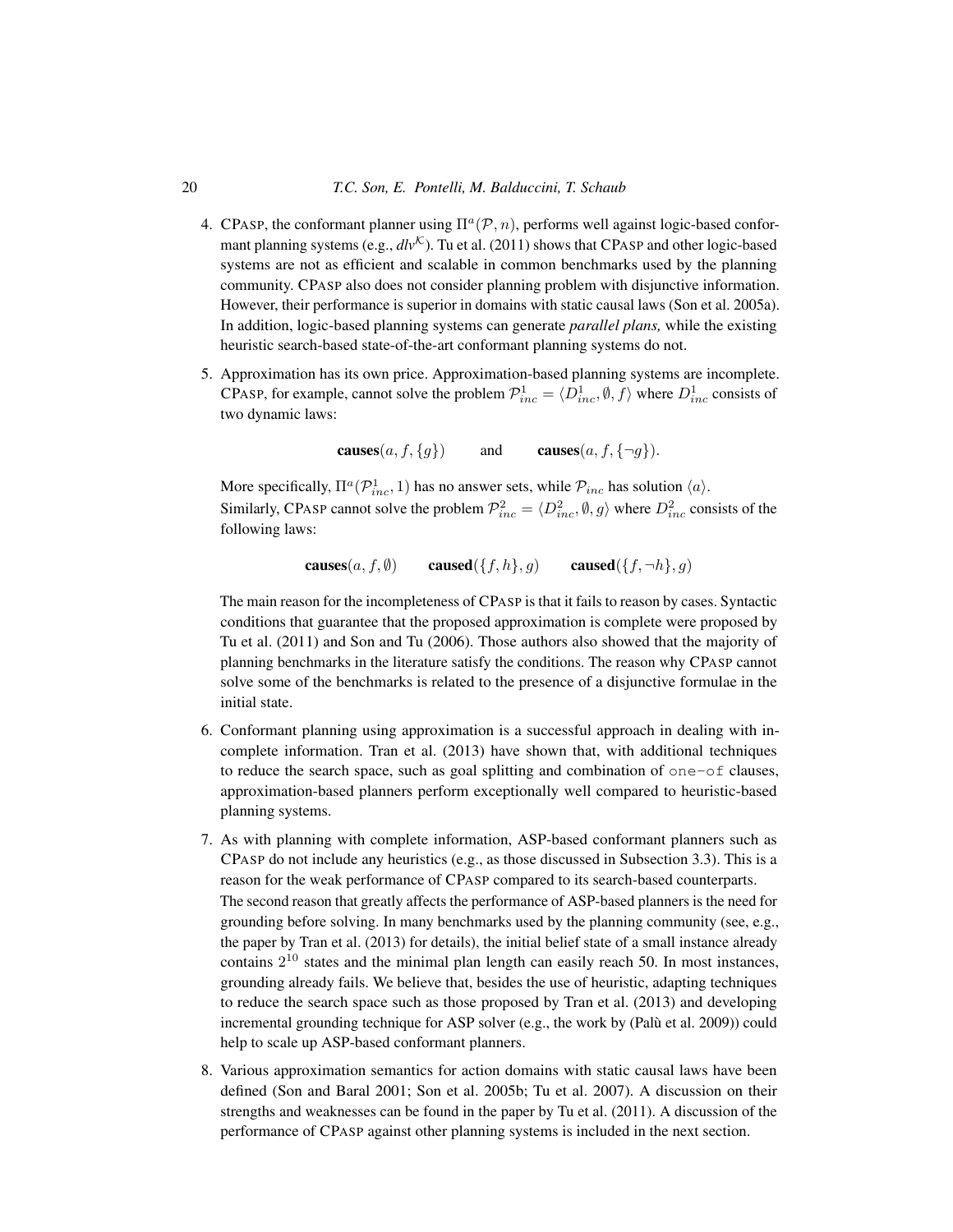#### *4.3 Context: Conformant Planning*

As with classical planning, several search-based conformant planners have been developed during the last three decades. Among them are GPT (Bonet and Geffner 2000), CGP (Smith and Weld 1998), CMBT (Cimatti and Roveri 2000), Conformant-FF (CFF) (Hoffmann and Brafman 2006), KACMBP (Cimatti et al. 2004), POND (Bryce et al. 2006),  $\pm 0$  (Palacios and Geffner 2007; Palacios and Geffner 2009),  $\text{\text{t1}}$  (Albore et al. 2011), CPA<sup>9</sup> (Son et al. 2005a; Tran et al. 2009), CpLs (Nguyen et al. 2011), DNF (To et al. 2009), CNF (To et al. 2010a), PIP (To et al. 2010b), GC[LAMA] (Nguyen et al. 2012), and CPCES (Grastien and Scala 2020). With the exception of CMBT,  $KACMBP$ ,  $\pm 0$ , and  $GCLAMA$ , the others planners are forward search-based planners.

Differently from classical planning, a significant hurdle in the development of an efficient and scalable conformant planner is the size of the initial belief state and the size of the search space, which is double exponential in the size of the planning problem (see, e.g., the work by (Tran et al. 2013) for a detailed discussion on this issue). Each of the aforementioned planners deals with this challenge in a different way. Different representations of belief states are used in CFF, DNF, CNF, and PIP. Specifically, CFF and  $t_1$  make use of an implicit representation of a belief state as a sequence of actions from the initial state to the belief state. KACMBP, CMBP, and POND use a BDD-based representation (Bryant 1992). CPA approximates a belief state using a set of subsets of states (*partial states*).  $\pm 0$  and GC[LAMA] translate a conformant planning problem to a classical planning problem and use classical planners to compute solutions, avoiding the need to deal with an explicit belief state representation. Additional improvements have been proposed in terms of heuristics (Bryce et al. 2006) and techniques to reduce the size of the initial belief state, such as the oneof-combination technique (Tran et al. 2013). Such a technique is useful for planners employing an explicit disjunctive representation of belief states, as in CPA (Tran et al. 2013) and DNF (To et al. 2009); a significant amount of work is required to apply this technique to other planners, due to the different representations they use. Likewise, the oneof-relaxation technique proposed by To et al. (2010a) is useful in CNF but is difficult to use in other planners. Additional techniques proposed to improve performance include extensions of the GRAPHPLAN to deal with incomplete information, used in CGP, backward search algorithms, as in CMBT, landmarks, used in CpLs, and sampling technique, used in CPCES.

SAT-based conformant planning is studied by several researchers (Castellini et al. 2003; Palacios and Geffner 2005; Rintanen 1999). The system C-PLAN (Castellini et al. 2003) has similarities to  $d\nu^{K}$ , in that it starts with a translation of the planning problem into a SAT-problem, identifies a potential plan, and then validates the plan. Palacios and Geffner (2005) propose the system COMPILE-PROJECT-SAT, which uses a single call to the SAT-solver to compute a conformant plan. They show that the validity check can be done in linear time if the planning problem is encoded in a logically equivalent theory in deterministic decomposable negation normal form (d-DNNF). As COMPILE-PROJECT-SAT calls the SAT-solver only once, it is similar to CPASP. However, COMPILE-PROJECT-SAT is complete, while CPASP is not. The system QBFPLAN by Rintanen (1999) differs from C-PLAN and COMPILE-PROJECT-SAT in that it translates the problem into a QBF-formula and uses a QBF-solver to compute the solutions. A detailed comparison between these planning systems with CPASP, directly or indirectly, can be found in the paper by Tu et al. (2011).

<sup>9</sup> Different versions of CPA have been developed. In this paper, whenever we refer to CPA, we mean CPA(H), the version used in IPC 2008, http://ippc-2008.loria.fr/wiki/index.php/Main\_Page.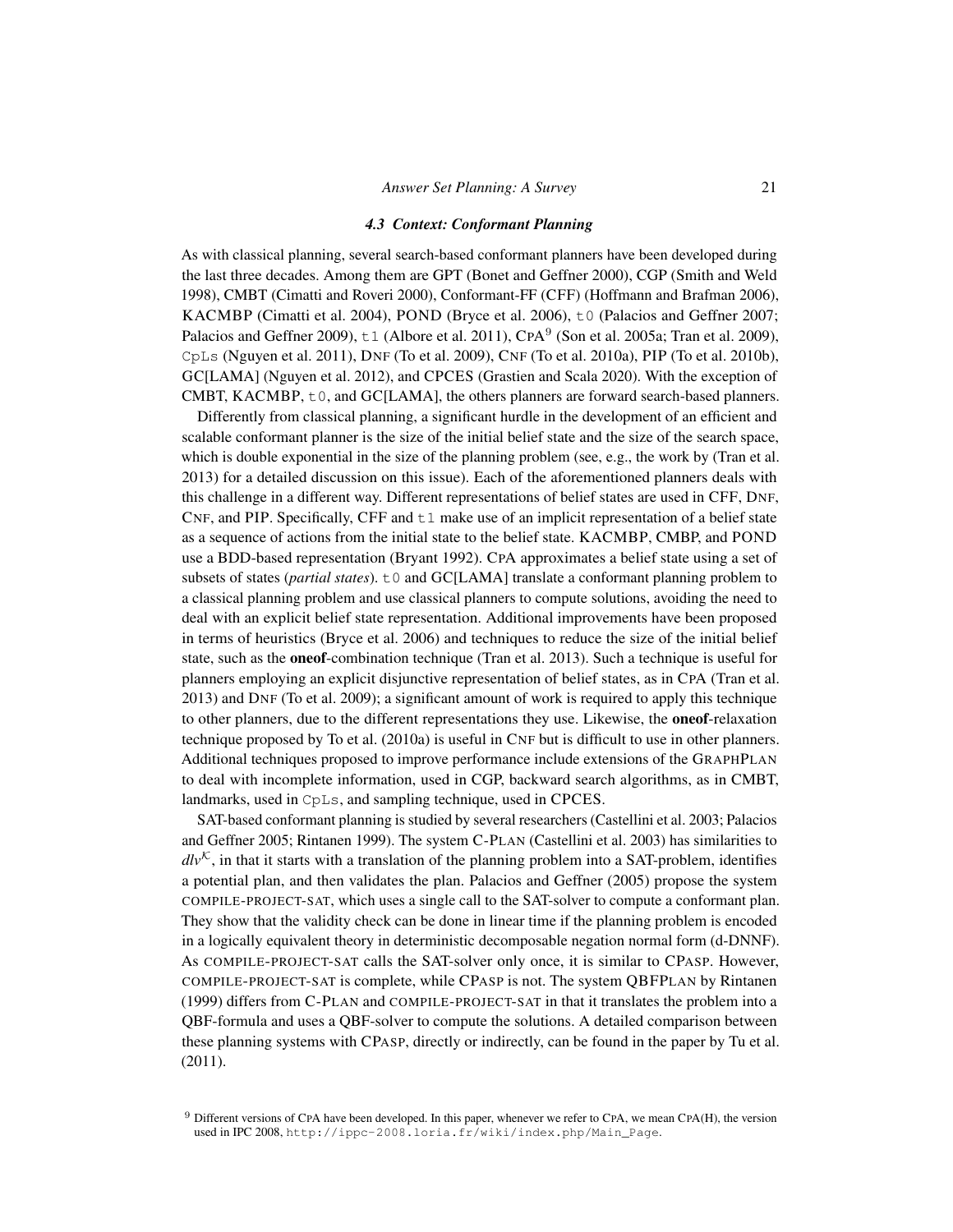# 22 *T.C. Son, E. Pontelli, M. Balduccini, T. Schaub*

#### 5 Planning with Sensing Actions

Conformant planning aims at addressing the completeness assumption of the initial state in classical planning but there are planning problems that do not admit any conformant plans as solution. The following example demonstrates this issue.

# *Example 5* (*From the work by Tu et al. (2007)*)

Consider a security window with a lock that behaves as follows. The window can be in one of the three states *open, closed,*<sup>10</sup> or *locked.*<sup>11</sup> When the window is closed or open, pushing it *up* or *down* will *open* or *close* it, respectively. When the window is not open, flipping the lock will bring it to either the *close* or *locked* status.

Let us consider a security robot that needs to make sure that the window is locked after 9pm. The robot has been told that the window is not open (but whether it is locked or closed is unknown).

Intuitively, the robot can achieve its goal by performing the following steps:

(1) It checks the window to determine the window's status.

- (2a) If the window is in the *closed* status, the robot will lock the window;
- (2b) otherwise (i.e., the window is already in the *locked* status) the robot will not need to do anything.

Observe that no sequence of actions can achieve the goal from every possible initial situation. In other words, *there exists no conformant plan* achieving the goal.  $\diamondsuit$ 

# *5.1 Action Language* B *with Sensing Actions and Conditional Plans*

In order to solve the planning problem in Example 5, sensing actions are necessary. Intuitively, the execution of a sensing action does not change the world; instead, it changes the knowledge of the action's performer. We extend the language B with *knowledge laws* of the following form:

determines
$$
(a, \theta)
$$
 (31)

where  $\theta$  is a set of fluent literals. An action occurring in a knowledge law is referred to as a *sensing action*. The knowledge law states that the values of the literals in  $\theta$ , sometimes referred to as *sensed literals*, will be known after a is executed. It is assumed that the literals in  $\theta$  are mutually exclusive, i.e.,

1. for every pair of literals g and  $g'$  in  $\theta$ ,  $g \neq g'$ , the theory contains the static causal law

caused(
$$
\{g\}, \neg g'
$$
)

and

2. for every literal g in  $\theta$ , the theory contains the static causal law

**caused**
$$
({\neg g' | g' \in \theta \setminus \{g\}}, g)
$$
.

We refer to this collection of static causal laws as **one of**( $\theta$ ). We sometimes write **determines** $(a, f)$ as a shorthand for **determines** $(a, \{f, \neg f\})$ .

<sup>&</sup>lt;sup>10</sup> The window is closed and unlocked.

<sup>&</sup>lt;sup>11</sup> The window is closed and locked.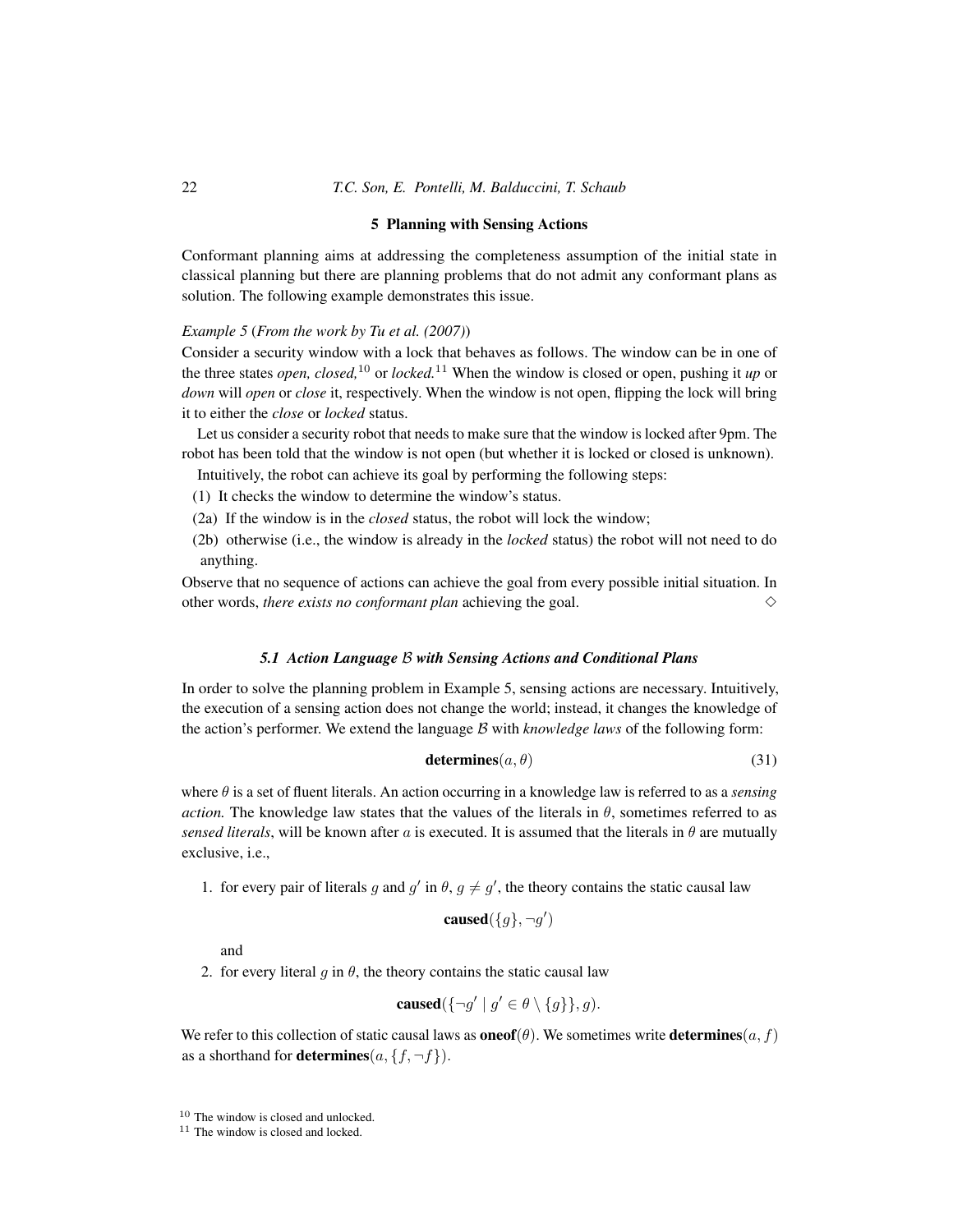*Example 6*

The planning problem instance  $\mathcal{P}_{window} = (D_{window}, \Gamma_{window}, \Delta_{window})$  in Example 5 can be represented as follows.

> $D_{window} =$  $\left\{$  executable(*push\_up*, {*closed*})  $\begin{array}{c} \hline \end{array}$  $\begin{array}{c} \hline \end{array}$  ${\bf executeable}(push\_down, \{open\})$ **executable**( $flip\_lock, \{\neg open\})$  $causes(push\_down, closed, \{\})$ causes $(push\_up, open, \{\})$  $causes(flip\_lock, locked, \{closed\})$  $causes(flip\_lock, closed, \{locked\})$  $\textbf{oneof}(\{open, locked, closed\})$  $\textbf{oneof}(\{open, locked, closed\})$ <br>determines $(check, \{open, closed, locked\})$  $\Gamma_{window} = \{ \text{ initially}(\neg open) \}$

> > $\Delta_{window} = \{locked\}$

It has been pointed out by several researchers (Warren 1976; Peot and Smith 1992; Pryor and Collins 1996; Levesque 1996; Lobo et al. 1997; Son and Baral 2001; Turner 2002) that the notion of a plan needs to be extended beyond a sequence of actions, in order to allow conditional statements such as **if-then-else**, while-do, or case-endcase to deal with incomplete information and sensing actions. If we are interested in bounded-length plans, then the following notion of *conditional plans* is sufficient.

*Definition 1* (*Conditional Plan*)

- 1. The empty plan, i.e., the plan  $\langle \rangle$  containing no actions, is a conditional plan.
- 2. If a is a non-sensing action and p is a conditional plan then  $\langle a; p \rangle$  is a conditional plan.
- 3. If a is a sensing action with knowledge law (31), where  $\theta = \{g_1, \ldots, g_n\}$ , and  $p_j$ 's are
- conditional plans then  $\langle a; \text{cases}(\lbrace g_j \to p_j \rbrace_{j=1}^n) \rangle$  is a conditional plan.
- 4. Nothing else is a conditional plan.

Clearly, the notion of a conditional plan is more general than the notion of a plan as a sequence of actions. We refer to the conditional plan in Item 3 of Definition 1 as a *case-plan* and the  $g_i \rightarrow p_i$ 's as its branches. Under the above definition, the following are two possible conditional plans in the domain  $D_{window}$ :

$$
p_1 = \langle push\_down; flip\_lock \rangle
$$

$$
p_2 = \left\langle check; \ \textbf{cases} \begin{pmatrix} open & \rightarrow & [] \\ closed & \rightarrow & [flip\_lock] \\ locked & \rightarrow & [] \end{pmatrix} \right\rangle
$$

The semantics of the language  $\beta$  with knowledge laws also needs to be extended to account for sensing actions. Observe that, since it is possible that the initial state of the planning problem is incomplete, we will continue using the approximation  $\Phi^a$  proposed in the previous section as well as other notions, such as partial states, a fluent literal holds or possibly holds in a partial state, etc.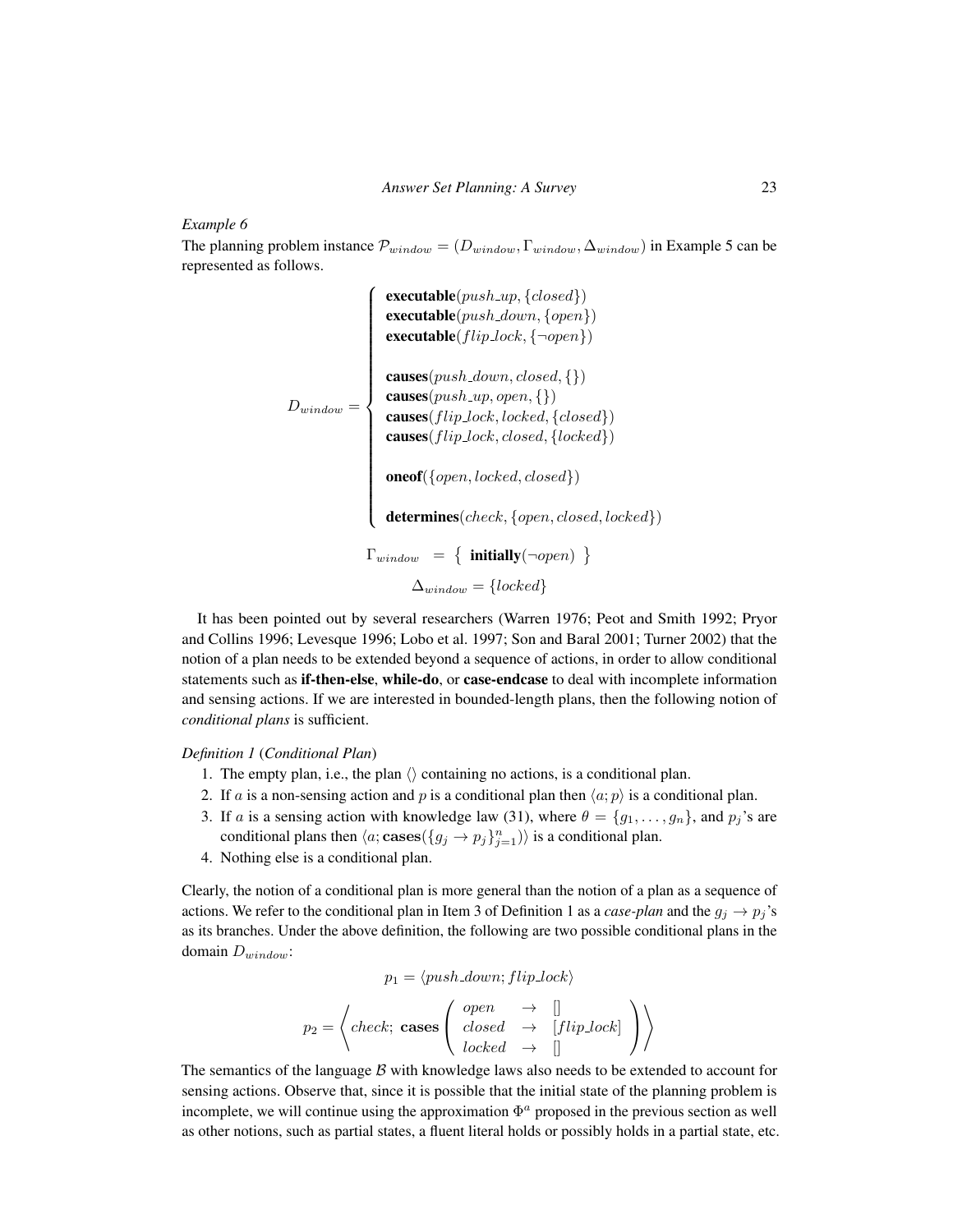To reason about the effects of sensing actions in a domain  $D$ , we define

$$
\Phi^{a}(a,\delta) = \{Cl_D(\delta \cup \{g\}) \mid g \in \theta \text{ and } Cl_D(\delta \cup \{g\}) \text{ is consistent}\}\
$$
 (32)

where a is a sensing action executable in  $\delta$  and  $\theta$  is the set of sensed literals of a. If a is not executable in  $\delta$  then  $\Phi^a(a,\delta) = \bot$  (undefined). The definition of  $\Phi^a(a,\delta)$  for a non-sensing action is defined as in the previous section. Intuitively, the execution of  $a$  can result in several partial states, in each of which exactly one sensed-literal in  $\theta$  holds.

As an example, consider  $D_{window}$  in Example 5 and a partial state  $\delta_1 = {\neg open}$ . We have

$$
Cl_{D_{window}}(\delta_1 \cup \{open\}) = \{open, \neg open, closed, \neg closed, locked, \neg locked\} = \delta_{1,1}
$$
  
\n
$$
Cl_{D_{window}}(\delta_1 \cup \{closed\}) = \{\neg open, closed, \neg locked\} = \delta_{1,2}
$$
  
\n
$$
Cl_{D_{window}}(\delta_1 \cup \{locked\}) = \{\neg open, closed, locked\} = \delta_{1,3}
$$

Among those,  $\delta_{1,1}$  is inconsistent. Therefore, we have  $\Phi^a(check, \delta_1) = {\delta_{1,2}, \delta_{1,3}}$ .

The extended transition function  $\widehat{\Phi}^{\widehat{a}}$  for computing the result of the execution of a conditional plan is defined as follows. Let  $\alpha$  be a conditional plan and  $\delta$  a partial state.

- 1. If  $\alpha = \langle \rangle$  then  $\widehat{\Phi}^{\alpha}(\alpha, \delta) = \delta$ .
- 2. If  $\alpha = \langle a; \beta \rangle$  and a is a non-sensing action and  $\beta$  is a conditional plan then  $\widehat{\Phi}^{\widehat{a}}(\alpha, \delta)$  =  $\widehat{\Phi}^{\widehat{a}}(\beta, \Phi^{a}(a, \delta)).$
- 3. if  $\alpha = \langle a; \text{cases}(\lbrace g_j \to \alpha_j \rbrace_{j=1}^n) \rangle$  where a is a sensing action with the sensed-literals  $\theta = \{g_1, \ldots, g_n\}$  and  $\alpha_i$ 's are conditional plans then
	- (a)  $\widehat{\Phi}^{\widehat{a}}(\alpha,\delta) = \widehat{\Phi}^{\widehat{a}}(\alpha_k,\delta_k)$  if there exists  $\delta_k \in \Phi^a(a,\delta)$  such that  $\delta_k \models g_k$ . (b)  $\widehat{\Phi}^{\widehat{a}}(\alpha,\delta) = \bot$  (undefined), otherwise.

4. 
$$
\tilde{\Phi}^{\tilde{a}}(\alpha, \perp) = \perp
$$
 for every  $\alpha$ .

Intuitively, the execution of a conditional plan progresses similarly to the execution of an action sequence until it encounters a case-plan. In this case, the sensing action is executed and the satisfaction of the formula in each branch is evaluated. If one of the formulae holds in the state resulting after the execution of the sensing action then the execution continues with the plan on that branch. Otherwise, the execution fails.

# *5.2 ASP-Based Conditional Planning*

Let us now describe an ASP-based conditional planner, called LCP, capable of generating conditional plans. The planner is a simple variation of the one described by Tu et al. (2007). As in the previous sections, we translate a planning problem  $\mathcal{P} = (D, \Gamma, \Delta)$  into a logic program  $\Pi_{h,w}(\mathcal{P})$  whose answer sets represent solutions of  $\mathcal{P}$ . Before we present the rules of  $\Pi_{h,w}(\mathcal{P})$ , let us provide the intuition underlying the encoding.

First, let us observe that each plan  $\alpha$  (Definition 1) corresponds to a labeled plan tree  $T_{\alpha}$  defined as follows.

- If  $\alpha = \langle \rangle$  then  $T_{\alpha}$  is a tree with a single node.
- If  $\alpha = \langle a \rangle$ , where a is a non-sensing action, then  $T_{\alpha}$  is a tree with a single node and this node is labeled with a.
- If  $\alpha = \langle a; \beta \rangle$ , where a is a non-sensing action and  $\beta$  is a non-empty plan, then  $T_{\alpha}$  is a tree whose root is labeled with a and has only one subtree which is  $T_\beta$ . Furthermore, the link between a and  $T_\beta$ 's root is labeled with an empty string.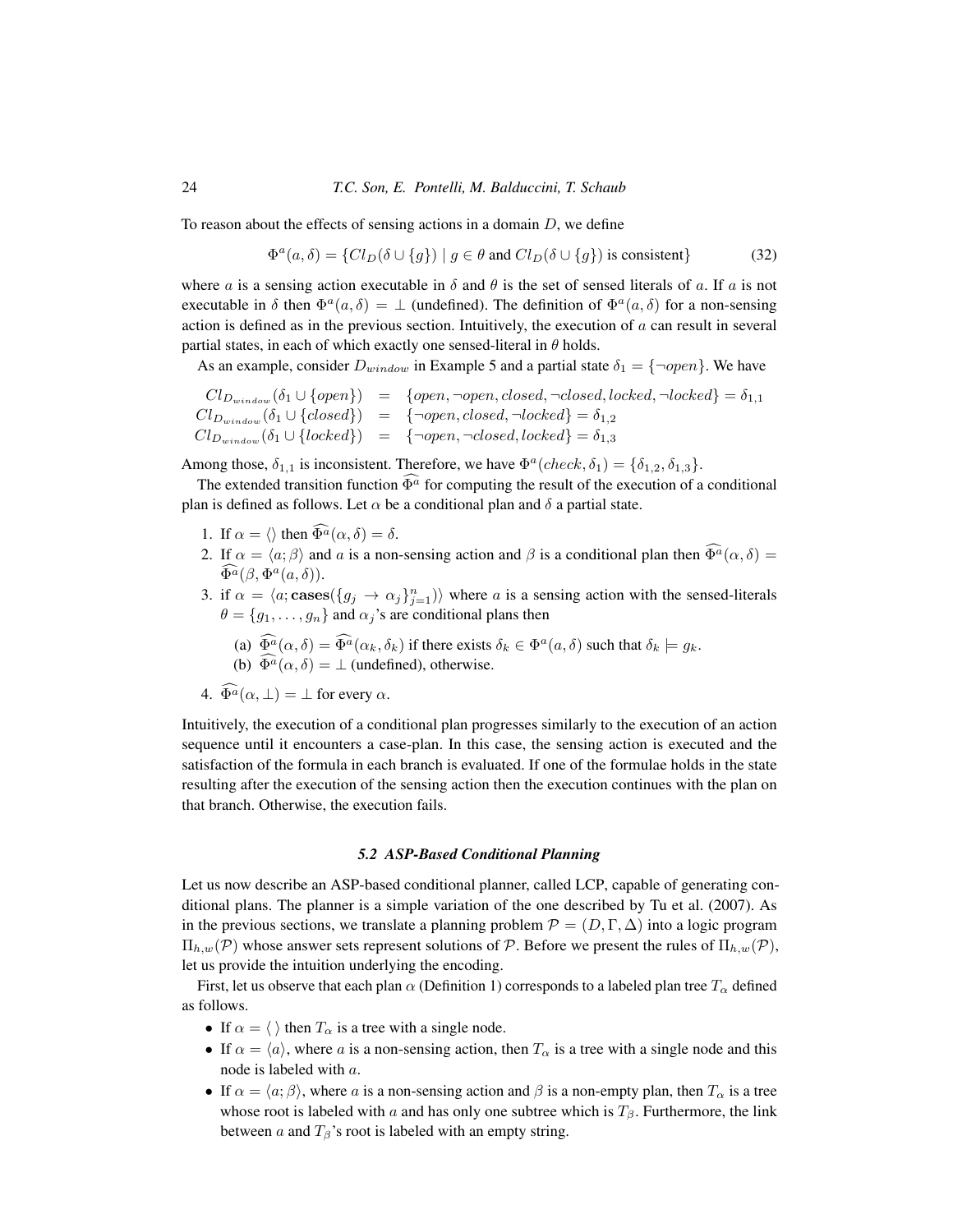• If  $\alpha = \langle a; \text{cases}(\lbrace g_j \to \alpha_j \rbrace_{j=1}^n) \rangle$ , where a is a sensing action, then  $T_\alpha$  is a tree whose root is labeled with a and has n subtrees  $\{T_{\alpha_j} \mid j \in \{1, ..., n\}\}$ . For each j, the link from *a* to the root of  $T_{\alpha_j}$  is labeled with  $g_j$ .

For example, the plan tree for the plan

$$
\alpha = \left\langle check; \textbf{cases} \left( \begin{array}{rcl} locked & \rightarrow & \langle \rangle; \\ open & \rightarrow & \langle push\_down; \{lip\_lock \rangle; \\ closed & \rightarrow & \langle flip\_lock; \{lip\_lock; \{lip\_lock; \} \} \rangle \end{array} \right) \right\rangle
$$

is given in Figure 1 (shaded nodes indicate that there exists an action occurring at those nodes, while white nodes indicate that there is no action occurring at those nodes).



Fig. 1. A plan tree

For a plan p, let  $w(p)$  be the number of leaves of  $T_p$  and  $h(p)$  be the number of nodes along the longest path from the root to the leaves of  $T_p$ .  $w(p)$  and  $h(p)$  are called the *width* and *height* of  $T_p$  respectively. Suppose w and h are two integers that such that  $w(p) \leq w$  and  $h(p) \leq h$ .

Let us denote the leaves of  $T_p$  by  $x_1, \ldots, x_{w(p)}$ . We map each node y of  $T_p$  to a pair of integers  $n_y = (t_y, p_y)$ , where  $t_y$ , called the t-value of y, is the number of nodes along the path from the root to y minus 1, and  $p_y$ , called the p-value of y, is defined in the following way:

- For each leaf  $x_i$  of  $T_p$ ,  $p_{x_i}$  is an arbitrary integer between 0 and w. Furthermore, there exists a leaf x such that  $p_x = 0$ , and there exist no  $i \neq j$  such that  $p_{x_i} = p_{x_j}$ .
- For each interior node y of  $T_p$  with children  $y_1, \ldots, y_r, p_y = \min\{p_{y_1}, \ldots, p_{y_r}\}.$

For instance, Figure 2 shows some possible mappings with  $h = 3$  and  $w = 3$  for the tree in Figure 1. It is easy to see that if  $w(p) \leq w$  and  $h(p) \leq h$  then such a mapping always exists. Furthermore,



Fig. 2. Possible mappings for the tree in Figure 1

from the construction of  $T_{\alpha}$ , independently of how the leaves of  $T_{\alpha}$  are numbered, we have the following properties.

1. For every node  $y, t_y \leq h$  and  $p_y \leq w$ .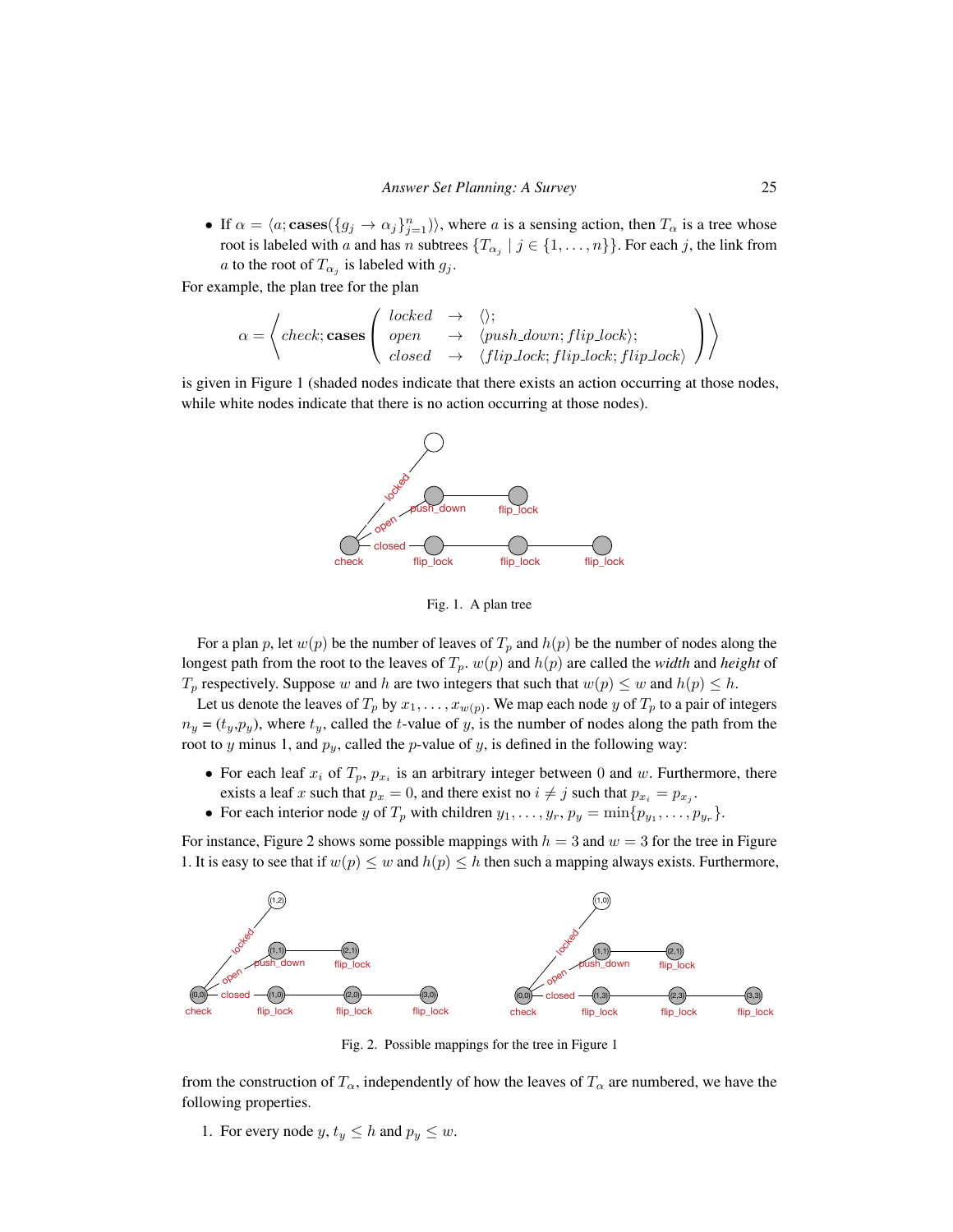- 2. For a node y, all of its children have the same t-value. That is, if y has r children  $y_1, \ldots, y_r$ then  $t_{y_i} = t_{y_j}$  for every  $1 \leq i, j \leq r$ . Furthermore, the *p*-value of *y* is the smallest one among the p-values of its children.
- 3. The root of  $T_{\alpha}$  is always mapped to the pair  $(0, 0)$ .

The numbering schema of a plan tree provides a method for generating a conditional plan on a two-dimensional coordinated system (or grid) where the x- and y-axis correspond to the height and width of the plan tree, and where  $(0, 0)$  is the initial state. Along a line of the same y-value is an action sequence and the execution of a sensing action creates branches on different lines, parallel to the  $x$ -axis. For example, the execution of the *check* action in the initial state of the plan tree in Figure 2 creates three branches, to lines 0, 1, and 2. In the following, we use *path* to indicate the branch number and refer to a coordinate  $(x, y)$  as a *node*.

Let us next describe the rules in program  $\Pi_{h,w}(\mathcal{P})$ . Intuitively, the program is similar to the program  $\Pi^a(P, n)$  in that it implements the approximation  $\Phi^a$  and extends it to deal with sensing actions. Since a conditional plan is two-dimensional, all predicates holds, ph, possible, occ, de, etc. need to extend with a third parameter. That is,  $holds(L, T, P)$ —encoding that L holds at node  $(T, P)$  (the time step T and the line number P on the two-dimensional grid)—is used instead of  $holds(L, T)$ . In addition,  $\Pi_{h,w}(P)$  uses the following additional atoms and predicates.

- $path(0..w)$ .
- $sense(a, g)$  if g is a sensed literal which belongs to  $\theta$  in a knowledge law of the form (31).
- $br(G, T, P, P_1)$  is true if there exists a branch from  $(T, P)$  to  $(T + 1, P_1)$  labeled with G. For example, in Figure 2 (left), we have  $br(open, 0, 0, 1)$ ,  $br(closed, 0, 0, 0)$ , and  $br(locked, 0, 1, 2).$
- used(T, P) is true if  $(T, P)$  belongs to some extended branch of the plan tree. This allows us to know which paths are used in the construction of the plan and allows us to check if the plan satisfies the goal.

In Figure 2 (left), we have  $used(t, 0)$  for  $0 \le t \le h$ , and  $used(t, 1)$  and  $used(t, 2)$  for  $1 \leq t \leq h$ .

The rules of  $\Pi_{h,w}(P)$  are divided into two groups. The first group consists of rules from  $\Pi^a(P,n)$ adapted to the two dimensional array for conditional planning. The second group consists of rules for dealing with sensing actions. We next describe the first group of rules<sup>12</sup> in  $\Pi_{h,w}(\mathcal{P})$ :

$$
holds(\Gamma, 0, 0) \leftarrow \tag{33}
$$

$$
possible(a, T, P) \leftarrow holds(\varphi, T, P) \tag{34}
$$

$$
holds(f, T+1, P) \leftarrow occ(a, T, P), holds(\varphi, T, P) \tag{35}
$$

$$
de(f, T+1, P) \leftarrow occ(a, T, P), holds(\varphi, T, P) \tag{36}
$$

$$
ph(f, T+1, P) \leftarrow \quad occ(a, T, P), not \; h(\overline{\varphi}, T, P), not \; de(\overline{f}, T+1, P) \; (37)
$$

$$
ph(f, T, P) \leftarrow ph(\varphi, T, P) \tag{38}
$$

$$
holds(f, T, P) \leftarrow holds(\varphi, T, P) \tag{39}
$$

$$
ph(L, T+1, P) \leftarrow fluent(L), not holds(\neg L, T), not de(\neg L, T, P)
$$
 (40)

$$
ph(\neg L, T+1, P) \leftarrow fluent(L), not holds(L, T), not de(L, T, P) \qquad (41)
$$

$$
holds(L, T+1, P) \leftarrow fluent(L), not\, ph(\neg L, T, P) \tag{42}
$$

<sup>12</sup> We omit  $time(T)$ ,  $path(P)$  from the rules for brevity.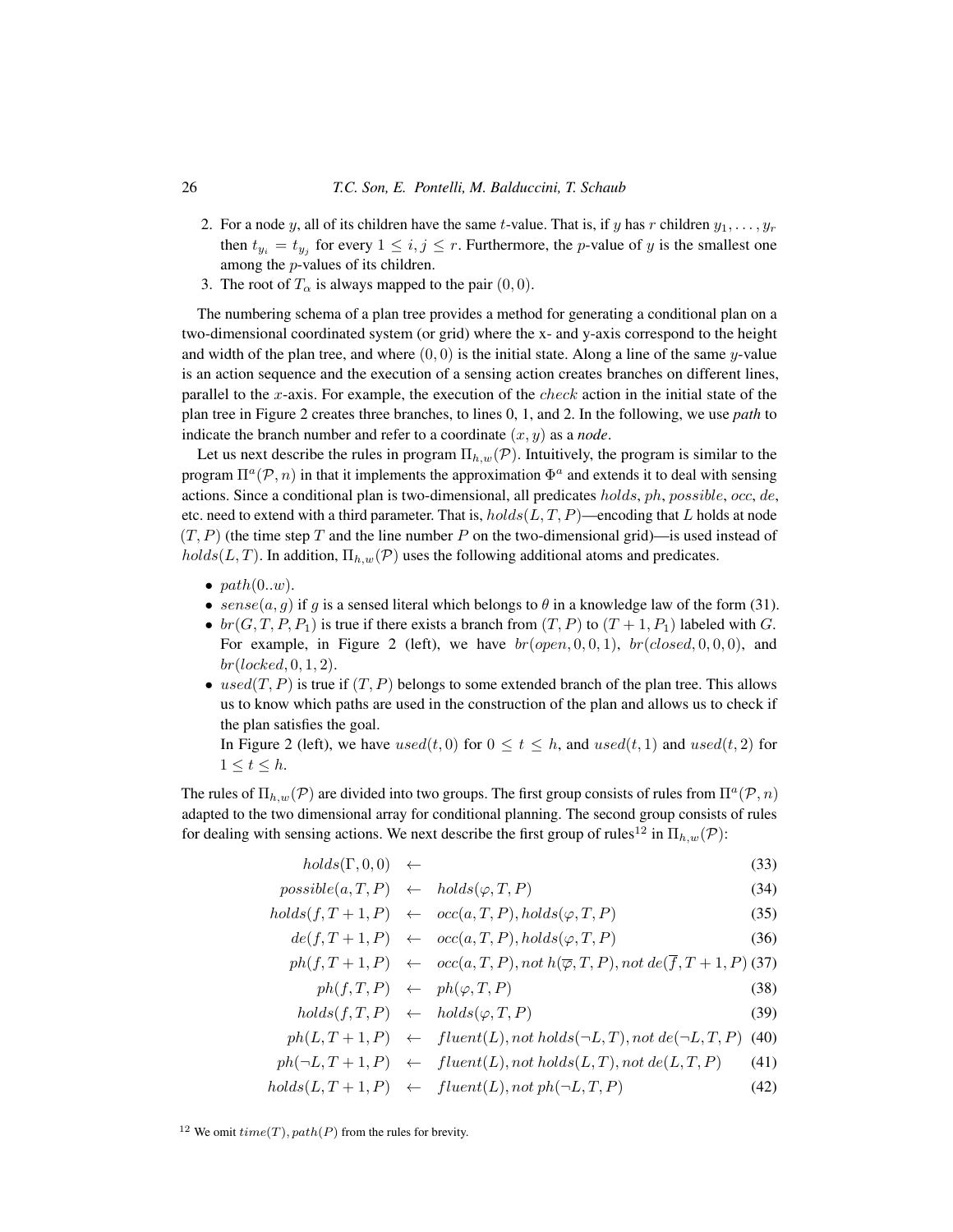$$
holds(\neg L, T+1, P) \leftarrow fluent(L), not\,ph(L, T, P) \tag{43}
$$

$$
1\{occ(X, T, P) : action(X)\}1 \leftarrow used(T, P), not\ goal(T, P) \tag{44}
$$

 $\leftarrow \quad occ(A, T, P), \text{not possible}(A, T, P)$  (45)

In the above rules, L is a fluent literal, T is a time moment in the range  $[0, h - 1]$ , and P is in the range  $[0, w]$ . Rule (33) encodes the initial state. The rules (34)–(43) are used for computing the effects of the occurrence of a non-sensing action at the node  $(T, P)$ . The rules (44) and (45) are used for generating action occurrences, similarly to the rules for generating action occurrences in the previous sections. The difference is that the selection restricts the generation of action occurrences to nodes marked as 'used' (see below).



Fig. 3. Sensing action a that senses  $\{g_1, g_2, g_3\}$  occurs at  $(t, p)$  - disallowed (Left) vs. allowed (Right)

The key distinction between  $\Pi_{h,w}(\mathcal{P})$  and  $\Pi^a(\mathcal{P}, n)$  lies in the rules for dealing with sensing actions. We next describe this set of rules.

• *Rules for reasoning about the effect of sensing actions:* For each knowledge law (31) in D,  $\Pi_{h,w}(\mathcal{P})$  contains the following rules:

$$
1\{br(g, T, P, X): new\_br(P, X)\}1 \leftarrow occ(a, T, P), sense(a, g). \tag{46}
$$

$$
\leftarrow \quad occ(a,T,P), sense(a,g),
$$

$$
not \, br(g, T, P, P) \tag{47}
$$

$$
\leftarrow \quad occ(a,T,P), sense(a,g),
$$

$$
holds(g, T, P) \tag{48}
$$

$$
new\_br(P, P_1) \leftarrow P \le P_1 \tag{49}
$$

When a sensing action occurs, it creates one branch for each of its sensed literals. This is encoded in the rule (46). The constraint (47) makes sure that the current branch  $P$  is continuing if a sensing action occurs at  $(T, P)$ . The rule (48) is a constraint that prevents a sensing action to occur if one of its sensed literals is already known. To simplify the selection of branches, rule (49) forces a new branch at least at the same level as the current branch. The intuition behinds these rules can be seen in Figure 3.

• *Inertia rules for sensing actions:* This group of rules encodes the fact that the execution of a sensing action does not change the world. However, there is a one-to-one correspondence between the set of sensed literals and the set of possible partial states.

$$
\leftarrow P_1 < P_2, P_2 < P, br(G_1, T, P_1, P),
$$
\n
$$
br(G_2, T, P_2, P) \tag{50}
$$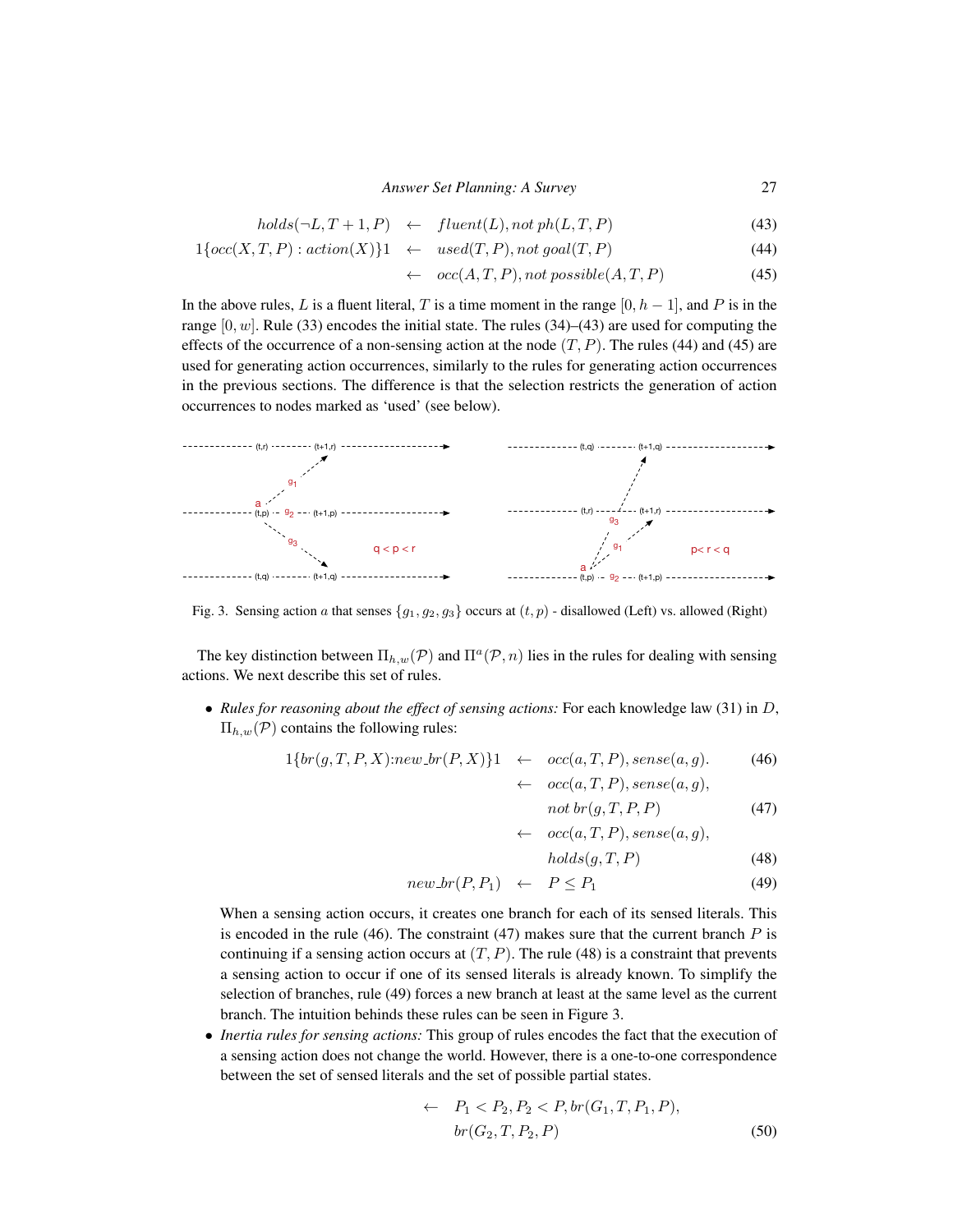$$
\leftarrow P_1 \leq P, G_1 \neq G_2, br(G_1, T, P_1, P),
$$
  

$$
br(G_2, T, P_1, P) \tag{51}
$$

$$
or(G2, I, P1, P)
$$
\n
$$
P \leq P \log(C \mid T \mid P \mid P) \leq \log d(T \mid P)
$$
\n
$$
(51)
$$

$$
\leftarrow P_1 < P, or(G,1,P_1,P), used(1,P) \tag{32}
$$

$$
used(T+1, P) \leftarrow P_1 < P, br(G, T, P_1, P) \tag{53}
$$
\n
$$
U(G, T, L, P) \leftarrow P_1 \leftarrow P_2 \leftarrow P_1 \leftarrow P_2 \leftarrow P_2 \leftarrow P_1 \leftarrow P_2 \leftarrow P_2 \leftarrow P_2 \leftarrow P_2 \leftarrow P_2 \leftarrow P_2 \leftarrow P_2 \leftarrow P_2 \leftarrow P_2 \leftarrow P_2 \leftarrow P_2 \leftarrow P_2 \leftarrow P_2 \leftarrow P_2 \leftarrow P_2 \leftarrow P_2 \leftarrow P_2 \leftarrow P_2 \leftarrow P_2 \leftarrow P_2 \leftarrow P_2 \leftarrow P_2 \leftarrow P_2 \leftarrow P_2 \leftarrow P_2 \leftarrow P_2 \leftarrow P_2 \leftarrow P_2 \leftarrow P_2 \leftarrow P_2 \leftarrow P_2 \leftarrow P_2 \leftarrow P_2 \leftarrow P_2 \leftarrow P_2 \leftarrow P_2 \leftarrow P_2 \leftarrow P_2 \leftarrow P_2 \leftarrow P_2 \leftarrow P_2 \leftarrow P_2 \leftarrow P_2 \leftarrow P_2 \leftarrow P_2 \leftarrow P_2 \leftarrow P_2 \leftarrow P_2 \leftarrow P_2 \leftarrow P_2 \leftarrow P_2 \leftarrow P_2 \leftarrow P_2 \leftarrow P_2 \leftarrow P_2 \leftarrow P_2 \leftarrow P_2 \leftarrow P_2 \leftarrow P_2 \leftarrow P_2 \leftarrow P_2 \leftarrow P_2 \leftarrow P_2 \leftarrow P_2 \leftarrow P_2 \leftarrow P_2 \leftarrow P_2 \leftarrow P_2 \leftarrow P_2 \leftarrow P_2 \leftarrow P_2 \leftarrow P_2 \leftarrow P_2 \leftarrow P_2 \leftarrow P_2 \leftarrow P_2 \leftarrow P_2 \leftarrow P_2 \leftarrow P_2 \leftarrow P_2 \leftarrow P_2 \leftarrow P_2 \leftarrow P_2 \leftarrow P_2 \leftarrow P_2 \leftarrow P_2 \leftarrow P_2 \leftarrow P_2 \leftarrow P_2 \leftarrow P_2 \leftarrow P_2 \leftarrow P_2 \leftarrow P_2 \leftarrow P_2 \leftarrow P_2 \leftarrow P_2 \leftarrow P_2 \leftarrow P_2 \leftarrow P_2 \leftarrow P_2 \leftarrow P_2 \leftarrow P_2 \leftarrow P_2 \leftarrow P_2 \leftarrow P_2 \leftarrow P_2 \leftarrow P_2 \leftarrow P_2 \leftarrow P_2 \leftarrow P_2 \leftarrow P_2 \leftarrow P
$$

$$
holds(G, T+1, P) \leftarrow P_1 \leq P, br(G, T, P_1, P) \tag{54}
$$

$$
holds(L, T+1, P) \leftarrow P_1 < P, br(G, T, P_1, P), holds(L, T, P_1) \tag{55}
$$

$$
used(0,0) \leftarrow \tag{56}
$$

$$
used(T+1,P) \leftarrow used(T,P) \tag{57}
$$

The first three rules, together with rule (49), make sure that branches are separate from each other. The next rule is used to mark a node as used if there is a branch in the plan that reaches that node. This allows us to know which paths on the grid are used in the construction of the plan and allows us to check if the plan satisfies the goal (see rule (58)). The two rules (54)–(55), along with rule (53), encode the possible partial state corresponding to the branch denoted by literal G after a sensing action is performed at  $(T, P_1)$ . They indicate that the partial state at  $(T + 1, P)$  should contain G (Rule (54)) and literals that hold in  $(T, P_1)$  (Rule (55)). The last two rules mark nodes that have been used in the construction of the conditional plan.

• *Goal representation:* Checking for goal satisfaction needs to be done on all branches. This is encoded as follows.

$$
goal(T_1, P) \leftarrow holds(\Delta, T_1, P) \tag{58}
$$

$$
goal(T_1, P) \leftarrow holds(L, T_1, P), holds(\neg L, T_1, P) \tag{59}
$$

$$
\leftarrow \text{ used}(h+1, P), \text{not goal}(h+1, P) \tag{60}
$$

The first rule in this group says that the goal is satisfied at a node if all of its subgoals are satisfied at that node. The last rule guarantees that if a path  $P$  is used in the construction of a plan then the goal must be satisfied at the end of this path, that is, at node  $(h, P)$ . The second rule provides an avenue to stop the generation of actions when an inconsistent state is encountered—by declaring the goal reached. As discussed by Tu et al. (2007), the properties of the encoding of consistent action theories prevent this method from generating plans leading to inconsistent states.

# *Remark 4*

- 1.  $\Pi_{h,w}(\mathcal{P})$  is slightly different from the program presented in the paper by Tu et al. (2007) in that  $\Phi^a$  is slightly different from the semantics used in that paper. By setting  $w = 0$ , this program is a conformant planner. The experiments conducted by Tu et al. (2007) show that  $\Pi_{h,w}(\mathcal{P})$  performs reasonably well.
- 2. Extracting a conditional plan from an answer set S of  $\Pi_{h,w}(\mathcal{P})$  is not as simple as it is done in the previous sections because of the case-plan. For any pair of integers  $i$  and  $k$  such that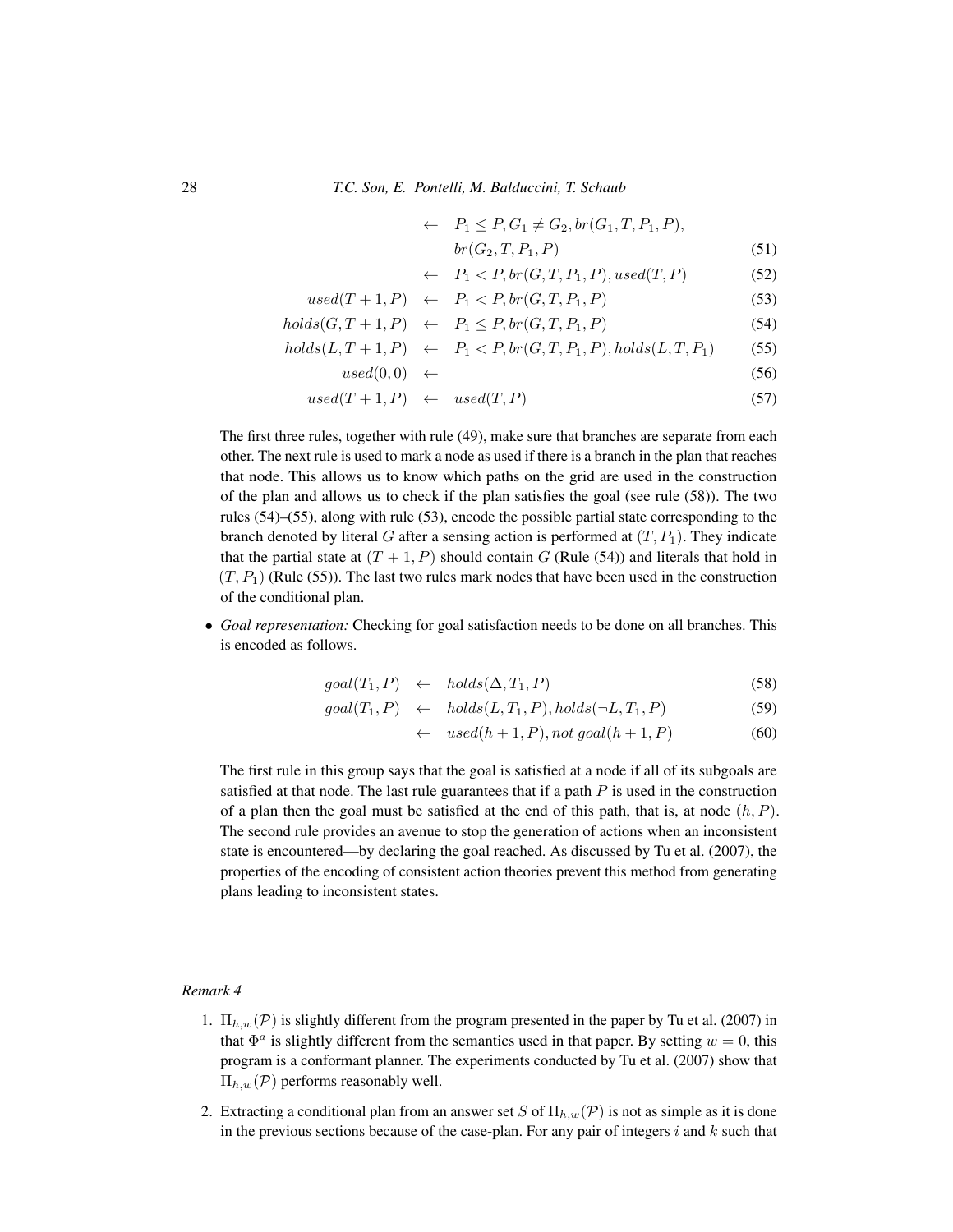$0 \le i \le h, 0 \le k \le w$ , we define  $p_i^k(S)$  as follows:

 $p_i^k(S) =$  $\sqrt{ }$  $\int$  $\overline{\mathcal{L}}$  $\langle \rangle$  if  $i = h$  or  $occ(a, i, k) \notin S$  for all a  $\langle a; p_{i+1}^k(S) \rangle$  if  $occ(a, i, k) \in S$  and  $a$  is a non-sensing action  $\langle a; \mathbf{cases} (\{g_j \to p_{i+1}^{k_j}(S)\}_{j=1}^n) \rangle$  if  $occ(a, i, k) \in S$ ,  $a$  is a sensing action, and  $br(g_j, i, k, k_j) \in S$  for  $1 \le j \le n$ 

Intuitively,  $p_i^k(S)$  is the conditional plan whose corresponding tree is rooted at node  $(i, k)$ on the grid  $h \times w$ . Therefore,  $p_0^0(S)$  is a solution to  $P$ .

- 3. The semantics of  $\beta$  with knowledge laws does not prevent a sensing action to occur when some of its sensed literals is known. It is easy to see that in this case, the branching, enforced by rule (46), is unnecessary. Rule (48) disallows such redundant action occurrences. It is shown by Tu et al. (2007) that any solution of  $\mathcal{P} = \langle D, \Gamma, \Delta \rangle$  can be reduced to an equivalent plan without redundant occurrences of sensing actions which can be found by  $\Pi_{h,w}(\mathcal{P}).$
- 4. Because the execution of a sensing action creates multiple branches and some of them might be inconsistent (Eq. (32)), rule (59) prevents any action to occur at node  $(T, P)$  when the partial state at  $(T, P)$  is inconsistent. To mark that the path ends at this node, we say that the goal is achieved. Tu et al. (2007) showed that for a consistent planning problem, any solution generated by  $\Pi_{h,w}(\mathcal{P})$  corresponds to a correct solution.
- 5. The comparison between ASP-based systems, like CPASP and  $\Pi_{h,w}(\mathcal{P})$ , and conformant planning or conditional planning systems, such as CMBP (Cimatti and Roveri 2000),  $d\nu^{\mathcal{K}}$ (Eiter et al. 2003b), C-PLAN (Castellini et al. 2003), CFF (Brafman and Hoffmann 2004), KACMBP (Cimatti et al. 2004),  $t_0$  (Palacios and Geffner 2007), and POND (Bryce et al. 2006), has been presented in the papers by Tu et al. (2007) and (2011). The comparison shows that ASP-based planning systems perform much better than other systems in domains with static causal laws.
- 6.  $\Pi_{h,w}(\mathcal{P})$ , similar to CPASP, makes a single call to the ASP solver to compute a conditional plan. This is possible because of it uses an approximation semantics that reduces the complexity of conditional planning, for polynomially-bounded plan, to NP-complete. Otherwise, this would not be possible because conditional planning for polynomially-bounded length plan is PSPACE-complete (Turner 2002). Naturally, as with CPASP, this also implies that  $\Pi_{h,w}(\mathcal{P})$  is incomplete.

# *5.3 Context: Conditional Planning*

As we mentioned earlier, the need for plans with conditionals and/or loops has been identified very earlier on by Warren (1976), who developed Warplan-C, a Prolog program that can generate conditional plans and programs given the problem specification. Warplan-C has only 66 clauses and is conjectured to be complete. The system was developed at the same time as other non-linear planning systems, such as Noah by Sacerdoti (1974). These earlier systems do not deal with sensing actions. Other systems that generate plans with if-then statements and can prepare for contingencies are CASSANDRA (Pryor and Collins 1996) and CNLP (Peot and Smith 1992). These two systems extend partial order planning algorithms for computing conditional plans.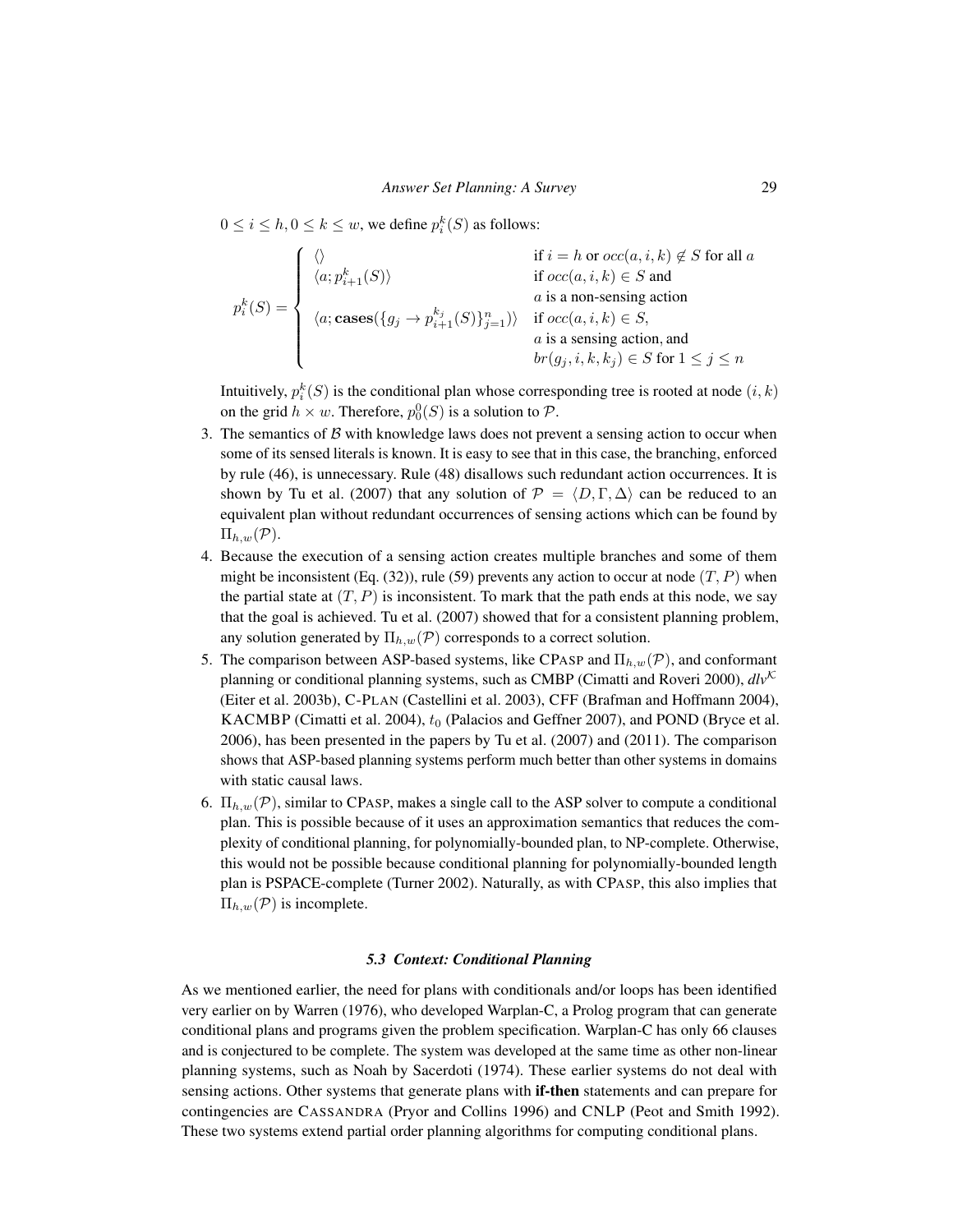XII (Golden et al. 1996) and PUCCINI (Golden 1998) are two systems that employ partial order planning to generate conditional plans for problems with incomplete information and can deal with sensing actions. SGP (Weld et al. 1998) and POND (Bryce et al. 2006) are conditional planners that work with sensing actions. These systems extend the planning graph algorithm (Blum and Furst 1997) to deal with sensing actions. The main difference between SGP and POND is that the former searches solutions within the planning graph, whereas the latter uses it as a means of computing the heuristic function.

CoPlaS, developed by Lobo (1998), is a regression Prolog-based planner that uses a high-level action description language, similar to the language  $\mathcal{B}_K$  described in this section, to represent and reason about effects of actions, including sensing actions. Van Nieuwenborgh et al. (2007) introduced  $\mathcal{K}_c$ , an extension of language  $\mathcal{K}$ , to deal with sensing actions and compute conditional plans as defined in this section using  $d/v^{\mathcal{K}}$ . Thielscher (2000) presented FLUX, a constraint logic programming based planner, which is capable of generating and verifying conditional plans. QBFPLAN is another conditional planner, based on a QBF theorem prover, is described in the paper by Rintanen (1999). This system, however, does not consider sensing actions.

Research in developing conditional planners, however, has not attracted as much attention compared to other types of planning domains in recent years. Rather, the focus has been on synthesizing *controllers* or *reactive modules* which exhibit specific behaviors in different environments (Aminof et al. 2020; Camacho et al. 2019; Camacho et al. 2018; Treszkai and Belle 2020). This is similar to the effort of generating programs satisfying a specification as discussed earlier (e.g., the work by Warren (1976)) or attempts to compute *policies* (see, e.g., the book by Bellman (1957)) for Markov Decision Processes (MDP) or Partially Observable Markov Decision Processes (POMDP). To the best of our knowledge, little attention has been paid to this research direction within the ASP community. We present this as a challenge to ASP in the last section of the paper.

# 6 Planning with Preferences

The previous sections analyze answer set planning with the focus on solving different classes of planning problems, such as planning with complete information, incomplete information, and sensing actions. In this section, we present another extension of the planning problem, by illustrating the use of answer set planning in *planning with preferences.*

The problem of planning with preferences arises in situations where the user not only wants a plan to achieve a goal, but has specific preferences or biases about the plan. This situation is common when the space of possible plans for a goal is dense, i.e., finding "a" plan is not difficult, but many of the plans may have features which are undesirable to the user. This type of situations is very common in practical planning problems.

#### *Example 7*

Traveling from one place to another is a frequently considered problem (e.g., a traveler, a transportation vehicle, an autonomous vehicle). A planning problem in the travel domain can be represented by the following elements:

- a set of fluents of the form  $at(\ell)$ , where  $\ell$  denotes a location, such as *home, school, neighbor, airport, etc.*;
- an initial location  $\ell_i$ ;
- a destination location  $\ell_f$ ; and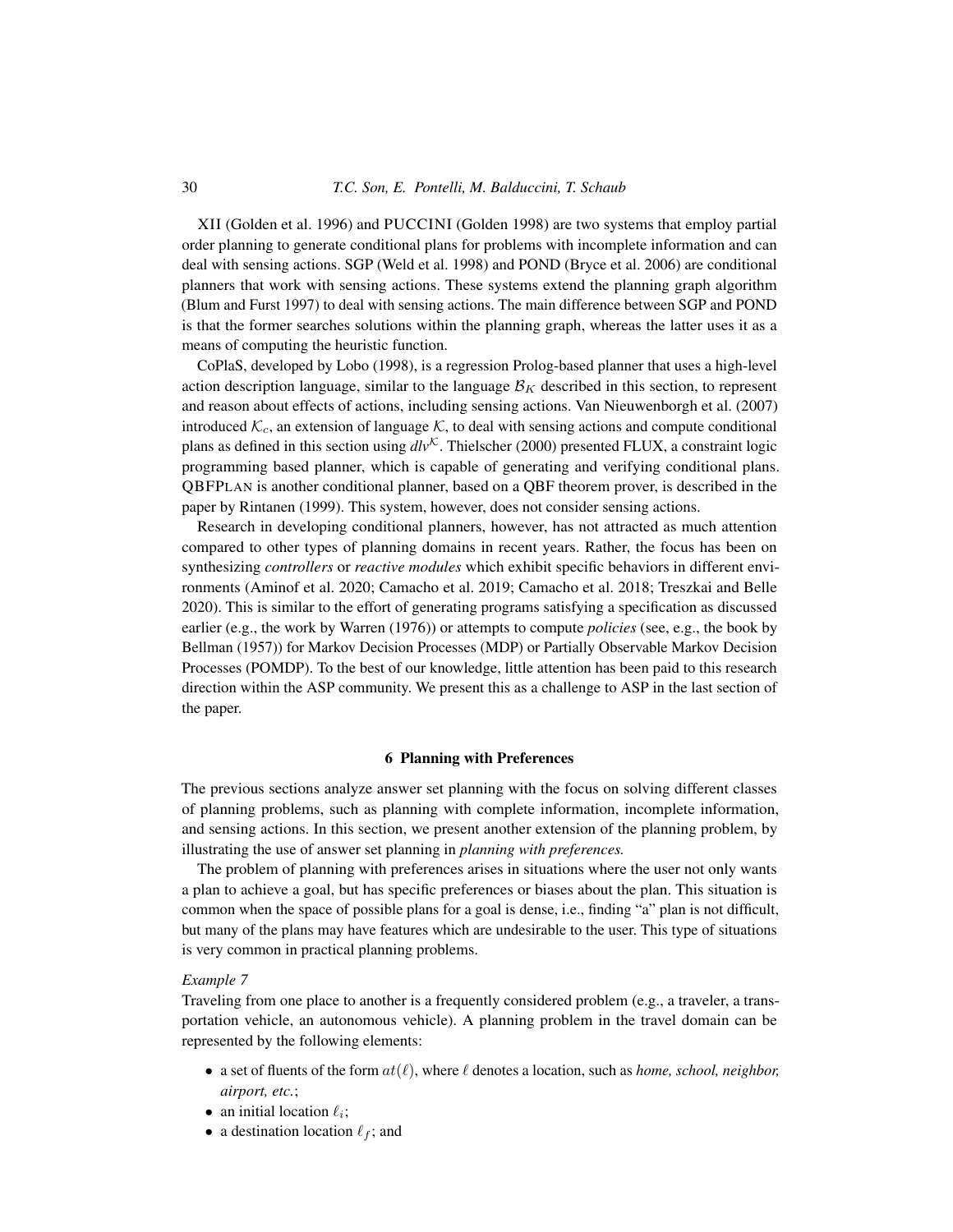• a set of actions of the form  $method(\ell_1, \ell_2)$  where  $\ell_1$  and  $\ell_2$  are two distinct locations and method is one of the available transportation methods, such as *drive, walk, ride train, bus, taxi, fly, bike, etc.* The problem may include conditions that restrict the applicability of actions in certain situations. For example, one can ride a taxi only if the taxi has been called, which can be done only if one has some money; one can fly from one place to another if one has a ticket; etc.

Problems in this domain are often rich in solutions because of the large number of actions which can be used in the construction of a plan. For this reason, a user looking for a solution to a problem often considers some additional features, or *personal preferences*, in selecting a plan. For example, the user might be biased in terms of the distance to travel using a transportation method, the overall cost, the time to destination, the comfort of a vehicle, etc. However, a user would accept a plan that does not satisfy her preferences if she has no other choice.  $\Diamond$ 

Preferences can come in different shapes and forms. The most common types of preferences are:

- *Preferences about a state:* the user prefers to be in a state s that satisfies a property  $\phi$  rather than a state  $s'$  that does not satisfy it, in case both lead to the satisfaction of the goal; for example, being in a 5-star hotel is preferable to being in a 1-star hotel, if the distance to the conference site is the same;
- *Preferences about an action:* the user prefers to perform (or avoid) an action a, whenever it is feasible and it allows the goal to be achieved; for example, one might prefer to walk to destination whenever possible;
- *Preferences about a trajectory:* the user prefers a trajectory that satisfies a certain property  $\psi$  over those that do not satisfy this property; for example, one might prefer plans that do not involve traveling through Los Angeles during peak traffic hours;
- *Multi-dimensional preferences:* the user has a *set* of preferences, with an ordering among them. A plan satisfying a more favorable preference is given priority over those that satisfy less favorable preferences; for example, plans that minimize time to destination might be preferable to plans minimizing cost.

Son and Pontelli (2006) propose a general method for integrating diverse classes of preferences into answer set planning. Their approach is articulated in two components:

- *Development of a preference specification language*: this language supports the specification of different types of preferences; its semantics should enable the definition of a partial order among possible solutions of the planning problem.
- *Implementation*: the implementation proposed by Son and Pontelli (2006) maps preference formulae to mathematical formulae, representing the *weight* of each formula, and makes use of the maximize statement in answer set programming to optimize the solution to the planning problem. The original paper defines rules for computing the weights of preference formulae in ASP.

We next introduce the preference specification language proposed by Son and Pontelli (2006).

# *6.1 A Preference Specification Language*

The proposed preference specification language addresses the description of three classes of preferences: *basic desires*, *atomic preferences*, and *general preferences*.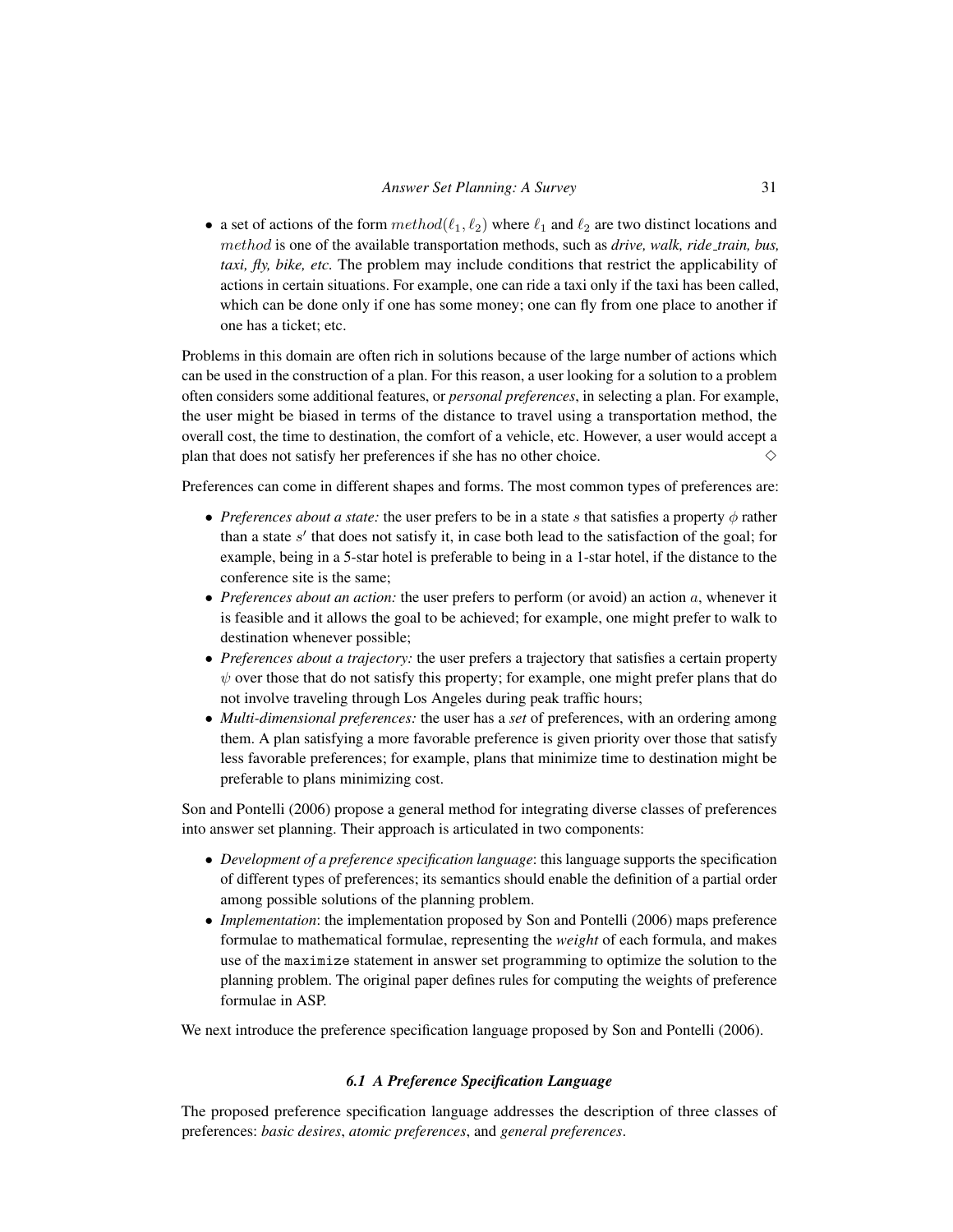For a planning problem  $\mathcal{P} = \langle D, \Gamma, \Delta \rangle$ , a basic desire can be in of the following possible forms:

- (a) a *state formula*, which is a fluent formula  $\varphi$  or a formula of the form  $occ(a)$  for some action  $a$ , or
- (b) a *goal preference*, of the form **goal**( $\varphi$ ), where  $\varphi$  is a fluent formula.

*Basic desire formula.* A basic desire formula is a formula built over basic desires, the traditional propositional operators ( $\wedge$ ,  $\vee$ , and  $\neg$ ), and the modalities **next, always, eventually**, and **until**. The BNF for the basic desire formulae is

 $\psi\stackrel{def}{=}\varphi\mid \psi_1\wedge\psi_2\mid \psi_1\vee\psi_2\mid\neg\psi_1\mid \textbf{next}(\psi_1)\mid\textbf{until}(\psi_1,\psi_2)\mid\textbf{always}(\psi_1)\mid\textbf{eventually}(\psi),$ 

where  $\varphi$  represents a state formula or a goal preference and  $\psi$ ,  $\psi_1$ , or  $\psi_2$  are basic desire formulae.

Intuitively, a basic desire formula specifies a property that a user would like to see satisfied by the provided plan. For example, to express the fact that a user would like to take the taxi or the bus to go to school, we can write:

eventually( $occ(bus(home, school)) \vee occ(taxi(home, school))$ ).

If the user's desire is not to call a taxi, we can write

$$
always( \neg occ(call\_taxi(home))).
$$

If the user's desire is not to see any taxi around his home, we can use the basic desire formula

always $(\neg available\_taxi(home))$ .

Note that these encodings have different consequences—the last formula prevents taxis to be present, independently from whether the taxi has been called.

The following are several basic desire formulae that are often of interest to users.

- *Strong Desire:* For two formulae  $\varphi_1$  and  $\varphi_2$ ,  $\varphi_1 < \varphi_2$  denotes  $\varphi_1 \wedge \neg \varphi_2$ .
- *Weak Desire*: For two formulae  $\varphi_1$  and  $\varphi_2$ ,  $\varphi_1 <^w \varphi_2$  denotes  $\varphi_1 \vee \neg \varphi_2$ .
- *Enabled Desire*: For two actions  $a_1$  and  $a_2$ ,  $a_1 <^e a_2$  stands for  $(executable(a_1) \wedge executable(a_2)) \Rightarrow (occ(a_1) < occ(a_2))$  where  $execute(a) = \bigwedge_{l \in \varphi} l$  if **executable** $(a, \varphi) \in D$ .
- *Action Class Desire*: For actions with the same set of parameters and effects such as *drive* or *walk*, we write  $drive <^e$  *walk* to denote the desire

 $\bigvee_{l_1, l_2 \in S, l_1 \neq l_2} (drive(l_1, l_2) \lt^e walk(l_1, l_2))$  where S is a set of pre-defined locations. Intuitively, this preference states that we prefer to drive rather than to walk between locations belonging to the set S. For example, if  $S = \{home, school\}$  then this preference says that we prefer to drive from home to school and vice versa.

*Atomic preference.* Basic desire formulae are expressive enough to describe a significant portion of preferences that frequently occur in real-world domains. It is also often the case that the user may provide a variety of desires, and some desires are stronger than others; knowledge of such biases about desires becomes important when it is not possible to concurrently satisfy all the provided desires. In this situation, an ordering among the desires is introduced. An *atomic preference formula* is a formula of the form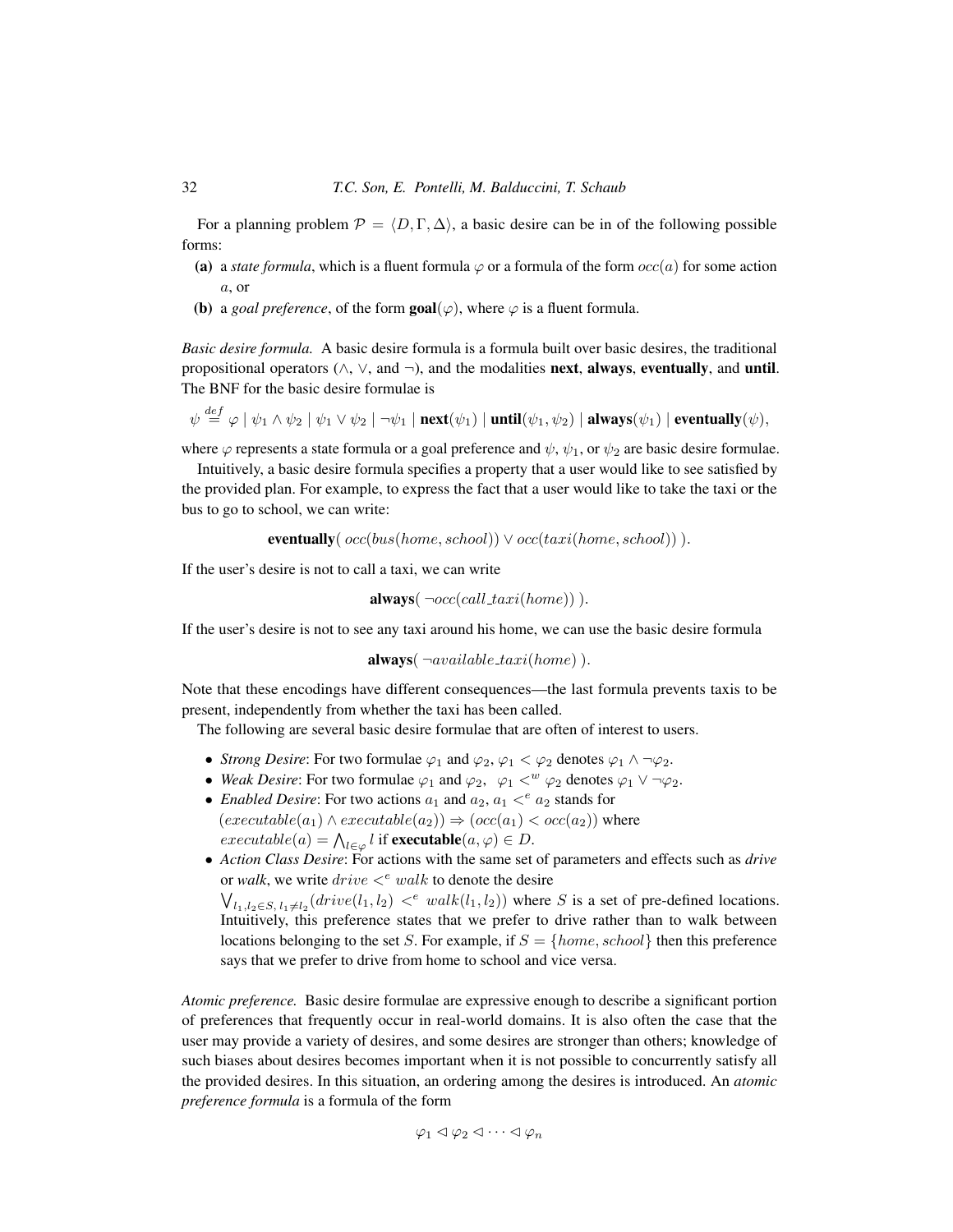where  $\varphi_1, \ldots, \varphi_n$  are basic desire formulae. The atomic preference formula states that trajectories that satisfy  $\varphi_1$  are preferable to those that satisfy  $\varphi_2$ , etc.

Let us consider again the travel domain. Besides *time* and *cost*, users often have their preferences based on the level of comfort and/or safety of the available transportation methods. These preferences can be represented by the formulae $^{13}$ 

$$
cost = always(walk e bus e drive e flipht)
$$

and

$$
time = \mathbf{always}(\mathit{flight} <^e \mathit{drive} <^e \mathit{bus} <^e \mathit{walk})
$$

and

$$
confort = \mathbf{always}(flight \lt^e (drive \lor bus) \lt^e walk)
$$

and

$$
safety = always(walk
$$

These four desires can be combined to produce the following two atomic preferences

 $\Psi_1^t = \text{comfort} \triangleleft \text{safety}$  and  $\Psi_2^t = \text{cost} \triangleleft \text{time}$ .

Intuitively,  $\Psi_1^t$  is a comparison between level of comfort and safety, while  $\Psi_2^t$  is a comparison between affordability and duration.

*General preference formulae.* Suppose that a user would like to travel as comfortably *and* as cheaply as possible. Such a preference can be viewed as a multi-dimensional preference, which cannot be easily captured using atomic preferences or basic desires. *General preference formulae* support the representation of such multi-dimensional preferences.

Formally, a general preference formula is a formula satisfying one of the following conditions:

- An atomic preference  $\Psi$  is a general preference;
- If  $\Psi_1, \Psi_2$  are general preferences, then  $\Psi_1 \& \Psi_2, \Psi_1 | \Psi_2$ , and  $\Psi_1$  are general preferences;
- If  $\Psi_1, \Psi_2, \ldots, \Psi_k$  is a collection of general preferences, then  $\Psi_1 \lhd \Psi_2 \lhd \cdots \lhd \Psi_k$  is a general preference.

In the above definition, the operators  $\&, \, \vert, \, \vert$  are used to express different ways to combine preferences. For example, the preference  $\Psi_1^t \& \Psi_2^t$  indicates that the user prefers trajectories that are most preferred according to both  $\Psi_1^t$  and  $\Psi_2^t$ ;  $\Psi_1^t \mid \Psi_2^t$  states that, among trajectories with the same cost, the user prefers trajectories that are most comfortable or vice versa. A detailed discussion of general preferences can be found in the paper by Son and Pontelli (2006).

*Semantics.* In order to define the semantics of the preference language, we need to start from describing whether a trajectory  $\alpha = s_0 a_0 \dots a_{n-1} s_n$  satisfies a basic desire formula. We write  $\alpha \models \varphi$  to denote that  $\alpha$  satisfies a basic desire  $\varphi$ . The definition of  $\models$  is straightforward, and we report here only some of the cases (the complete definition can be found in the paper by Son and Pontelli (2006)), where  $\alpha[i] = s_i a_i \dots a_{n-1} s_n$ .

- $\alpha \models occ(a)$  if  $a_0 = a$ ;
- $\alpha \models \ell$  if  $s_0 \models \ell$  and  $\ell$  is a fluent;

<sup>13</sup> The notation  $\alpha <^e \beta <^e \gamma$  is a syntactic sugar for  $\alpha <^e \beta \land \beta <^e \gamma$ .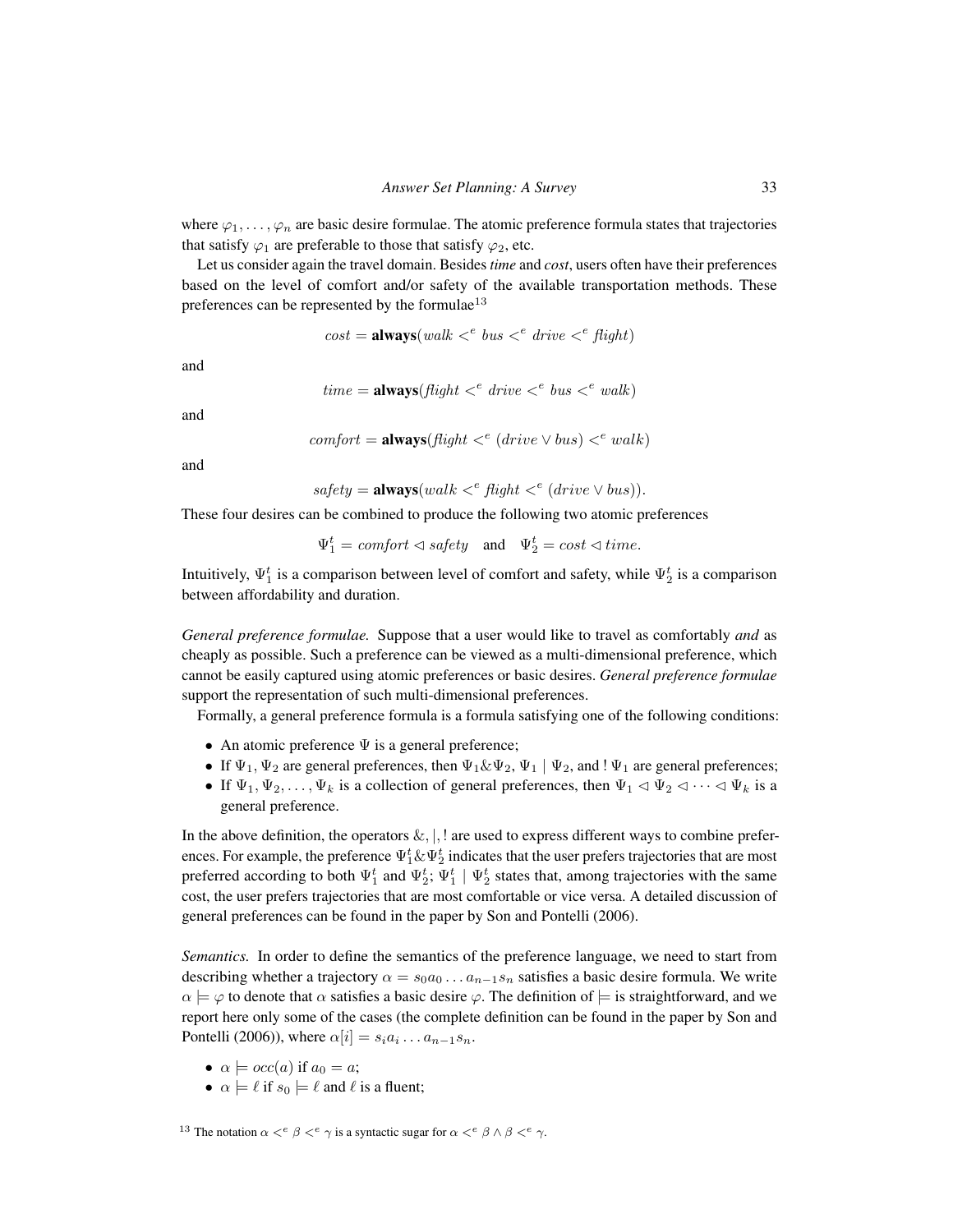- $\alpha \models \mathbf{always}(\varphi)$  if for all  $0 \leq i < n$  we have  $\alpha[i] \models \varphi;$
- $\alpha \models \textbf{next}(\varphi)$  if  $\alpha[1] \models \varphi$ .

The satisfaction of desires is used to define two relations between trajectories, one expressing preference between trajectories and one capturing the fact that two trajectories are indistinguishable, denoted by  $\prec_{\Psi}$  and  $\approx_{\Psi}$ , respectively, where  $\Psi$  is a preference formula. For two trajectories  $\alpha$  and  $\beta$ ,

- 1. if  $\Psi$  is a basic desire then  $\alpha \prec_{\Psi} \beta$  ( $\alpha$  is more preferred than  $\beta$  with respect to  $\Psi$ ) if  $\alpha \models \Psi$ and  $\beta \not\models \Psi$ ;  $\alpha \approx_{\Psi} \beta$  denotes that  $\alpha \models \Psi$  iff  $\beta \models \Psi$ .
- 2. if  $\Psi$  is an atomic preference  $\varphi_1 \vartriangleleft \varphi_2 \vartriangleleft \cdots \vartriangleleft \varphi_n$  then  $\alpha \prec_{\Psi} \beta$  if  $\exists (1 \leq i \leq n)$  such that
	- (a)  $\forall (1 \leq j < i)$  we have that  $\alpha \approx_{\varphi_i} \beta$ , and
	- (b)  $\alpha \prec_{\alpha_i} \beta$ .

 $\alpha \approx_{\Psi} \beta$  denotes that  $\alpha \approx_{\varphi_i} \Psi$  for every  $j = 1, \dots, n$ .

- 3. if  $\Psi$  is a general preference and has the form  $\Psi = \Psi_1 \lhd \cdots \lhd \Psi_k$  then  $\alpha \prec_{\Psi} \beta$  is defined similar to the second case. Otherwise,  $\alpha \prec_{\Psi} \beta$ 
	- (a) if  $\Psi = \Psi_1 \& \Psi_2$  and  $\alpha \prec_{\Psi_1} \beta$  and  $\alpha \prec_{\Psi_2} \beta$
	- (b) if  $\Psi = \Psi_1 \mid \Psi_2$  and (*i*)  $\alpha \prec_{\Psi_1} \beta$  and  $\alpha \approx_{\Psi_2} \beta$ ; or (*ii*)  $\alpha \prec_{\Psi_2} \beta$  and  $\alpha \approx_{\Psi_1} \beta$ ; or (*iii*)  $\alpha \prec_{\Psi_1} \beta$  and  $\alpha \prec_{\Psi_2} \beta$ .
	- (c) if  $\Psi = \Psi_1$  and  $\beta \prec_{\Psi_1} \alpha$ .

In all cases,  $\alpha \approx_{\Psi} \beta$  iff  $\alpha \approx_{\Psi'} \beta$  where  $\Psi'$  is a component of  $\Psi$ .

The following proposition holds (Son and Pontelli 2006).

#### *Proposition 1*

 $\prec_{\Psi}$  is a partial order and  $\approx_{\Psi}$  is an equivalent relation.

The above proposition shows that maximal elements with respect to  $\prec_{\Psi}$  exist, i.e., most preferred trajectories exist.

# *6.2 Implementation: Computing Preferred Plans*

Given a planning problem  $\mathcal P$  and a preference formula  $\Psi$ , a preferred trajectory can be computed using the following steps:

- 1. Use one of the programs, denoted by  $Plan(\mathcal{P}, n)$ , introduced in Sections 3–4 to compute a potential solution  $\alpha$  for  $\mathcal{P}$ ;
- 2. Associate to  $\alpha$  a number, which represents the degree of satisfaction of  $\alpha$  with respect to  $\Psi$ ; and
- 3. Use the #maximize statement of *clingo* to compute a most preferred trajectory.

This process requires an appropriate encoding of  $\Psi$ . This is usually achieved by converting  $\Psi$  to a canonical form, which provides a convenient way to translate  $\Psi$  into a set of facts with predefined predicates. For example, a basic desire formula can be encoded using the predicates *and*, *or*, ¬, *occ*, next, until, eventually, always, and *final* (stands for *goal*, to avoid confusion with the *goal* predicate defined in the previous sections). This translation can be done using a script (e.g., Son and Pontelli (2006) presented a Prolog program for such translation).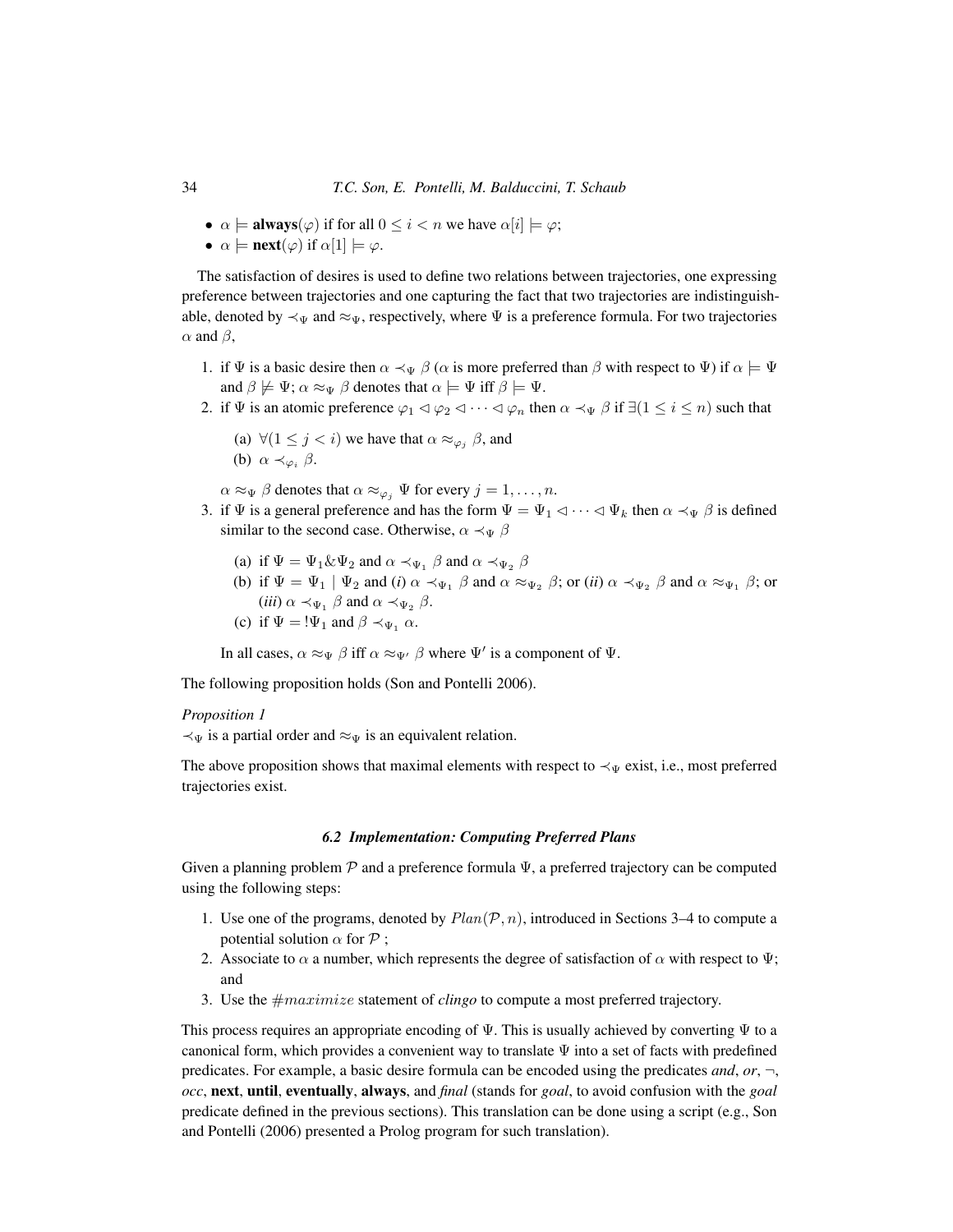An atomic preference can be represented using an ordered set, consisting of a declaration  $atomic(id)$ , indicating that id is an atomic preference, and a set of atoms of the form member(id, formula, order), where id, *formula*, and *order* represent the atomic preference identifier, the formula, and the order of the formula in  $id$ , respectively. Finally, a general preference can be encoded using the predicates  $\&$ ,  $\vert$ , and  $\vert$ , and the basic representations of basic desires and atomic preferences. In the following, we use  $\Pi(\Psi)$  to denote the set of facts encoding  $\Psi$ .

Since the first task in computing a most preferred trajectory is checking whether or not a trajectory satisfies a basic desire, we need to add to  $Plan(\mathcal{P}, n)$  rules for this purpose. This task can be achieved by a set of domain-independent rules  $\Pi_{pref}$  defining the predicate  $holdssat(\varphi), t)$ , which states that the basic desire formula  $\varphi$  is satisfied by the trajectory  $s_t a_t \dots a_{n-1} s_n$ .  $\Pi_{pref}$ contains the following groups of rules:

• Rules for checking the satisfaction of a propositional formula at a time step: such as

$$
holds(sat(F), T) \leftarrow fluent(F), holds(F, T)
$$
  

$$
holds(sat(and(F, G)), T) \leftarrow holds(sat(F), T), holds(sat(G), T)
$$

• Rules for checking the satisfaction of a temporal formula at a time step: such as

 $holds(sat(\textbf{next}(F)), T) \leftarrow holds(sat(F), T + 1)$ 

• Rules for checking the occurrence of an action:

 $holds(sat(occ(A)), T) \leftarrow occ(A, T)$ 

• Rules for checking the satisfaction of a goal formula:

$$
holds(sat(final(F)), 0) \leftarrow holds(sat(F), n)
$$

The following proposition holds.

#### *Proposition 2*

An answer set S of  $Plan(\mathcal{P}, n) \cup \Pi(\varphi) \cup \Pi_{pref}$  contains  $holds(sat(\varphi), 0)$  if and only if the trajectory corresponds to S satisfies  $\varphi$ .

The above proposition shows that  $Plan(\mathcal{P}, n) \cup \Pi(\varphi) \cup \Pi_{pref}$  can be used to compute a most preferred trajectory with respect to a basic desire formula. To do so, we only need to tell *clingo* that an answer set containing  $holds(sat(\varphi), 0)$  is preferred.

To compute a most preferred plan with respect to a general preference or an atomic formula, Son and Pontelli (2006) proposed a set of rules that assigns a number to a formula and then use the #maximize statement of *clingo* to select a most preferred trajectory. The proposed rules were developed at the time the answer set solvers did provide only limited capability to work with numbers. For this reason, we omit the detail about these rules here. Features provided in more recent versions of answer set solvers, such as multiple optimization statements and weighted tuples, are likely to enable a simpler and more efficient implementation. For example, we could translate an atomic preference

$$
\varphi_1 \lhd \varphi_2 \ldots \lhd \varphi_n
$$

to a statement

 $\#maximize\{1@n : holds(sat(\varphi_1), 0); \ldots; n@1 : holds(sat(\varphi_n), 0)\}$ 

as a part of  $\Pi(\Psi)$ .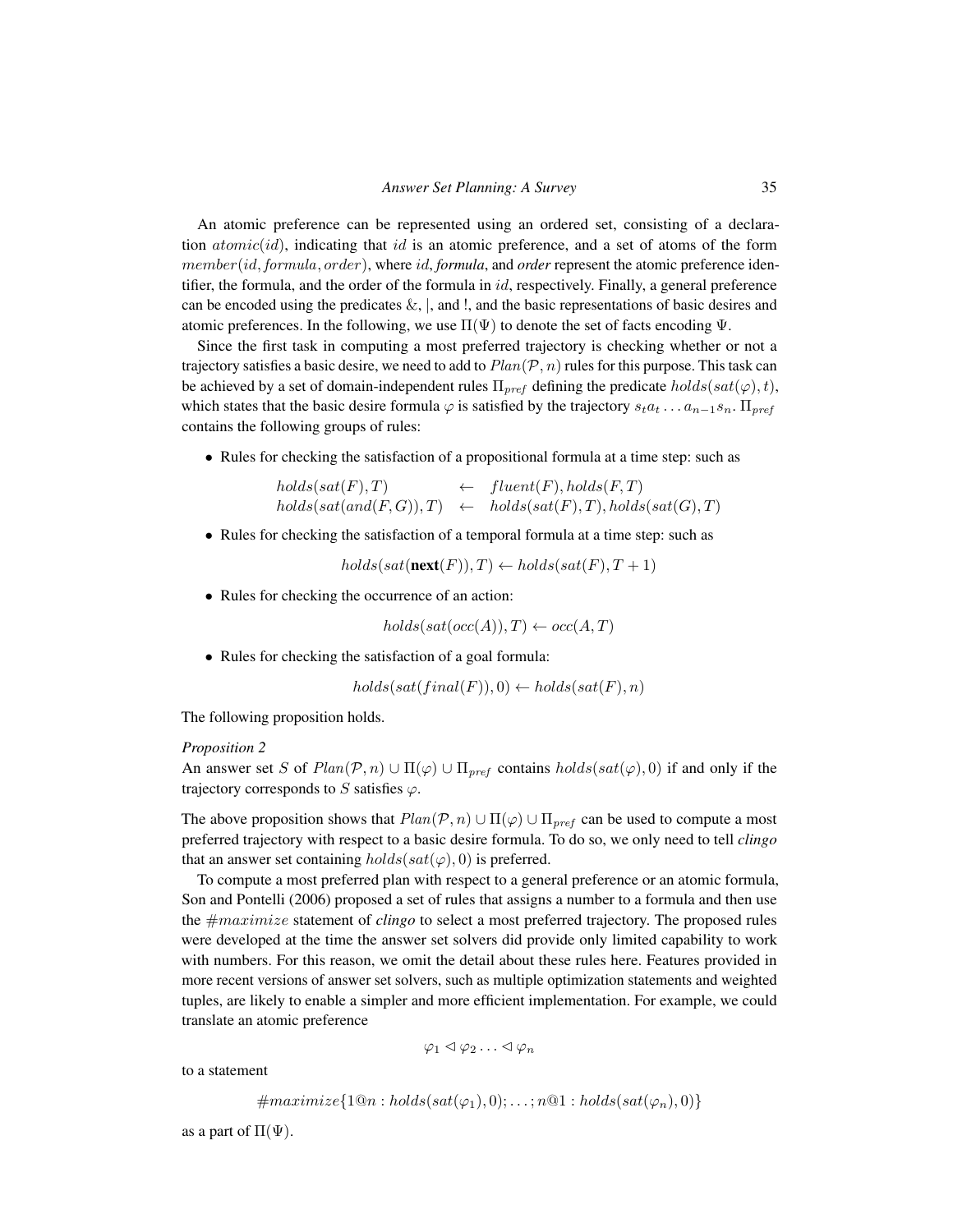### *Remark 5*

- 1. The encoding of  $\Pi(\Psi)$  presented in this paper does not employ any advanced features of answer set programming, which were introduced to simplify the encoding of preferences such as the framework for preferences specification *asprin*, introduced by Brewka et al. (2015a) and (2015b). Analogously, a more elegant encoding of preference formulae can be achieved using other extensions of answer set programming focused on rankings of answer sets, such as logic programming with ordered disjunctions (Brewka 2002). This encoding, however, cannot be used with *clingo* or *dlv* because none of these solvers supports ordered disjunctions.
- 2. The discussion in this section focuses on expressing preferences over trajectories, i.e., sequences of actions and states. It can be extended to conditional plans and used with the planner in Section 5. This extension can, for example, define preferences over branches in a conditional plan.

# *6.3 Context: Planning with Preferences*

Planning with preferences has attracted a lot of attention by the planning community. An excellent survey of several systems developed before 2008 and their strengths and weaknesses can be found in the paper by Baier and McIlraith (2008). Preferences have also been included in extensions of PDDL, such as PDDL3 (Gerevini and Long 2005). The majority of systems described in the survey employ PDDL3 where preferences are, ultimately, described by a numeric value. As such, most of the planning with preferences systems in the literature can be characterized as *cost optimal*, where the cost of actions plays a key role in deciding the preference of a solution. Hierarchical task planning is also frequently used in these systems. Representative systems in this direction are HPlan-P (Sohrabi et al. 2009), LPRPG-P (Coles and Coles 2011), and PGPLANNER (Das et al. 2019). CHOPLAN, developed by Bidoux et al. (2019), is a system which encodes a PDDL3 planning problem as a *multi-attribute utility theory* and a heuristic based on Choquet integrals to derive solutions.

SATPLAN(P), developed by Giunchiglia and Maratea (2007), shows that SAT-based planning is also competitive with other planning paradigms. Giunchiglia and Maratea (2011) present a survey of SAT-based planning with preferences. In recent years, SMT-based planning has become more popular than SAT-based planning, thanks to the expressiveness of SMT compared to SAT and the availability of efficient SMT solvers. SMT-based planning, which can work with numeric variables, provides an excellent way to deal with preferences (Scala et al. 2016). It is worth observing that ASP-based planning with action costs has been considered earlier by Eiter et al. (2003a) and more recently by Khandelwal et al. (2014).

#### 7 Planning and Diagnosis

While planning and diagnosis are often considered two separate and independent tasks, some researchers have suggested that ties exist between them, to the point that it is possible to reduce diagnostic reasoning to planning. In this section, we present this view, and specifically focus on the approach from Baral and Gelfond (2000) and Balduccini and Gelfond (2003), under which planning tasks and diagnostic tasks share (a) the same domain representation and (b) the same core reasoning algorithms.

In this section, the term *diagnosis* describes a type of reasoning task in which an agent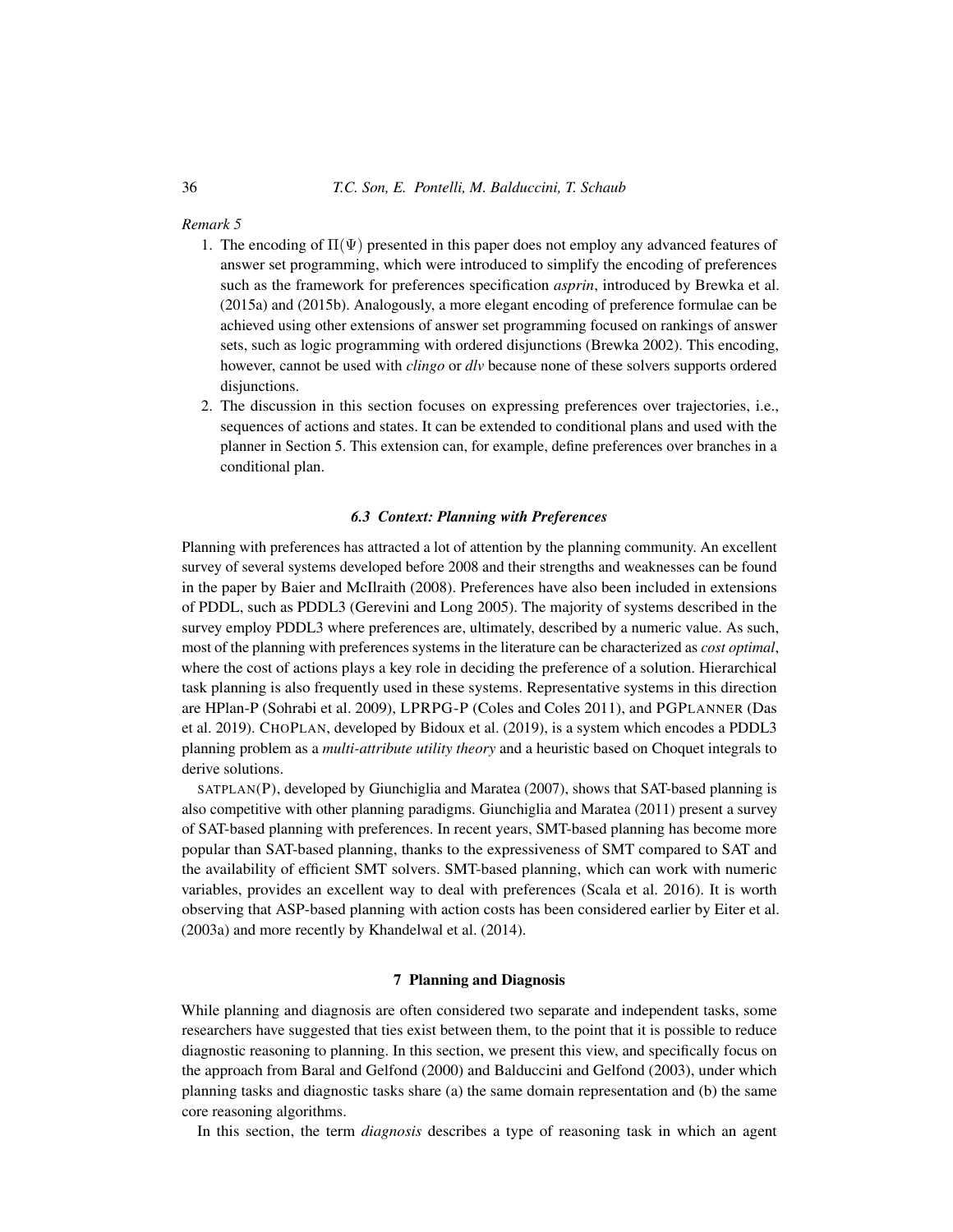identifies and interprets discrepancies between the domain's expected behavior and the domain's actual/observed behavior. Consider the following example.

*Example 8* (*From the paper by Balduccini and Gelfond (2003)*) Consider the analog circuit AC from Figure 4.



Fig. 4. Analog circuit AC

We assume that switches  $sw_1$  and  $sw_2$  are mechanical components that cannot be damaged. Relay *r* is a magnetic coil. If not damaged, it is activated when  $sw_1$  is closed, causing  $sw_2$  to close. Undamaged bulb b emits light if  $sw_2$  is closed. For simplicity of presentation we consider an agent capable of performing only one action,  $close(sw_1)$ . The environment can be represented by two damaging exogenous<sup>14</sup> actions: brk, which causes b to become faulty, and srg, which damages r and also b assuming that b is not protected. Suppose that the agent operating this device is given a goal of lighting the bulb. He realizes that this can be achieved by closing the first switch, performs the operation, and discovers that the bulb is not lit. The domain's behavior does not match the agent's expectations. The agent needs to determine the reason for this state of affairs and ways to correct the problem.  $\Diamond$ 

In the following, we focus on *non-intrusive* and *observable* domains, in which the agent's environment does not *normally* interfere with his work and the agent *normally* observes all of the domain occurrences of exogenous actions. The agent is, however, aware that these assumptions can be contradicted by observations. The agent is ready to observe and to take into account occasional occurrences of exogenous actions that alter the behavior of the environment. Moreover, discrepancies between expectations and observations may force the agent to conclude that additional exogenous actions have occurred, but remained unobserved.

To model the domain, let us introduce a finite set of *components* C, disjoint from A and F previously introduced. Let us also assume the existence of a set  $\mathbf{F}_0 \subseteq \mathbf{F}$  of *observable fluents* (i.e., fluents that can be directly observed by the agent), such that  $ab(c) \in \mathbf{F}_0$  for every component of C. Fluent  $ab(c)$  intuitively indicates that the c is "faulty." Let us point out that the use of the relation  $ab$  in diagnosis dated back to the work by Reiter (1987). The set A is further partitioned into two disjoint sets:  $A_s$ , corresponding to *agent actions*, and  $A_e$  consisting of *exogenous actions*. Additionally, exogenous and agent actions are allowed to occur concurrently. With respect to the formalization methodology introduced in Section 2.2, this is achieved by (1) introducing the notion of *compound action*, i.e., a set of agent and exogenous actions, (2) redefining  $\Phi(a, s)$  so that a is

<sup>14</sup> By *exogenous* actions we mean actions performed by the agent's environment. This includes natural events as well as actions performed by other agents.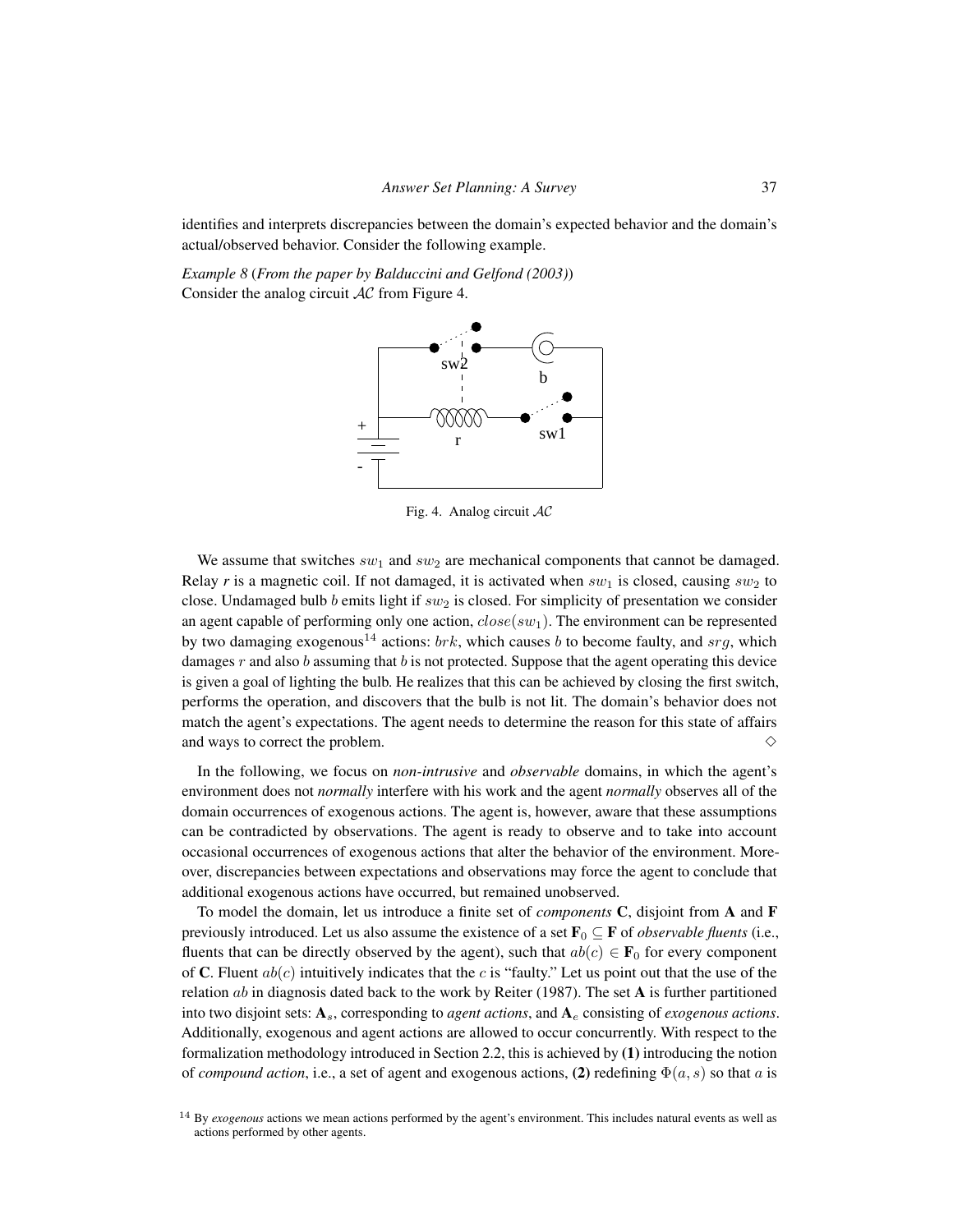a compound action, and (3) extending the notion of trajectory to be a sequence  $s_0a_0 \dots a_{k-1}s_k$ of states and compound actions.

A core principle of this approach is that the *discrepancies between agent's expectations and observations are explained in terms of occurrences of unobserved exogenous actions*. The observed behavior of the domain is represented by a particular trajectory, referred to as the *actual trajectory*.

A *diagnostic domain* is a pair  $\langle D, W \rangle$  where D is a domain and W is the domain's actual trajectory.

Information about the behavior of the domain up to a certain step n is captured by the *recorded history*  $H_n$ , i.e. a set of *observations* of the form:

- 1.  $obs(l, t)$  meaning that fluent literal l was observed to be true at step t;
- 2.  $hpd(a, t)$  stating that action  $a \in A$  was observed to happen at time t.

The link between diagnostic domain and recorded history is established by the following:

Consider a diagnostic domain  $\langle D, W \rangle$  with  $W = s_0^w a_0^w \dots a_{n-1}^w s_n^w$ , and let  $H_n$  be a recorded history up to step  $n$ .

- 1. A trajectory  $s_0a_0 \ldots a_{n-1}s_n$  is a *model* of  $H_n$  if for any  $0 \le t \le n$ 
	- (a)  $a_t = \{a : hpd(a, t) \in H_n\};$ (b) if  $obs(l, t) \in H_n$  then  $l \in s_t$ .
- 2.  $H_n$  is *consistent* if it has a model.
- 3.  $H_n$  is *sound* if, for any l, a, and t, if  $obs(l, t)$ ,  $hpd(a, t) \in H_n$  then  $l \in s_t^w$  and  $a \in a_t^w$ .
- 4. A fluent literal l *holds* in a model M of  $H_n$  at time  $t \leq n$  ( $M \models holds(l, t)$ ) if  $l \in s_t$ ;  $H_n$ *entails*  $h(l, t)(H_n \models holds(l, t))$  if, for every model M of  $H_n$ ,  $M \models holds(l, t)$ .

Note also that a recorded history may be consistent, but not sound – which is the case if the recorded history is incompatible with the actual trajectory.

Example 8 can thus be formalized as:

 $\alpha$  Fu

| <i>%</i> riuents:                 |                                   |                              |
|-----------------------------------|-----------------------------------|------------------------------|
| $fluent(active(r)) \leftarrow$    | $fluent(on(b)) \leftarrow$        | $fluent(prot(b)) \leftarrow$ |
| $fluent(closed(sw_1)) \leftarrow$ | $fluent(closed(sw_2)) \leftarrow$ |                              |
| $fluent(ab(r)) \leftarrow$        | $fluent(ab(b)) \leftarrow$        |                              |
| % Agent Actions:                  |                                   |                              |
| $a\_act(close(sw_1)) \leftarrow$  |                                   |                              |
| %Exogenous Actions                |                                   |                              |
| $x\text{.}act(brk) \leftarrow$    | $x \text{ } act(srg) \leftarrow$  |                              |

Note the use of relations  $a_1 \cdot act$  and  $x_1 \cdot act$  to distinguish agent actions and exogenous actions. The laws describing the normal and abnormal/malfunctioning behavior of the domain are:

 $D_{\mathcal{AC}} =$  $\sqrt{ }$  $\begin{array}{c} \hline \end{array}$  $\begin{array}{|c|c|} \hline \rule{0pt}{12pt} \rule{0pt}{2pt} \rule{0pt}{2pt} \rule{0pt}{2pt} \rule{0pt}{2pt} \rule{0pt}{2pt} \rule{0pt}{2pt} \rule{0pt}{2pt} \rule{0pt}{2pt} \rule{0pt}{2pt} \rule{0pt}{2pt} \rule{0pt}{2pt} \rule{0pt}{2pt} \rule{0pt}{2pt} \rule{0pt}{2pt} \rule{0pt}{2pt} \rule{0pt}{2pt} \rule{0pt}{2pt} \rule{0pt}{2pt} \rule{0pt}{2pt} \rule{0pt}{2pt} \rule{0pt}{2pt} \rule{0pt}{2$ % normal % abnormal causes( $close(sw_1), closed(sw_1), \emptyset)$  causes(brk,  $ab(b), \emptyset)$ caused $(\{closed(sw_1), \neg ab(r)\}, active(r))$  causes $(srg, ab(r), \emptyset)$ **caused**({ $active(r)$ },  $closed(sw_2)$  **causes**( $srg, ab(b)$ , { $\neg prot(b)$ }) **caused**( $\{closed(sw_2), \neg ab(b)\}$ ,  $on(b)$ ) **caused**( $\{ab(b)\}$ ,  $\neg on(b)$ ) **caused**( $\{\neg closed(sw_2)\}, \neg on(b)$  **caused**( $\{ab(r)\}, \neg active(r)$ ) **executable**( $close(sw_1), \{\neg closed(sw_1)\})$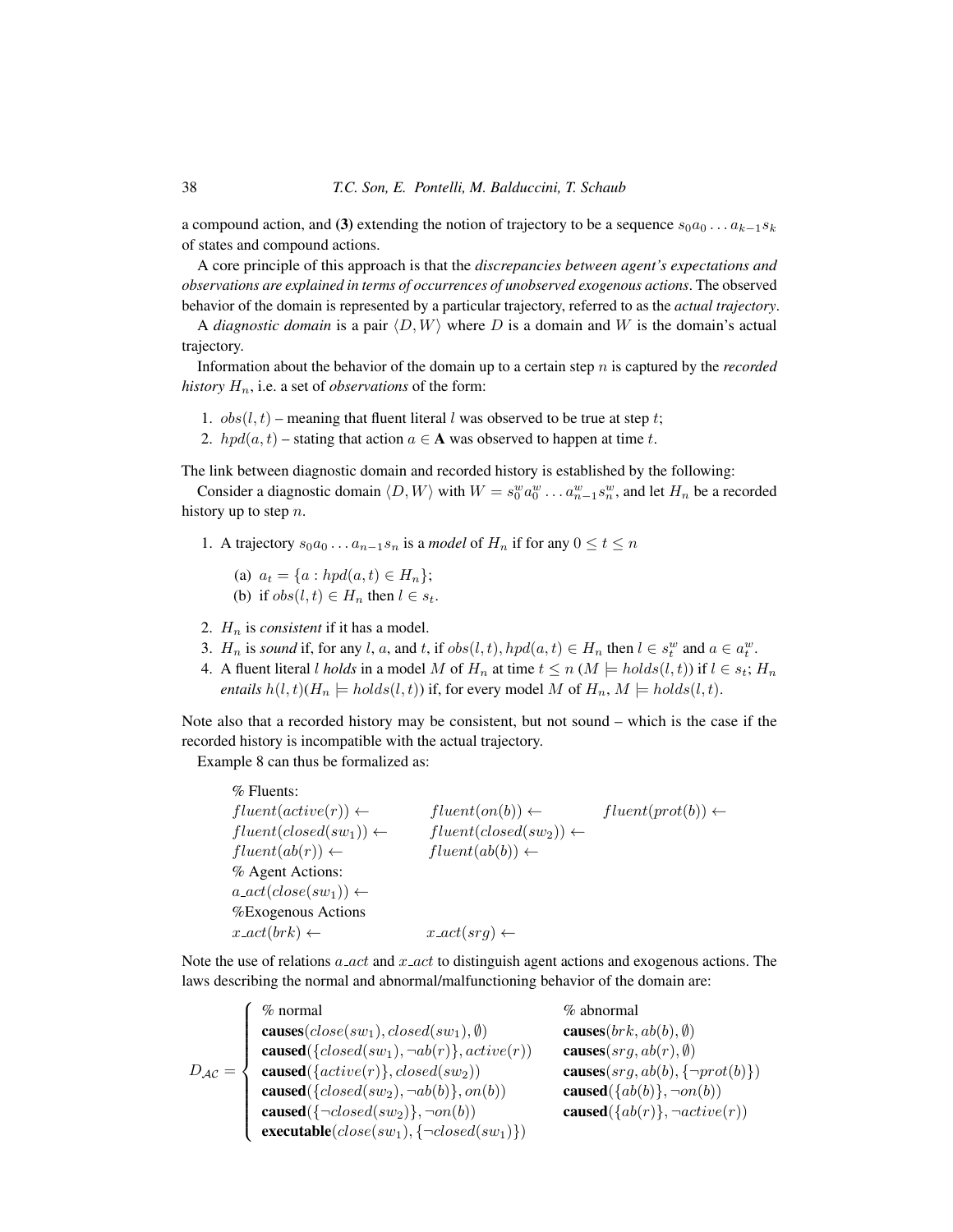Now consider a recorded history:

$$
H_1 = \left\{ \begin{array}{c} \begin{array}{c} \begin{array}{c} \begin{array}{c} \begin{array}{c} \begin{array}{c} \begin{array}{c} \end{array}\end{array}\end{array} & \begin{array}{c} \end{array} & \begin{array}{c} \end{array} & \end{array} & \end{array} & \begin{array}{c} \end{array} & \begin{array}{c} \end{array} & \end{array} & \begin{array}{c} \end{array} & \end{array} & \begin{array}{c} \end{array} & \begin{array}{c} \end{array} & \end{array} & \begin{array}{c} \end{array} & \end{array} & \begin{array}{c} \end{array} & \begin{array}{c} \end{array} & \end{array} & \end{array} & \begin{array}{c} \end{array} & \begin{array}{c} \end{array} & \end{array} & \begin{array} \end{array} & \end{array} & \begin{array} \end{array} & \end{array} & \begin{array} \end{array} & \end{array} & \begin{array} \end{array} & \end{array} & \begin{array} \end{array} & \end{array} & \begin{array} \end{array} & \end{array} & \begin{array} \end{array} & \end{array} & \begin{array} \end{array} & \end{array} & \begin{array} \end{array} & \end{array} & \begin{array} \end{array} & \end{array} & \begin{array} \end{array} & \end{array} & \begin{array} \end{array} & \end{array} & \begin{array} \end{array} & \end{array} & \begin{array} \end{array} & \end{array} & \begin{array} \end{array} & \end{array} & \begin{array} \end{array} & \end{array} & \begin{array} \end{array} & \end{array} & \begin{array} \end{array} & \begin{array} \end{array} & \end{array} & \begin{array} \end{array} & \begin{array} \end{array} & \begin{array} \end{array} & \end{array} & \begin{array} \end{array} & \begin{array} \end{array} & \end{array} & \begin{array} \end{array} & \begin{array} \end{array} & \begin{array} \end{array} & \begin{array} \end{array} & \begin{array} \end{array} & \begin{array} \end{array} & \end{array} & \begin{array} \end{array} & \begin{array} \end{array} &
$$

One can check that  $s_0 \text{ close}(sw_1) \ s_1$  is the only model of  $H_1$ , where  $s_0$  is the state depicted in Figure 4. Additionally,  $H_1 \models holds(on(b), 1)$ .

Next, we formalize the key notions of diagnosis. Let  $\delta = \langle D, W \rangle$  be a diagnostic domain. A *configuration* is a pair

$$
S = \langle H_n, O_n^m \rangle \tag{61}
$$

where  $H_n$  is the recorded history up to step n and  $O_n^m$  is a set of observations between steps n and  $m \ge n$ . Leveraging this notion, we can now define a *symptom* as a configuration  $\langle H_n, O_n^m \rangle$ such that  $H_n$  is consistent and  $H_n \cup O_n^m$  is not.

Once a symptom has been identified, the next step of the diagnostic process aims at finding its possible reasons. Specifically, a *diagnostic explanation* E of symptom  $\mathcal{S} = \langle H_n, O_n^m \rangle$  is defined as a set

$$
E \subseteq \{hpd(a_i, t) : 0 \le t < n \text{ and } a_i \in \mathbf{A}_e\},\tag{62}
$$

such that  $H_n \cup O_n^m \cup E$  is consistent.

### *7.1 Diagnostic Reasoning as Answer Set Planning*

As we said earlier, answer set planning can be used to determine whether a diagnosis is needed and for computing diagnostic explanations. Next, we introduce an ASP-based program for these purposes. Consider a domain D whose behavior up to step n is described by recorded history  $H_n$ . Reasoning about D and  $H_n$  can be accomplished by a translation to a logic program  $\Pi(D, H_n)$ that follows the approach outlined in Section 3. Focusing for simplicity on the direct encoding,  $\Pi(D, H_n)$  consists of:

- the domain dependent rules from Section 3.1.1;
- $\bullet$  the rules related to inertia and consistency of states (11)-(13);
- domain independent rule establishing the relationship between observations and the basic relations of Π:

$$
occ(A, T) \leftarrow hpd(A, T) \tag{63}
$$

$$
holds(L,0) \leftarrow obs(L,0) \tag{64}
$$

• the *reality check axiom*, i.e. a rule ensuring that in any answer set the agent's expectations match the available observations (variable  $L$  ranges over fluent literals):

$$
\leftarrow obs(L, T), not holds(L, T) \tag{65}
$$

The following theorem establishes an important relationship between models of a recorded history and answer sets of the corresponding logic program.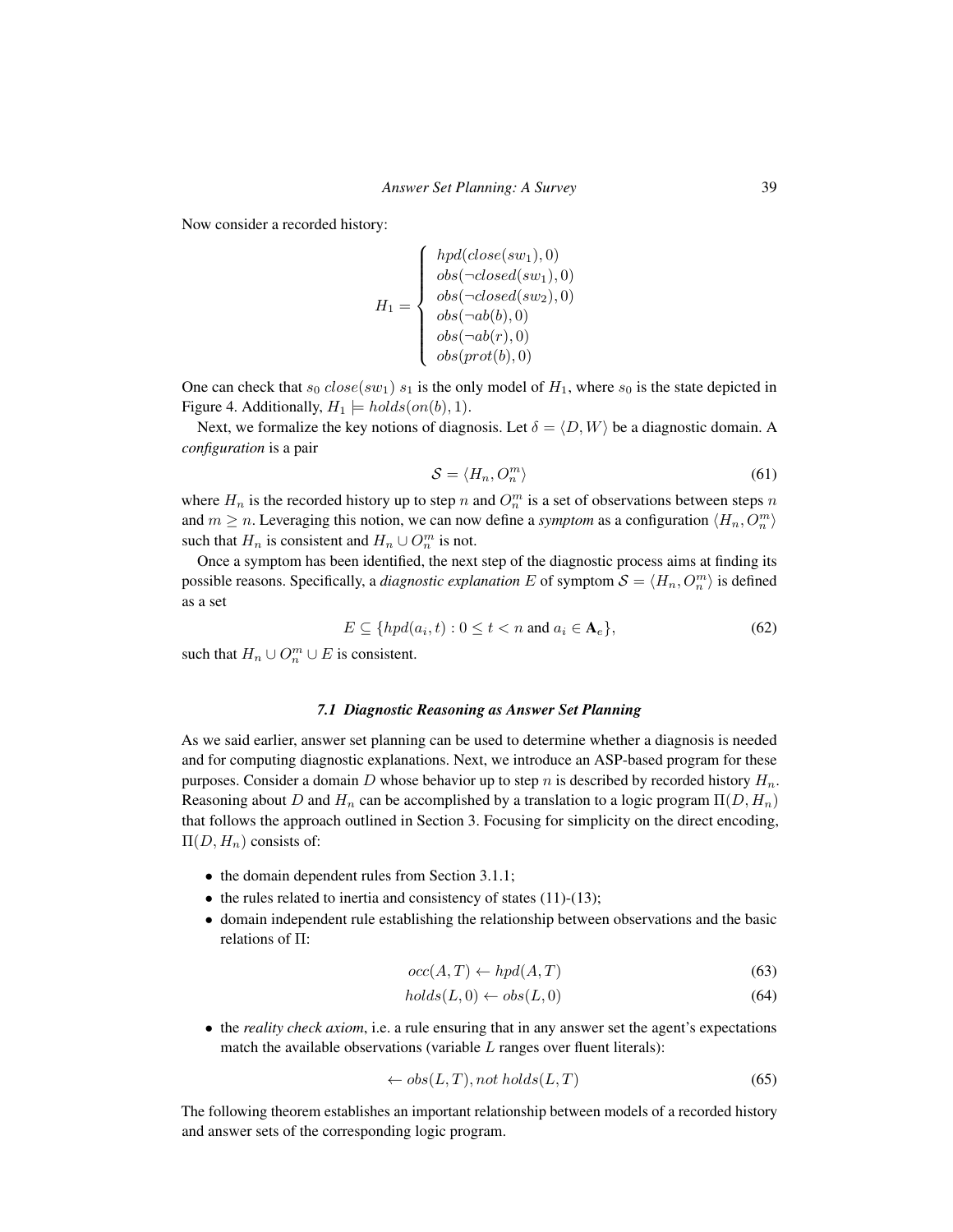*Theorem 2*

If the initial situation of  $H_n$  is *complete*, i.e. for any fluent f,  $H_n$  contains  $obs(f, 0)$  or  $obs(\neg f, 0)$ , then M is a model of  $H_n$  iff M is defined by some answer set of  $\Pi(D, H_n)$ .

The proof of the theorem is in two steps. First, one shows that the theorem holds for  $n = 1$ , i.e., that for a history  $H_1$  there is a one-to-one correspondence between the transitions of the form  $s_0a_0s_1$ and the answer sets of  $\Pi(D, H_1)$ . Then, induction is leveraged to extend the correspondence to histories of arbitrary length. The complete proof can be found in the paper by Balduccini and Gelfond (2003).

Next, we focus on identifying the need for diagnosis. Given a domain D and  $\mathcal{S} = \langle H_n, O_n^m \rangle$ , we introduce:

$$
TEST(\mathcal{S}) = \Pi(D, H_n) \cup O_n^m.
$$
\n(66)

The following corollary forms the basis of this approach to diagnosis.

#### *Corollary 1*

Let  $S = \langle H_n, O_n^m \rangle$  where  $H_n$  is consistent. A configuration S is a symptom iff  $TEST(S)$  has no answer set.

Once a symptom has been identified, diagnostic explanations can be found by means of the answer sets of the *diagnostic program*

$$
\Pi_d(\mathcal{S}) = TEST(\mathcal{S}) \cup \{ 1\{ occ(A, T) : x \cdot act(A) \} 1 \leftarrow time(T), T < n. \}
$$
\n
$$
(67)
$$

Specifically, every answer set X of  $\Pi_d(\mathcal{S})$  encodes a diagnostic explanation

$$
E = \{ hpd(a, t) \mid occ(a, t) \in X \land a \in A_e \}.
$$

Note that the choice rule shown in  $(67)$  is simply a restriction of  $(10)$  to exogenous actions. As a result,  $\Pi_d(\mathcal{S})$  can be viewed as a variant of the translation  $\Pi(\mathcal{P}, n)$  of a planning problem, where planning occurs over the past  $0..n-1$  time steps and over exogenous actions only, and the goal states are described by the observations from  $S$ .

# *Example 9*

Consider the domain from Example 8. According to  $H_1$  initially switches  $sw_1$  and  $sw_2$  are open, all circuit components are ok,  $sw_1$  is closed by the agent, and *b* is protected. The expectation is that b will be *on* at 1. Suppose that, instead, the agent observes that at time 1 bulb *b* is *off*, i.e.  $O_1 = \{obs(\neg on(b), 1)\}\$ . TEST( $S_0$ ), where  $S_0 = \langle H_1, O_1 \rangle$ , has no answer sets and thus, by Corollary 1,  $S_0$  is indeed a symptom. The diagnostic explanations of  $S_0$  can be found by computing the answer sets of  $\Pi_d(\mathcal{S})$ . Specifically, there are three diagnostic explanations:

$$
E_1 = \{ occ(brk, 0) \}
$$
  
\n
$$
E_2 = \{ occ(srg, 0) \}
$$
  
\n
$$
E_3 = \{ occ(brk, 0), occ(srg, 0) \}
$$

*Remark 6*

- 1. Other interpretations of the relationship between agent and environment are possible, yielding substantial differences in the overall approach to diagnosis. The interested reader is referred to the paper by Baral et al. (2000).
- 2. In contrast to the approach by Baral et al. (2000), the approach presented in this survey assumes that a recorded history is consistent only if observations about fluents can be explained without assuming the occurrence of actions not recorded in  $H_n$ .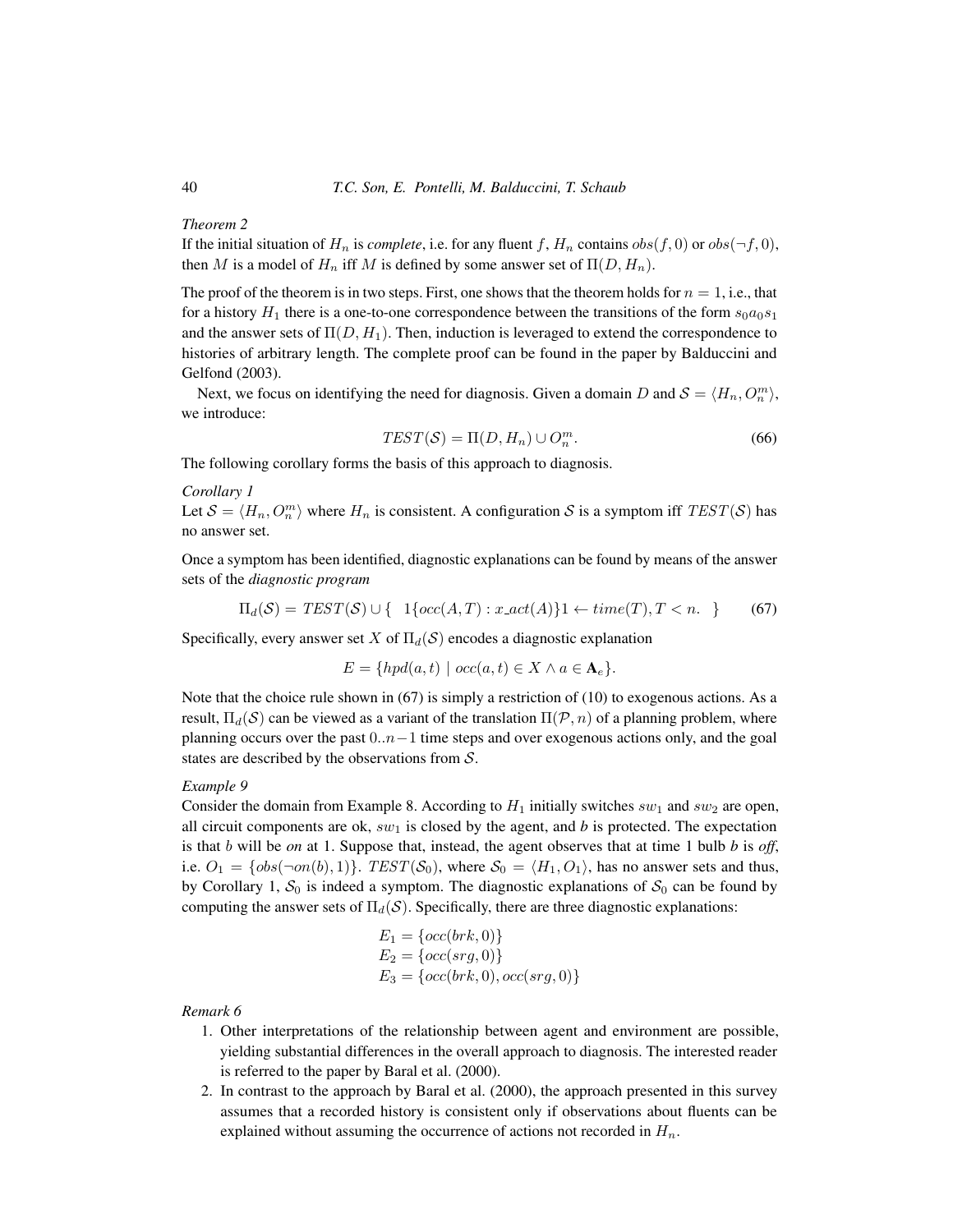- 3. In the paper by Balduccini and Gelfond (2003), the formalization of diagnostic reasoning presented here is extended to incorporate an account of the agent's interaction with the domain in order to collect physical evidence that confirms or refutes the diagnostic explanations computed. This is accomplished by introducing the notions of candidate diagnosis and of diagnosis.
- 4. Theorem 2 is similar to the result from the paper by Turner (1997), which deals with a different language and uses the definitions by McCain and Turner (1995). If the initial situation of  $H_n$  is incomplete, one can adopt techniques discussed elsewhere in this paper or the *awareness axioms* by Balduccini and Gelfond (2003).
- 5. As discussed in the paper by Balduccini and Gelfond (2003), the diagnostic process may not always lead to a unique solution. In those cases, the agent may need to perform further actions, such as repairing or replacing components, and observe their outcomes. Balduccini and Gelfond (2003) provided a specialized algorithm to achieve this. An alternative, and potentially more general, option consists in leveraging conditional planning techniques (see Section 5.2), i.e., by creating a conditional plan that determines the true diagnosis as proposed by Baral et al. (2000).

#### *7.2 Context: Planning and Diagnosis*

Classical diagnosis such as the foundational work by Reiter (1987) aimed at providing a formal answer to the question of "*what is wrong with a system given its (current failed) state*." Central to classical diagnosis is the use of the model of the system to reason about failures. Earlier formalizations considered a single state of the system and are often referred to as *model based diagnosis*, which is summarized by De Kleer and Kurien (2003). Later formalization such as the proposal by Feldman et al. (2020) considers a finite trace of states, taking into consideration the transitions at different time points in need of a diagnosis. This is closedly related to *dynamic diagnosis*, as described in this paper, which has been considered in the literature (Baral et al. 2000; Baroni et al. 1999; Cordier and Thiébaux 1994; McIlraith 1997; Thielscher 1997; Thiébaux et al. 1996; Williams and Nayak 1996).

The close relationship between model based diagnosis and satisfiability led to several methods for computing diagnosis using satisfiability such as the method proposed by Grastien and Anbulagan (2013), Metodi et al. (2014), or described in several publications on diagnosing sequential circuits (e.g., by Feldman et al. (2020)). In a recent work by Wotawa (2020), answer set programming has been used in the context of model-based diagnosis.

#### 8 Planning in Multi-Agent Environment

The formalizations presented in the previous sections can be also extended to deal with various problems in multi-agent environments (MAE). In these problems, the planning (or reasoning) activity can be carried out either by one system (a.k.a. *centralized planning*) or multiple systems (a.k.a. *distributed planning*). In the following subsections, we discuss the use of ASP in these settings.

#### *8.1 Centralized Multi-Agent Planning*

We will start with the *Multi-Agent Path Finding (MAPF)* problem which appears in a variety of application domains, such as autonomous aircraft towing vehicles (Morris et al. 2016), au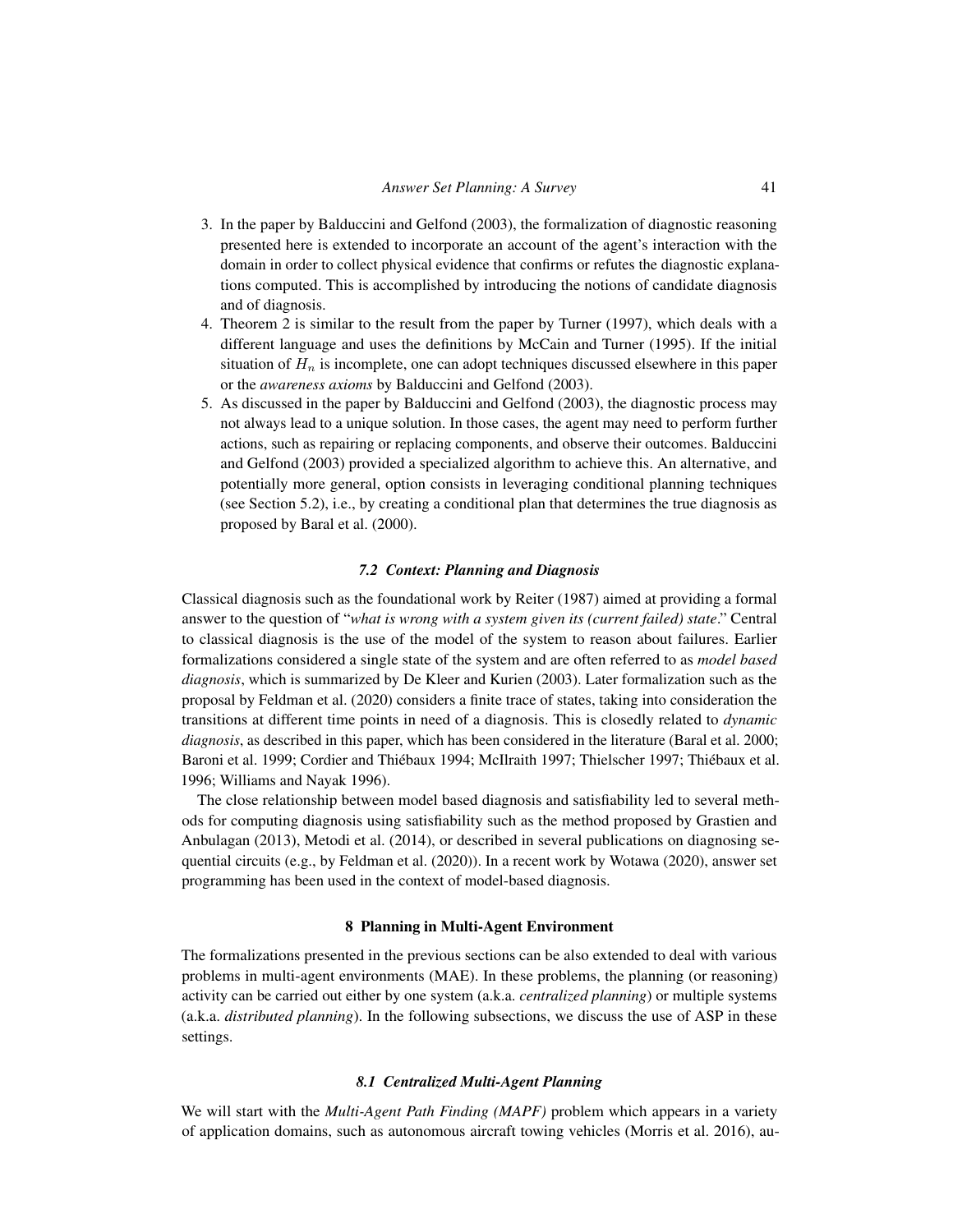tonomous warehouse systems (Wurman et al. 2008), office robots (Veloso et al. 2015), and video games (Silver 2005).

A MAPF problem is defined by a tuple  $\mathcal{M} = (R,(V,E),s,d)$  where

- $R$  is a set of robots,
- $(V, E)$  is an undirected graph, with the set of vertices V and the set of edges E,
- s is an injective function from R to V,  $s(r)$  denotes the starting location of robot r, and
- d is an injective function from R to V,  $d(r)$  denotes the destination of robot r.

Robots can move from one vertex to one of its neighbors in one step. A collision occurs when two robots move to the same location (vertex collision) or traveling on the same edge (edge collision). The goal is to find a collision-free plan for all robots to reach their destinations. Optimal plans, with the minimal number of steps, are often preferred.

A simple MAPF problem is depicted in Figure 5. In this problem, we have two robots  $r_1$  and  $r_2$  on a graph with five vertices  $p_1, \ldots, p_5$ . Initially,  $r_1$  is at  $p_2$  and  $r_2$  is at  $p_4$ . The goal consists of moving robot  $r_1$  to location  $p_5$  and robot  $r_2$  to location  $p_3$ .



Fig. 5. A Multi-Agent Path Finding Problem

It is easy to see that a MAPF  $\mathcal{M} = (R,(V,E), s, d)$  can be represented by

• a set  $\{\mathcal{P}_r \mid r \in R\}$  of path-planning problems for the robots in R, where for each  $r \in R$ ,  $\mathcal{P}_r = \langle D_r, at(r, s(r)), at(r, d(r))\rangle$  is a planning problem with

$$
D_r = \begin{cases} \text{ causes}(move(r, l, l'), at(r, l'), \{at(r, l)\}) & \text{for } (l, l') \in E \\ \text{caused}(\{at(r, l)\}, \neg at(r, l'))\} & \text{for } l \neq l', l, l' \in V \end{cases}
$$

• the set of constraints representing the collisions.

ASP-based solutions of MAPF problems have been proposed for both action-based as well as state-based encodings. In the context of this survey, we will focus on an action-based encoding. Consider a MAPF problem  $\mathcal{M} = (R,(V,E), s, d)$ . The program developed in Section 3 for a single-agent planning problem can be used to develop a program solving  $M$ , denoted by  $\Pi(M, n)$ , as follows.  $\Pi(\mathcal{M}, n)$  contains the following groups of rules:

- 1. the set of atoms  $\{agent(r) | r \in R\}$  encoding the robots;
- 2. the collection of the rules from  $\Pi(\mathcal{P}_r, n)$ ; and
- 3. the constraints to avoid collisions:

$$
\leftarrow agent(R), agent(R'), R \neq R',\nholds(at(R, V), T), holds(at(R', V), T)\n\leftarrow agent(R), agent(R'), R \neq R',
$$
\n(69)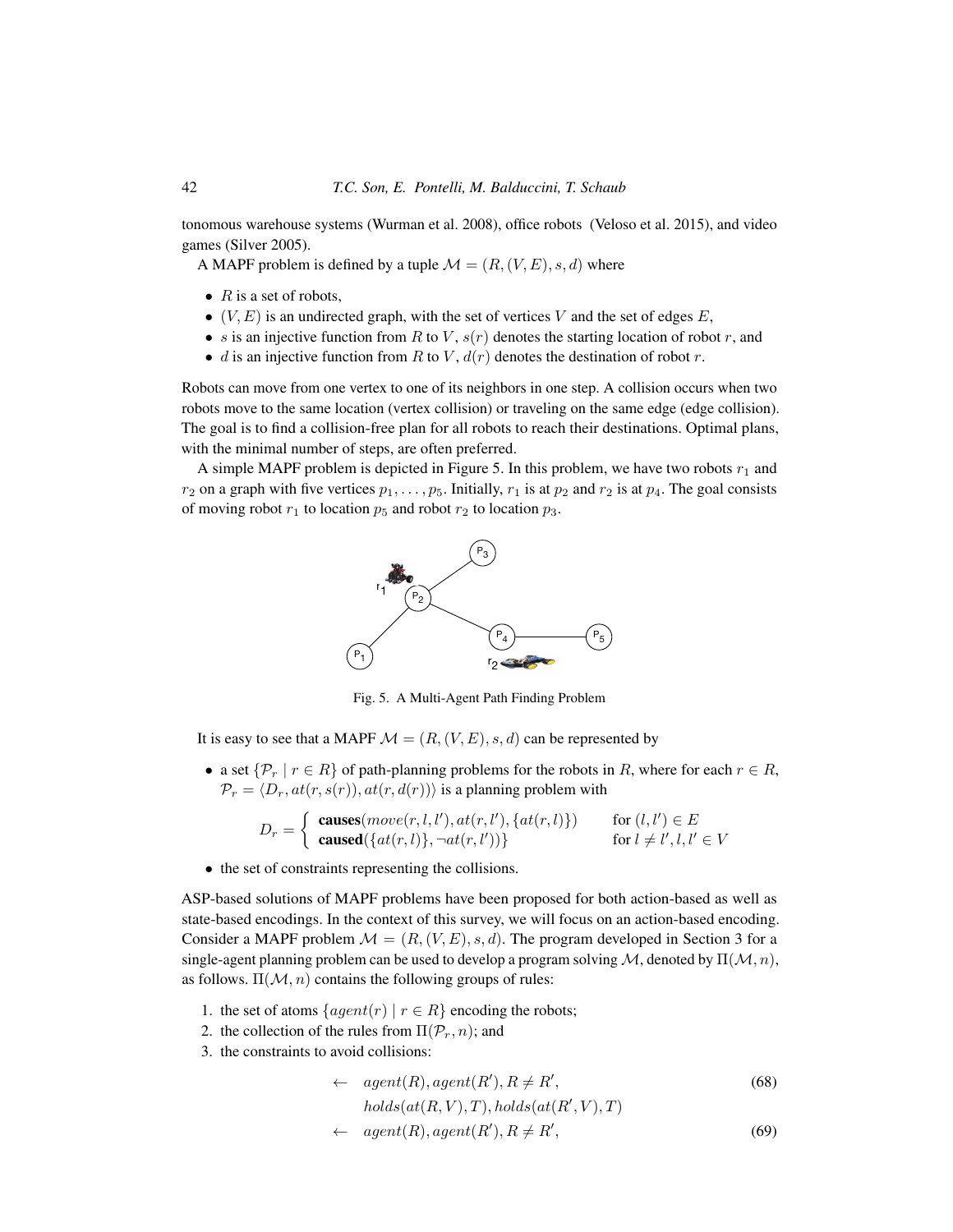$$
holds(at(R, V), T), holds(at(R', V'), T),
$$
  

$$
holds(at(R, V'), T + 1), holds(at(R', V), T + 1)
$$

Rule (68) prevents two robots to be at the same location at the same time, while rule (69) guarantees that edge-collisions will not occur. These two constraints and the correctness of  $\Pi(\mathcal{P}_r, n)$  imply that  $\Pi(\mathcal{M}, n)$  computes solutions of length n for the MAPF problem M.

The proposed method for solving MAPF problems can be generalized to multi-agent planning as considered by the multi-agent community in the setting discussed by Durfee (1999). We assume that a multi-agent planning problem M for a set of agents R is specified by a pair  $(\mathcal{P}_{r \in R}, \mathcal{C})$ where  $\mathcal{P}_r = \langle D_r, \Delta_r, \Gamma_r \rangle$  is the planning problem for agent r and C is a set of global constraints. For simplicity of the presentation, we will assume that

- $\bullet$  the agents in  $R$  share the same set of fluents and, wherever needed, parameterized with the names of the agents; for example, if an agent is carrying something then  $carrying(r, o)$ will be used instead of  $carrying(o)$  as in a single-agent domain;
- the actions in the domain in  $D_r$  are parameterized with the agent's name r, e.g., we will use the action  $move(r, l, l')$  instead of the traditional encoding  $move(l, l')$ ;
- $\bullet$  the constraints in  $\mathcal C$  are of the form

$$
\textbf{execute}(\mathit{sa}, \varphi) \tag{70}
$$

where sa is a set of actions in  $\bigcup_{r \in R} D_r$  and  $\varphi$  is a set of literals. This can be used to represent parallel actions, non-concurrent actions, etc.

For a multi-agent planning problem  $\mathcal{M} = (\mathcal{P}_{r \in R}, \mathcal{C})$  where  $\mathcal{P}_r = \langle D_r, \Delta_r, \Gamma_r \rangle$ , the program  $\Pi(\mathcal{M}, n)$  that computes solution for M consists of

- 1. the set of agent declarations,  $agent(r)$  for  $r \in R$ ;
- 2. the collection<sup>15</sup> of the rules from  $\Pi(\mathcal{P}_r, n)$  with the following modifications:
	- the action specification of the form  $action(a)$  is replaced by  $action(r, a)$ ;
	- the action generation rule is replaced by

$$
1\{occ(A, T) : action(R, A)\}1 \leftarrow time(T), agent(R)
$$

where, without the loss of generality, we assume that every  $D_r$  contains the action *noop* that is always executable and has no effect;

3. for each constraint of form (70), we create a new "collective" action named  $sa_{id}$ , add  $action(sa_{id})$  to the set of actions in M (and make the (70) its executability condition, translated into ASP as for any other action) and, for each  $a \in sa$ , the following rule is added to  $\Pi(\mathcal{P}_r, n)$ :

$$
occ(a, T) \leftarrow occ(sa_{id}, T) \tag{71}
$$

# *8.2 Distributed Planning*

A main drawback of centralized planning is that it cannot exploit the structural organization of agents (e.g., hierarchical organization of agents) in the planning process. Distributed planning has

<sup>&</sup>lt;sup>15</sup> We keep only one instance of the domain-independent rules.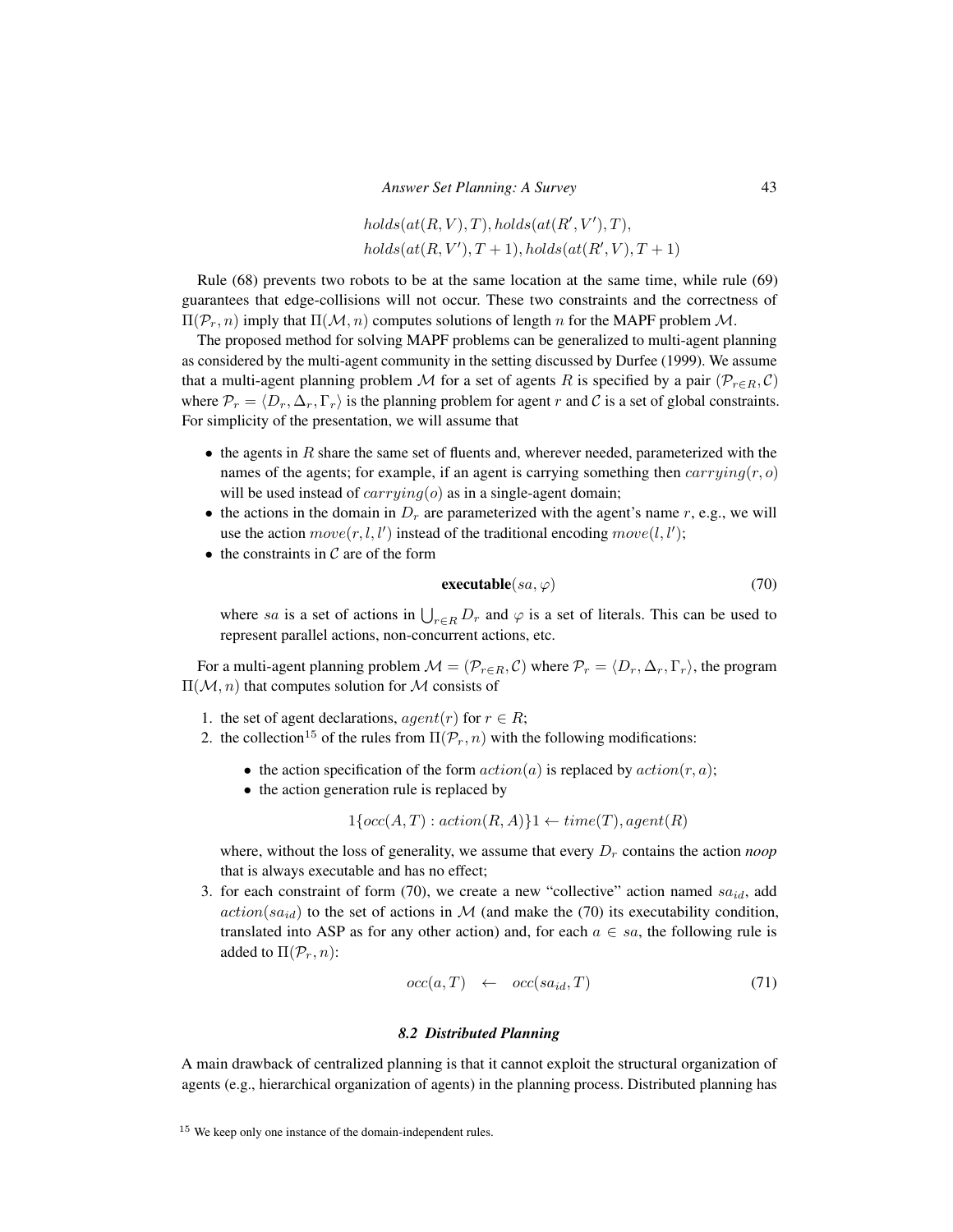been proposed as an alternative to centralized planning that aims at exploiting the independence between agents and/or groups of agents. We discuss distributed planning in two settings: fully collaborative agents and partially-cooperative or non-cooperative agents.

# *8.2.1 Fully Collaborative Agents*

When agents are fully collaborative, a possible way to exploit structural relationships between agents is to allow each group of agents to plan for itself (e.g., using the planning system described in Section 3 and then employ a centralized post-planning process (a.k.a. the *controller/scheduler*) to create the joint plan for all agents. The controller takes the output of these planners—individual plans—and merges them into an overall plan. One of the main tasks of the controller is to resolve conflicts between individual plans. This issue arises because individual groups plan without knowledge of other groups (e.g., robot  $r_1$  does not know the location of robot  $r_2$ ). When the controller is unable to resolve all possible conflicts, the controller will identify plans that need to be changed and request different individual plans from specific individual groups.

Any implementation of distributed planning requires some communication capabilities between the controller and the individual planning systems. For this reason, a client-server architecture is often employed in the implementation of distributed planning. A client plans for an individual group of agents and the server is responsible for merging the individual plans from all groups. Although specialized parallel ASP solvers exist (e.g., the systems discussed in the papers by Le and Pontelli (2005) and Schneidenbach et al. (2009)), there has been no attempt to use parallel ASP solvers in distributed planning. Rather, distributed planning using ASP has been implemented using a combination of Prolog and ASP, where communication between server and clients is achieved through Prolog-based message passing, and planning is done using ASP (e.g., the system described in the paper by Son et al. (2009)).

Observe that the task of resolving conflicts is not straightforward and can require multiple iterations with individual planner(s) before the controller can create a joint plan. Consider again the two robots in Figure 5. If they are to generate their own plans, then the first set of individual solutions can be

$$
occ(move(r_1, p_2, p_4), 0), occ(move(r_1, p_4, p_5), 1)
$$
\n(72)

and

$$
occ(move(r_2, p_4, p_2), 0), occ(move(r_2, p_2, l_3), 1)
$$
\n(73)

A parallel execution of these two plans will result in a violation of the constraint stating that two robots cannot be at the same location at the same time. One can see that the controller needs to insert a few actions into both plans (e.g.,  $r_1$  must move to either  $l_1$  or  $l_3$  before moving to  $l_4$ ).

Let M be a multi-agent planning problem and  $P_{\{r \in R\}}$  be the plans received by the controller. The feasibility of merging these plans into a single plan for all agents can be checked using ASP. Let  $\pi_n$  be the program obtained from  $\Pi(\mathcal{M}, n)$  (described in Subsection 8.1) by adding to  $\Pi(\mathcal{M}, n)$ 

• the set of action occurrences in  $P_{\{r \in R\}}$ , i.e.,

$$
\bigcup_{\{r \in R\}} \{occurs(a, t) \mid occ(a, t) \in P_r\}
$$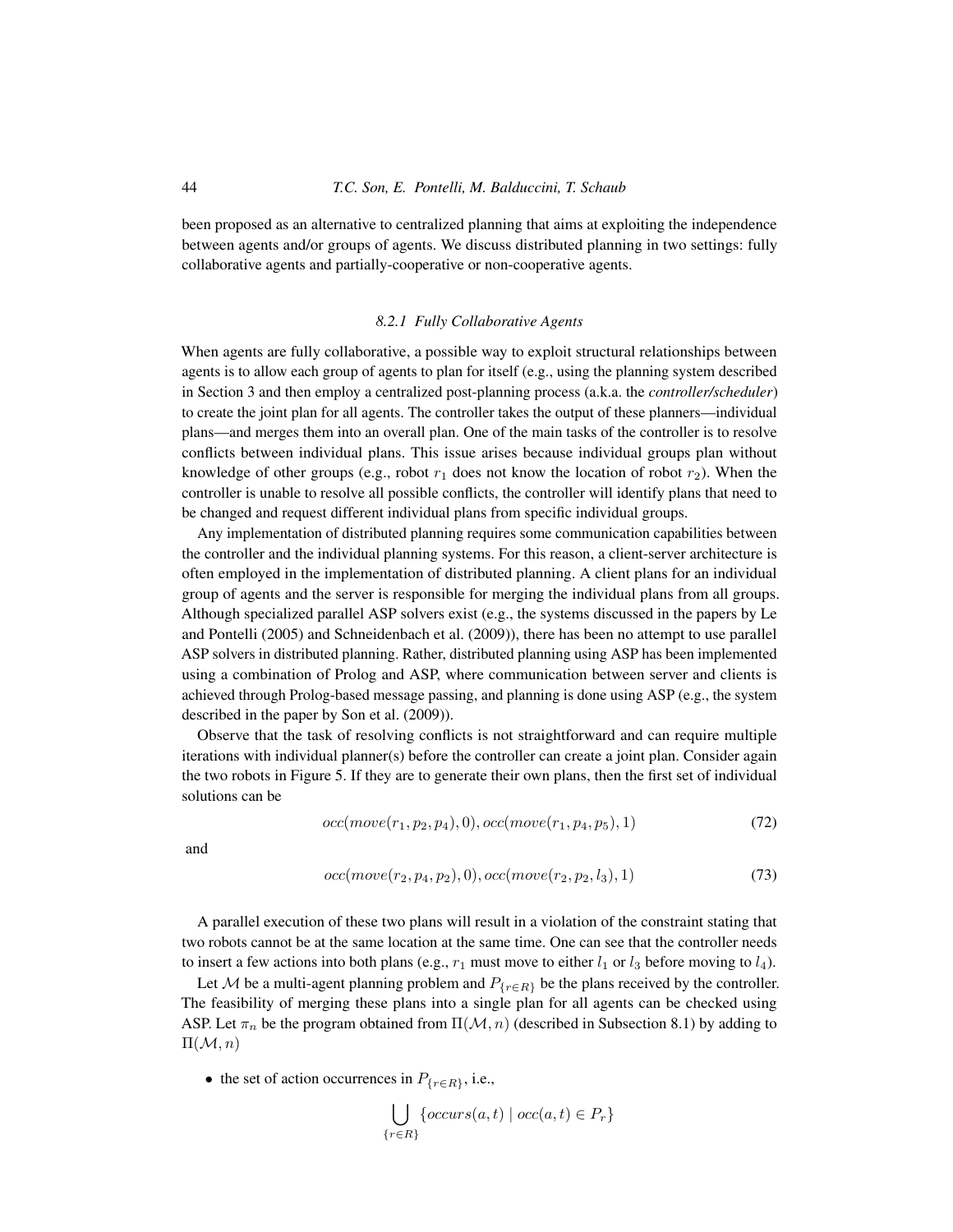• for  $r \in R$ , rules mapping time steps from 0 to n to time steps used in  $P_r$  ( $r \in R$ ),

$$
1\{map(r, T, J) : time(J)\}1 \leftarrow time(T), T < n, T \leq \max_r
$$
  

$$
\leftarrow map(r, T, J), map(p, T', J'), T < T', J > J'
$$

where  $\max_r$  is the maximal index in  $P_r$ . Intuitively,  $map(r, i, j)$  indicates that the  $i^{th}$ action in  $P_r$  should occur in the  $j<sup>th</sup>$  position in the joint plan. This mapping must conform to the order of action occurrences in  $P<sub>r</sub>$ .

• a rule ensuring that an atom  $occurs(a, j) \in P_r$  must occur at the specified position:

 $\leftarrow occ(a, t), map(r, t, j), not occurs(a, j).$ 

It can be checked that  $\pi_4$  would generate an answer set consisting of

$$
occ(move(r_1, p_2, p_1), 0), occ(move(r_2, p_4, p_2), 0), \\ occ(move(r_2, p_2, l_3), 1), occ(move(r_1, p_1, p_2), 1), \\ occ(move(r_1, p_2, p_1), 2), \\ occ(move(r_2, p_4, p_2), 3)
$$

which corresponds to the mapping  $map(1, 0, 2)$ ,  $map(1, 1, 3)$ ,  $map(2, 0, 0)$ ,  $map(2, 1, 1)$  and is a successful merge of the two plans in (72)–(73).

Observe that the program  $\pi_n$  might have no answer sets, which indicates that the merging of the plans  $P_{\{r \in R\}}$  is unsuccessful. For instance,  $\pi_3$  has no answer set, i.e., the two plans in (72)–(73) cannot be merged with less than four steps.

# *8.2.2 Non/Partially-Collaborative Agents*

Centralized planning or distributed planning with an overall controller is most suitable in applications with collaborative (or non-competitive) agents such as the robots in the MAPF problems. In many applications, this assumption does not hold, e.g., agents may need to withhold certain private information and thus do not want to share their information freely; or agents may be competitive and have conflicting goals. In these situations, distributed planning as described in the previous sub-section is not applicable and planning will have to rely on a message passing architecture, e.g., via peer-to-peer communications. Furthermore, an online planning approach might be more appropriate. Next, we describe an ASP approach that is implemented centrally by Son et al. (2009) but could also be implemented distributedly.

In this approach, the planning process is interleaved with a negotiation process among agents. As an example, consider the robots in Figure 5 and assume that the robots can communicate with each other, but they cannot reveal their location. The following negotiation between  $r_2$  and  $r_1$ could take place:

- $r_2$  (to  $r_1$ ): "can you  $(r_1)$  move out of  $l_2$ ,  $l_3$ , and  $l_4$ ?" (because  $r_2$  needs to make sure that it can move to location  $l_2$  and  $l_3$ ). This can be translated to the formula  $\varphi_1 = \neg at(r_1, l_2) \land$  $\neg at(r_1, l_3) \wedge \neg at(r_1, l_4)$  sent from  $r_2$  to  $r_1$ .
- $r_1$  (to  $r_2$ ): "I can do so after two steps but I would also like for you  $(r_2)$  to move out of  $l_2$ ,  $l_4$ , and  $l_5$  after I move out of those places." This means that  $r_1$  agrees to satisfy the formula sent by  $r_2$  but also has some conditions of its own. This can be represented by the formula  $\varphi_1 \supset \varphi_2 = \neg at(r_2, l_2) \wedge \neg at(r_2, l_4) \wedge \neg at(r_2, l_5).$
- $r_2$  (to  $r_1$ ): "that is good; however, do not move through  $l_4$  to get out of the area."
- etc.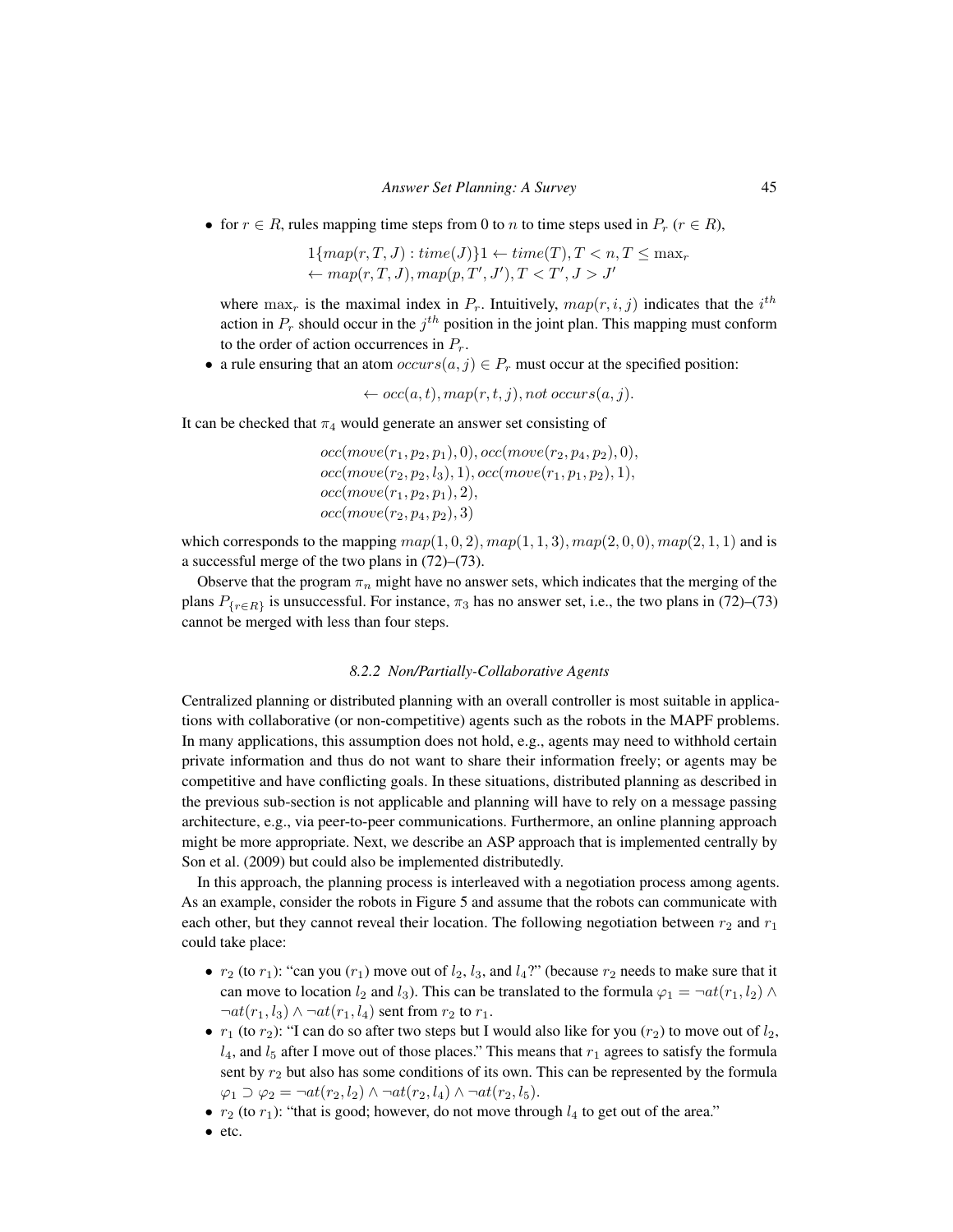The negotiation will continue until either the agent accepts (or refutes) the latest proposal from the other agent. A formal ASP based negotiation framework (e.g., the system described by Son et al. (2014)) could be used for this purpose.

Observe that during a negotiation, none of the robots changes its location or executes any action. After a successful negotiation, each robot has some additional information to take into consideration in its planning. In this example, if the two robots agree after the second proposal by  $r_2$ , robot  $r_1$  agrees to move out of  $l_2$ ,  $l_3$ , and  $l_4$  but should do so without passing by  $l_4$ ; robot  $r_2$ knows that he can have  $l_2$ ,  $l_3$ , and  $l_4$  for itself after sometime and also knows that it can stand at  $l_4$ until  $r_1$  is out of the requested area; etc. Note, however, that this is not yet sufficient for the two robots to achieve their goals. To do so, they also need to agree on the timing of their moves. For example,  $r_1$  can tell  $r_2$  that  $l_2$ ,  $l_3$ , and  $l_4$  will be free after two steps;  $r_2$  responds that, if it is the case, then  $l_2$ ,  $l_4$ , and  $l_5$  will be free after 2 steps; etc. This information will help the robots come up with plans for their own goals.

To the best of our knowledge, only a prototype implementation of the approach to interleaving negotiation and planning has been presented (Son et al. 2009). It is also not implemented distributedly.

# *Remark 7*

1. There are two different ways to enforce the collision-free constraint in the MAPF encoding. One can, for example, replace (69) with the rule

> $\leftarrow$  agent(R), agent(R'),  $R \neq R'$ ,  $holds(at(R, V), T), holds(at(R', V'), T),$  $occ(move(R, V, V'), T), occ(move(R', V', V), T + 1)$

- 2. ASP-based solutions for various extensions of the MAPF problems have been discussed by Nguyen et al. (2017) and Gómez et al. (2020). The encoding proposed by Gómez et al. (2020) is special in that its grounded program has a linear size to the number of agents. An ASP-based solution for this problem has been applied in a real-world application (Gebser et al. 2018). An environment for experimenting with MAPF has been developed by Gebser et al. (2018). A preliminary implementation of a MAPF solver on distributed platform can be found in the paper by Pianpak et al. (2019).
- 3. We observe that little attention has been paid to answer set programming based distributed planning. This also holds for the answer set programming based distributed computing platforms. Perhaps the need to attack problems in multi-agent systems will eventually lead to a truly distributed platform that could push the investigation of using answer set programming in this research direction to the next level. We note that the need for such platform exists and ad-hoc combinations with other programming language have been developed by Le et al. (2015).

# *8.3 Context: Planning in Multi-Agent Environments*

Planning in multi-agent environments has been extensively investigated by the multi-agent research community. There exists a broad literature in this direction which addresses several issues, such as coordination, sharing of resources, use of shared resources, execution of joint actions, centralized or distributed computation of plans, sharing of tasks, etc. Earlier works in multi-agent planning (e.g., see the papers (Allen and Zilberstein 2009; Brafman and Domshlak 2008; Bernstein et al. 2002; Brenner 2003; Crosby et al. 2014; Durfee 1999; de Weerdt et al. 2003; de Weerdt and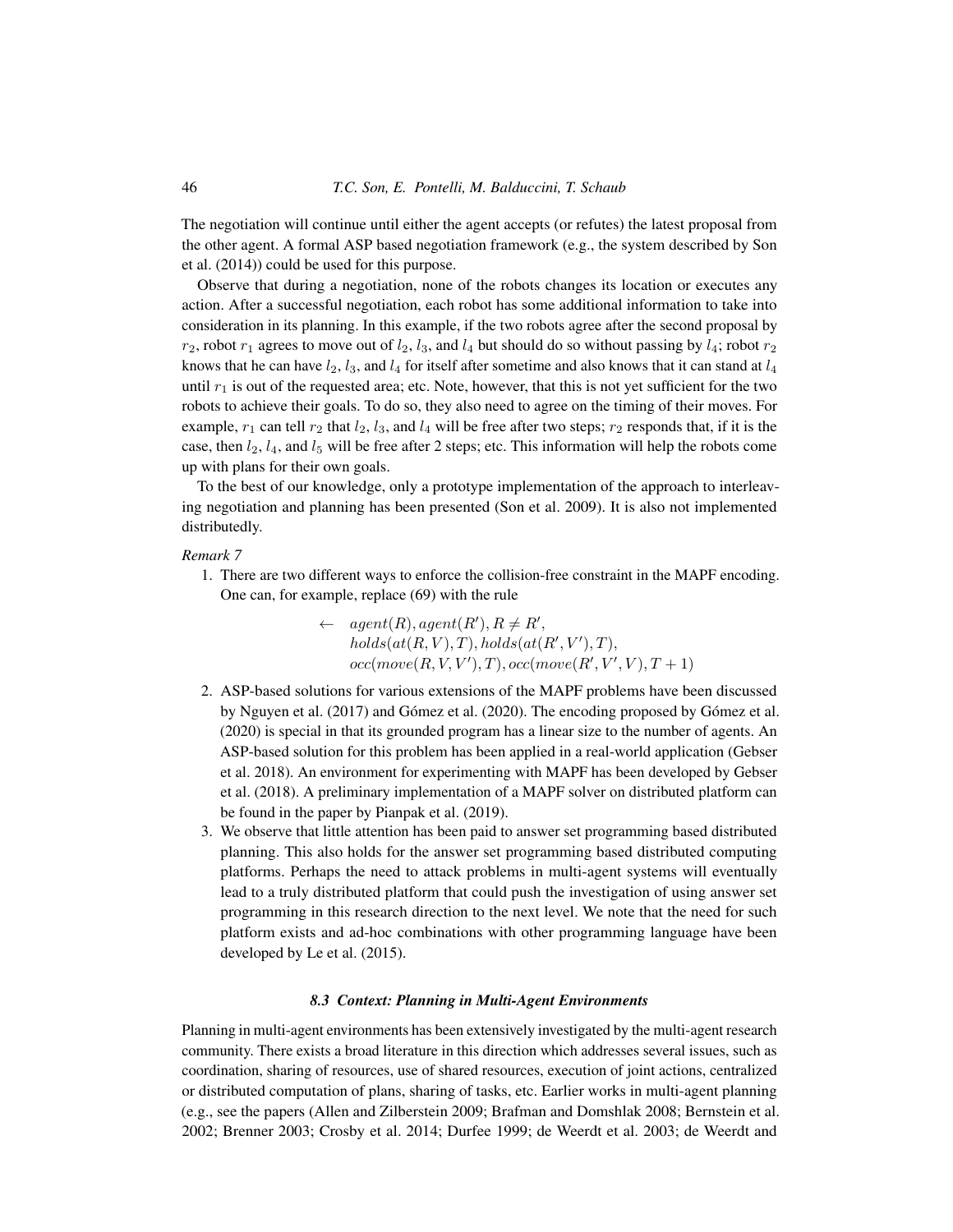# *Answer Set Planning: A Survey* 47

Clement 2009; Goldman and Zilberstein 2004; Guestrin et al. 2001; Nair et al. 2003; Nissim and Brafman 2012; Peshkin and Savova 2002; Shoham and Leyton-Brown 2009; Torreño et al. 2012; Vlassis 2007)) focus on generating plans for multiple agents, coordinating the execution of plans, and does not take into consideration knowledge, beliefs, or privacy of agents. Work in planning for multiple self-interested agents can be found in the papers (Gmytrasiewicz and Doshi 2005; Rathnasabapathy et al. 2006; Poupart and Boutilier 2003; Sonu and Doshi 2015).

The planning problem in multi-agent environments discussed in this section focuses on the setting in which each agent has its own goal, similar to the setting discussed in earlier work on multi-agent planning. It should be noted that MAPF has attracted a lot of attention in recent years due to its widespread applicability such as in warehouse or airtraffic control, leading to the organization of the yearly MAPF workshop at IJCAI and/or ICAPS conferences and several tutorials on the topic. A good description of this problem can be found in the papers (Bartak´ et al. 2019; Stern et al. 2019). Challenges and opportunities in MAPF and its extensions have been described by Salzman and Stern (2020). As with planning, search-based approaches to solving MAPF are frequently used. Early MAPF solvers, such as the ones described in the papers (Goldenberg et al. 2014; Wagner and Choset 2015; Sharon et al. 2015; Boyarski et al. 2015; Cohen et al. 2016; Wang and Botea 2011; Luna and Bekris 2011; de Wilde et al. 2014), can compute optimal, boundedly-suboptimal, or suboptimal solutions of MAPF. Erdem et al. (2013), Yu and LaValle (2016), and Surynek et al. (2016) applied answer set programming, mixedinteger programming, and satisfiability testing, respectively, to solve the original MAPF problem. Suboptimal solutions of MAPF using SAT is discussed by Surynek et al. (2018). Surynek (2019b) presents an SMT-based MAPF solver.

Several extensions of the MAPF problem have been introduced. Ma and Koenig (2016) generalize MAPF to *combined Target Assignment and Path Finding (TAPF),* where agents are partitioned into teams and each team is given a set of targets that they need to reach. MAPF with deadlines is introduced by Ma et al. (2018). Extensions of the MAPF problem with delay probabilities have been described by Ma et al. (2017). The answer set planning implementation by Nguyen et al. (2017) shows that TAPF can be efficiently solved by answer set planning in multi-agent environments.

Andreychuk et al. (2019) investigate MAPF with continuous time, which removes the assumption that transitions between nodes are uniform. Bartak and Svancara (2019) present a SAT-based ´ approach to deal with this extension, while Surynek (2019a) describe an SMT-based MAPF solver for MAPF with continuous time and geometric agents.

Atzmon et al. (2020) focus on the issue of unexpected delays of agents and introduce the notion of k-robust MAPF plan, which can still be successfully executed when at most  $k$  delays happen. This paper also studies a probabilistic extension of k-robust MAPF plan, called  $pk$ -robots MAPF plan.

A more realistic version of MAPF, which allows agents to exchange packages and transfer payload, is considered by Ma et al. (2016). Discussion of the problems where robots have kinematic constraints can be found in the paper (Hönig et al. 2016).

It is worth noting that all of the aforementioned approaches to solving MAPF are centralized. Pianpak et al. (2019) propose a distributed ASP-based MAPF solver. In a recent paper, Gómez et al. (2021) present a compact ASP encoding for solving optimal sum-of-cost MAPF that is competitive with other approaches.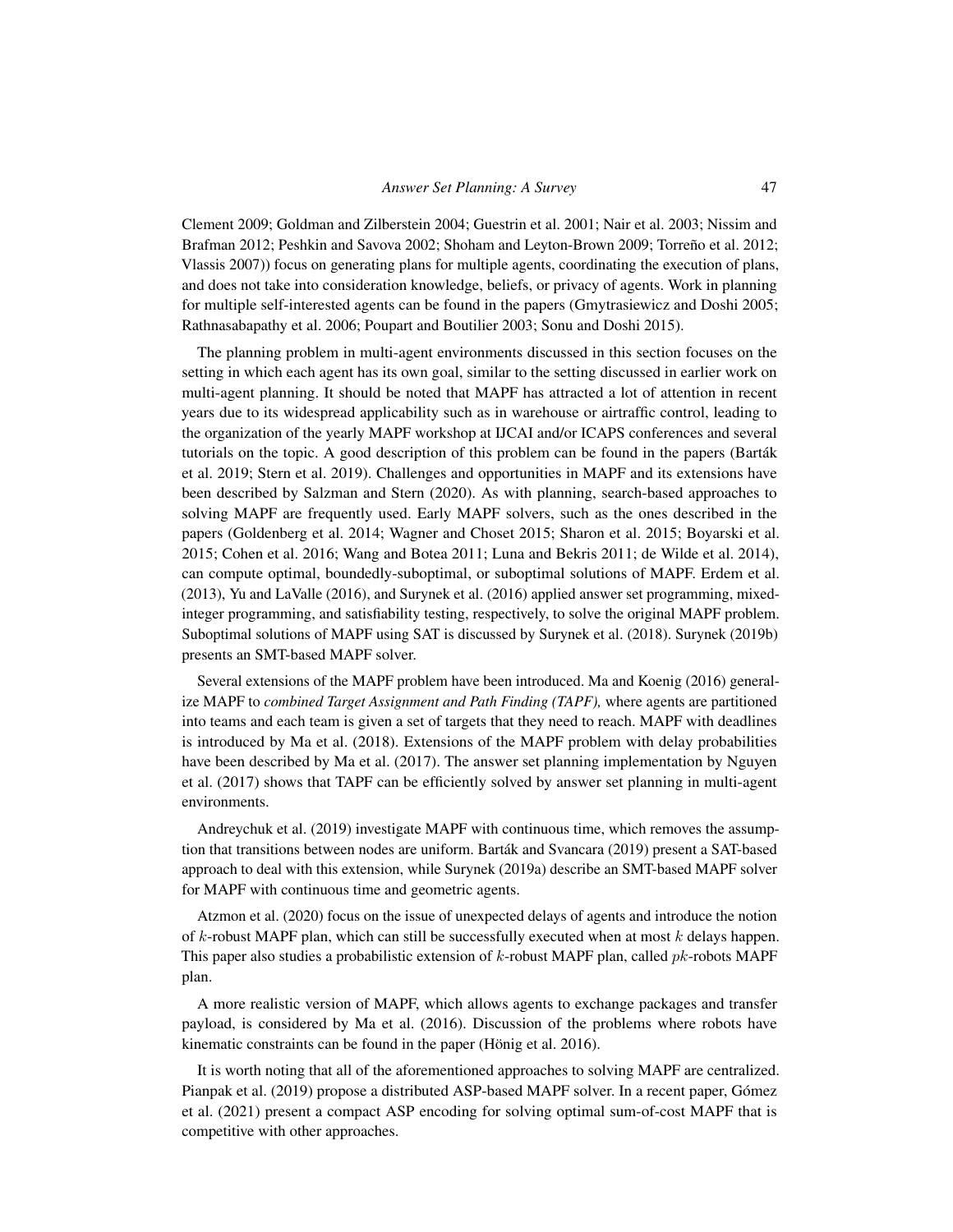# 48 *T.C. Son, E. Pontelli, M. Balduccini, T. Schaub*

#### 9 Planning with Scheduling and Extensions of ASP

Research on applications of ASP planning has also given impulse to, and is intertwined with, work on extensions of ASP. Let us consider the scenario from the following example.

### *Example 10* (*From the paper by Balduccini (2011)*)

In a typical scenario from the domain of industrial printing, orders for the printing of books or magazines are more or less continuously received by the print shop. Each order involves the execution of multiple jobs. First, the pages are *printed* on (possibly different) press sheets. The press sheets are often large enough to accommodate several (10 to 100) pages, and thus a suitable layout of the pages on the sheets must be found. Next, the press sheets are *cut* in smaller parts called *signatures*. The signatures are then *folded* into booklets whose page size equals the intended page size of the order. Finally the booklets are *bound* together to form the book or magazine to be produced. The decision process is made more complex by the fact that multiple models of devices may be capable of performing a job. Furthermore, many decisions have ramifications and inter-dependencies. For example, selecting a large press sheet would prevent the use of a small press. The underlying decision-making process is often called *production planning*. Another set of decisions deals with *scheduling*. Here one needs to determine *when* the various jobs will be executed using the devices available in the print shop. Multiple devices of the same model may be available, thus even competing jobs may be run in parallel. Conversely, some of the devices can be offline—or go suddenly offline while production is in progress – and the scheduler must work around that. Typically, one wants to find a schedule that minimizes the tardiness of the orders while giving priority to the more important orders. Since orders are received on a continuous basis, one needs to be able to update the schedule in an incremental fashion, in a way that causes minimal disruption to the production, and can satisfy *rush orders*, which need to be executed quickly and take precedence over the others. Similarly, the scheduler needs to react to sudden changes in the print shop, such as a device going offline during production.  $\diamond$ 

This problem involves a combination of planning, configuration (of the devices involved) and scheduling. While ASP can certainly be used to *represent* the problem, computation presents challenges. In particular, the presence of variables with large domains has a tendency to cause a substantial increase in the size of the grounding of ASP programs. Under these conditions, both the grounding process itself and the following solving algorithms may take an unacceptable amount of time and/or memory. Similar challenges have been encountered in the ASP encoding of planning problems with large number of actions and steps (see, e.g., the discussion by Son and Pontelli (2007)).

Various extensions of ASP have been proposed over time to overcome this challenge. Some approaches, e.g., in response to large planning problems, rely on the avoidance of grounding, as illustrated in systems with lazy grounding (see, e.g., the papers by Palu et al.  $(2009)$ , Cat et al. (2015), and Taupe et al. (2019)) or on the use of top-down execution models (see, e.g., the papers by Bonatti et al. (2008) and Marple and Gupta (2013)). At the core of the attempts focused on combination of planning and scheduling is the integration of ASP with techniques from constraint solving; this approach enables the effective ability to handle variables with large domains (especially numerical) efficiently.

Elkabani et al. (2004) provided an initial exploration of the combination of answer set programming with constraint logic programming, mostly focused on supporting the introduction of aggregates in answer set programming. Baselice et al. (2005) were among the first to propose a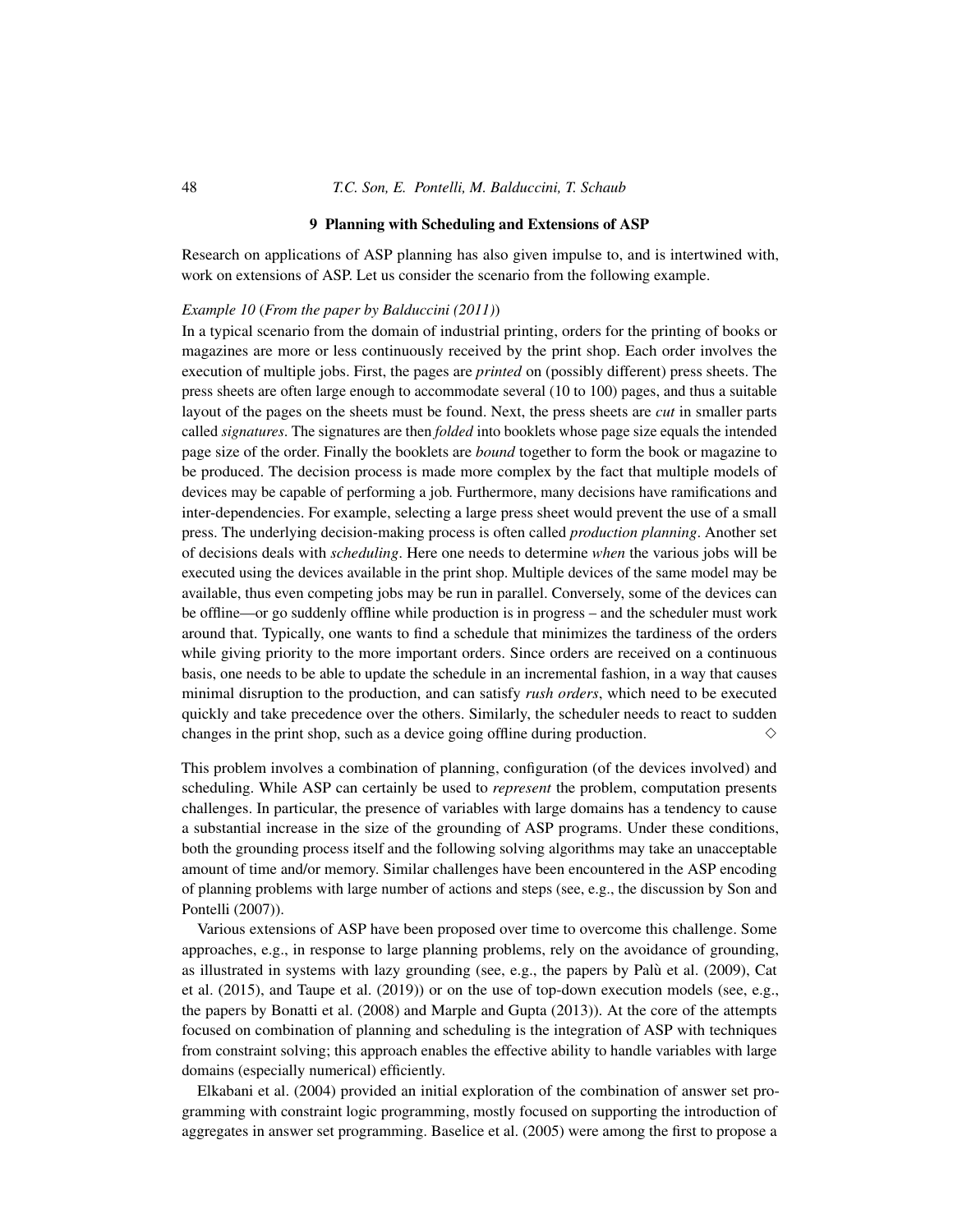methodology for achieving such an integration as a way to extend the capabilities of the answer set programming framework. In their approach, the syntax and semantics of ASP is extended to enable the encoding of numerical constraints within the ASP syntax. Mellarkod et al. (2008) and Gebser et al. (2009) proposed solvers that support variants of ASP defined along the lines of the approach by Baselice et al. (2005), and specific ASP and constraint solvers are modified and integrated. In particular, the approach discussed in the *clingcon* systems (Ostrowski and Schaub 2012; Banbara et al. 2017) explores the integration of constraint solving techniques with techniques like clause learning and back-jumping.

Experimental results show that these approaches lead to increased scalability, enabling the efficient resolution of planning domains of larger size. Later research extends and generalizes the language (Bartholomew and Lee 2013), increasing the efficiency of the resolution algorithms; these extensions have been eventually integrated in the mainstream *clingo* solver (Gebser et al. 2016). Notably, its extension with difference constraints, viz. *clingo*[DL], is operationally used by Swiss Railway for routing and scheduling train networks (Abels et al. 2019).

All of these approaches rely on a *clear-box* architecture (Balduccini and Lierler 2013), i.e., an architecture where the ASP components of the algorithm and its constraint solving components are tightly integrated and modified specifically to interact with each other. A different approach is proposed by Balduccini (2009) and later extensions. In that line of research, the goal is to enable the reuse, without modifications, of existing ASP and constraint solving algorithms. The intuition is that such an arrangement allows one to employ the best solvers available and makes it easy to analyze the performance of different combinations of solvers on a given task. This enabled researchers to propose a *black-box* architecture (and, later, a more advanced *gray-box* architecture), where the ASP and the constraint solving components are unaware of each other and are connected only by a thin "upper layer" of the architecture, which is responsible for exchanging data between the components and triggering their execution. The architecture proposed by Balduccini and Lierler (2017) is illustrated in Figure 6. Intuitively, answer sets are computed first by an off-theshelf ASP solver. Special atoms are gathered by the "upper layer" and translated into a constraint satisfaction problem, which is solved by an off-the-shelf constraint solver. Solutions to the overall problem correspond to pairs formed by an answer set and a solution to the constraint satisfaction problem extracted from that answer set.

This approach features an embedding of constraint solving constructs directly within the ASP language—that is, without the need to extend the syntax and semantics of ASP—by means of pre-interpreted relations known to the "upper layer" of the architecture (and some syntactic sugars for increased ease of formalization). For instance, constraint variables for the start time of jobs from Example 10 can be declared in the language described in the paper (Balduccini 2011) by means of the rule

$$
cspvar(st(D, J), 0, MT) \leftarrow job(J), job\_device(J, D), max\_time(MT)
$$
 (74)

where  $cspvar$  is a special relation that the "upper layer" knows how to translate into a variable declaration for a numerical constraint solver. Similarly, the effect on start times of precedences between jobs can be encoded by the ASP rule

$$
required(st(D2, J2) \ge st(D1, J1) + Len1) \leftarrow
$$
  
\n
$$
job(J1), job(J2), job\rangle device(J1, D1), job\rangle device(J2, D2),
$$
  
\n
$$
precedes(J1, J2), job\text{len}(J1, Len1)
$$
\n(75)

where " $\geq$ " is a syntactic sugar for the predicate *at least*, written in the infix notation, and it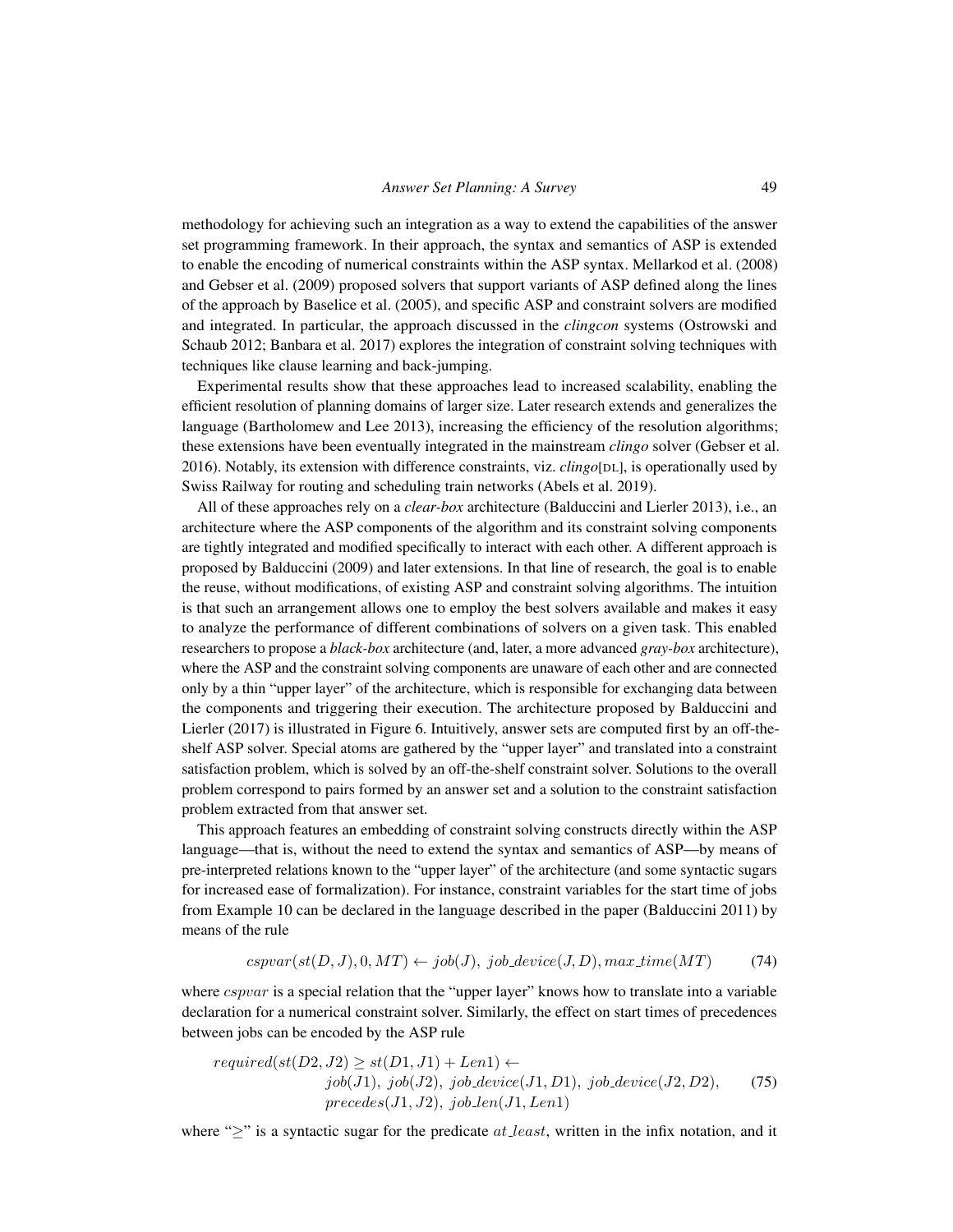

Fig. 6. Architecture of the EZCSP solver (Balduccini 2011)

is replaced by a pre-interpreted function symbol during pre-processing. As before, the "upper layer" is aware of the relation *required* and translates the corresponding atoms to numerical constraints. A problem involving a combination of planning and scheduling such as that described in Example 10 can be elegantly and efficiently solved by extending a planning problem  $\langle D, \Gamma, \Delta \rangle$ with statements such as  $(74)$  and  $(75)$ .

Later research on this topic (Balduccini and Lierler 2013; Balduccini and Lierler 2017) uncovered an interesting result: contrary to what one might expect, there is no clear winner in the performance comparison between black-box and white-box architectures (and gray-box as well); different classes of problems are more efficiently solved by a different architecture. Furthermore, Balduccini et al. (2017) showed that the EZCSP architecture can be used in planning with PDDL+ domains.

### 10 Conclusions and Future Directions

This paper surveys the progress made over the last 20+ years in the area of *answer set planning.* It focuses on the encoding in answer set programming of different classes of planning problems: when the initial state is complete, incomplete, and with or without sensing actions. In addition, the paper shows that answer set planning can reach the level of scalability and efficiency of stateof-the-art specialized planners, if useful information which can be exploited to guide the search process in planning, such as heuristics, is provided to the answer set solver. The paper also reviews some of the main research topics related to planning, such as planning with preferences, diagnosis, planning in multi-agent environments, and planning integrated with scheduling. We note that research related to answer set planning has been successfully applied in different application domains, often in combination with other types of reasoning, such as planning for the shuttle spacecraft by Nogueira et al. (2001), planning and scheduling (Balduccini 2011), robotics (Aker et al. 2011), scheduling (Abels et al. 2019; Dodaro et al. 2019; Gebser et al. 2018), and multi-agent path findings (Gómez et al. 2021; Nguyen et al. 2017). Section 9 also discusses the potential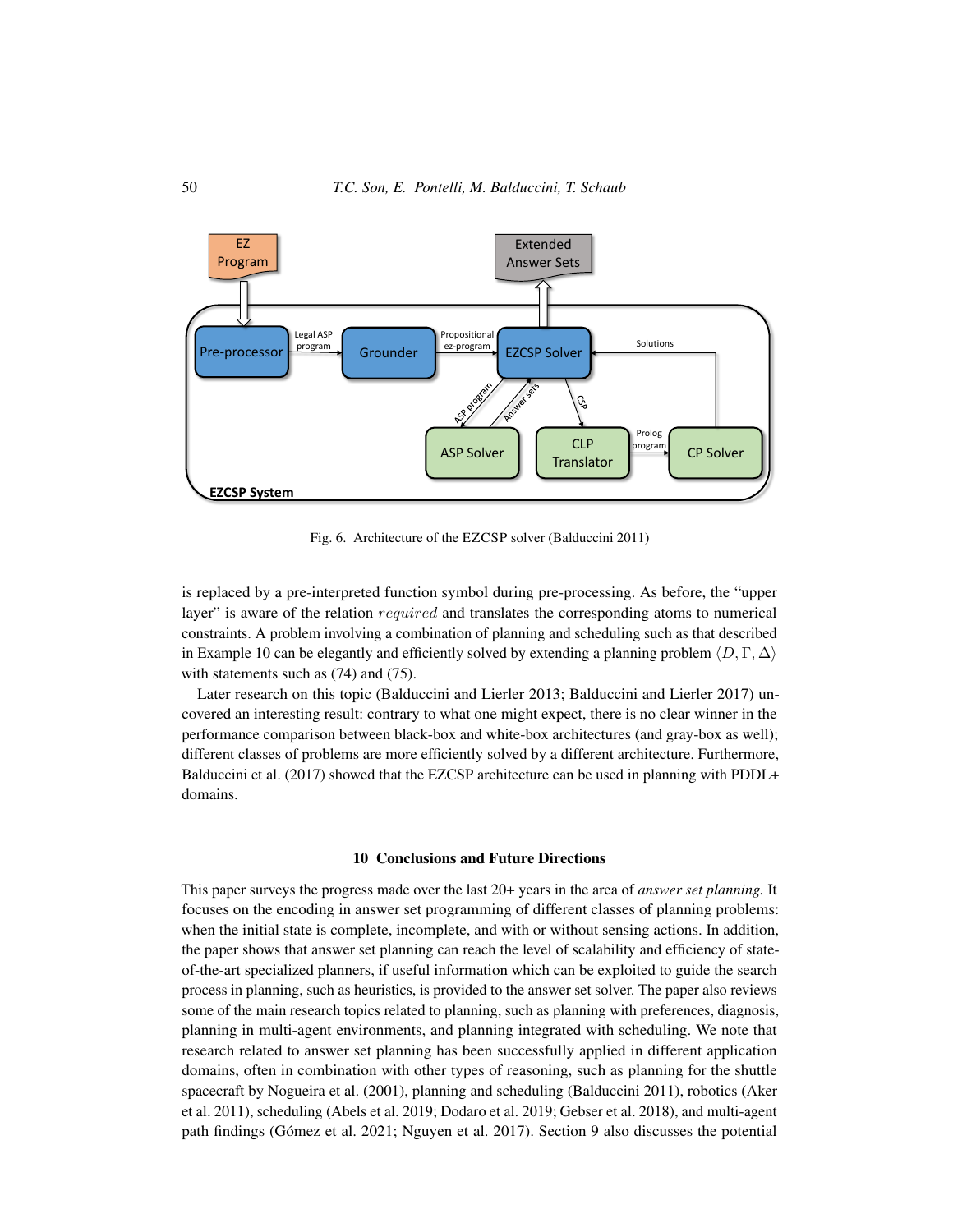impacts that the use of answer set planning in real-world applications can have on the development of answer set programming.

In spite of this extensive body of research, there are still several challenges for answer set planning.

*Performance of ASP Planning:* We note that extensive experimental comparisons with state-ofthe-art compatible planning systems have been conducted. For example, Gebser et al. (2013) experimented with classical planning, Eiter et al. (2003b) and Tu et al. (2011) worked with incomplete information and non-deterministic actions, and Tu et al. (2007) with planning with sensing actions. The detailed comparisons can be found in the aforementioned papers and several other references that have been discussed throughout the paper. These comparisons demonstrate that ASP-planning is competitive with other approaches to planning, such as heuristic based planning or SAT-based planning.

The flexibility and expressiveness of answer set programming provide a simple way for answer set planning to exploit various forms of domain knowledge. To the best of our knowledge, no heuristic planning system can take advantages of all well-known types of domain knowledge, such as hierarchical structure, temporal knowledge, and procedural knowledge, whist they can be easily integrated into a single answer set planning system, as demonstrated by Son et al. (2006).

It is important to note that the performance of answer set planning systems depends heavily on the performance of the answer set solvers used in computing the solutions. As such, it is expected that these answer set planing systems can benefit from the advancements made by the ASP community. On the other hand, this hand-off approach also gives rise to limitations of ASP-based planning systems, such as scalability, heuristics, and ability to work with numeric values. It is worth noting that heuristics can be specified for guiding the answer set solver (e.g., as done by Gebser et al. (2013) in planning) and there are considerable efforts in integrating answer set solvers and constraint solvers (see Section 9). However, there exists no answer set planning system that works with PDDL+, similarly to the system SMTPlan by Cashmore et al. (2020) which employs SMT planning for hybrid systems described in PDDL+. An ASP-based planning system for PDDL+ is proposed by Balduccini et al. (2017). Yet, this system cannot deal with all features of PDDL+ as SMTPlan. The issue of numeric constraints is also related to the next challenge.

*Probabilistic planning:* This research topic is the objective of intensive research within the automated planning community. Similarly to other planning paradigms, competitions among different probabilistic planning systems are organized within ICAPS (International Conference on Automated Planning and Scheduling, e.g., https://ipc2018-probabilistic.bitbucket. io/) and attract several research groups from academia and industry.

Probabilistic planning is concerned with identifying an optimal policy for an agent in a system specified by a *Markov decision problem (MDP)* or a *Partial observable MDP (POMDP).* While algorithms for computing an optimal policy are readily available (e.g., value iteration algorithm by Bellman (1957), topological value iteration by Dai et al. (2011), ILAO\* by Hansen and Zilberstein (2001), LRTPD by (Bonet and Geffner 2003), UCB by Kocsis and Szepesvári (2006), as well as the work of Kaelbling et al. (1998); the interested readers is also referred to the survey by Shani et al. (2013)), scalability and efficiency remain significant issues in this research area.

Computing MDP and POMPD in logic programming will be a significant challenge for ASP, due to the fact that answer set solvers are not developed to easily operate with real numbers. In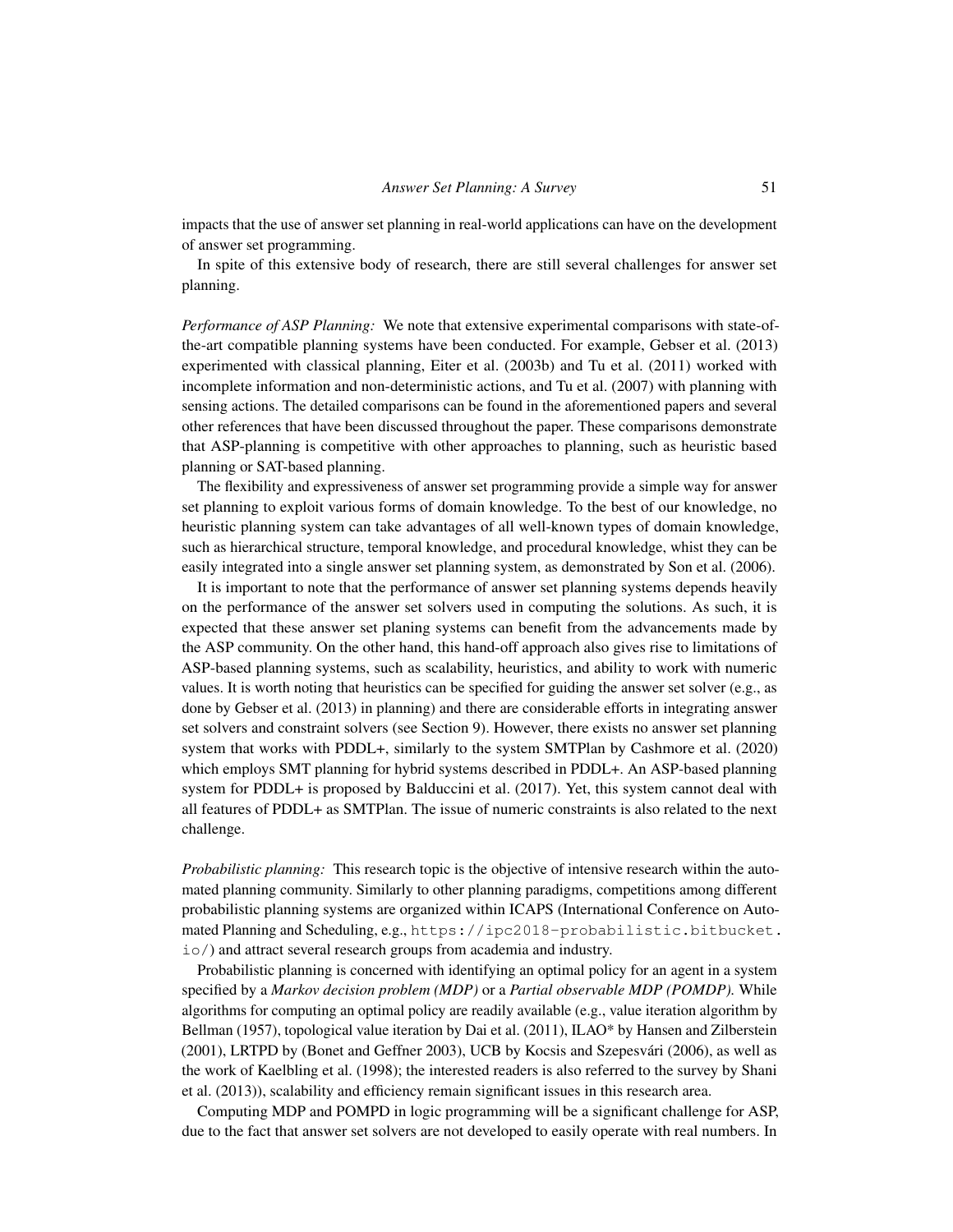# 52 *T.C. Son, E. Pontelli, M. Balduccini, T. Schaub*

addition, the exponential number of states of a MDP or POMPD require a representation language suitable for use with ASP. This challenge can be addressed using probabilistic action languages, such as the ones proposed by Baral et al. (2002) or by Wang and Lee (2019). On the other hand, working with real numbers means that the *grounding-then-solving* method to compute answer sets is no longer adequate. First of all, the presence of real numbers implies that the grounding process might not terminate. While discretization can be used to alleviate the grounding problem, it could increase the size of the grounded program significantly, creating problems (e.g., lack of memory) for the solving process. A potential approach to address these challenges is to integrate constraint solvers into answer set solvers, creating *hybrid systems* that can effectively deal with numeric constraints. Research in this direction has been summarized in Section 9. The recent implementation by Abels et al. (2019) demonstrates that answer set programming based system can work effectively with a huge number of numeric constraints.

*Epistemic planning:* In recent years, epistemic multi-agent planning (EMP) has gained significant interest within the planning community. Löwe et al.  $(2011)$  propose a general epistemic planning framework. Complexity of EMP has been studied in the papers (Aucher and Bolander 2013; Bolander et al. 2015; Charrier et al. 2016). Studies of EMP can be found in several papers (Bolander and Andersen 2011; Engesser et al. 2017; van der Hoek and Wooldridge 2002; Huang et al. 2017; Löwe et al. 2011; Eijck 2004) and many planners have been developed (Burigana et al. 2020; Fabiano et al. 2020; Le et al. 2018; Muise et al. 2015; Kominis and Geffner 2015; Kominis and Geffner 2017; Wan et al. 2015). With the exception of the planner developed by Burigana et al. (2020), which employs answer set programming, the majority of the proposed systems are heuristic search based planners. Some EMP planners, such as those proposed by Muise et al. (2015), Kominis and Geffner (2015) and (2017), translate an EMP problem into a classical planning problem and use classical planners to find solutions.

A multi-agent planning problem of this type is different from the planning problems discussed in Section 8, in that it considers the knowledge and beliefs of agents, and explores the use of actions that manipulate such knowledge and beliefs. This is necessary for planning in non-collaborative and competitive environments. The difficulty in this task lies in that the result of the execution of an action (by an agent or a group of agents) will change the state of the world and the state of knowledge and belief of other agents. Inevitably, some agents may have false beliefs about the world. Semantically, the transitions from the state of affair, that includes the state of the world and the state of knowledge and beliefs of the agents, to another state of affair could be modeled by transitions between Kripke structures (see, e.g., the books (Fagin et al. 1995; Van Ditmarsch et al. 2007)). A Kripke structure consists of a set of worlds and a set of binary accessibility relations over the worlds. A practical challenge is related to the size of the Kripke structures, in terms of the number of worlds—as this can double after the execution of each action. Intuitively, this requires the ability to generate new terms in the answer set solvers during resolution. Multi-shot solvers (see, e.g., the paper (Gebser et al. 2019)) could provide a good platform for epistemic planning. Preliminary encouraging results on the use of answer set programming in this context have been recently presented by Burigana et al. (2020).

*Explainable Planning (XAIP)*: This is yet another problem that has only recently been investigated but attracted considerable attention from the planning community, leading to the organization of a a yearly workshop on XAIP associated with ICAPS (e.g., https://icaps20subpages. icaps-conference.org/workshops/xaip/). Several questions for XAIP are discussed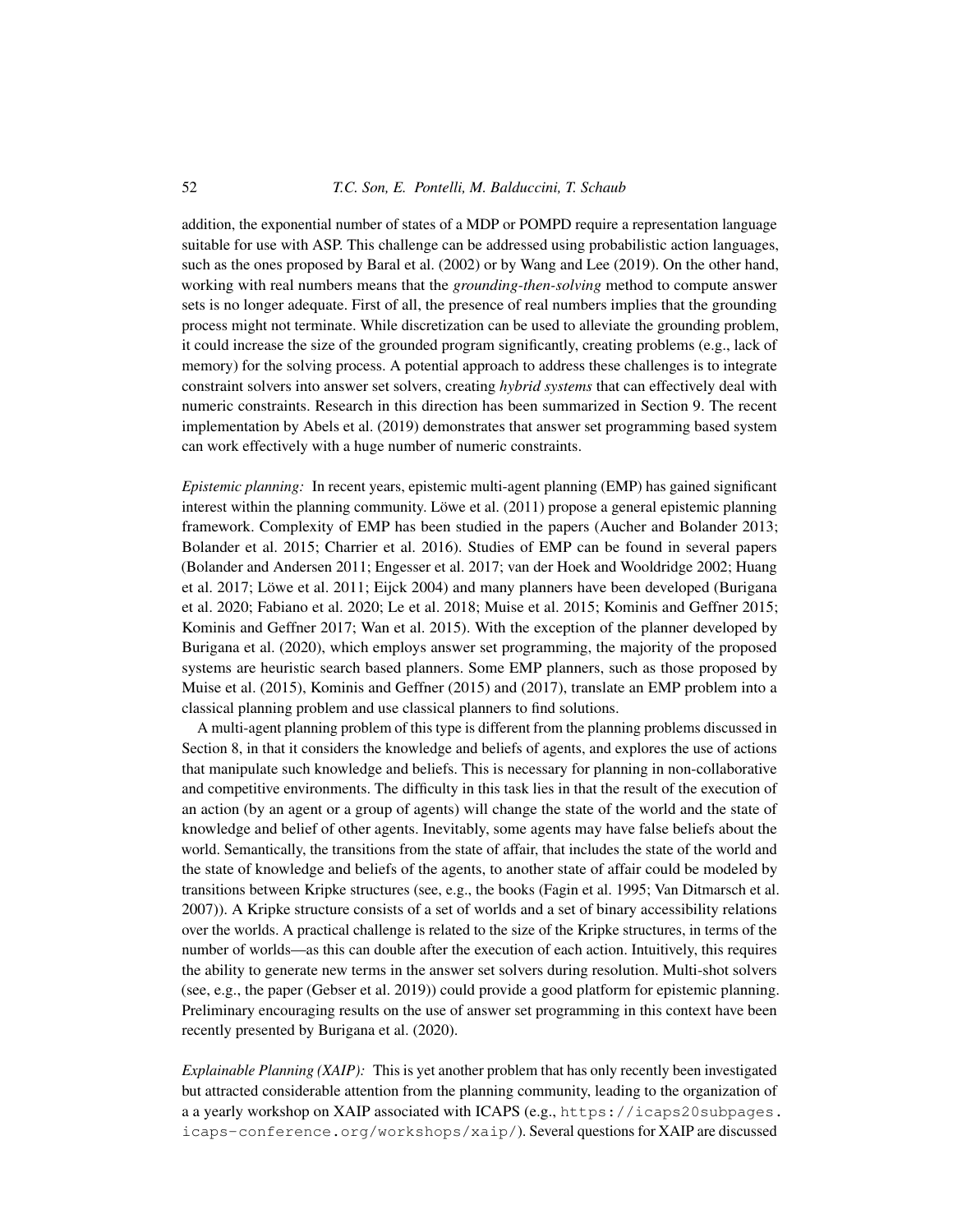by Fox et al. (2017). In XAIP, a human questions the planner (a robot's planning system) about its proposed solution. The focus is on explaining *why* a planner makes a certain decision. For example, why an action is included (or not included) in the plan? Why is the proposed plan optimal? Why can a goal not be achieved? Why should (or should not) the human consider replanning?

Chakraborti et al. (2017), for example, describe model reconciliation problem (MRP) and propose methods for solving it. In a MRP, the human and the robot have their own planning problems. The goal in both problems are the same, but the action specifications and the initial states might be different. The robot generates an optimal plan and informs the human of its plan. The human declares that it is not an optimal plan according to their planning problem specification. The robot, which is aware of the human's problem specification, needs to present to the human the reasons why its plan is optimal and what is wrong in the human's problem specification. Often, the answer is in the form of a collection of actions, actions' preconditions and effects, and literals from the initial states that should be added to, or removed from, the human's problem specification so that the robot's plan will be an optimal plan of the updated specification. While explanations have been extensively investigated by the logic programming community, explainable planning using answer set programming has been investigated only recently by Nguyen et al. (2020).

# *Acknowledgement*

Tran Son and Enrico Pontelli have been partially supported by NSF grants 1914635, 1833630, 1757207, and 1812628. Tran Son's and Marcello Balduccini's contribution was made possible in part through the help and support of NIST via cooperative agreement 70NANB21H167. Torsten Schaub was supported by DFG grant SCHA 550/15, Germany.

#### References

- ABELS, D., JORDI, J., OSTROWSKI, M., SCHAUB, T., TOLETTI, A., AND WANKO, P. 2019. Train scheduling with hybrid ASP. In *Proceedings of the Fifteenth International Conference on Logic Programming and Nonmonotonic Reasoning (LPNMR'19)*, M. Balduccini, Y. Lierler, and S. Woltran, Eds. Lecture Notes in Artificial Intelligence, vol. 11481. Springer-Verlag, 3–17.
- AKER, E., ERDOGAN, A., ERDEM, E., AND PATOGLU, V. 2011. Causal reasoning for planning and coordination of multiple housekeeping robots. In *Proceedings of the Eleventh International Conference on Logic Programming and Nonmonotonic Reasoning (LPNMR'11)*, J. Delgrande and W. Faber, Eds. Lecture Notes in Artificial Intelligence, vol. 6645. Springer-Verlag, 311–316.
- ALBORE, A., RAMÍREZ, M., AND GEFFNER, H. 2011. Effective heuristics and belief tracking for planning with incomplete information. In *Proceedings of the Twenty-first International Conference on Automated Planning and Scheduling (ICAPS'11)*, F. Bacchus, C. Domshlak, S. Edelkamp, and M. Helmert, Eds. AAAI Press, 2–8.
- ALLEN, J., HENDLER, J., AND TATE, A., Eds. 1990. *Readings in planning*. Morgan Kaufmann, CA, USA.
- ALLEN, J., KAUTZ, H., PELAVIN, R., AND TENENBERG, J. 1991. *Reasoning about plans*. Morgan Kaufmann.
- ALLEN, M. AND ZILBERSTEIN, S. 2009. Complexity of decentralized control: Special cases. In *Proceedings of the Twenty-third Annual Conference on Neural Information Processing Systems (NIPS'09)*, Y. Bengio, D. Schuurmans, J. Lafferty, C. Williams, and A. Culotta, Eds. Curran Associates, Inc., 19–27.
- ALVIANO, M., CALIMERI, F., DODARO, C., FUSCÀ, D., LEONE, N., PERRI, S., RICCA, F., VELTRI, P., AND ZANGARI, J. 2017. The ASP system DLV2. In *Proceedings of the Fourteenth International Conference on Logic Programming and Nonmonotonic Reasoning (LPNMR'17)*, M. Balduccini and T. Janhunen, Eds. Lecture Notes in Artificial Intelligence, vol. 10377. Springer-Verlag, 215–221.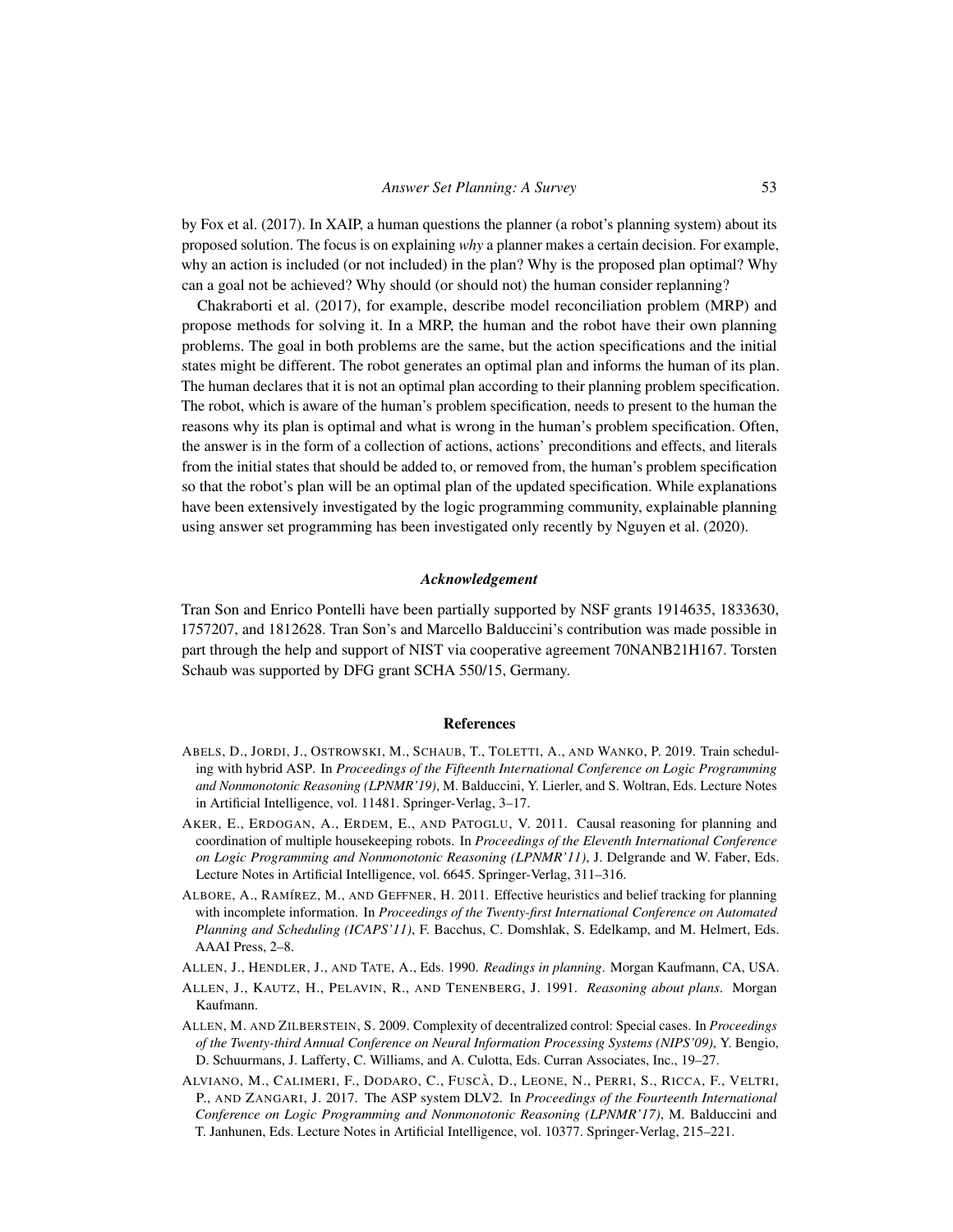- ALVIANO, M., DODARO, C., FABER, W., LEONE, N., AND RICCA, F. 2013. WASP: A native ASP solver based on constraint learning. In *Proceedings of the Twelfth International Conference on Logic Programming and Nonmonotonic Reasoning (LPNMR'13)*, P. Cabalar and T. Son, Eds. Lecture Notes in Artificial Intelligence, vol. 8148. Springer-Verlag, 54–66.
- AMINOF, B., DE GIACOMO, G., LOMUSCIO, A., MURANO, A., AND RUBIN, S. 2020. Synthesizing strategies under expected and exceptional environment behaviors. In *Proceedings of the Twenty-Ninth International Joint Conference on Artificial Intelligence (IJCAI'20)*, C. Bessiere, Ed. ijcai.org, 1674–1680.
- ANDREYCHUK, A., YAKOVLEV, K., ATZMON, D., AND STERN, R. 2019. Multi-agent pathfinding with continuous time. In *Proceedings of the Twenty-Eighth International Joint Conference on Artificial Intelligence (IJCAI'19)*, S. Kraus, Ed. ijcai.org, 39–45.
- ATZMON, D., STERN, R., FELNER, A., WAGNER, G., BARTÁK, R., AND ZHOU, N. 2020. Robust multi-agent path finding and executing. *Journal of Artificial Intelligence Research 67*, 549–579.
- AUCHER, G. AND BOLANDER, T. 2013. Undecidability in epistemic planning. In *Proceedings of the Twentythird International Joint Conference on Artificial Intelligence (IJCAI'13)*, F. Rossi, Ed. IJCAI/AAAI Press, 27–33.
- BACCHUS, F. 2001. The AIPS'00 planning competition. *AI Magazine 22,* 3, 47–56.
- BÄCKSTRÖM, C. AND NEBEL, B. 1995. Complexity results for SAS+ planning. *Computational Intelligence 11*, 625–656.
- BAIER, J. AND MCILRAITH, S. 2008. Planning with preferences. *AI Magazine 29,* 4, 25–36.
- BALDUCCINI, M. 2009. Representing constraint satisfaction problems in answer set programming. In *Proceedings of the Second Workshop on Answer Set Programming and Other Computing Paradigms (ASPOCP'09)*, W. Faber and J. Lee, Eds. 16–30.
- BALDUCCINI, M. 2011. Industrial-size scheduling with ASP+CP. In *Proceedings of the Eleventh International Conference on Logic Programming and Nonmonotonic Reasoning (LPNMR'11)*, J. Delgrande and W. Faber, Eds. Lecture Notes in Artificial Intelligence, vol. 6645. Springer-Verlag, 284–296.
- BALDUCCINI, M. AND GELFOND, M. 2003. Diagnostic reasoning with A-Prolog. *Theory and Practice of Logic Programming 3,* 4-5, 425–461.
- BALDUCCINI, M. AND LIERLER, Y. 2013. Integration schemas for constraint answer set programming: a case study. In *Technical Communications of the Twenty-ninth International Conference on Logic Programming (ICLP'13)*, E. Lamma and T. Swift, Eds. Theory and Practice of Logic Programming, Online Supplement, vol. 13(4-5).
- BALDUCCINI, M. AND LIERLER, Y. 2017. Constraint answer set solver EZCSP and why integration schemas matter. *Theory and Practice of Logic Programming 17,* 4, 462–515.
- BALDUCCINI, M., MAGAZZENI, D., MARATEA, M., AND LEBLANC, E. 2017. CASP solutions for planning in hybrid domains. *Theory and Practice of Logic Programming 17,* 4, 591–633.
- BANBARA, M., KAUFMANN, B., OSTROWSKI, M., AND SCHAUB, T. 2017. Clingcon: The next generation. *Theory and Practice of Logic Programming 17,* 4, 408–461.
- BARAL, C. AND GELFOND, M. 2000. Reasoning agents in dynamic domains. In *Logic-Based Artificial Intelligence*, J. Minker, Ed. Kluwer Academic Publishers, Dordrecht, 257–279.
- BARAL, C., KREINOVICH, V., AND TREJO, R. 2000. Computational complexity of planning and approximate planning in the presence of incompleteness. *Artificial Intelligence 122,* 1-2, 241–267.
- BARAL, C., MCILRAITH, S., AND SON, T. 2000. Formulating diagnostic problem solving using an action language with narratives and sensing. In *Proceedings of the Seventh International Conference on Principles of Knowledge Representation and Reasoning (KR'00)*, A. Cohn, F. Giunchiglia, and B. Selman, Eds. Morgan Kaufmann Publishers, 311–322.
- BARAL, C., NAM, T., AND TUAN, L. 2002. Reasoning about actions in a probabilistic setting. In *Proceedings of the Eighteenth National Conference on Artificial Intelligence (AAAI'02)*, R. Dechter, M. Kearns, and R. Sutton, Eds. AAAI Press, 507–512.
- BARONI, P., LAMPERTI, G., POGLIANO, P., AND ZANELLA, M. 1999. Diagnosis of large active systems. *Artificial Intelligence 110,* 1, 135–183.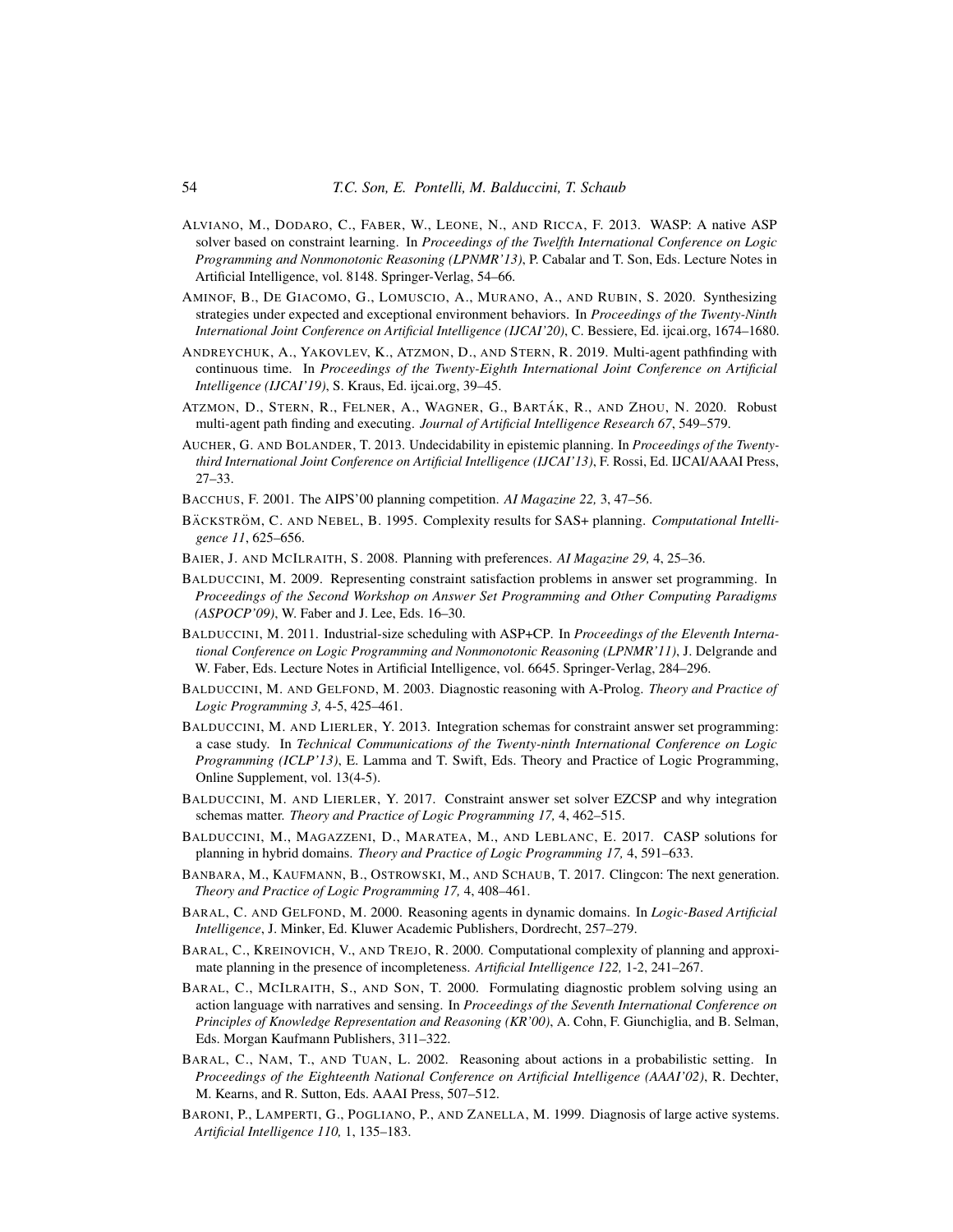- BARTÁK, R. AND SVANCARA, J. 2019. On sat-based approaches for multi-agent path finding with the sum-of-costs objective. In *Proceedings of the Twelfth International Symposium on Combinatorial Search (SOCS'19)*, P. Surynek and W. Yeoh, Eds. AAAI Press, 10–17.
- BARTÁK, R., SVANCARA, J., SKOPKOVÁ, V., NOHEJL, D., AND KRASICENKO, I. 2019. Multi-agent path finding on real robots. *AI Magazine 32,* 3, 175–189.
- BARTHOLOMEW, M. AND LEE, J. 2013. Functional stable model semantics and answer set programming modulo theories. In *Proceedings of the Twenty-third International Joint Conference on Artificial Intelligence (IJCAI'13)*, F. Rossi, Ed. IJCAI/AAAI Press, 718–724.
- BASELICE, S., BONATTI, P., AND GELFOND, M. 2005. Towards an integration of answer set and constraint solving. In *Proceedings of the Twenty-first International Conference on Logic Programming (ICLP'05)*, M. Gabbrielli and G. Gupta, Eds. Lecture Notes in Computer Science, vol. 3668. Springer-Verlag, 52–66.
- BELLMAN, R. 1957. A markovian decision process. *Journal of Mathematics and Mechanics 6,* 5, 679–684.
- BERNSTEIN, D., GIVAN, R., IMMERMAN, N., AND ZILBERSTEIN, S. 2002. The complexity of decentralized control of markov decision processes. *Mathematics of Operations Research 27,* 4, 819–840.
- BIDOUX, L., PIGNON, J., AND BÉNABEN, F. 2019. Planning with preferences using multi-attribute utility theory along with a choquet integral. *Engineering Applications of Artificial Intelligence 85*, 808–817.
- BLUM, A. AND FURST, M. 1997. Fast planning through planning graph analysis. *Artificial Intelligence 90,* 1- 2, 281–300.
- BOLANDER, T. AND ANDERSEN, M. 2011. Epistemic planning for single and multi-agent systems. *Journal of Applied Non-Classical Logics 21,* 1, 9–34.
- BOLANDER, T., JENSEN, M., AND SCHWARZENTRUBER, F. 2015. Complexity results in epistemic planning. In *Proceedings of the Twenty-fourth International Joint Conference on Artificial Intelligence (IJCAI'15)*, Q. Yang and M. Wooldridge, Eds. AAAI Press, 2791–2797.
- BONATTI, P., PONTELLI, E., AND SON, T. 2008. Credulous resolution for answer set programming. In *Proceedings of the Twenty-third National Conference on Artificial Intelligence (AAAI'08)*, D. Fox and C. Gomes, Eds. AAAI Press, 418–423.
- BONET, B. AND GEFFNER, H. 2000. Planning with incomplete information as heuristic search in belief space. In *Proceedings of the Fifth International Conference on Artificial Intelligence Planning Systems (AIPS'00)*, S. Chien, S. Kambhampati, and C. Knoblock, Eds. AAAI Press, 52–61.
- BONET, B. AND GEFFNER, H. 2001. Planning as heuristic search. *Artificial Intelligence 129*, 5–33.
- BONET, B. AND GEFFNER, H. 2003. Labeled RTDP: improving the convergence of real-time dynamic programming. E. Giunchiglia, N. Muscettola, and D. Nau, Eds. AAAI Press, 12–21.
- BONET, B. AND HELMERT, M. 2010. Strengthening landmark heuristics via hitting sets. In *Proceedings of the Nineteenth European Conference on Artificial Intelligence (ECAI'10)*, H. Coelho, R. Studer, and M. Wooldridge, Eds. IOS Press, 329–334.
- BOYARSKI, E., FELNER, A., STERN, R., SHARON, G., TOLPIN, D., BETZALEL, O., AND SHIMONY, S. 2015. ICBS: Improved conflict-based search algorithm for multi-agent pathfinding. In *Proceedings of the Twenty-fourth International Joint Conference on Artificial Intelligence (IJCAI'15)*, Q. Yang and M. Wooldridge, Eds. AAAI Press, 740–746.
- BRAFMAN, R. AND DOMSHLAK, C. 2008. From one to many: Planning for loosely coupled multiagent systems. In *Proceedings of the Eighteenth International Conference on Automated Planning and Scheduling (ICAPS'08)*, J. Rintanen, B. Nebel, J. Beck, and E. Hansen, Eds. AAAI Press, 28–35.
- BRAFMAN, R. AND HOFFMANN, J. 2004. Conformant planning via heuristic forward search: A new approach. In *Proceedings of the Fourteenth International Conference on Automated Planning and Scheduling (ICAPS'04)*, S. Zilberstein, J. Koehler, and S. Koenig, Eds. AAAI Press, 355–364.
- BRENNER, M. 2003. A multiagent planning language. In *Proceedings of the Workshop on PDDL*. 33–38.
- BREWKA, G. 2002. Logic programming with ordered disjunction. In *Proceedings of the Eighteenth National Conference on Artificial Intelligence (AAAI'02)*, R. Dechter, M. Kearns, and R. Sutton, Eds. AAAI Press, 100–105.
- BREWKA, G., DELGRANDE, J., ROMERO, J., AND SCHAUB, T. 2015a. asprin: Customizing answer set preferences without a headache. In *Proceedings of the Twenty-Ninth National Conference on Artificial Intelligence (AAAI'15)*, B. Bonet and S. Koenig, Eds. AAAI Press, 1467–1474.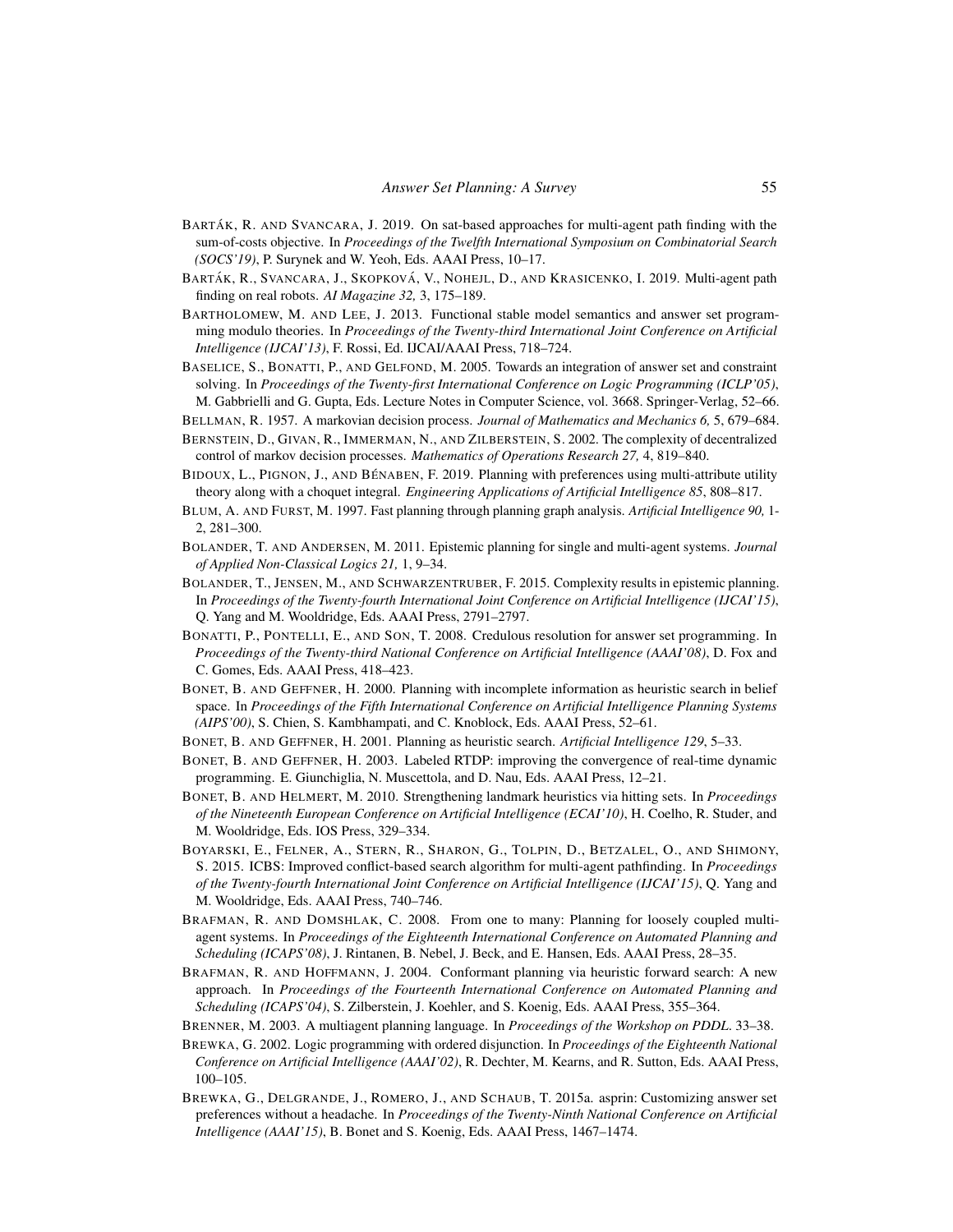- BREWKA, G., DELGRANDE, J., ROMERO, J., AND SCHAUB, T. 2015b. Implementing preferences with asprin. In *Proceedings of the Thirteenth International Conference on Logic Programming and Nonmonotonic Reasoning (LPNMR'15)*, F. Calimeri, G. Ianni, and M. Truszczyński, Eds. Lecture Notes in Artificial Intelligence, vol. 9345. Springer-Verlag, 158–172.
- BRYANT, R. 1992. Symbolic boolean manipulation with ordered binary-decision diagrams. *ACM Computing Surveys 24,* 3, 293–318.
- BRYCE, D., KAMBHAMPATI, S., AND SMITH, D. 2006. Planning graph heuristics for belief space search. *Journal of Artificial Intelligence Research 26*, 35–99.
- BURIGANA, A., FABIANO, F., DOVIER, A., AND PONTELLI, E. 2020. Modelling multi-agent epistemic planning in ASP. *Theory and Practice of Logic Programming 20,* 5, 593–608.
- CALIMERI, F., FABER, W., GEBSER, M., IANNI, G., KAMINSKI, R., KRENNWALLNER, T., LEONE, N., MARATEA, M., RICCA, F., AND SCHAUB, T. 2019. ASP-Core-2 input language format. *Theory and Practice of Logic Programming 20,* 2, 294–309.
- CAMACHO, A., BAIER, J., MUISE, C., AND MCILRAITH, S. 2018. Finite LTL synthesis as planning. In *Proceedings of the Twenty-eighth International Conference on Automated Planning and Scheduling (ICAPS'18)*, M. de Weerdt, S. Koenig, G. Roger, and M. Spaan, Eds. AAAI Press, 29–38. ¨
- CAMACHO, A., BIENVENU, M., AND MCILRAITH, S. 2019. Towards a unified view of AI planning and reactive synthesis. In *Proceedings of the Twenty-ninth International Conference on Automated Planning and Scheduling (ICAPS'19)*, J. Benton, N. Lipovetzky, E. Onaindia, D. Smith, and S. Srivastava, Eds. AAAI Press, 58–67.
- CASHMORE, M., MAGAZZENI, D., AND ZEHTABI, P. 2020. Planning for hybrid systems via satisfiability modulo theories. *Journal of Artificial Intelligence Research 67*, 235–283.
- CASTELLINI, C., GIUNCHIGLIA, E., AND TACCHELLA, A. 2003. SAT-based planning in complex domains: Concurrency, constraints and nondeterminism. *Artificial Intelligence 147,* 1-2, 85–117.
- CAT, B. D., DENECKER, M., BRUYNOOGHE, M., AND STUCKEY, P. 2015. Lazy model expansion: Interleaving grounding with search. *Journal of Artificial Intelligence Research 52*, 235–286.
- CHAKRABORTI, T., SREEDHARAN, S., ZHANG, Y., AND KAMBHAMPATI, S. 2017. Plan explanations as model reconciliation: Moving beyond explanation as soliloquy. In *Proceedings of the Twenty-sixth International Joint Conference on Artificial Intelligence (IJCAI'17)*, C. Sierra, Ed. IJCAI/AAAI Press, 156–163.
- CHARRIER, T., MAUBERT, B., AND SCHWARZENTRUBER, F. 2016. On the impact of modal depth in epistemic planning. In *Proceedings of the Twenty-fifth International Joint Conference on Artificial Intelligence (IJCAI'16)*, R. Kambhampati, Ed. IJCAI/AAAI Press, 1030–1036.
- CHEN, Y., HUANG, R., XING, Z., AND ZHANG, W. 2009. Long-distance mutual exclusion for planning. *Artificial Intelligence 173,* 2, 365–391.
- CIMATTI, A. AND ROVERI, M. 2000. Conformant planning via symbolic model checking. *Journal of Artificial Intelligence Research 13*, 305–338.
- CIMATTI, A., ROVERI, M., AND BERTOLI, P. 2004. Conformant planning via symbolic model checking and heuristic search. *Artificial Intelligence 159,* 1-2, 127–206.
- COHEN, L., URAS, T., KUMAR, T., XU, H., AYANIAN, N., AND KOENIG, S. 2016. Improved solvers for bounded-suboptimal multi-agent path finding. In *Proceedings of the Twenty-fifth International Joint Conference on Artificial Intelligence (IJCAI'16)*, R. Kambhampati, Ed. IJCAI/AAAI Press, 3067–3074.
- COLES, A. AND COLES, A. 2011. LPRPG-P: relaxed plan heuristics for planning with preferences. In *Proceedings of the Twenty-first International Conference on Automated Planning and Scheduling (ICAPS'11)*, F. Bacchus, C. Domshlak, S. Edelkamp, and M. Helmert, Eds. AAAI Press.
- CORDIER, M. AND THIÉBAUX, S. 1994. Event-based diagnosis for evolutive systems. Tech. rep., Technical Report 819, IRISA, Cedex, France.
- CROSBY, M., JONSSON, A., AND ROVATSOS, M. 2014. A single-agent approach to multiagent planning. In *Proceedings of the Twenty-first European Conference on Artificial Intelligence (ECAI'14)*, T. Schaub, G. Friedrich, and B. O'Sullivan, Eds. IOS Press, 237–242.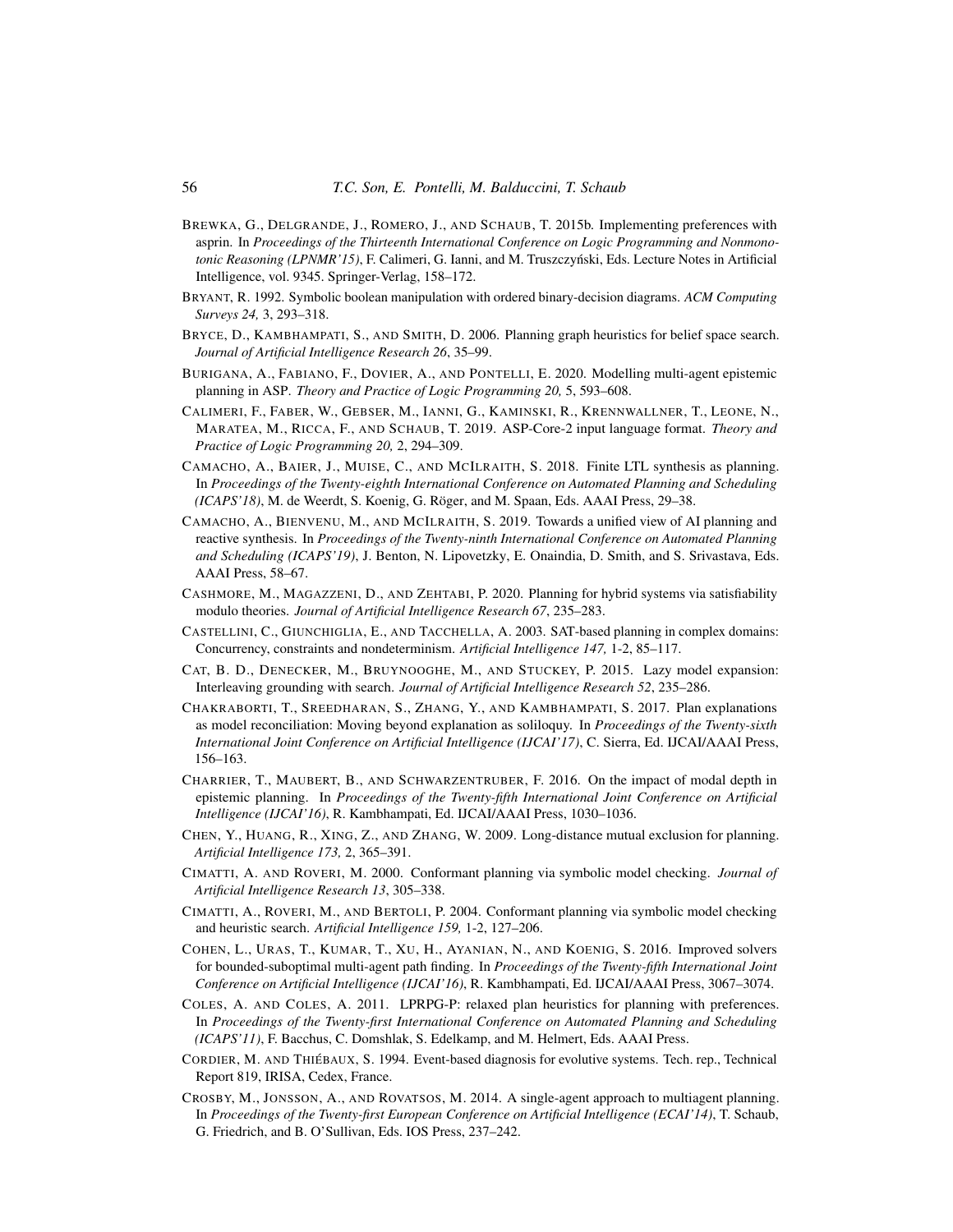- DAI, P., MAUSAM, WELD, D., AND GOLDSMITH, J. 2011. Topological value iteration algorithms. *Journal of Artificial Intelligence Research 42*, 181–209.
- DAS, M., ODOM, P., ISLAM, M., DOPPA, J., ROTH, D., AND NATARAJAN, S. 2019. Planning with actively eliciting preferences. *Knowledge Based Systems 165*, 219–227.
- DE KLEER, J. AND KURIEN, J. 2003. Fundamentals of model-based diagnosis. *IFAC Proceedings 36,* 5, 25–36.
- DE WEERDT, M., BOS, A., TONINO, H., AND WITTEVEEN, C. 2003. A resource logic for multi-agent plan merging. *Annals of Mathematics and Artificial Intelligence 37,* 1-2, 93–130.
- DE WEERDT, M. AND CLEMENT, B. 2009. Introduction to planning in multiagent systems. *Multiagent and Grid Systems 5,* 4, 345–355.
- DE WILDE, B., TER MORS, A., AND WITTEVEEN, C. 2014. Push and rotate: a complete multi-agent pathfinding algorithm. *Journal of Artificial Intelligence Research 51*, 443–492.
- DENECKER, M., MISSIAEN, L., AND BRUYNOOGHE, M. 1992. Temporal reasoning with abductive event calculus. In *Proceedings of the Tenth European Conference on Artificial Intelligence (ECAI'92)*, B. Neumann, Ed. John Wiley & sons, 384–388.
- DIMOPOULOS, Y., GEBSER, M., LÜHNE, P., ROMERO, J., AND SCHAUB, T. 2019. plasp 3: Towards effective ASP planning. *Theory and Practice of Logic Programming 19,* 3, 477–504.
- DIMOPOULOS, Y., NEBEL, B., AND KÖHLER, J. 1997. Encoding planning problems in nonmonotonic logic programs. In *Proceedings of the Fourth European Conference on Planning*, S. Steel and R. Alami, Eds. Lecture Notes in Artificial Intelligence, vol. 1348. Springer-Verlag, 169–181.
- DIX, J., KUTER, U., AND NAU, D. 2005. Planning in answer set programming using ordered task decomposition. In *We Will Show Them! Essays in Honour of Dov Gabbay*, S. Artëmov, H. Barringer, A. d'Avila Garcez, L. Lamb, and J. Woods, Eds. Vol. 1. College Publications, 521–576.
- DO, M. AND KAMBHAMPATI, S. 2003. Sapa: A multi-objective metric temporal planner. *Journal of Artificial Intelligence Research 20*, 155–194.
- DODARO, C., GALATÀ, G., KHAN, M., MARATEA, M., AND PORRO, I. 2019. An asp-based solution for operating room scheduling with beds management. P. Fodor, M. Montali, D. Calvanese, and D. Roman, Eds. Lecture Notes in Computer Science, vol. 11784. Springer-Verlag, 67–81.
- DOVIER, A., FORMISANO, A., AND PONTELLI, E. 2009. An empirical study of constraint logic programming and answer set programming solutions of combinatorial problems. *Journal of Experimental and Theoretical Artificial Intelligence 21,* 2, 79–121.
- DURFEE, E. 1999. Distributed problem solving and planning. In *Muliagent Systems: A Modern Approach to Distributed Artificial Intelligence*, G. Weiss, Ed. MIT Press, 121–164.
- EIJCK, J. V. 2004. Dynamic epistemic modelling. Tech. rep.
- EITER, T., FABER, W., LEONE, N., PFEIFER, G., AND POLLERES, A. 2000. Planning under incomplete knowledge. In *Proceedings of the First International Conference on Computational Logic (CL'00)*, J. Lloyd, V. Dahl, U. Furbach, M. Kerber, K. Lau, C. Palamidessi, L. Pereira, Y. Sagiv, and P. Stuckey, Eds. Lecture Notes in Computer Science, vol. 1861. Springer-Verlag, 807–821.
- EITER, T., FABER, W., LEONE, N., PFEIFER, G., AND POLLERES, A. 2003a. Answer set planning under action costs. *Journal of Artificial Intelligence Research 19*, 25–71.
- EITER, T., FABER, W., LEONE, N., PFEIFER, G., AND POLLERES, A. 2003b. A logic programming approach to knowledge-state planning. *Artificial Intelligence 144,* 1-2, 157–211.
- EITER, T., FABER, W., LEONE, N., PFEIFER, G., AND POLLERES, A. 2004. A logic programming approach to knowledge-state planning: Semantics and complexity. *ACM Transactions on Computational Logic 5,* 2, 206–263.
- EITER, T., LEONE, N., MATEIS, C., PFEIFER, G., AND SCARCELLO, F. 1997. A deductive system for nonmonotonic reasoning. In *Proceedings of the Fourth International Conference on Logic Programming and Nonmonotonic Reasoning (LPNMR'97)*, J. Dix, U. Furbach, and A. Nerode, Eds. Lecture Notes in Artificial Intelligence, vol. 1265. Springer-Verlag, 363–374.
- ELKABANI, I., PONTELLI, E., AND SON, T. 2004. Smodels with CLP and its applications: A simple and effective approach to aggregates in ASP. In *Proceedings of the Twentieth International Conference on*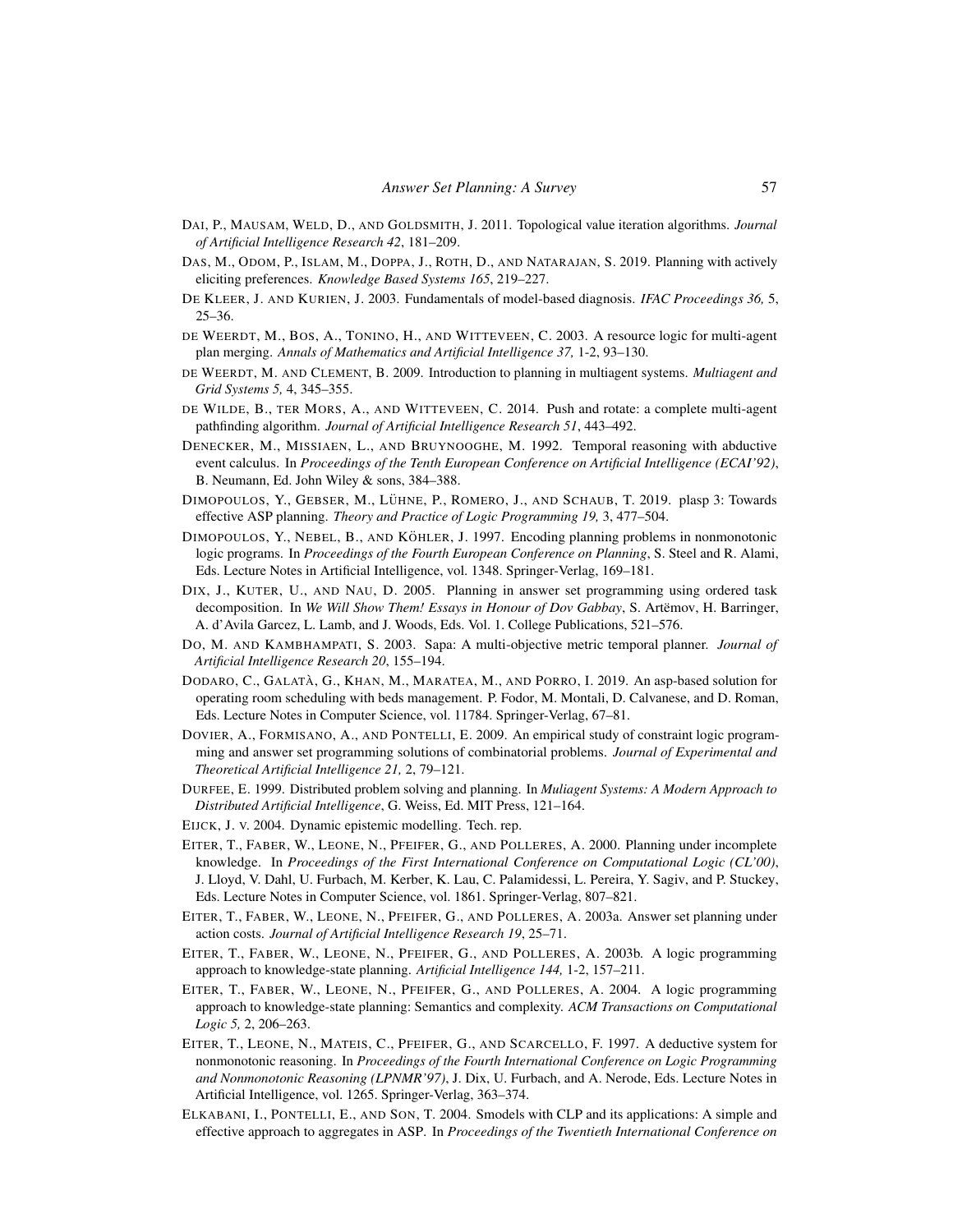*Logic Programming (ICLP'04)*, B. Demoen and V. Lifschitz, Eds. Lecture Notes in Computer Science, vol. 3132. Springer-Verlag, 73–89.

- ENDRISS, U., MANCARELLA, P., SADRI, F., TERRENI, G., AND TONI, F. 2004. The CIFF proof procedure for abductive logic programming with constraints. In *Proceedings of the Ninth European Conference on Logics in Artificial Intelligence (JELIA'04)*, J. Alferes and J. Leite, Eds. Lecture Notes in Computer Science, vol. 3229. Springer-Verlag, 31–43.
- ENGESSER, T., BOLANDER, T., MATTMÜLLER, R., AND NEBEL, B. 2017. Cooperative epistemic multiagent planning for implicit coordination. In *Proceedings of the Ninth Workshop on Methods for Modalities*, S. Ghosh and R. Ramanujam, Eds. EPTCS, vol. 243. 75–90.
- ERDEM, E., KISA, D., ÖZTOK, U., AND SCHÜLLER, P. 2013. A general formal framework for pathfinding problems with multiple agents. In *Proceedings of the Twenty-Seventh National Conference on Artificial Intelligence (AAAI'13)*, M. desJardins and M. Littman, Eds. AAAI Press, 290–296.
- ESHGHI, K. 1988. Abductive planning with event calculus. In *Proceedings of the Fifth International Conference on Logic Programming (ICLP'88)*, R. Kowalski and K. Bowen, Eds. MIT Press, 562–579.
- FABIANO, F., BURIGANA, A., DOVIER, A., AND PONTELLI, E. 2020. EFP 2.0: A multi-agent epistemic solver with multiple e-state representations. In *Proceedings of the Thirtieth International Conference on Automated Planning and Scheduling (ICAPS'20)*, J. Beck, O. Buffet, J. Hoffmann, E. Karpas, and S. Sohrabi, Eds. AAAI Press, 101–109.
- FAGIN, R., HALPERN, J., MOSES, Y., AND VARDI, M. 1995. *Reasoning About Knowledge*. MIT Press.
- FANDINNO, J., LAFERRIERE, F., ROMERO, J., SCHAUB, T., AND SON, T. 2021. Planning with incomplete information in quantified answer set programming. *Theory and Practice of Logic Programming 21,* 5, 663–679.
- FELDMAN, A., PILL, I., WOTAWA, F., MATEI, I., AND DE KLEER, J. 2020. Efficient model-based diagnosis of sequential circuits. In *Proceedings of the Thirty-fourth National Conference on Artificial Intelligence (AAAI'20)*. AAAI Press, 2814–2821.
- FIKES, R. AND NILSSON, N. 1971. STRIPS: A new approach to the application of theorem proving to problem solving. *Artificial Intelligence 2,* 3-4, 189–208.
- FOX, M., LONG, D., AND MAGAZZENI, D. 2017. Explainable planning. *CoRR abs/1709.10256*.
- GEBSER, M., KAMINSKI, R., KAUFMANN, B., LINDAUER, M., OSTROWSKI, M., ROMERO, J., SCHAUB, T., AND THIELE, S. 2015. *Potassco User Guide*, 2 ed. University of Potsdam.
- GEBSER, M., KAMINSKI, R., KAUFMANN, B., OSTROWSKI, M., SCHAUB, T., AND WANKO, P. 2016. Theory solving made easy with clingo 5. In *Technical Communications of the Thirty-second International Conference on Logic Programming (ICLP'16)*, M. Carro and A. King, Eds. OpenAccess Series in Informatics (OASIcs), vol. 52. Schloss Dagstuhl–Leibniz-Zentrum fuer Informatik, 2:1–2:15.
- GEBSER, M., KAMINSKI, R., KAUFMANN, B., AND SCHAUB, T. 2019. Multi-shot ASP solving with clingo. *Theory and Practice of Logic Programming 19,* 1, 27–82.
- GEBSER, M., KAUFMANN, B., NEUMANN, A., AND SCHAUB, T. 2007. clasp: A conflict-driven answer set solver. In *Proceedings of the Ninth International Conference on Logic Programming and Nonmonotonic Reasoning (LPNMR'07)*, C. Baral, G. Brewka, and J. Schlipf, Eds. Lecture Notes in Artificial Intelligence, vol. 4483. Springer-Verlag, 260–265.
- GEBSER, M., KAUFMANN, B., OTERO, R., ROMERO, J., SCHAUB, T., AND WANKO, P. 2013. Domainspecific heuristics in answer set programming. In *Proceedings of the Twenty-Seventh National Conference on Artificial Intelligence (AAAI'13)*, M. desJardins and M. Littman, Eds. AAAI Press, 350–356.
- GEBSER, M., OBERMEIER, P., OTTO, T., SCHAUB, T., SABUNCU, O., NGUYEN, V., AND SON, T. 2018. Experimenting with robotic intra-logistics domains. *Theory and Practice of Logic Programming 18,* 3-4, 502–519.
- GEBSER, M., OBERMEIER, P., SCHAUB, T., RATSCH-HEITMANN, M., AND RUNGE, M. 2018. Routing driverless transport vehicles in car assembly with answer set programming. *Theory and Practice of Logic Programming 18,* 3-4, 520–534.
- GEBSER, M., OSTROWSKI, M., AND SCHAUB, T. 2009. Constraint answer set solving. In *Proceedings of the Twenty-fifth International Conference on Logic Programming (ICLP'09)*, P. Hill and D. Warren, Eds. Lecture Notes in Computer Science, vol. 5649. Springer-Verlag, 235–249.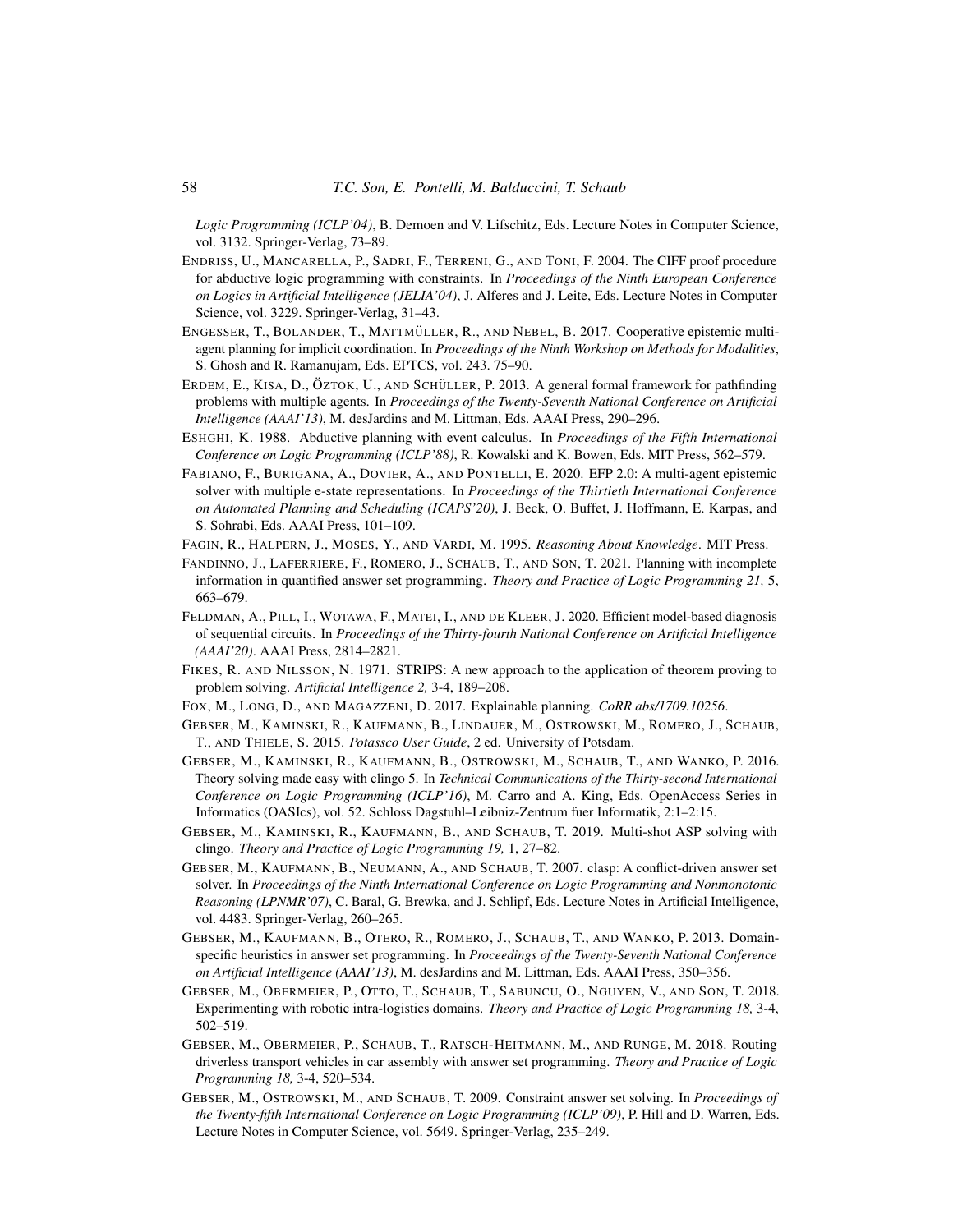- GELFOND, M. AND LIFSCHITZ, V. 1991. Classical negation in logic programs and disjunctive databases. *New Generation Computing 9*, 365–385.
- GELFOND, M. AND LIFSCHITZ, V. 1998. Action languages. *Electronic Transactions on Artificial Intelligence 3,* 6, 193–210.
- GEREVINI, A., DIMOPOULOS, Y., HASLUM, P., AND SAETTI, A. 2004. Fifth international planning competition — deterministic part.
- GEREVINI, A. AND LONG, D. 2005. Plan constraints and preferences in pddl 3.0. Tech. rep., University of Brescia, Italy.
- GHALLAB, M., HOWE, A., KNOBLOCK, C., MCDERMOTT, D., RAM, A., VELOSO, M., WELD, D., AND WILKINS, D. 1998. PDDL — the Planning Domain Definition Language. Version 1.2. Tech. Rep. CVC TR98003/DCS TR1165, Yale Center for Computational Vision and Control.
- GHALLAB, M., NAU, D., AND TRAVERSO, P. 2004. *Automated planning: theory and practice*. Morgan Kaufmann Publishers.
- GHALLAB, M., NAU, D., AND TRAVERSO, P. 2016. *Automated planning and acting*. Cambridge University Press.
- GIUNCHIGLIA, E., KARTHA, G., AND LIFSCHITZ, V. 1997. Representing action: Indeterminacy and ramifications. *Artificial Intelligence 95,* 2, 409–438.
- GIUNCHIGLIA, E. AND MARATEA, M. 2007. Planning as satisfiability with preferences. In *Proceedings of the Twenty-second National Conference on Artificial Intelligence (AAAI'07)*. AAAI Press, 987–992.
- GIUNCHIGLIA, E. AND MARATEA, M. 2011. Introducing preferences in planning as satisfiability. *Journal of Logic and Computation 21,* 2, 205–229.
- GMYTRASIEWICZ, P. AND DOSHI, P. 2005. A framework for sequential planning in multi-agent settings. *Journal of Artificial Intelligence Research 24*, 49–79.
- GOLDEN, K. 1998. Leap before you look: Information gathering in the PUCCINI planner. In *Proceedings of the Fourth International Conference on Artificial Intelligence Planning Systems (AIPS'98)*, R. Simmons, M. Veloso, and S. Smith, Eds. AAAI Press, 70–77.
- GOLDEN, K., ETZIONI, O., AND WELD, D. 1996. Planning with execution and incomplete informations. Tech. Rep. TR96-01-09, Department of Computer Science, University of Washington.
- GOLDENBERG, M., FELNER, A., STERN, R., SHARON, G., STURTEVANT, N., HOLTE, R., AND SCHAEF-FER, J. 2014. Enhanced partial expansion A\*. *Journal of Artificial Intelligence Research 50*, 141–187.
- GOLDMAN, C. AND ZILBERSTEIN, S. 2004. Decentralized control of cooperative systems: Categorization and complexity analysis. *Journal of Artificial Intelligence Research 22*, 143–174.
- GÓMEZ, R., HERNÁNDEZ, C., AND BAIER, J. 2020. Solving sum-of-costs multi-agent pathfinding with answer-set programming. In *Proceedings of the Thirty-fourth National Conference on Artificial Intelligence (AAAI'20)*. AAAI Press, 9867–9874.
- GÓMEZ, R., HERNÁNDEZ, C., AND BAIER, J. 2021. A compact answer set programming encoding of multi-agent pathfinding. *IEEE Access 9*, 26886–26901.
- GRASTIEN, A. AND ANBULAGAN. 2013. Diagnosis of discrete event systems using satisfiability algorithms: A theoretical and empirical study. *IEEE Transactions on Automatic Control 58,* 12, 3070–3083.
- GRASTIEN, A. AND SCALA, E. 2020. CPCES: A planning framework to solve conformant planning problems through a counterexample guided refinement. *Artificial Intelligence 284*, 103271.
- GREEN, C. 1969. Application of theorem proving to problem solving. In *Proceedings of the First International Joint Conference on Artificial Intelligence (IJCAI'69)*, D. Walker and L. Norton, Eds. William Kaufmann, 219–240.
- GUESTRIN, C., KOLLER, D., AND PARR, R. 2001. Multiagent planning with factored mdps. In *Proceedings of the Fourteenth Annual Conference on Neural Information Processing Systems (NIPS'01)*, T. Dietterich, S. Becker, and Z. Ghahramani, Eds. MIT Press, 1523–1530.
- HANSEN, E. AND ZILBERSTEIN, S. 2001. Lao\*: A heuristic search algorithm that finds solutions with loops. *Artificial Intelligence 129,* 1-2, 35–62.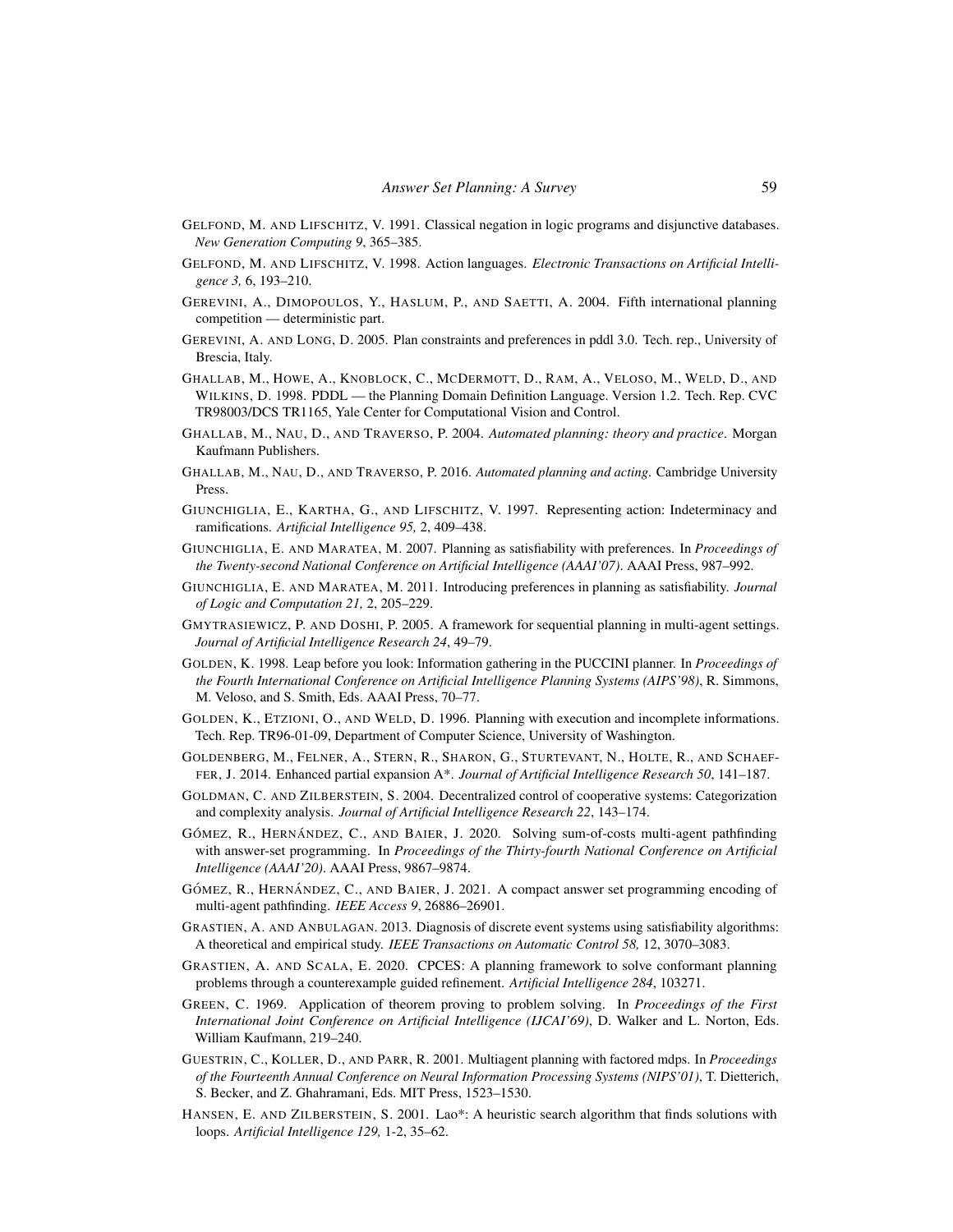- HASLUM, P. AND JONSSON, P. 2000. Some results on the complexity of planning with incomplete information. In *Proceedings of the Fifth European Conference on Planning (ECP'99)*, S. Biundo and M. Fox, Eds. Lecture Notes in Computer Science, vol. 1809. Springer-Verlag, 308–318.
- HELMERT, M. 2006. The fast downward planning system. *Journal of Artificial Intelligence Research 26*, 191–246.
- HELMERT, M. AND DOMSHLAK, C. 2009. Landmarks, critical paths and abstractions: What's the difference anyway? In *Proceedings of the Nineteenth International Conference on Automated Planning and Scheduling (ICAPS'09)*, A. Gerevini, A. Howe, A. Cesta, and I. Refanidis, Eds. AAAI Press.
- HELMERT, M. AND GEFFNER, H. 2008. Unifying the causal graph and additive heuristics. In *Proceedings of the Eighteenth International Conference on Automated Planning and Scheduling (ICAPS'08)*, J. Rintanen, B. Nebel, J. Beck, and E. Hansen, Eds. AAAI Press, 140–147.
- HELMERT, M. AND MATTMÜLLER, R. 2008. Accuracy of admissible heuristic functions in selected planning domains. In *Proceedings of the Twenty-third National Conference on Artificial Intelligence (AAAI'08)*, D. Fox and C. Gomes, Eds. AAAI Press, 938–943.
- HELMERT, M., RÖGER, G., SEIPP, J., KARPAS, E., HOFFMANN, J., KEYDER, E., NISSIM, R., RICHTER, S., AND WESTPHAL, M. 2011. Fast downward stone soup. In *IPC'11*. 38–45.
- HENDLER, J., TATE, A., AND DRUMMOND, M. 1990. AI planning: Systems and techniques. *AI Magazine 11,* 2, 61–77.
- HOFFMANN, J. 2005. Where 'ignoring delete lists' works: Local search topology in planning benchmarks. *Journal of Artificial Intelligence Research 24*, 685–758.
- HOFFMANN, J. AND BRAFMAN, R. 2006. Conformant planning via heuristic forward search: A new approach. *Artificial Intelligence 170,* 6-7, 507–541.
- HOFFMANN, J. AND NEBEL, B. 2001. The FF planning system: Fast plan generation through heuristic search. *Journal of Artificial Intelligence Research 14*, 253–302.
- HOFFMANN, J., PORTEOUS, J., AND SEBASTIA, L. 2004. Ordered landmarks in planning. *Journal of Artificial Intelligence Research 22*, 215–278.
- HÖNIG, W., KUMAR, T., COHEN, L., MA, H., XU, H., AYANIAN, N., AND KOENIG, S. 2016. Multi-agent path finding with kinematic constraints. In *Proceedings of the Twenty-sixth International Conference on Automated Planning and Scheduling (ICAPS'16)*, A. Coles, A. Coles, S. Edelkamp, D. Magazzeni, and S. Sanner, Eds. AAAI Press, 477–485.
- HUANG, X., FANG, B., WAN, H., AND LIU, Y. 2017. A general multi-agent epistemic planner based on higher-order belief change. In *Proceedings of the Twenty-sixth International Joint Conference on Artificial Intelligence (IJCAI'17)*, C. Sierra, Ed. IJCAI/AAAI Press, 1093–1101.
- JIANG, Y., ZHANG, S., KHANDELWAL, P., AND STONE, P. 2019. Task planning in robotics: an empirical comparison of PDDL- and ASP-based systems. *Frontiers of Information Technology and Electronic Engineering 20,* 3, 363–373.
- KAELBLING, L., LITTMAN, M., AND CASSANDRA, A. 1998. Planning and acting in partially observable stochastic domains. *Artificial Intelligence 101,* 1-2, 99–134.
- KAMBHAMPATI, S., PARKER, E., AND LAMBRECHT, E. 1997. Understanding and extending graphplan. S. Steel and R. Alami, Eds. Lecture Notes in Computer Science, vol. 1348. Springer-Verlag, 260–272.
- KAUTZ, H., MCALLESTER, D., AND SELMAN, B. 1996. Encoding plans in propositional logic. In *Proceedings of the Fifth International Conference on Principles of Knowledge Representation and Reasoning (KR'96)*, L. Aiello, J. Doyle, and S. Shapiro, Eds. Morgan Kaufmann Publishers, 374–384.
- KAUTZ, H. AND SELMAN, B. 1992. Planning as satisfiability. In *Proceedings of the Tenth European Conference on Artificial Intelligence (ECAI'92)*, B. Neumann, Ed. John Wiley & sons, 359–363.
- KAUTZ, H. AND WALSER, J. 1999. State-space planning by integer optimization. In *Proceedings of the Sixteenth National Conference on Artificial Intelligence (AAAI'99)*, J. Hendler and D. Subramanian, Eds. AAAI/MIT Press, 526–533.
- KHANDELWAL, P., YANG, F., LEONETTI, M., LIFSCHITZ, V., AND STONE, P. 2014. Planning in action language BC while learning action costs for mobile robots. In *Proceedings of the Twenty-fourth International Conference on Automated Planning and Scheduling (ICAPS'14)*, S. Chien, M. Do, A. Fern, and W. Ruml, Eds. AAAI Press.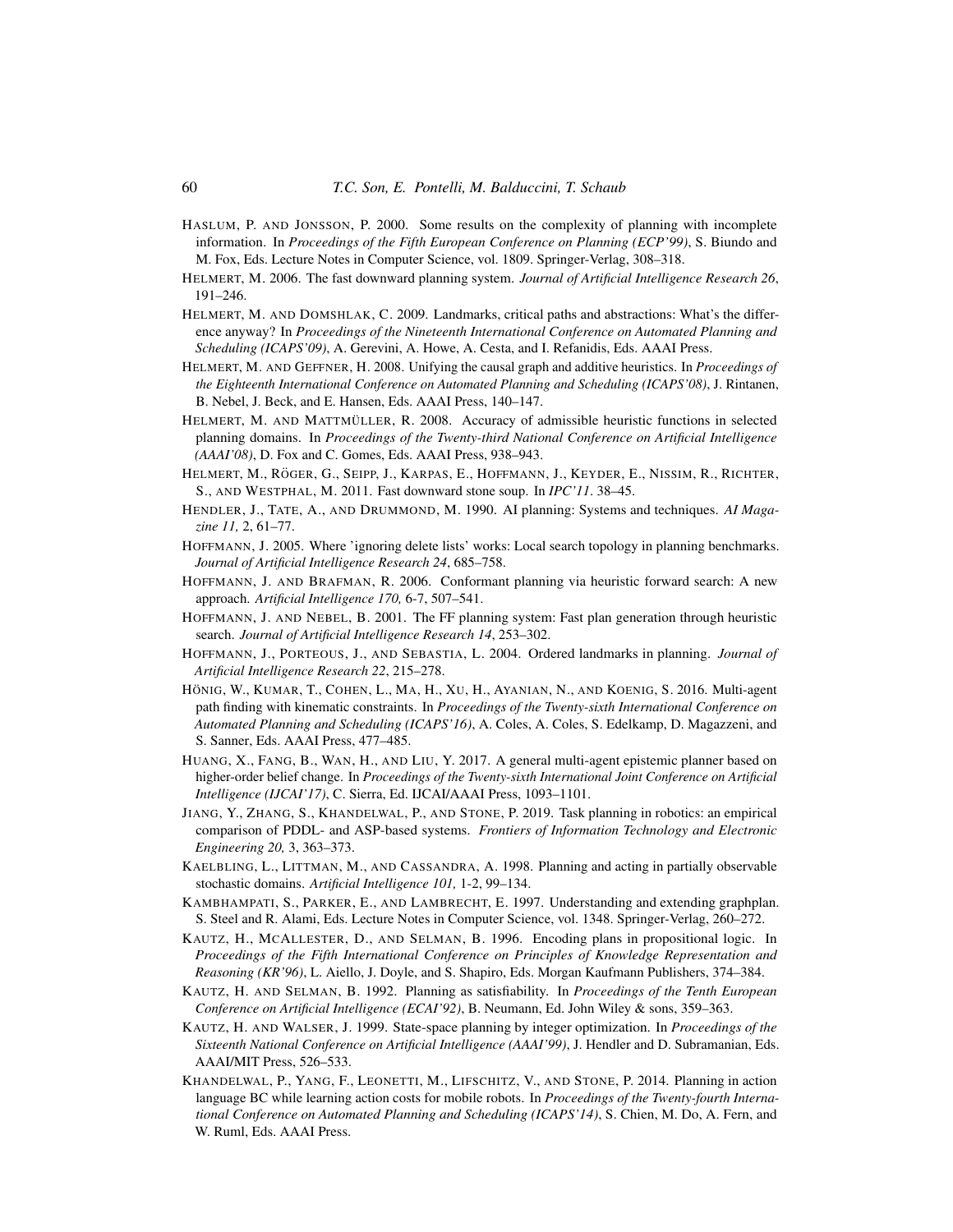- KOCSIS, L. AND SZEPESVÁRI, C. 2006. Bandit based monte-carlo planning. In *Proceedings of the Seventeenth European Conference on Machine Learning (ECML'06)*, J. Furnkranz, T. Scheffer, and ¨ M. Spiliopoulou, Eds. Lecture Notes in Computer Science, vol. 4212. Springer-Verlag, 282–293.
- KOMINIS, F. AND GEFFNER, H. 2015. Beliefs in multiagent planning: From one agent to many. In *Proceedings of the Twenty-fifth International Conference on Automated Planning and Scheduling (ICAPS'15)*, R. Brafman, C. Domshlak, P. Haslum, and S. Zilberstein, Eds. AAAI Press, 147–155.
- KOMINIS, F. AND GEFFNER, H. 2017. Multiagent online planning with nested beliefs and dialogue. In *Proceedings of the Twenty-seventh International Conference on Automated Planning and Scheduling (ICAPS'17)*, L. Barbulescu, J. Frank, Mausam, and S. Smith, Eds. AAAI Press, 186–194.
- KORF, R. 1985. Depth-first iterative-deepening: An optimal admissible tree search. *Artificial Intelligence 27,* 1, 97–109.
- KOWALSKI, R. AND SERGOT, M. 1986. A logic-based calculus of events. *New Generation Computing 4,* 1, 67–95.
- LE, H. AND PONTELLI, E. 2005. An investigation of sharing strategies for answer set solvers and SAT solvers. In *Proceedings of the Eleventh International Euro-Par Conference*, J. Cunha and P. Medeiros, Eds. Lecture Notes in Computer Science, vol. 3648. Springer-Verlag, 750–760.
- LE, T., FABIANO, F., SON, T., AND PONTELLI, E. 2018. EFP and PG-EFP: epistemic forward search planners in multi-agent domains. In *Proceedings of the Twenty-eighth International Conference on Automated Planning and Scheduling (ICAPS'18)*, M. de Weerdt, S. Koenig, G. Roger, and M. Spaan, Eds. ¨ AAAI Press, 161–170.
- LE, T., SON, T., PONTELLI, E., AND YEOH, W. 2015. Solving distributed constraint optimization problems using logic programming. In *Proceedings of the Twenty-Ninth National Conference on Artificial Intelligence (AAAI'15)*, B. Bonet and S. Koenig, Eds. AAAI Press, 1174–1181.
- LEVESQUE, H. 1996. What is planning in the presence of sensing? In *Proceedings of the Thirteenth National Conference on Artificial Intelligence (AAAI'96)*, W. Clancey and D. Weld, Eds. AAAI/MIT Press, 1139–1146.
- LIERLER, Y. AND MARATEA, M. 2004. Cmodels-2: SAT-based answer sets solver enhanced to nontight programs. In *Proceedings of the Seventh International Conference on Logic Programming and Nonmonotonic Reasoning (LPNMR'04)*, V. Lifschitz and I. Niemelä, Eds. Lecture Notes in Artificial Intelligence, vol. 2923. Springer-Verlag, 346–350.
- LIFSCHITZ, V. 1999. Answer set planning. In *Proceedings of the International Conference on Logic Programming (ICLP'99)*, D. de Schreye, Ed. MIT Press, 23–37.
- LIFSCHITZ, V. 2002. Answer set programming and plan generation. *Artificial Intelligence 138,* 1-2, 39–54.
- LIFSCHITZ, V. AND TURNER, H. 1999. Representing transition systems by logic programs. In *Proceedings of the Fifth International Conference on Logic Programming and Nonmonotonic Reasoning (LPNMR'99)*, M. Gelfond, N. Leone, and G. Pfeifer, Eds. Lecture Notes in Artificial Intelligence, vol. 1730. Springer-Verlag, 92–106.
- LIN, F. 1995. Embracing causality in specifying the indirect effects of actions. In *Proceedings of the Fourteenth International Joint Conference on Artificial Intelligence (IJCAI'95)*, C. Mellish, Ed. Morgan Kaufmann Publishers, 1985–1993.
- LOBO, J. 1998. COPLAS: a COnditional PLAnner with Sensing Actions. Tech. Rep. FS-98-02, AAAI.
- LOBO, J., MENDEZ, G., AND TAYLOR, S. 1997. Adding knowledge to the action description language A. In *Proceedings of the Fourteenth National Conference on Artificial Intelligence (AAAI'97)*, B. Kuipers and B. Webber, Eds. AAAI/MIT Press, 454–459.
- LONG, D., KAUTZ, H., SELMAN, B., BONET, B., GEFFNER, H., KÖHLER, J., BRENNER, M., HOFFMANN, J., RITTINGER, F., ANDERSON, C., WELD, D., SMITH, D., AND FOX, M. 2000. The AIPS'98 planning competition. *AI Magazine 21,* 2, 13–33.
- LÖWE, B., PACUIT, E., AND WITZEL, A. 2011. DEL planning and some tractable cases. In *Proceedings of the Third International Workshop on Logic, Rationality, and Interaction (LORI'11)*, H. Van Ditmarsch, J. Lang, and S. Ju, Eds. Lecture Notes in Computer Science, vol. 6953. Springer-Verlag, 179–192.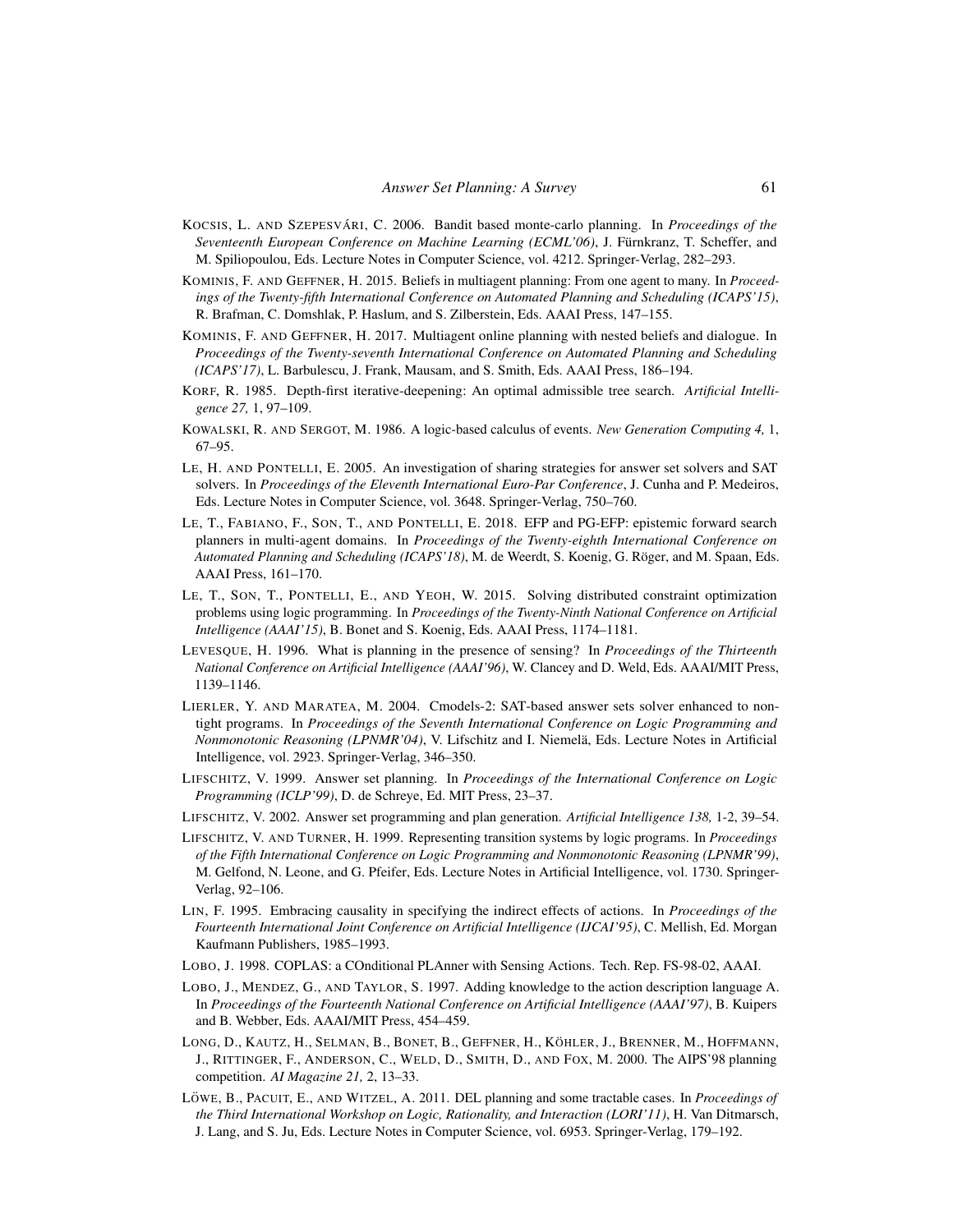- LUNA, R. AND BEKRIS, K. 2011. Push and swap: Fast cooperative path-finding with completeness guarantees. In *Proceedings of the Twenty-second International Joint Conference on Artificial Intelligence (IJCAI'11)*, T. Walsh, Ed. IJCAI/AAAI Press, 294–300.
- MA, H. AND KOENIG, S. 2016. Optimal target assignment and path finding for teams of agents. In *Proceedings of the Fifteenth International Conference on Autonomous Agents and Multiagent Systems (AAMAS'16)*, C. Jonker, S. Marsella, J. Thangarajah, and K. Tuyls, Eds. ACM Press, 1144–1152.
- MA, H., KUMAR, T., AND KOENIG, S. 2017. Multi-agent path finding with delay probabilities. In *Proceedings of the Thirty-first National Conference on Artificial Intelligence (AAAI'17)*, P. Satinder and S. Markovitch, Eds. AAAI Press, 3605–3612.
- MA, H., TOVEY, C., SHARON, G., KUMAR, T., AND KOENIG, S. 2016. Multi-agent path finding with payload transfers and the package-exchange robot-routing problem. In *Proceedings of the Thirtieth National Conference on Artificial Intelligence (AAAI'16)*, D. Schuurmans and M. Wellman, Eds. AAAI Press, 3166–3173.
- MA, H., WAGNER, G., FELNER, A., LI, J., KUMAR, T., AND KOENIG, S. 2018. Multi-agent path finding with deadlines. In *Proceedings of the Twenty-seventh International Joint Conference on Artificial Intelligence (IJCAI'18)*, J. Lang, Ed. ijcai.org, 417–423.
- MARPLE, K. AND GUPTA, G. 2013. Galliwasp: A goal-directed answer set solver. In *Proceedings of the Twenty-second International Symposium on Logic-Based Program Synthesis and Transformation (LOPSTR'12)*, E. Albert, Ed. Lecture Notes in Computer Science, vol. 7844. Springer-Verlag, 122–136.
- MCCAIN, N. AND TURNER, H. 1995. A causal theory of ramifications and qualifications. In *Proceedings of the Fourteenth International Joint Conference on Artificial Intelligence (IJCAI'95)*, C. Mellish, Ed. Morgan Kaufmann Publishers, 1978–1984.
- MCILRAITH, S. 1997. Representing actions and state constraints in model-based diagnosis. In *Proceedings of the Fourteenth National Conference on Artificial Intelligence (AAAI'97)*, B. Kuipers and B. Webber, Eds. AAAI/MIT Press, 43–49.
- MELLARKOD, V., GELFOND, M., AND ZHANG, Y. 2008. Integrating answer set programming and constraint logic programming. *Annals of Mathematics and Artificial Intelligence 53,* 1-4, 251–287.
- METODI, A., STERN, R., KALECH, M., AND CODISH, M. 2014. A novel sat-based approach to model based diagnosis. *Journal of Artificial Intelligence Research 51*, 377–411.
- MISSIAEN, L., BRUYNOOGHE, M., AND DENECKER, M. 1995. CHICA, an abductive planning system based on event calculus. *Journal of Logic and Computation 5,* 5, 579–602.
- MORALES, A., TU, P., AND SON, T. 2007. An extension to conformant planning using logic programming. In *Proceedings of the Twentieth International Joint Conference on Artificial Intelligence (IJCAI'07)*, M. Veloso, Ed. AAAI/MIT Press, 1991–1996.
- MORRIS, R., PASAREANU, C., LUCKOW, K., MALIK, W., MA, H., KUMAR, T., AND KOENIG, S. 2016. Planning, scheduling and monitoring for airport surface operations. In *Proceedings of the Workshop on Planning for Hybrid Systems*, D. Magazzeni, S. Sanner, and S. Thiebaux, Eds. AAAI Press. ´
- MUELLER, E. 2006. *Commonsense Reasoning*. Morgan Kaufmann Publishers.
- MUISE, C., BELLE, V., FELLI, P., MCILRAITH, S., MILLER, T., PEARCE, A., AND SONENBERG, L. 2015. Planning over multi-agent epistemic states: A classical planning approach. In *Proceedings of the Twenty-Ninth National Conference on Artificial Intelligence (AAAI'15)*, B. Bonet and S. Koenig, Eds. AAAI Press, 3327–3334.
- NAIR, R., TAMBE, M., YOKOO, M., PYNADATH, D., AND MARSELLA, S. 2003. Taming decentralized pomdps: Towards efficient policy computation for multiagent settings. In *Proceedings of the Eighteenth International Joint Conference on Artificial Intelligence (IJCAI'03)*, G. Gottlob and T. Walsh, Eds. Morgan Kaufmann Publishers, 705–711.
- NGUYEN, H., TRAN, D., SON, T., AND PONTELLI, E. 2011. On improving conformant planners by analyzing domain-structures. In *Proceedings of the Twenty-Fifth National Conference on Artificial Intelligence (AAAI'11)*, W. Burgard and D. Roth, Eds. AAAI Press.
- NGUYEN, H., TRAN, D., SON, T., AND PONTELLI, E. 2012. On computing conformant plans using classical planners: A generate-and-complete approach. In *Proceedings of the Twenty-second International*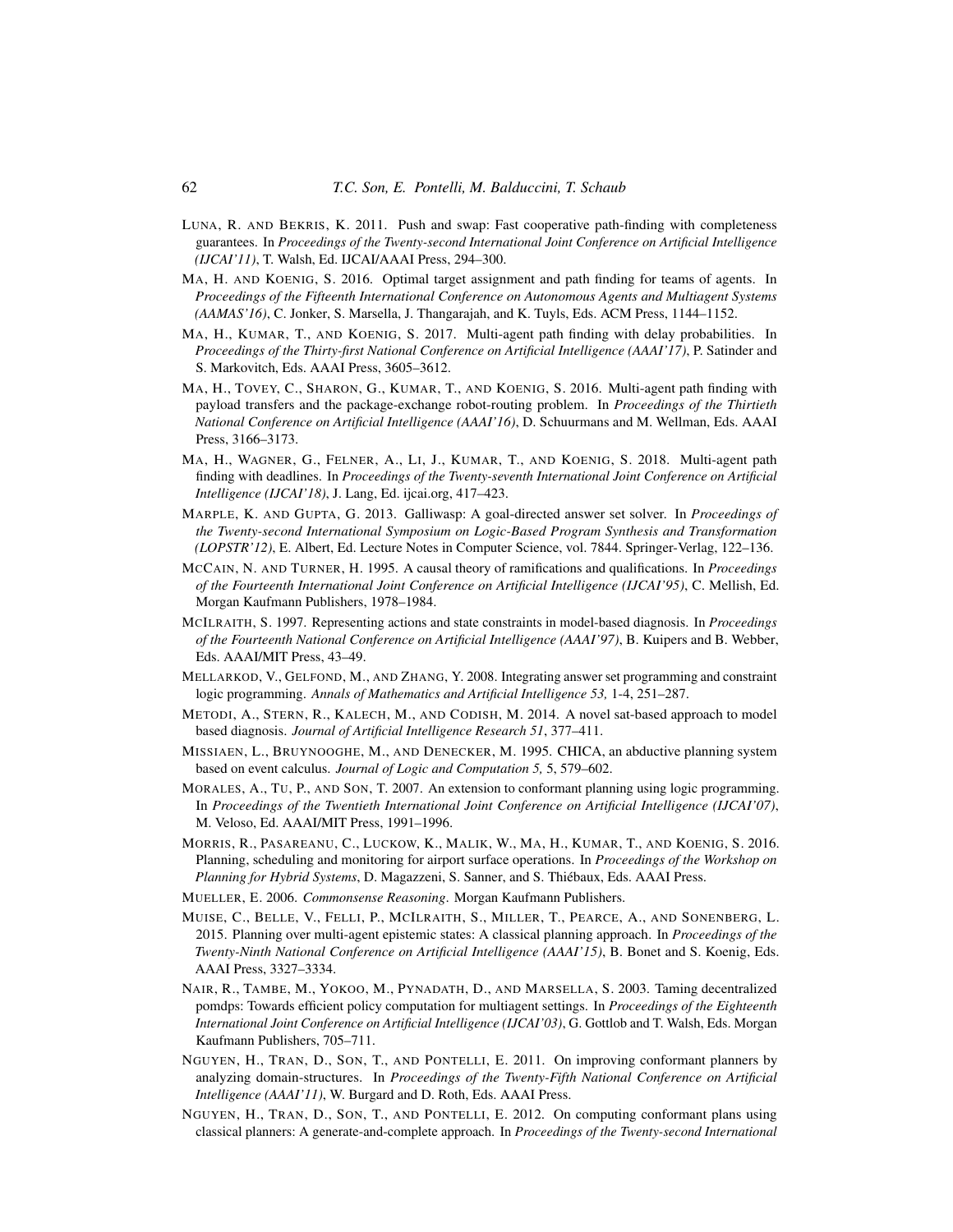*Conference on Automated Planning and Scheduling (ICAPS'12)*, L. McCluskey, B. Williams, J. Silva, and B. Bonet, Eds. AAAI Press.

- NGUYEN, V., OBERMEIER, P., SON, T., SCHAUB, T., AND YEOH, W. 2017. Generalized target assignment and path finding using answer set programming. In *Proceedings of the Twenty-sixth International Joint Conference on Artificial Intelligence (IJCAI'17)*, C. Sierra, Ed. IJCAI/AAAI Press, 1216–1223.
- NGUYEN, V., STYLIANOS, V., SON, T., AND YEOH, W. 2020. Explainable planning using answer set programming. In *Proceedings of the Seventeenth International Conference on Principles of Knowledge Representation and Reasoning (KR'18)*, D. Calvanese, E. Erdem, and M. Thielscher, Eds. AAAI Press, 662–666.
- NIEMELÄ, I. AND SIMONS, P. 1997. Smodels: An implementation of the stable model and well-founded semantics for normal logic programs. In *Proceedings of the Fourth International Conference on Logic Programming and Nonmonotonic Reasoning (LPNMR'97)*, J. Dix, U. Furbach, and A. Nerode, Eds. Lecture Notes in Artificial Intelligence, vol. 1265. Springer-Verlag, 420–429.
- NISSIM, R. AND BRAFMAN, R. 2012. Multi-agent a\* for parallel and distributed systems. In *Proceedings of the Eleventh International Conference on Autonomous Agents and Multiagent Systems (AAMAS'12)*, W. van der Hoek, L. Padgham, V. Conitzer, and M. Winikoff, Eds. IFAAMAS, 1265–1266.
- NOGUEIRA, M., BALDUCCINI, M., GELFOND, M., WATSON, R., AND BARRY, M. 2001. An A-prolog decision support system for the space shuttle. In *Proceedings of the Third International Symposium on Practical Aspects of Declarative Languages (PADL'01)*, I. Ramakrishnan, Ed. Lecture Notes in Computer Science, vol. 1990. Springer-Verlag, 169–183.
- OSTROWSKI, M. AND SCHAUB, T. 2012. ASP modulo CSP: The clingcon system. *Theory and Practice of Logic Programming 12,* 4-5, 485–503.
- PALACIOS, H. AND GEFFNER, H. 2005. Mapping conformant planning into SAT through compilation and projection. In *Proceedings of the Eleventh Conference of the Spanish Association for Artificial Intelligence* (CAEPIA'05), R. Marín, E. Onaindia, A. Bugarín, and J. S. Reyes, Eds. Lecture Notes in Computer Science, vol. 4177. Springer-Verlag, 311–320.
- PALACIOS, H. AND GEFFNER, H. 2007. From conformant into classical planning: Efficient translations that may be complete too. In *Proceedings of the Seventeenth International Conference on Automated Planning and Scheduling (ICAPS'07)*, M. Boddy, M. Fox, and S. Thiebaux, Eds. AAAI Press, 264–271. ´
- PALACIOS, H. AND GEFFNER, H. 2009. Compiling uncertainty away in conformant planning problems with bounded width. *Journal of Artificial Intelligence Research 35*, 623–675.
- PALÙ, A. D., DOVIER, A., PONTELLI, E., AND ROSSI, G. 2009. GASP: Answer set programming with lazy grounding. *Fundamenta Informaticae 96,* 3, 297–322.
- PEOT, M. AND SMITH, D. 1992. Conditional Nonlinear Planning. In *Proceedings of the First International Conference on Artificial Intelligence Planning Systems (AIPS'92)*, J. Hendler, Ed. Morgan Kaufmann Publishers, 189–197.
- PESHKIN, L. AND SAVOVA, V. 2002. Reinforcement learning for adaptive routing. In *Proceedings of the International Joint Conference on Neural Networks (IJCNN'02)*. Vol. 2. 1825–1830.
- PIANPAK, P., SON, T., TOUPS, Z., AND YEOH, W. 2019. A distributed solver for multi-agent path finding problems. In *Proceedings of the First International Conference on Distributed Artificial Intelligence (DAI'19)*. ACM Press, 2:1–2:7.
- POMMERENING, F., RÖGER, G., HELMERT, M., CAMBAZARD, H., ROUSSEAU, L., AND SALVAGNIN, D. 2020. Lagrangian decomposition for classical planning (extended abstract). In *Proceedings of the Twenty-Ninth International Joint Conference on Artificial Intelligence (IJCAI'20)*, C. Bessiere, Ed. ijcai.org, 4770–4774.
- POUPART, P. AND BOUTILIER, C. 2003. Bounded finite state controllers. In *Proceedings of the Sixteenth Annual Conference on Neural Information Processing Systems (NIPS'03)*, S. Thrun, L. Saul, and B. Schölkopf, Eds. MIT Press, 823-830.
- PRYOR, L. AND COLLINS, G. 1996. Planning for contingencies: A decision-based approach. *Journal of Artificial Intelligence Research 4*, 287–339.
- PRZYMUSINSKI, T. 1988. Perfect model semantics. In *Proceedings of the Fifth International Conference on Logic Programming (ICLP'88)*, R. Kowalski and K. Bowen, Eds. MIT Press, 1081–1096.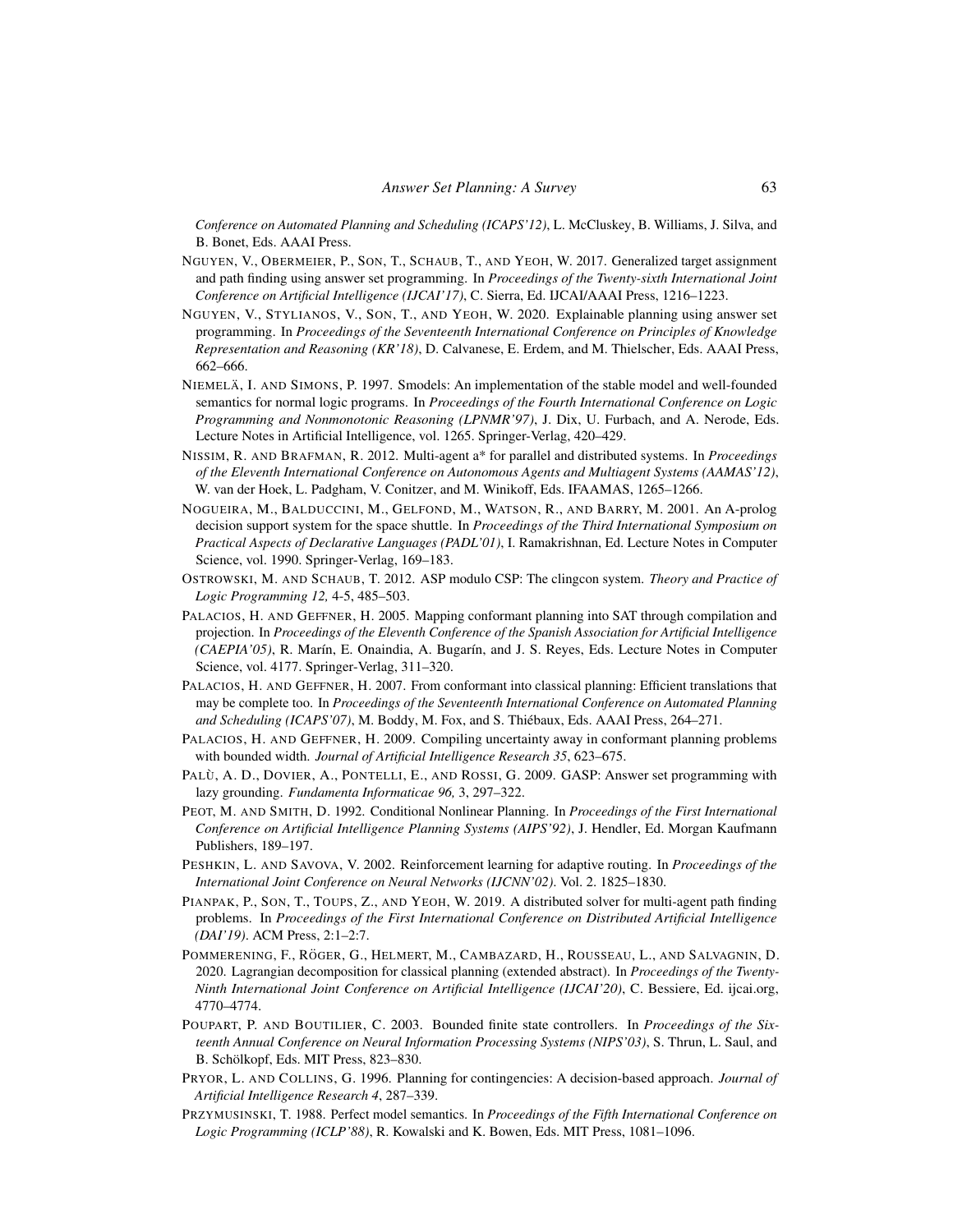- RATHNASABAPATHY, B., DOSHI, P., AND GMYTRASIEWICZ, P. 2006. Exact solutions of interactive POMDPs using behavioral equivalence. In *Proceedings of the Fifth International Joint Conference on Autonomous Agents and Multiagent Systems (AAMAS'06)*, H. Nakashima, M. Wellman, G. Weiss, and P. Stone, Eds. ACM Press, 1025–1032.
- REITER, R. 1987. A theory of diagnosis from first principles. *Artificial Intelligence 32,* 1, 57–96.
- RICHTER, S. AND HELMERT, M. 2009. Preferred operators and deferred evaluation in satisficing planning. In *Proceedings of the Nineteenth International Conference on Automated Planning and Scheduling (ICAPS'09)*, A. Gerevini, A. Howe, A. Cesta, and I. Refanidis, Eds. AAAI Press.
- RINTANEN, J. 1999. Constructing conditional plans by a theorem-prover. *Journal of Artificial Intelligence Research 10*, 323–352.
- RINTANEN, J. 2011. Planning with SAT, admissible heuristics and A<sup>∗</sup> . In *Proceedings of the Twenty-second International Joint Conference on Artificial Intelligence (IJCAI'11)*, T. Walsh, Ed. IJCAI/AAAI Press, 2015–2020.
- RINTANEN, J. 2012. Planning as satisfiability: heuristics. *Artificial Intelligence 193*, 45–86.
- RINTANEN, J., HELJANKO, K., AND NIEMELÄ, I. 2006. Planning as satisfiability: parallel plans and algorithms for plan search. *Artificial Intelligence 170,* 12-13, 1031–1080.
- RIZWAN, M., PATOGLU, V., AND ERDEM, E. 2020. Human robot collaborative assembly planning: An answer set programming approach. *Theory and Practice of Logic Programming 20,* 6, 1006–1020.
- ROBINSON, N., GRETTON, C., PHAM, D., AND SATTAR, A. 2009. SAT-based parallel planning using a split representation of actions. In *Proceedings of the Nineteenth International Conference on Automated Planning and Scheduling (ICAPS'09)*, A. Gerevini, A. Howe, A. Cesta, and I. Refanidis, Eds. AAAI Press, 281–288.
- RÖGER, G. AND HELMERT, M. 2010. The more, the merrier: Combining heuristic estimators for satisficing planning. In *Proceedings of the Twentieth International Conference on Automated Planning and Scheduling (ICAPS'10)*, R. Brafman, H. Geffner, J. Hoffmann, and H. Kautz, Eds. AAAI Press, 246–249.
- SACERDOTI, E. 1974. Planning in a hierarchy of abstraction spaces. *Artificial Intelligence 5,* 2, 115–135.
- SALZMAN, O. AND STERN, R. 2020. Research challenges and opportunities in multi-agent path finding and multi-agent pickup and delivery problems. In *Proceedings of the Nineteenth International Conference on Autonomous Agents and Multiagent Systems (AAMAS'20)*, A. El Fallah Seghrouchni, G. Sukthankar, B. An, and N. Yorke-Smith, Eds. International Foundation for Autonomous Agents and Multiagent Systems, 1711–1715.
- SCALA, E., RAMÍREZ, M., HASLUM, P., AND THIÉBAUX, S. 2016. Numeric planning with disjunctive global constraints via SMT. In *Proceedings of the Twenty-sixth International Conference on Automated Planning and Scheduling (ICAPS'16)*, A. Coles, A. Coles, S. Edelkamp, D. Magazzeni, and S. Sanner, Eds. AAAI Press, 276–284.
- SCHNEIDENBACH, L., SCHNOR, B., GEBSER, M., KAMINSKI, R., KAUFMANN, B., AND SCHAUB, T. 2009. Experiences running a parallel answer set solver on Blue Gene. In *Proceedings of the Sixteenth European PVM/MPI Users' Group Meeting on Recent Advances in Parallel Virtual Machine and Message Passing Interface (PVM/MPI'09)*, M. Ropo, J. Westerholm, and J. Dongarra, Eds. Lecture Notes in Computer Science, vol. 5759. Springer-Verlag, 64–72.
- SHANAHAN, M. 1997. Event calculus planning revisited. S. Steel and R. Alami, Eds. Lecture Notes in Computer Science, vol. 1348. Springer-Verlag, 390–402.
- SHANAHAN, M. 1999. The ramification problem in the event calculus. In *Proceedings of the Sixteenth International Joint Conference on Artificial Intelligence (IJCAI'99)*, T. Dean, Ed. Morgan Kaufmann Publishers, 140–146.
- SHANAHAN, M. 2000. An abductive event calculus planner. *Journal of Logic Programming 44,* 1-3, 207–240.
- SHANI, G., PINEAU, J., AND KAPLOW, R. 2013. A survey of point-based POMDP solvers. *Autonomous Agents and Multi-Agent Systems 27,* 1, 1–51.
- SHARON, G., STERN, R., FELNER, A., AND STURTEVANT, N. 2015. Conflict-based search for optimal multi-agent pathfinding. *Artificial Intelligence 219*, 40–66.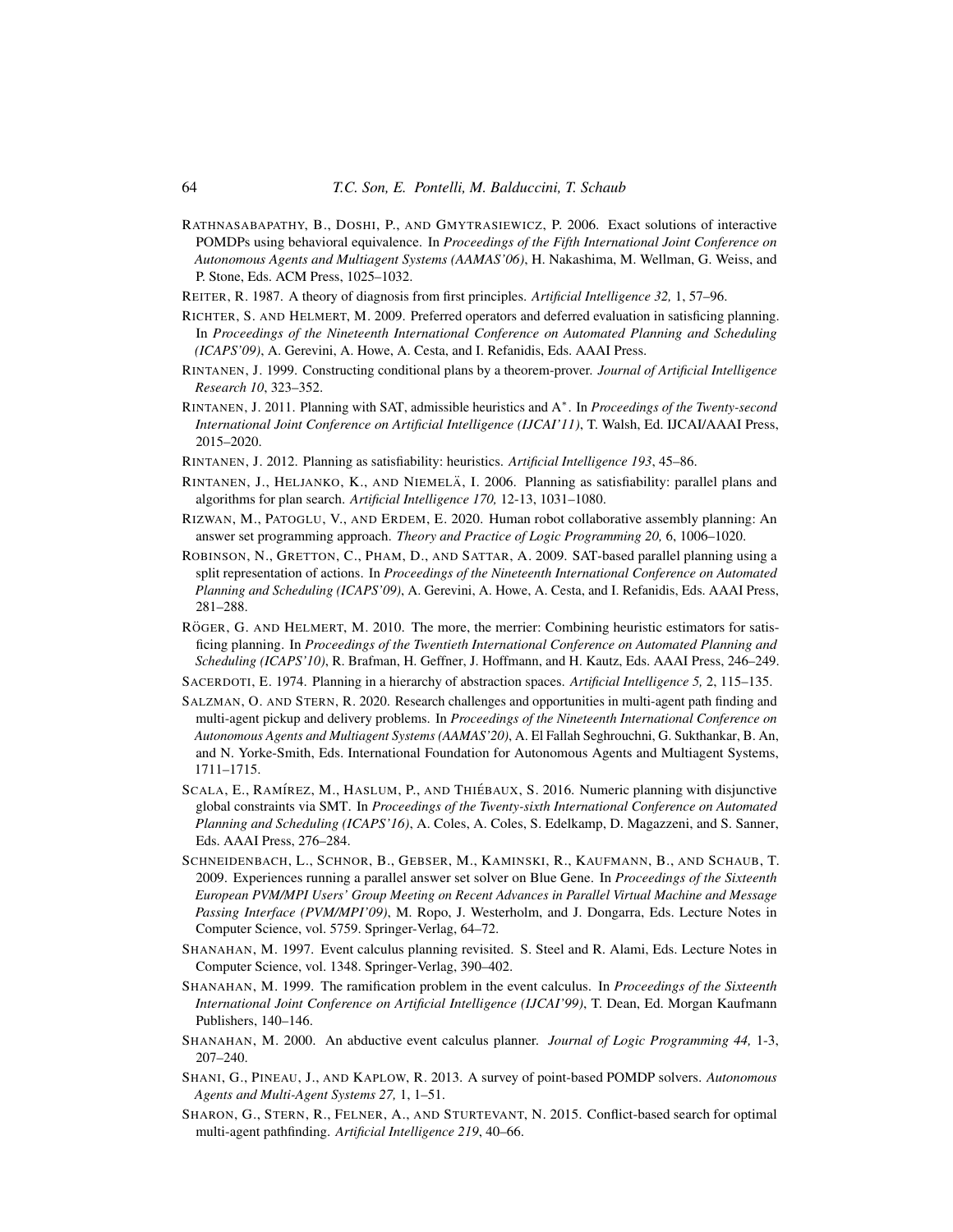- SHOHAM, Y. AND LEYTON-BROWN, K. 2009. *Multiagent Systems Algorithmic, Game-Theoretic, and Logical Foundations*. Cambridge University Press.
- SIDERIS, A. AND DIMOPOULOS, Y. 2010. Constraint propagation in propositional planning. In *Proceedings of the Twentieth International Conference on Automated Planning and Scheduling (ICAPS'10)*, R. Brafman, H. Geffner, J. Hoffmann, and H. Kautz, Eds. AAAI Press, 153–160.
- SILVER, D. 2005. Cooperative pathfinding. In *Proceedings of the First Artificial Intelligence and Interactive Digital Entertainment Conference (AIIDE'05)*, R. Young and J. Laird, Eds. AAAI Press, 117–122.
- SIMONS, P., NIEMELÄ, I., AND SOININEN, T. 2002. Extending and implementing the stable model semantics. *Artificial Intelligence 138,* 1-2, 181–234.
- SMITH, D. AND WELD, D. 1998. Conformant Graphplan. In *Proceedings of the Fifteenth National Conference on Artificial Intelligence (AAAI'98)*, J. Mostow and C. Rich, Eds. AAAI/MIT Press, 889–896.
- SOHRABI, S., BAIER, J., AND MCILRAITH, S. 2009. HTN planning with preferences. In *Proceedings of the Twenty-first International Joint Conference on Artificial Intelligence (IJCAI'09)*, C. Boutilier, Ed. AAAI/MIT Press, 1790–1797.
- SON, T. AND BARAL, C. 2001. Formalizing sensing actions a transition function based approach. *Artificial Intelligence 125,* 1-2, 19–91.
- SON, T., BARAL, C., NAM, T., AND MCILRAITH, S. 2006. Domain-dependent knowledge in answer set planning. *ACM Transactions on Computational Logic 7,* 4, 613–657.
- SON, T. AND PONTELLI, E. 2006. Planning with preferences using logic programming. *Theory and Practice of Logic Programming 6,* 5, 559–608.
- SON, T. AND PONTELLI, E. 2007. Planning for biochemical pathways: A case study of answer set planning in large planning problem instances. In *Proceedings of the First Workshop on Software Engineering for Answer Set Programming (SEA'07)*, M. de Vos and T. Schaub, Eds. Vol. 281. CEUR Workshop Proceedings, 116–130.
- SON, T., PONTELLI, E., AND NGUYEN, N. 2009. Planning for multiagent using asp-prolog. In *Proceedings of the Tenth International Workshop on Computational Logic in Multi-Agent Systems*, J. Dix, M. Fisher, and P. Novák, Eds. Lecture Notes in Computer Science, vol. 6214. Springer-Verlag, 1–21.
- SON, T., PONTELLI, E., NGUYEN, N., AND SAKAMA, C. 2014. Formalizing negotiations using logic programming. *ACM Transactions on Computational Logic 15,* 2, 12:1–12:30.
- SON, T., PONTELLI, E., AND SAKAMA, C. 2009. Logic programming for multiagent planning with negotiation. In *Proceedings of the Twenty-fifth International Conference on Logic Programming (ICLP'09)*, P. Hill and D. Warren, Eds. Lecture Notes in Computer Science, vol. 5649. Springer-Verlag, 99–114.
- SON, T., SABUNCU, O., SCHULZ-HANKE, C., SCHAUB, T., AND YEOH, W. 2016. Solving goal recognition design using ASP. In *Proceedings of the Thirtieth National Conference on Artificial Intelligence (AAAI'16)*, D. Schuurmans and M. Wellman, Eds. AAAI Press, 3181–3187.
- SON, T. AND TU, P. 2006. On the completeness of approximation based reasoning and planning in action theories with incomplete information. In *Proceedings of the Tenth International Conference on Principles of Knowledge Representation and Reasoning (KR'06)*, P. Doherty, J. Mylopoulos, and C. Welty, Eds. AAAI Press, 481–491.
- SON, T., TU, P., GELFOND, M., AND MORALES, A. 2005a. An approximation of action theories of  $AC$ and its application to conformant planning. In *Proceedings of the Eighth International Conference on Logic Programming and Nonmonotonic Reasoning (LPNMR'05)*, C. Baral, G. Greco, N. Leone, and G. Terracina, Eds. Lecture Notes in Artificial Intelligence, vol. 3662. Springer-Verlag, 172–184.
- SON, T., TU, P., GELFOND, M., AND MORALES, A. 2005b. Conformant planning for domains with constraints — a new approach. In *Proceedings of the Twentieth National Conference on Artificial Intelligence (AAAI'05)*, M. Veloso and S. Kambhampati, Eds. AAAI Press, 1211–1216.
- SONU, E. AND DOSHI, P. 2015. Scalable solutions of interactive pomdps using generalized and bounded policy iteration. *Autonomous Agents and Multi-Agent Systems 29,* 3, 455–494.
- SPIES, D., YOU, J., AND HAYWARD, R. 2019. Human robot collaborative assembly planning: An answer set programming. *Theory and Practice of Logic Programming 19,* 5–6, 1124–1142.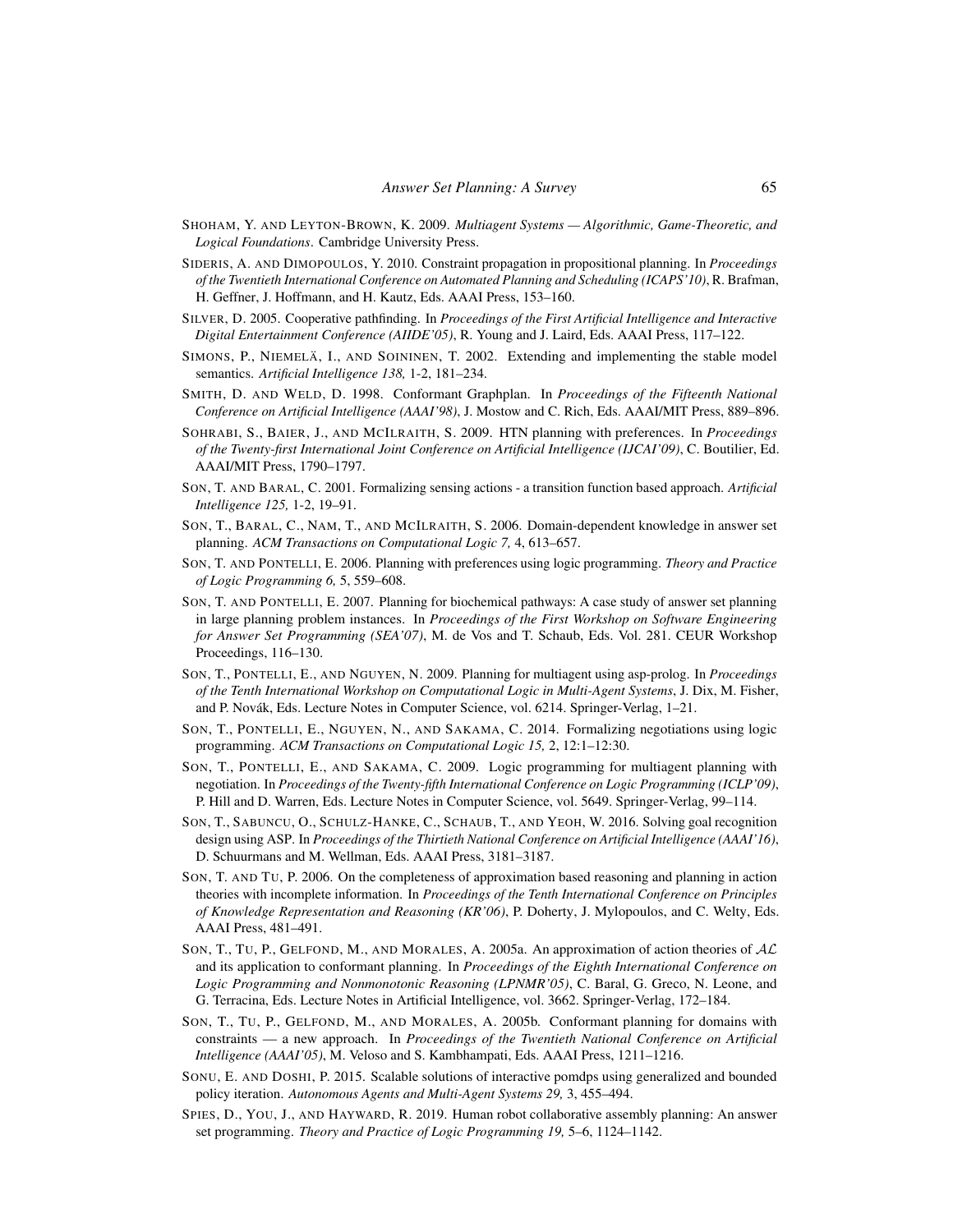- STERN, R., STURTEVANT, N., FELNER, A., KOENIG, S., MA, H., WALKER, T., LI, J., ATZMON, D., COHEN, L., KUMAR, T., BARTÁK, R., AND BOYARSKI, E. 2019. Multi-agent pathfinding: Definitions, variants, and benchmarks. In *Proceedings of the Twelfth International Symposium on Combinatorial Search (SOCS'19)*, P. Surynek and W. Yeoh, Eds. AAAI Press, 151–159.
- SUBRAHMANIAN, V. AND ZANIOLO, C. 1995. Relating stable models and AI planning domains. In *Proceedings of the Twelfth International Conference on Logic Programming*. MIT Press, 233–247.
- SURYNEK, P. 2019a. Multi-agent path finding with continuous time and geometric agents viewed through satisfiability modulo theories (SMT). In *Proceedings of the Twelfth International Symposium on Combinatorial Search (SOCS'19)*, P. Surynek and W. Yeoh, Eds. AAAI Press, 200–201.
- SURYNEK, P. 2019b. Unifying search-based and compilation-based approaches to multi-agent path finding through satisfiability modulo theories. In *Proceedings of the Twenty-Eighth International Joint Conference on Artificial Intelligence (IJCAI'19)*, S. Kraus, Ed. ijcai.org, 1177–1183.
- SURYNEK, P., FELNER, A., STERN, R., AND BOYARSKI, E. 2016. Efficient SAT approach to multi-agent path finding under the sum of costs objective. In *Proceedings of the Twenty-second European Conference on Artificial Intelligence (ECAI'16)*, G. Kaminka, M. Fox, P. Bouquet, E. Hullermeier, V. Dignum, ¨ F. Dignum, and F. van Harmelen, Eds. IOS Press, 810–818.
- SURYNEK, P., FELNER, A., STERN, R., AND BOYARSKI, E. 2018. Sub-optimal sat-based approach to multiagent path-finding problem. In *Proceedings of the Eleventh International Symposium on Combinatorial Search (SOCS'18)*, V. Bulitko and S. Storandt, Eds. AAAI Press, 90–105.
- TAUPE, R., WEINZIERL, A., AND FRIEDRICH, G. 2019. Degrees of laziness in grounding effects of lazygrounding strategies on ASP solving. In *Proceedings of the Fifteenth International Conference on Logic Programming and Nonmonotonic Reasoning (LPNMR'19)*, M. Balduccini, Y. Lierler, and S. Woltran, Eds. Lecture Notes in Artificial Intelligence, vol. 11481. Springer-Verlag, 298–311.
- THIÉBAUX, S., CORDIER, M., JEHL, O., AND KRIVINE, J. 1996. Supply restoration in power distribution systems: A case study in integrating model-based diagnosis and repair planning. In *Proceedings of the Twelfth Annual Conference on Uncertainty in Artificial Intelligence (UAI'96)*, E. Horvitz and F. Jensen, Eds. Morgan Kaufmann Publishers, 525–532.
- THIEBAUX, S., HOFFMANN, J., AND NEBEL, B. 2003. In defense of PDDL axioms. In *Proceedings of the Eighteenth International Joint Conference on Artificial Intelligence (IJCAI'03)*, G. Gottlob and T. Walsh, Eds. Morgan Kaufmann Publishers, 961–968.
- THIELSCHER, M. 1997. A theory of dynamic diagnosis. *Electronic Transactions on Artificial Intelligence 1,* 4, 73–104.
- THIELSCHER, M. 2000. The Fluent Calculus: A Specification Language for Robots with Sensors in Nondeterministic, Concurrent, and Ramifying Environments. Tech. Rep. CL-2000-01, Computational Logic Group, Department of Computer Science, Dresden University of Technology. Oct.
- TO, S., PONTELLI, E., AND SON, T. 2009. A conformant planner with explicit disjunctive representation of belief states. In *Proceedings of the Nineteenth International Conference on Automated Planning and Scheduling (ICAPS'09)*, A. Gerevini, A. Howe, A. Cesta, and I. Refanidis, Eds. AAAI Press, 305–312.
- TO, S., PONTELLI, E., AND SON, T. 2010a. A new approach to conformant planning using cnf. In *Proceedings of the Twentieth International Conference on Automated Planning and Scheduling (ICAPS'10)*, R. Brafman, H. Geffner, J. Hoffmann, and H. Kautz, Eds. AAAI Press, 169–176.
- TO, S., PONTELLI, E., AND SON, T. 2010b. On the use of prime implicates in conformant planning. In *Proceedings of the Twenty-fourth National Conference on Artificial Intelligence (AAAI'10)*, M. Fox and D. Poole, Eds. AAAI Press.
- TORREÑO, A., ONAINDIA, E., AND SAPENA, O. 2012. An approach to multi-agent planning with incomplete information. In *Proceedings of the Twentieth European Conference on Artificial Intelligence (ECAI'12)*, L. De Raedt, C. Bessiere, D. Dubois, P. Doherty, P. Frasconi, F. Heintz, and P. Lucas, Eds. IOS Press, 762–767.
- TRAN, D., NGUYEN, H., PONTELLI, E., AND SON, T. 2009. Improving performance of conformant planners: Static analysis of declarative planning domain specifications. In *Proceedings of the Eleventh International Symposium on Practical Aspects of Declarative Languages (PADL'09)*, A. Gill and T. Swift, Eds. Lecture Notes in Computer Science, vol. 5418. Springer-Verlag, 239–253.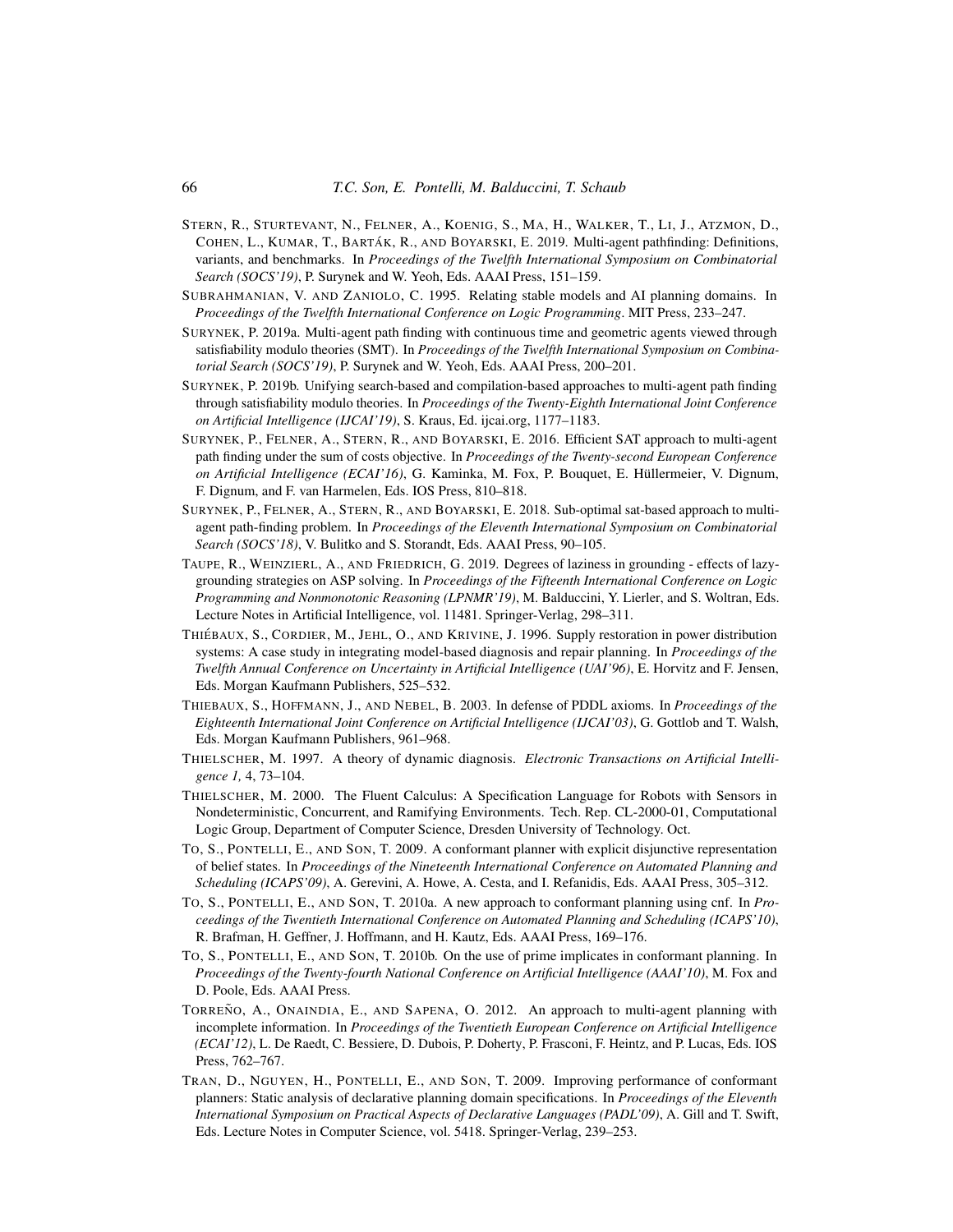- TRAN, V., NGUYEN, K., SON, T., AND PONTELLI, E. 2013. A conformant planner based on approximation: Cpa(h). *ACM Transactions on Intelligent Systems and Technology 4,* 2, 36:1–36:38.
- TRESZKAI, L. AND BELLE, V. 2020. A correctness result for synthesizing plans with loops in stochastic domains. *International Journal of Approximate Reasoning 119*, 92–107.
- TU, P., SON, T., AND BARAL, C. 2007. Reasoning and planning with sensing actions, incomplete information, and static causal laws using answer set programming. *Theory and Practice of Logic Programming 7,* 4, 377–450.
- TU, P., SON, T., GELFOND, M., AND MORALES, A. 2011. Approximation of action theories and its application to conformant planning. *Artificial Intelligence 175,* 1, 79–119.
- TURNER, H. 1997. Representing actions in logic programs and default theories: A situation calculus approach. *Journal of Logic Programming 31,* 1-3, 245–298.
- TURNER, H. 2002. Polynomial-length planning spans the polynomial hierarchy. In *Proceedings of the Eighth European Conference on Logics in Artificial Intelligence (JELIA'02)*, S. Flesca, S. Greco, N. Leone, and G. Ianni, Eds. Lecture Notes in Computer Science, vol. 2424. Springer-Verlag, 111–124.
- VAN DER HOEK, W. AND WOOLDRIDGE, M. 2002. Tractable multiagent planning for epistemic goals. In *Proceedings of the First International Joint Conference on Autonomous Agents and Multiagent Systems (AAMAS'02)*. ACM Press, 1167–1174.
- VAN DITMARSCH, H., VAN DER HOEK, W., AND KOOI, B. 2007. *Dynamic Epistemic Logic*. Springer-Verlag.
- VAN GELDER, A., ROSS, K., AND SCHLIPF, J. 1991. The well-founded semantics for general logic programs. *Journal of the ACM 38,* 3, 620–650.
- VAN NIEUWENBORGH, D., EITER, T., AND VERMEIR, D. 2007. Conditional planning with external functions. In *Logic Programming and Nonmonotonic Reasoning, 9th International Conference, LPNMR 2007, Tempe, AZ, USA, May 15-17, 2007, Proceedings*, C. Baral, G. Brewka, and J. S. Schlipf, Eds. Lecture Notes in Computer Science, vol. 4483. Springer, 214–227.
- VELOSO, M., BISWAS, J., COLTIN, B., AND ROSENTHAL, S. 2015. CoBots: Robust symbiotic autonomous mobile service robots. In *Proceedings of the Twenty-fourth International Joint Conference on Artificial Intelligence (IJCAI'15)*, Q. Yang and M. Wooldridge, Eds. AAAI Press, 4423–4429.
- VIDAL, V. AND GEFFNER, H. 2006. Branching and pruning: An optimal temporal POCL planner based on constraint programming. *Artificial Intelligence 170,* 3, 298–335.
- VLASSIS, N. 2007. *A Concise Introduction to Multiagent Systems and Distributed Artificial Intelligence*. Morgan and Claypool Publishers.
- WAGNER, G. AND CHOSET, H. 2015. Subdimensional expansion for multirobot path planning. *Artificial Intelligence 219*, 1–24.
- WAN, H., YANG, R., FANG, L., LIU, Y., AND XU, H. 2015. A complete epistemic planner without the epistemic closed world assumption. In *Proceedings of the Twenty-fourth International Joint Conference on Artificial Intelligence (IJCAI'15)*, Q. Yang and M. Wooldridge, Eds. AAAI Press, 3257–3263.
- WANG, K. AND BOTEA, A. 2011. MAPP a scalable multi-agent path planning algorithm with tractability and completeness guarantees. *Journal of Artificial Intelligence Research 42*, 55–90.
- WANG, Y. AND LEE, J. 2019. Elaboration tolerant representation of markov decision process via decisiontheoretic extension of probabilistic action language p*BC*+. In *Proceedings of the Fifteenth International Conference on Logic Programming and Nonmonotonic Reasoning (LPNMR'19)*, M. Balduccini, Y. Lierler, and S. Woltran, Eds. Lecture Notes in Artificial Intelligence, vol. 11481. Springer-Verlag, 224–238.
- WARREN, D. 1976. Generating conditional plans and programs. In *Proceedings of the Summer Conference on Artificial Intelligence and Simulation of Behaviour (ECAI'76)*. 344–354.
- WELD, D. 1994. An introduction to least commitment planning. *AI Magazine 15,* 4, 27–61.
- WELD, D., ANDERSON, C., AND SMITH, D. 1998. Extending graphplan to handle uncertainty & sensing actions. In *Proceedings of the Fifteenth National Conference on Artificial Intelligence (AAAI'98)*, J. Mostow and C. Rich, Eds. AAAI/MIT Press, 897–904.
- WILLIAMS, B. AND NAYAK, P. 1996. A model-based approach to reactive self-configuring systems. In *Proceedings of the Thirteenth National Conference on Artificial Intelligence (AAAI'96)*, W. Clancey and D. Weld, Eds. AAAI/MIT Press, 971–978.